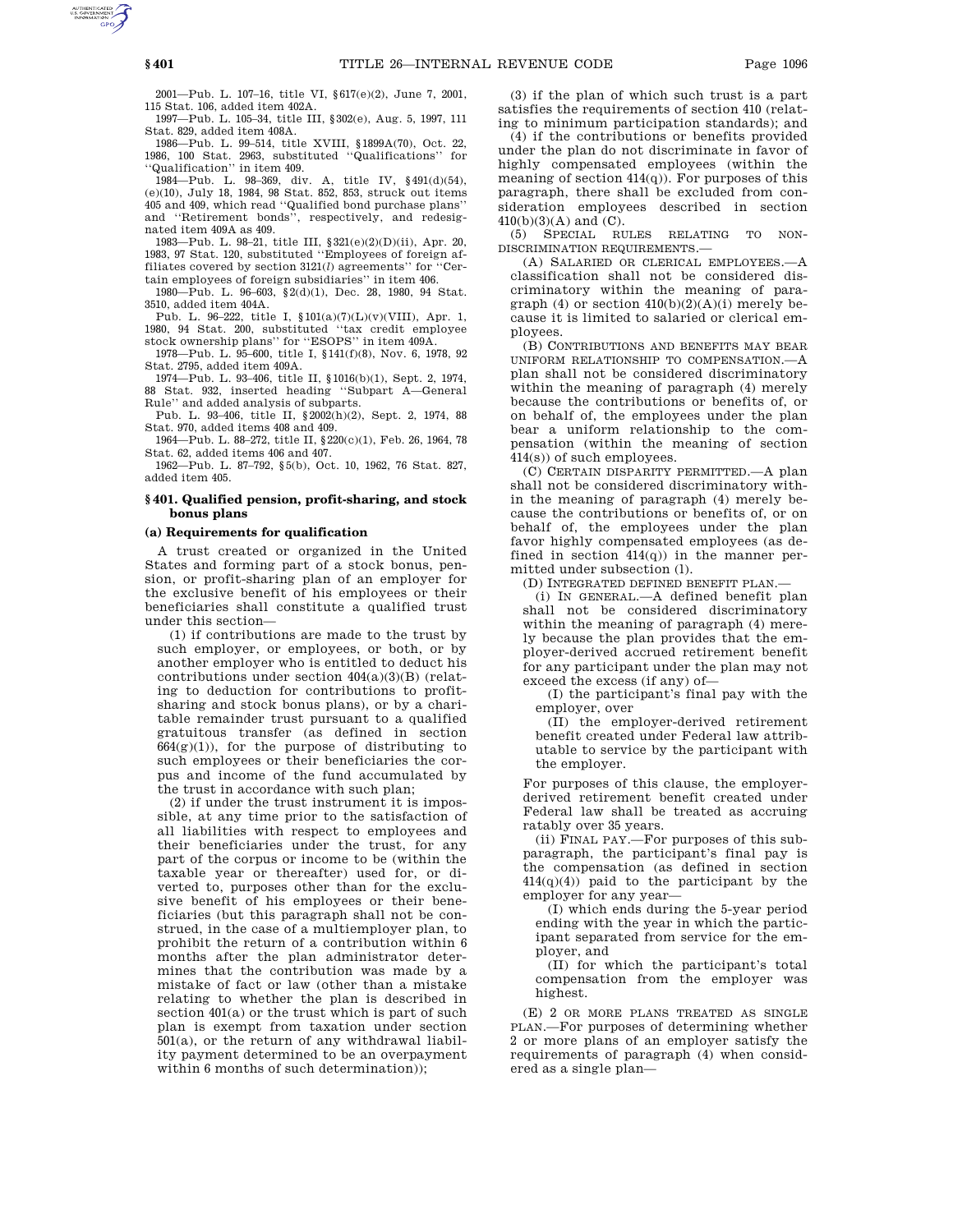(i) CONTRIBUTIONS.—If the amount of contributions on behalf of the employees allowed as a deduction under section 404 for the taxable year with respect to such plans, taken together, bears a uniform relationship to the compensation (within the meaning of section 414(s)) of such employees, the plans shall not be considered discriminatory merely because the rights of employees to, or derived from, the employer contributions under the separate plans do not become nonforfeitable at the same rate.

(ii) BENEFITS.—If the employees' rights to benefits under the separate plans do not become nonforfeitable at the same rate, but the levels of benefits provided by the separate plans satisfy the requirements of regulations prescribed by the Secretary to take account of the differences in such rates, the plans shall not be considered discriminatory merely because of the difference in such rates.

(F) SOCIAL SECURITY RETIREMENT AGE.—For purposes of testing for discrimination under paragraph (4)—

(i) the social security retirement age (as defined in section 415(b)(8)) shall be treated as a uniform retirement age, and

(ii) subsidized early retirement benefits and joint and survivor annuities shall not be treated as being unavailable to employees on the same terms merely because such benefits or annuities are based in whole or in part on an employee's social security retirement age (as so defined).

(G) GOVERNMENTAL PLANS.—Paragraphs (3) and (4) shall not apply to a governmental plan (within the meaning of section 414(d)).

(6) A plan shall be considered as meeting the requirements of paragraph (3) during the whole of any taxable year of the plan if on one day in each quarter it satisfied such requirements.

(7) A trust shall not constitute a qualified trust under this section unless the plan of which such trust is a part satisfies the requirements of section 411 (relating to minimum vesting standards).

(8) A trust forming part of a defined benefit plan shall not constitute a qualified trust under this section unless the plan provides that forfeitures must not be applied to increase the benefits any employee would otherwise receive under the plan.

(9) REQUIRED DISTRIBUTIONS.—

(A) IN GENERAL.—A trust shall not constitute a qualified trust under this subsection unless the plan provides that the entire interest of each employee—

(i) will be distributed to such employee not later than the required beginning date, or

(ii) will be distributed, beginning not later than the required beginning date, in accordance with regulations, over the life of such employee or over the lives of such employee and a designated beneficiary (or over a period not extending beyond the life expectancy of such employee or the life expectancy of such employee and a designated beneficiary).

(B) REQUIRED DISTRIBUTION WHERE EM-PLOYEE DIES BEFORE ENTIRE INTEREST IS DIS-TRIBUTED.—

(i) WHERE DISTRIBUTIONS HAVE BEGUN UNDER SUBPARAGRAPH (A)(ii).—A trust shall not constitute a qualified trust under this section unless the plan provides that if—

(I) the distribution of the employee's interest has begun in accordance with subparagraph (A)(ii), and

(II) the employee dies before his entire interest has been distributed to him,

the remaining portion of such interest will be distributed at least as rapidly as under the method of distributions being used under subparagraph (A)(ii) as of the date of his death.

(ii) 5-YEAR RULE FOR OTHER CASES.—A trust shall not constitute a qualified trust under this section unless the plan provides that, if an employee dies before the distribution of the employee's interest has begun in accordance with subparagraph  $(A)(ii)$ , the entire interest of the employee will be distributed within 5 years after the death of such employee.

(iii) EXCEPTION TO 5-YEAR RULE FOR CER-TAIN AMOUNTS PAYABLE OVER LIFE OF BENE-FICIARY.—If—

(I) any portion of the employee's interest is payable to (or for the benefit of) a designated beneficiary,

(II) such portion will be distributed (in accordance with regulations) over the life of such designated beneficiary (or over a period not extending beyond the life expectancy of such beneficiary), and

(III) such distributions begin not later than 1 year after the date of the employee's death or such later date as the Secretary may by regulations prescribe,

for purposes of clause (ii), the portion referred to in subclause (I) shall be treated as distributed on the date on which such distributions begin.

(iv) SPECIAL RULE FOR SURVIVING SPOUSE OF EMPLOYEE.—If the designated beneficiary referred to in clause  $(iii)(I)$  is the surviving spouse of the employee—

(I) the date on which the distributions are required to begin under clause (iii)(III) shall not be earlier than the date on which the employee would have attained age 72, and

(II) if the surviving spouse dies before the distributions to such spouse begin, this subparagraph shall be applied as if the surviving spouse were the employee.

(C) REQUIRED BEGINNING DATE.—For purposes of this paragraph—

(i) IN GENERAL.—The term ''required beginning date'' means April 1 of the calendar year following the later of—

(I) the calendar year in which the employee attains age 72, or

(II) the calendar year in which the employee retires.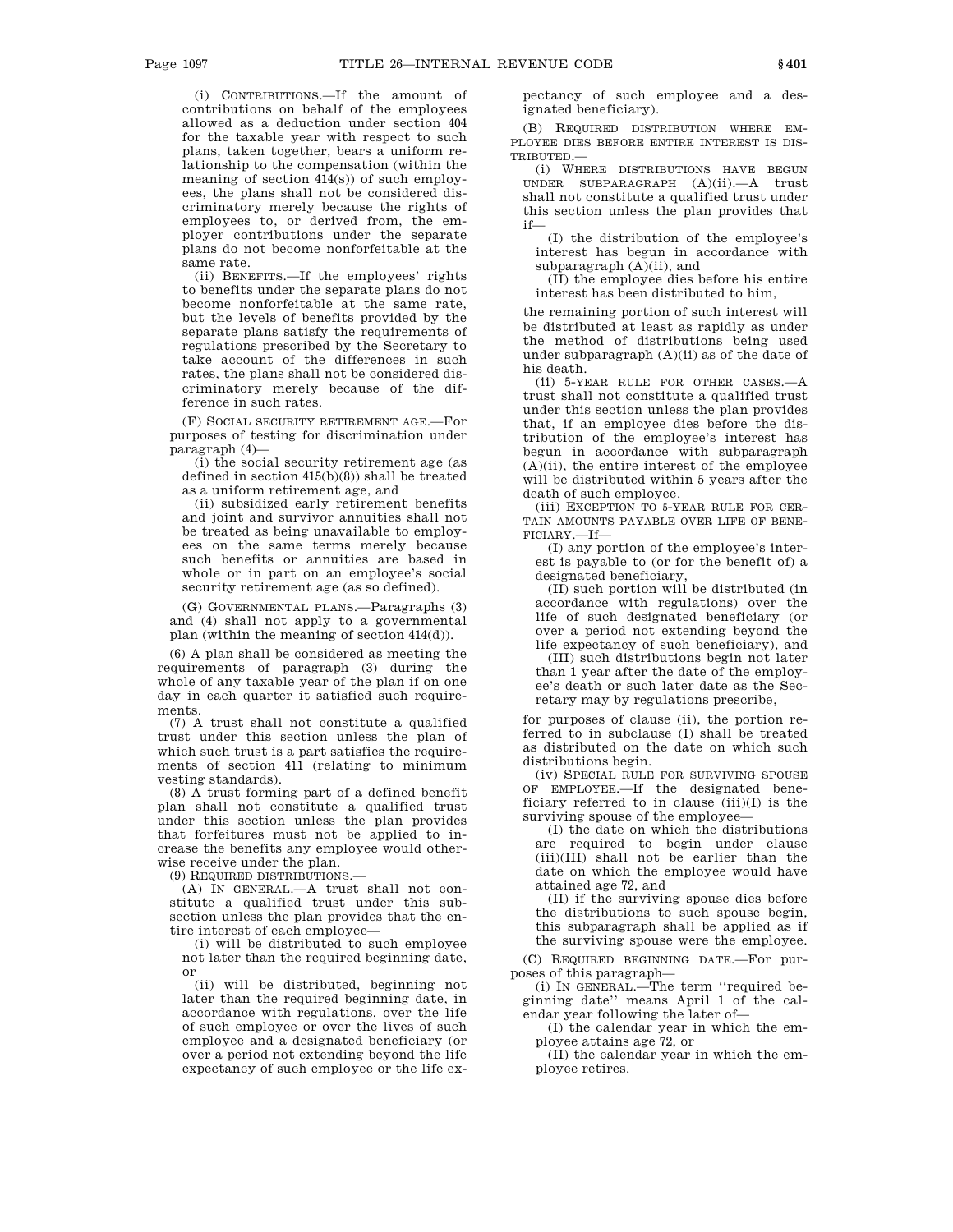(ii) EXCEPTION.—Subclause (II) of clause (i) shall not apply—

(I) except as provided in section 409(d), in the case of an employee who is a 5-percent owner (as defined in section 416) with respect to the plan year ending in the calendar year in which the employee attains age 72, or

(II) for purposes of section 408(a)(6) or  $(b)(3)$ .

(iii) ACTUARIAL ADJUSTMENT.—In the case of an employee to whom clause  $(i)(II)$  applies who retires in a calendar year after the calendar year in which the employee attains age 701 ⁄2, the employee's accrued benefit shall be actuarially increased to take into account the period after age  $70\frac{1}{2}$ in which the employee was not receiving any benefits under the plan.

(iv) EXCEPTION FOR GOVERNMENTAL AND CHURCH PLANS.—Clauses (ii) and (iii) shall not apply in the case of a governmental plan or church plan. For purposes of this clause, the term ''church plan'' means a plan maintained by a church for church employees, and the term ''church'' means any church (as defined in section  $3121(w)(3)(A)$  or qualified church-controlled organization (as defined in section  $3121(w)(3)(B)$ .

(D) LIFE EXPECTANCY.—For purposes of this paragraph, the life expectancy of an employee and the employee's spouse (other than in the case of a life annuity) may be redetermined but not more frequently than annually.

(E) DEFINITIONS AND RULES RELATING TO DESIGNATED BENEFICIARIES.—For purposes of this paragraph—

(i) DESIGNATED BENEFICIARY.—The term ''designated beneficiary'' means any individual designated as a beneficiary by the employee.

(ii) ELIGIBLE DESIGNATED BENEFICIARY.— The term ''eligible designated beneficiary'' means, with respect to any employee, any designated beneficiary who is—

(I) the surviving spouse of the employee,

(II) subject to clause (iii), a child of the employee who has not reached majority (within the meaning of subparagraph  $(F)),$ 

(III) disabled (within the meaning of section  $72(m)(7)$ )

(IV) a chronically ill individual (within the meaning of section  $7702B(c)(2)$ , except that the requirements of subparagraph (A)(i) thereof shall only be treated as met if there is a certification that, as of such date, the period of inability described in such subparagraph with respect to the individual is an indefinite one which is reasonably expected to be lengthy in nature), or

 $(\bar{V})$  an individual not described in any of the preceding subclauses who is not more than 10 years younger than the employee.

The determination of whether a designated beneficiary is an eligible designated beneficiary shall be made as of the date of death of the employee.

(iii) SPECIAL RULE FOR CHILDREN.—Subject to subparagraph (F), an individual described in clause  $(ii)(II)$  shall cease to be an eligible designated beneficiary as of the date the individual reaches majority and any remainder of the portion of the individual's interest to which subparagraph (H)(ii) applies shall be distributed within 10 years after such date.

(F) TREATMENT OF PAYMENTS TO CHIL-DREN.—Under regulations prescribed by the Secretary, for purposes of this paragraph, any amount paid to a child shall be treated as if it had been paid to the surviving spouse if such amount will become payable to the surviving spouse upon such child reaching majority (or other designated event permitted under regulations).

(G) TREATMENT OF INCIDENTAL DEATH BEN-EFIT DISTRIBUTIONS.—For purposes of this title, any distribution required under the incidental death benefit requirements of this subsection shall be treated as a distribution required under this paragraph.

(H) SPECIAL RULES FOR CERTAIN DEFINED CONTRIBUTION PLANS.—In the case of a defined contribution plan, if an employee dies before the distribution of the employee's entire interest—

(i) IN GENERAL.—Except in the case of a beneficiary who is not a designated beneficiary, subparagraph (B)(ii)—

(I) shall be applied by substituting ''10 years'' for ''5 years'', and

(II) shall apply whether or not distributions of the employee's interests have begun in accordance with subparagraph (A).

(ii) EXCEPTION FOR ELIGIBLE DESIGNATED BENEFICIARIES.—Subparagraph (B)(iii) shall apply only in the case of an eligible designated beneficiary.

(iii) RULES UPON DEATH OF ELIGIBLE DES-IGNATED BENEFICIARY.—If an eligible designated beneficiary dies before the portion of the employee's interest to which this subparagraph applies is entirely distributed, the exception under clause (ii) shall not apply to any beneficiary of such eligible designated beneficiary and the remainder of such portion shall be distributed within 10 years after the death of such eligible designated beneficiary.

(iv) SPECIAL RULE IN CASE OF CERTAIN TRUSTS FOR DISABLED OR CHRONICALLY ILL BENEFICIARIES.—In the case of an applicable multi-beneficiary trust, if under the terms of the trust—

(I) it is to be divided immediately upon the death of the employee into separate trusts for each beneficiary, or

(II) no individual (other than  $a^1$  eligible designated beneficiary described in subclause (III) or (IV) of subparagraph (E)(ii)) has any right to the employee's interest in the plan until the death of all

<sup>1</sup>So in original. Probably should be ''an''.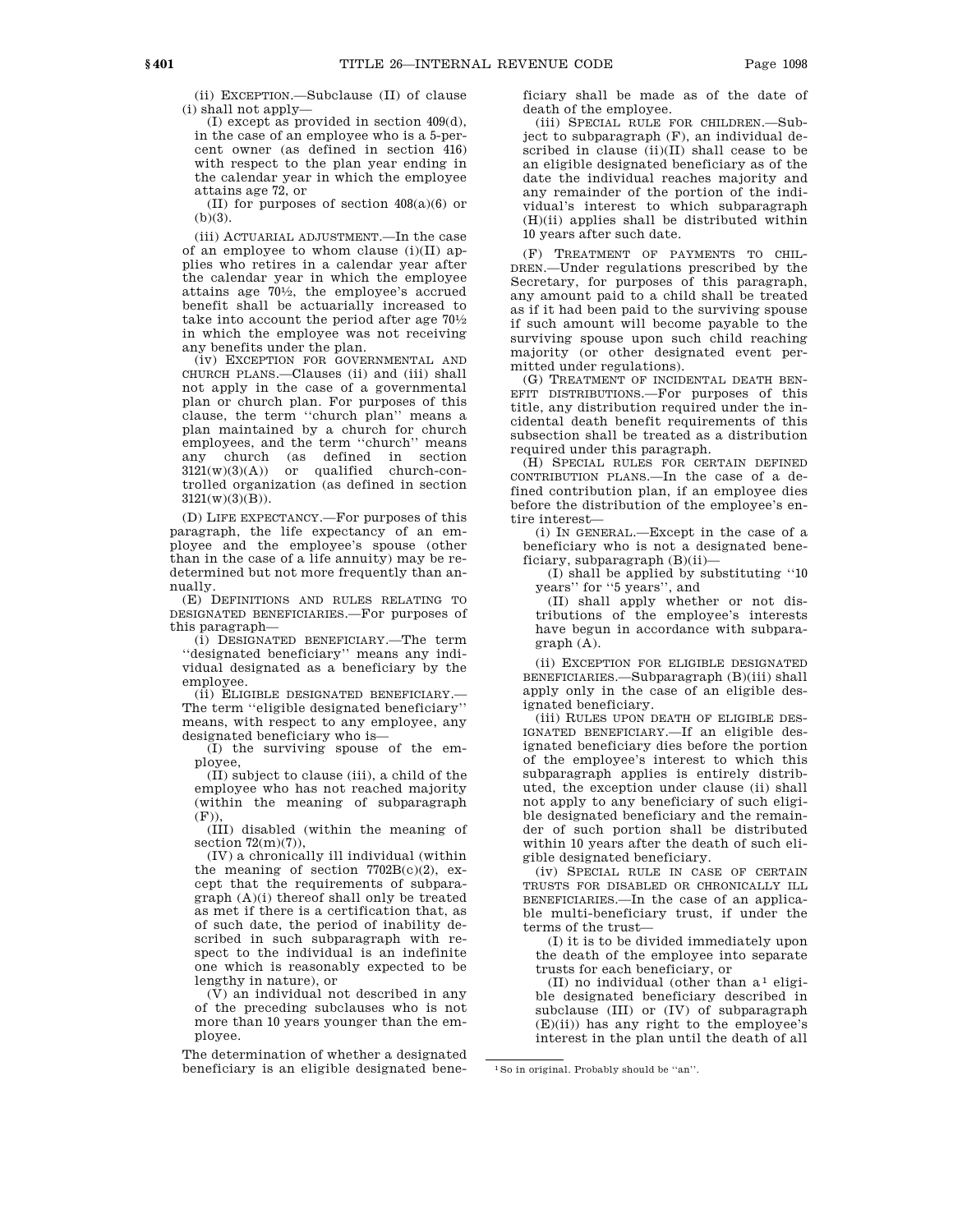such eligible designated beneficiaries with respect to the trust,

for purposes of a trust described in subclause (I), clause (ii) shall be applied separately with respect to the portion of the employee's interest that is payable to any eligible designated beneficiary described in subclause (III) or (IV) of subparagraph (E)(ii); and, for purposes of a trust described in subclause (II), subparagraph (B)(iii) shall apply to the distribution of the employee's interest and any beneficiary who is not such an eligible designated beneficiary shall be treated as a beneficiary of the eligible designated beneficiary upon the death of such eligible designated beneficiary.

(v) APPLICABLE MULTI-BENEFICIARY TRUST.—For purposes of this subparagraph, the term ''applicable multi-beneficiary trust'' means a trust—

(I) which has more than one beneficiary,

(II) all of the beneficiaries of which are treated as designated beneficiaries for purposes of determining the distribution period pursuant to this paragraph, and

(III) at least one of the beneficiaries of which is an eligible designated beneficiary described in subclause (III) or (IV) of subparagraph (E)(ii).

(vi) APPLICATION TO CERTAIN ELIGIBLE RE-TIREMENT PLANS.—For purposes of applying the provisions of this subparagraph in determining amounts required to be distributed pursuant to this paragraph, all eligible retirement plans (as defined in section  $402(c)(8)(B)$ , other than a defined benefit plan described in clause (iv) or (v) thereof or a qualified trust which is a part of a defined benefit plan) shall be treated as a defined contribution plan.

(I) TEMPORARY WAIVER OF MINIMUM RE-QUIRED DISTRIBUTION.—

(i) IN GENERAL.—The requirements of this paragraph shall not apply for calendar year 2020 to—

(I) a defined contribution plan which is described in this subsection or in section 403(a) or 403(b),

(II) a defined contribution plan which is an eligible deferred compensation plan described in section 457(b) but only if such plan is maintained by an employer described in section  $457(e)(1)(A)$ , or

(III) an individual retirement plan.

(ii) SPECIAL RULE FOR REQUIRED BEGIN-NING DATES IN 2020.—Clause (i) shall apply to any distribution which is required to be made in calendar year 2020 by reason of—

(I) a required beginning date occurring in such calendar year, and

(II) such distribution not having been made before January 1, 2020.

(iii) SPECIAL RULES REGARDING WAIVER PERIOD.—For purposes of this paragraph—

(I) the required beginning date with respect to any individual shall be determined without regard to this subparagraph for purposes of applying this paragraph for calendar years after 2020, and

(II) if clause (ii) of subparagraph (B) applies, the 5-year period described in such clause shall be determined without regard to calendar year 2020.

(10) OTHER REQUIREMENTS.—

(A) PLANS BENEFITING OWNER-EMPLOYEES.— In the case of any plan which provides contributions or benefits for employees some or all of whom are owner-employees (as defined in subsection (c)(3)), a trust forming part of such plan shall constitute a qualified trust under this section only if the requirements of subsection (d) are also met.

(B) TOP-HEAVY PLANS.—

(i) IN GENERAL.—In the case of any topheavy plan, a trust forming part of such plan shall constitute a qualified trust under this section only if the requirements of section 416 are met.

(ii) PLANS WHICH MAY BECOME TOP-HEAVY.—Except to the extent provided in regulations, a trust forming part of a plan (whether or not a top-heavy plan) shall constitute a qualified trust under this section only if such plan contains provisions—

(I) which will take effect if such plan becomes a top-heavy plan, and

(II) which meet the requirements of section 416.

(iii) EXEMPTION FOR GOVERNMENTAL PLANS.—This subparagraph shall not apply to any governmental plan.

(11) REQUIREMENT OF JOINT AND SURVIVOR AN-NUITY AND PRERETIREMENT SURVIVOR ANNU-ITY.—

(A) IN GENERAL.—In the case of any plan to which this paragraph applies, except as provided in section 417, a trust forming part of such plan shall not constitute a qualified trust under this section unless—

(i) in the case of a vested participant who does not die before the annuity starting date, the accrued benefit payable to such participant is provided in the form of a qualified joint and survivor annuity, and

(ii) in the case of a vested participant who dies before the annuity starting date and who has a surviving spouse, a qualified preretirement survivor annuity is provided to the surviving spouse of such participant.

(B) PLANS TO WHICH PARAGRAPH APPLIES.— This paragraph shall apply to—

(i) any defined benefit plan,

(ii) any defined contribution plan which is subject to the funding standards of section 412, and

(iii) any participant under any other defined contribution plan unless—

(I) such plan provides that the participant's nonforfeitable accrued benefit (reduced by any security interest held by the plan by reason of a loan outstanding to such participant) is payable in full, on the death of the participant, to the participant's surviving spouse (or, if there is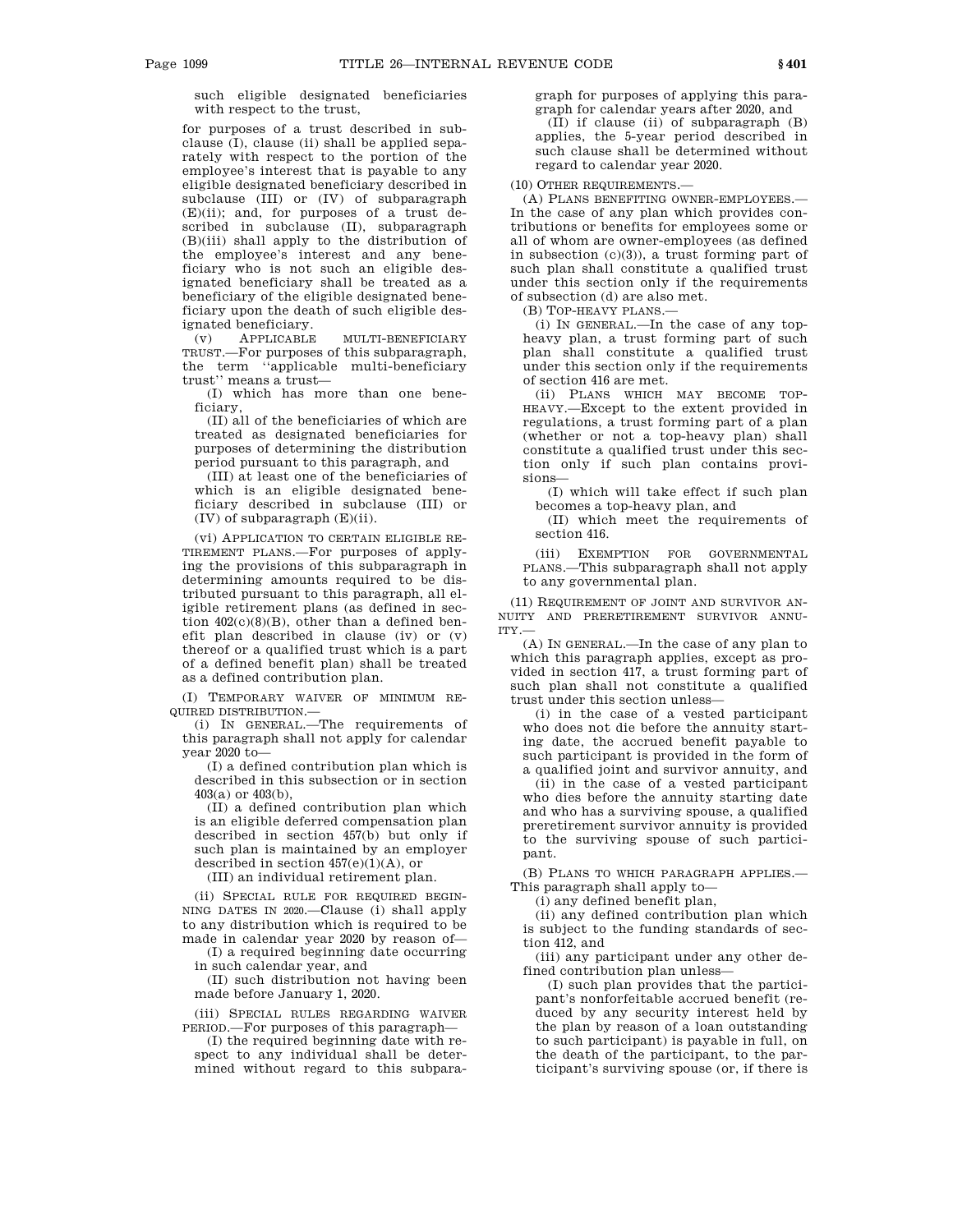no surviving spouse or the surviving spouse consents in the manner required under section  $417(a)(2)$ , to a designated beneficiary),

(II) such participant does not elect a payment of benefits in the form of a life annuity, and

(III) with respect to such participant, such plan is not a direct or indirect transferee (in a transfer after December 31, 1984) of a plan which is described in clause (i) or (ii) or to which this clause applied with respect to the participant.

Clause (iii)(III) shall apply only with respect to the transferred assets (and income therefrom) if the plan separately accounts for such assets and any income therefrom.

(C) EXCEPTION FOR CERTAIN ESOP BENE-FITS.—

(i) IN GENERAL.—In the case of—

(I) a tax credit employee stock ownership plan (as defined in section  $409(a)$ ), or (II) an employee stock ownership plan (as defined in section  $4975(e)(7)$ ),

subparagraph (A) shall not apply to that portion of the employee's accrued benefit to which the requirements of section 409(h) apply.

(ii) NONFORFEITABLE BENEFIT MUST BE PAID IN FULL, ETC.—In the case of any participant, clause (i) shall apply only if the requirements of subclauses (I), (II), and (III) of subparagraph (B)(iii) are met with respect to such participant.

(D) SPECIAL RULE WHERE PARTICIPANT AND SPOUSE MARRIED LESS THAN 1 YEAR.—A plan shall not be treated as failing to meet the requirements of subparagraphs (B)(iii) or (C) merely because the plan provides that benefits will not be payable to the surviving spouse of the participant unless the participant and such spouse had been married throughout the 1-year period ending on the earlier of the participant's annuity starting date or the date of the participant's death.

(E) EXCEPTION FOR PLANS DESCRIBED IN SEC-TION 404(c).—This paragraph shall not apply to a plan which the Secretary has determined is a plan described in section 404(c) (or a continuation thereof) in which participation is substantially limited to individuals who, before January 1, 1976, ceased employment covered by the plan.

(F) CROSS REFERENCE.—For—

(i) provisions under which participants may elect to waive the requirements of this paragraph, and

(ii) other definitions and special rules for purposes of this paragraph,

see section 417.

(12) A trust shall not constitute a qualified trust under this section unless the plan of which such trust is a part provides that in the case of any merger or consolidation with, or transfer of assets or liabilities to, any other plan after September 2, 1974, each participant in the plan would (if the plan then terminated) receive a benefit immediately after the merger, consolidation, or transfer which is equal to

or greater than the benefit he would have been entitled to receive immediately before the merger, consolidation, or transfer (if the plan had then terminated). The preceding sentence does not apply to any multiemployer plan with respect to any transaction to the extent that participants either before or after the transaction are covered under a multiemployer plan to which title IV of the Employee Retirement Income Security Act of 1974 applies.

(13) ASSIGNMENT AND ALIENATION.—

(A) IN GENERAL.—A trust shall not constitute a qualified trust under this section unless the plan of which such trust is a part provides that benefits provided under the plan may not be assigned or alienated. For purposes of the preceding sentence, there shall not be taken into account any voluntary and revocable assignment of not to exceed 10 percent of any benefit payment made by any participant who is receiving benefits under the plan unless the assignment or alienation is made for purposes of defraying plan administration costs. For purposes of this paragraph a loan made to a participant or beneficiary shall not be treated as an assignment or alienation if such loan is secured by the participant's accrued nonforfeitable benefit and is exempt from the tax imposed by section 4975 (relating to tax on prohibited transactions) by reason of section  $4975(d)(1)$ . This paragraph shall take effect on January 1, 1976 and shall not apply to assignments which were irrevocable on September 2, 1974.

(B) SPECIAL RULES FOR DOMESTIC RELATIONS ORDERS.—Subparagraph (A) shall apply to the creation, assignment, or recognition of a right to any benefit payable with respect to a participant pursuant to a domestic relations order, except that subparagraph (A) shall not apply if the order is determined to be a qualified domestic relations order.

(C) SPECIAL RULE FOR CERTAIN JUDGMENTS AND SETTLEMENTS.—Subparagraph (A) shall not apply to any offset of a participant's benefits provided under a plan against an amount that the participant is ordered or required to pay to the plan if—

(i) the order or requirement to pay arises—

(I) under a judgment of conviction for a crime involving such plan,

(II) under a civil judgment (including a consent order or decree) entered by a court in an action brought in connection with a violation (or alleged violation) of part 4 of subtitle B of title I of the Employee Retirement Income Security Act of 1974, or

(III) pursuant to a settlement agreement between the Secretary of Labor and the participant, or a settlement agreement between the Pension Benefit Guaranty Corporation and the participant, in connection with a violation (or alleged violation) of part 4 of such subtitle by a fiduciary or any other person,

(ii) the judgment, order, decree, or settlement agreement expressly provides for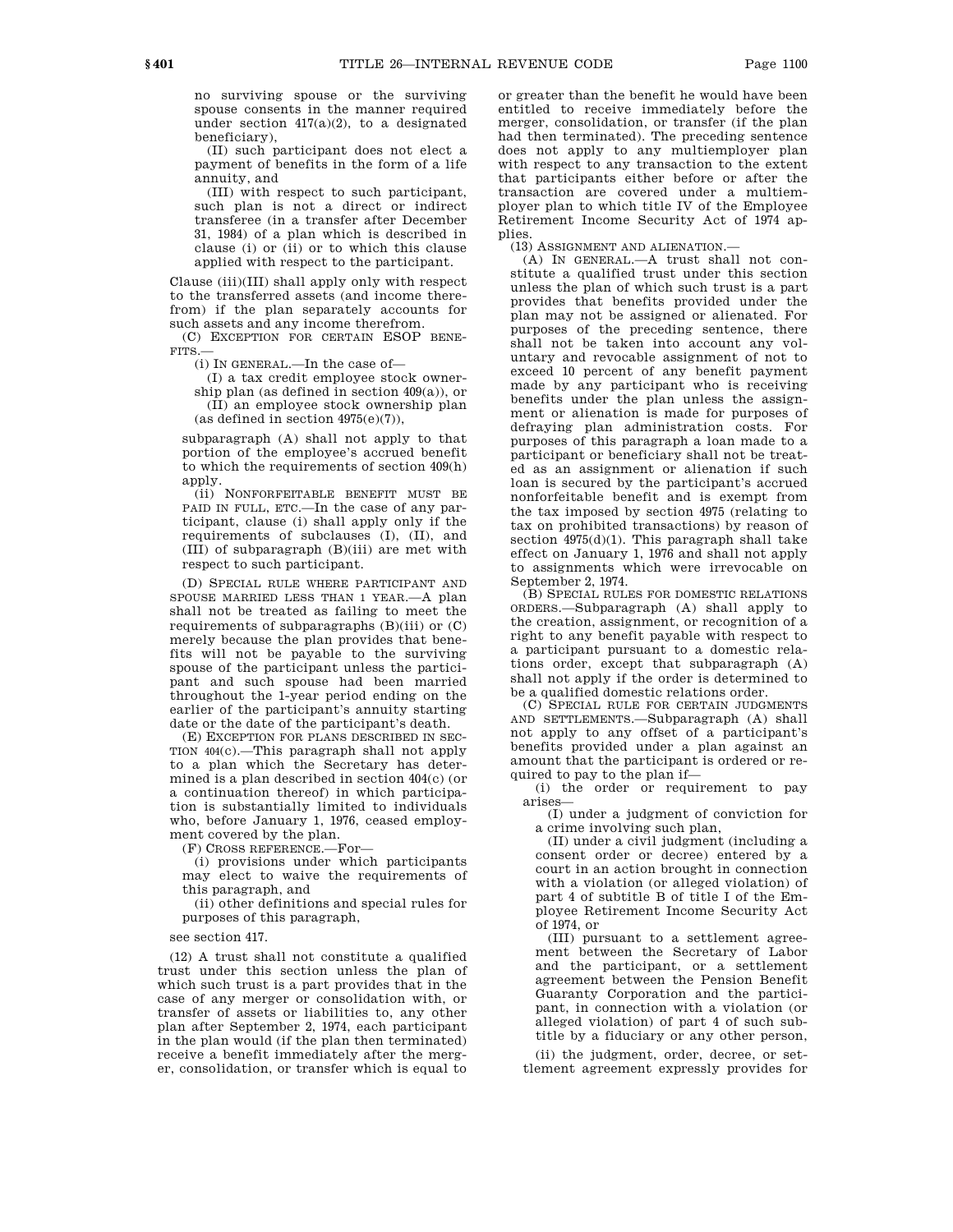the offset of all or part of the amount ordered or required to be paid to the plan against the participant's benefits provided under the plan, and

(iii) in a case in which the survivor annuity requirements of section 401(a)(11) apply with respect to distributions from the plan to the participant, if the participant has a spouse at the time at which the offset is to be made—

(I) either such spouse has consented in writing to such offset and such consent is witnessed by a notary public or representative of the plan (or it is established to the satisfaction of a plan representative that such consent may not be obtained by reason of circumstances described in section  $417(a)(2)(B)$ , or an election to waive the right of the spouse to either a qualified joint and survivor annuity or a qualified preretirement survivor annuity is in effect in accordance with the requirements of section 417(a),

(II) such spouse is ordered or required in such judgment, order, decree, or settlement to pay an amount to the plan in connection with a violation of part 4 of such subtitle, or

(III) in such judgment, order, decree, or settlement, such spouse retains the right to receive the survivor annuity under a qualified joint and survivor annuity provided pursuant to section  $401(a)(11)(A)(i)$  and under a qualified preretirement survivor annuity provided pursuant to section  $401(a)(11)(A)(ii)$ , determined in accordance with subparagraph (D).

A plan shall not be treated as failing to meet the requirements of this subsection, subsection (k), section 403(b), or section 409(d) solely by reason of an offset described in this subparagraph.

(D) SURVIVOR ANNUITY.—

(i) IN GENERAL.—The survivor annuity described in subparagraph (C)(iii)(III) shall be determined as if—

(I) the participant terminated employment on the date of the offset,

(II) there was no offset,

(III) the plan permitted commencement of benefits only on or after normal retirement age,

(IV) the plan provided only the minimum-required qualified joint and survivor annuity, and

(V) the amount of the qualified preretirement survivor annuity under the plan is equal to the amount of the survivor annuity payable under the minimum-required qualified joint and survivor annuity.

(ii) DEFINITION.—For purposes of this subparagraph, the term ''minimum-required qualified joint and survivor annuity'' means the qualified joint and survivor annuity which is the actuarial equivalent of the participant's accrued benefit (within the meaning of section  $411(a)(7)$  and under which the survivor annuity is 50 percent of the amount of the annuity which is payable during the joint lives of the participant and the spouse.

(14) A trust shall not constitute a qualified trust under this section unless the plan of which such trust is a part provides that, unless the participant otherwise elects, the payment of benefits under the plan to the participant will begin not later than the 60th day after the latest of the close of the plan year in which—

(A) the date on which the participant attains the earlier of age 65 or the normal retirement age specified under the plan,

(B) occurs the 10th anniversary of the year in which the participant commenced participation in the plan, or

(C) the participant terminates his service with the employer.

In the case of a plan which provides for the payment of an early retirement benefit, a trust forming a part of such plan shall not constitute a qualified trust under this section unless a participant who satisfied the service requirements for such early retirement benefit, but separated from the service (with any nonforfeitable right to an accrued benefit) before satisfying the age requirement for such early retirement benefit, is entitled upon satisfaction of such age requirement to receive a benefit not less than the benefit to which he would be entitled at the normal retirement age, actuarially, reduced under regulations prescribed by the Secretary.

(15) A trust shall not constitute a qualified trust under this section unless under the plan of which such trust is a part—

(A) in the case of a participant or beneficiary who is receiving benefits under such plan, or

(B) in the case of a participant who is separated from the service and who has nonforfeitable rights to benefits,

such benefits are not decreased by reason of any increase in the benefit levels payable under title II of the Social Security Act or any increase in the wage base under such title II, if such increase takes place after September 2, 1974, or (if later) the earlier of the date of first receipt of such benefits or the date of such separation, as the case may be.

(16) A trust shall not constitute a qualified trust under this section if the plan of which such trust is a part provides for benefits or contributions which exceed the limitations of section 415.

 $(17)$  COMPENSATION LIMIT $-$ 

(A) IN GENERAL.—A trust shall not constitute a qualified trust under this section unless, under the plan of which such trust is a part, the annual compensation of each employee taken into account under the plan for any year does not exceed \$200,000.

(B) COST-OF-LIVING ADJUSTMENT.—The Secretary shall adjust annually the \$200,000 amount in subparagraph (A) for increases in the cost-of-living at the same time and in the same manner as adjustments under section 415(d); except that the base period shall be the calendar quarter beginning July 1,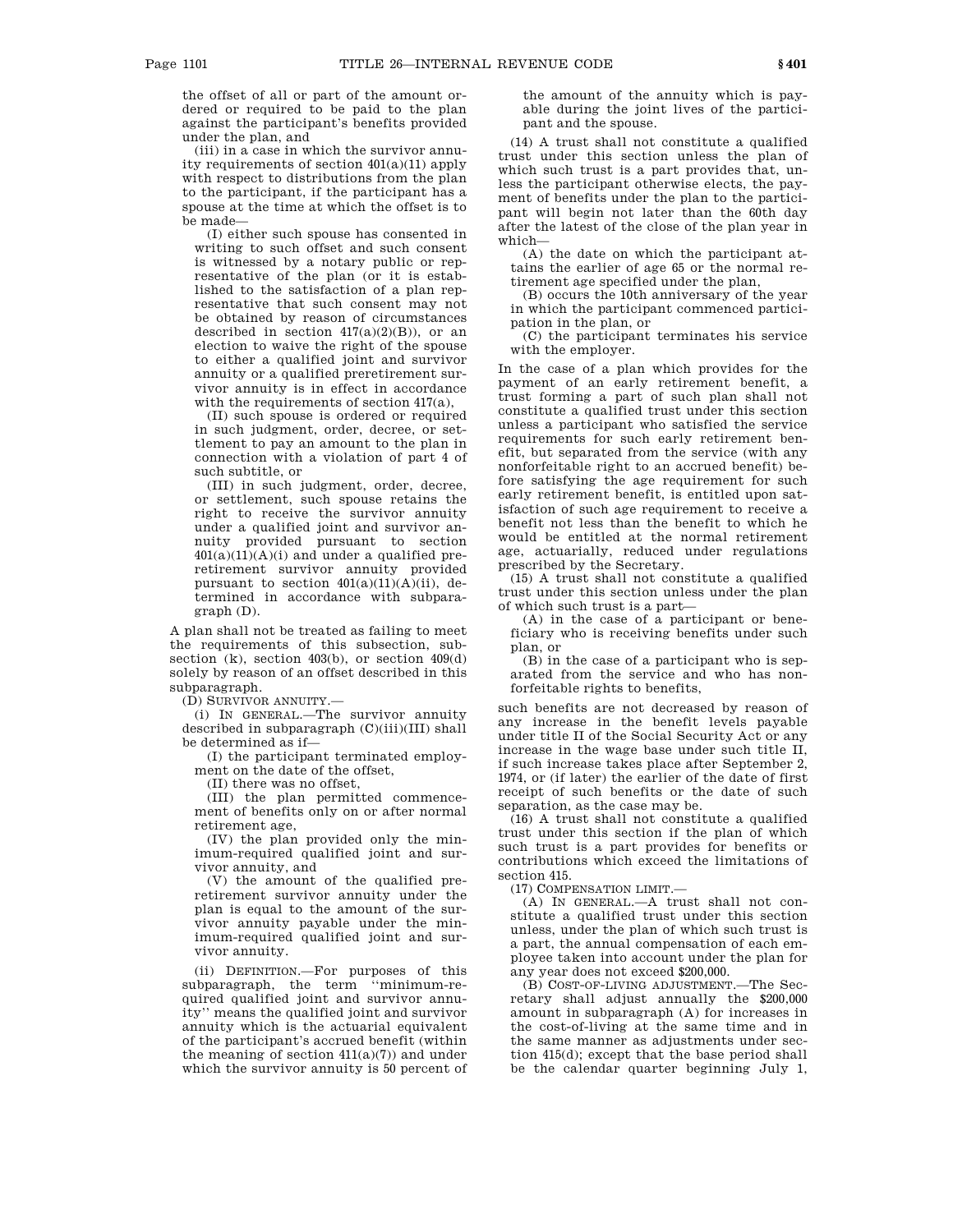2001, and any increase which is not a multiple of \$5,000 shall be rounded to the next lowest multiple of \$5,000.

[(18) Repealed. Pub. L. 97–248, title II, §237(b), Sept. 3, 1982, 96 Stat. 511.]

(19) A trust shall not constitute a qualified trust under this section if under the plan of which such trust is a part any part of a participant's accrued benefit derived from employer contributions (whether or not otherwise nonforfeitable), is forfeitable solely because of withdrawal by such participant of any amount attributable to the benefit derived from contributions made by such participant. The preceding sentence shall not apply to the accrued benefit of any participant unless, at the time of such withdrawal, such participant has a nonforfeitable right to at least 50 percent of such accrued benefit (as determined under section 411). The first sentence of this paragraph shall not apply to the extent that an accrued benefit is permitted to be forfeited in accordance with section  $411(a)(3)(D)(iii)$  (relating to proportional forfeitures of benefits accrued before September 2, 1974, in the event of withdrawal of certain mandatory contributions).

(20) A trust forming part of a pension plan shall not be treated as failing to constitute a qualified trust under this section merely because the pension plan of which such trust is a part makes 1 or more distributions within 1 taxable year to a distributee on account of a termination of the plan of which the trust is a part, or in the case of a profit-sharing or stock bonus plan, a complete discontinuance of contributions under such plan. This paragraph shall not apply to a defined benefit plan unless the employer maintaining such plan files a notice with the Pension Benefit Guaranty Corporation (at the time and in the manner prescribed by the Pension Benefit Guaranty Corporation) notifying the Corporation of such payment or distribution and the Corporation has approved such payment or distribution or, within 90 days after the date on which such notice was filed, has failed to disapprove such payment or distribution. For purposes of this paragraph, rules similar to the rules of section  $402(a)(6)(B)$  (as in effect before its repeal by section 521 of the Unemployment Compensation Amendments of 1992) shall apply.

[(21) Repealed. Pub. L. 99–514, title XI, §1171(b)(5), Oct. 22, 1986, 100 Stat. 2513.]

(22) If a defined contribution plan (other than a profit-sharing plan)—

(A) is established by an employer whose stock is not readily tradable on an established market, and

(B) after acquiring securities of the employer, more than 10 percent of the total assets of the plan are securities of the employer,

any trust forming part of such plan shall not constitute a qualified trust under this section unless the plan meets the requirements of subsection (e) of section 409. The requirements of subsection (e) of section 409 shall not apply to any employees of an employer who are participants in any defined contribution plan established and maintained by such employer if the stock of such employer is not readily tradable on an established market and the trade or business of such employer consists of publishing on a regular basis a newspaper for general circulation. For purposes of the preceding sentence, subsections (b), (c), (m), and (*o*) of section 414 shall not apply except for determining whether stock of the employer is not readily tradable on an established market.

(23) A stock bonus plan shall not be treated as meeting the requirements of this section unless such plan meets the requirements of subsections (h) and (*o*) of section 409, except that in applying section 409(h) for purposes of this paragraph, the term ''employer securities'' shall include any securities of the employer held by the plan.

(24) Any group trust which otherwise meets the requirements of this section shall not be treated as not meeting such requirements on account of the participation or inclusion in such trust of the moneys of any plan or governmental unit described in section 818(a)(6).

(25) REQUIREMENT THAT ACTUARIAL ASSUMP-TIONS BE SPECIFIED.—A defined benefit plan shall not be treated as providing definitely determinable benefits unless, whenever the amount of any benefit is to be determined on the basis of actuarial assumptions, such assumptions are specified in the plan in a way which precludes employer discretion.<br>(26) ADDITIONAL PARTICIPATION

(26) ADDITIONAL PARTICIPATION REQUIRE-MENTS.—

(A) IN GENERAL.—In the case of a trust which is a part of a defined benefit plan, such trust shall not constitute a qualified trust under this subsection unless on each day of the plan year such trust benefits at least the lesser of—

(i) 50 employees of the employer, or

(ii) the greater of—

(I) 40 percent of all employees of the employer, or

 $(\overline{II})$  2 employees (or if there is only 1 employee, such employee).

(B) TREATMENT OF EXCLUDABLE EMPLOY-EES.—

(i) IN GENERAL.—A plan may exclude from consideration under this paragraph employees described in paragraphs (3) and  $(4)(A)$  of section  $410(b)$ .

(ii) SEPARATE APPLICATION FOR CERTAIN EXCLUDABLE EMPLOYEES.—If employees described in section 410(b)(4)(B) are covered under a plan which meets the requirements of subparagraph (A) separately with respect to such employees, such employees may be excluded from consideration in determining whether any plan of the employer meets such requirements if—

(I) the benefits for such employees are provided under the same plan as benefits for other employees,

(II) the benefits provided to such employees are not greater than comparable benefits provided to other employees under the plan, and

(III) no highly compensated employee (within the meaning of section  $414(q)$ ) is included in the group of such employees for more than 1 year.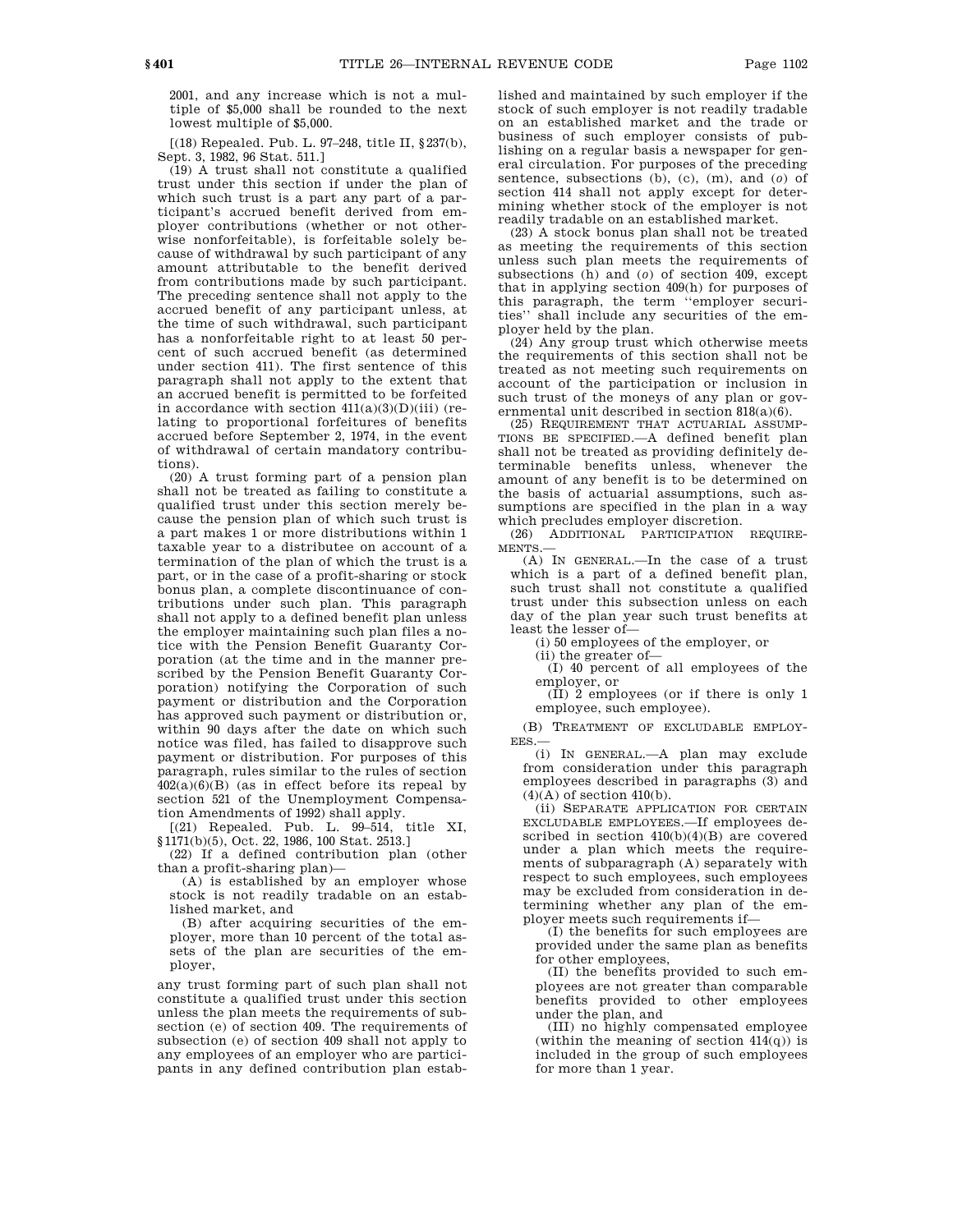(C) SPECIAL RULE FOR COLLECTIVE BAR-GAINING UNITS.—Except to the extent provided in regulations, a plan covering only employees described in section  $410(b)(3)(A)$ may exclude from consideration any employees who are not included in the unit or units in which the covered employees are included.

(D) PARAGRAPH NOT TO APPLY TO MULTIEM-PLOYER PLANS.—Except to the extent provided in regulations, this paragraph shall not apply to employees in a multiemployer plan (within the meaning of section 414(f)) who are covered by collective bargaining agreements.

(E) SPECIAL RULE FOR CERTAIN DISPOSITIONS OR ACQUISITIONS.—Rules similar to the rules of section  $410(b)(6)(C)$  shall apply for purposes of this paragraph.

(F) SEPARATE LINES OF BUSINESS.—At the election of the employer and with the consent of the Secretary, this paragraph may be applied separately with respect to each separate line of business of the employer. For purposes of this paragraph, the term ''separate line of business'' has the meaning given such term by section 414(r) (without regard to paragraph  $(2)(A)$  or  $(7)$  thereof).

(G) EXCEPTION FOR GOVERNMENTAL PLANS.— This paragraph shall not apply to a governmental plan (within the meaning of section  $414(d)$ ).

(H) REGULATIONS.—The Secretary may by regulation provide that any separate benefit structure, any separate trust, or any other separate arrangement is to be treated as a separate plan for purposes of applying this paragraph.

(I) PROTECTED PARTICIPANTS.—

(i) IN GENERAL.—A plan shall be deemed to satisfy the requirements of subparagraph (A) if—

(I) the plan is amended—

(aa) to cease all benefit accruals, or (bb) to provide future benefit accruals only to a closed class of participants,

(II) the plan satisfies subparagraph (A) (without regard to this subparagraph) as of the effective date of the amendment, and

(III) the amendment was adopted before April 5, 2017, or the plan is described in clause (ii).

(ii) PLANS DESCRIBED.—A plan is described in this clause if the plan would be described in subsection  $(0)(1)(C)$ , as applied for purposes of subsection  $(0)(1)(B)(iii)(IV)$ and by treating the effective date of the amendment as the date the class was closed for purposes of subsection  $(0)(1)(C)$ .

(iii) SPECIAL RULES.—For purposes of clause (i)(II), in applying section 410(b)(6)(C), the amendments described in clause (i) shall not be treated as a significant change in coverage under section  $410(b)(6)(C)(i)(II).$ 

(iv) SPUN-OFF PLANS.—For purposes of this subparagraph, if a portion of a plan described in clause (i) is spun off to another employer, the treatment under clause (i) of the spun-off plan shall continue with respect to the other employer.

(27) DETERMINATIONS AS TO PROFIT-SHARING PLANS.—

(A) CONTRIBUTIONS NEED NOT BE BASED ON PROFITS.—The determination of whether the plan under which any contributions are made is a profit-sharing plan shall be made without regard to current or accumulated profits of the employer and without regard to whether the employer is a tax-exempt organization.

(B) PLAN MUST DESIGNATE TYPE.—In the case of a plan which is intended to be a money purchase pension plan or a profitsharing plan, a trust forming part of such plan shall not constitute a qualified trust under this subsection unless the plan designates such intent at such time and in such manner as the Secretary may prescribe.

(28) ADDITIONAL REQUIREMENTS RELATING TO EMPLOYEE STOCK OWNERSHIP PLANS.—

(A) IN GENERAL.—In the case of a trust which is part of an employee stock ownership plan (within the meaning of section 4975(e)(7)) or a plan which meets the requirements of section 409(a), such trust shall not constitute a qualified trust under this section unless such plan meets the requirements of subparagraphs (B) and (C).

(B) DIVERSIFICATION OF INVESTMENTS.—

(i) IN GENERAL.—A plan meets the requirements of this subparagraph if each qualified participant in the plan may elect within 90 days after the close of each plan year in the qualified election period to direct the plan as to the investment of at least 25 percent of the participant's account in the plan (to the extent such portion exceeds the amount to which a prior election under this subparagraph applies). In the case of the election year in which the participant can make his last election, the preceding sentence shall be applied by substituting ''50 percent'' for ''25 percent''.

(ii) METHOD OF MEETING REQUIREMENTS.— A plan shall be treated as meeting the requirements of clause (i) if—

(I) the portion of the participant's account covered by the election under clause (i) is distributed within 90 days after the period during which the election may be made, or

(II) the plan offers at least 3 investment options (not inconsistent with regulations prescribed by the Secretary) to each participant making an election under clause (i) and within 90 days after the period during which the election may be made, the plan invests the portion of the participant's account covered by the election in accordance with such election.

(iii) QUALIFIED PARTICIPANT.—For purposes of this subparagraph, the term 'qualified participant'' means any employee who has completed at least 10 years of participation under the plan and has attained age 55.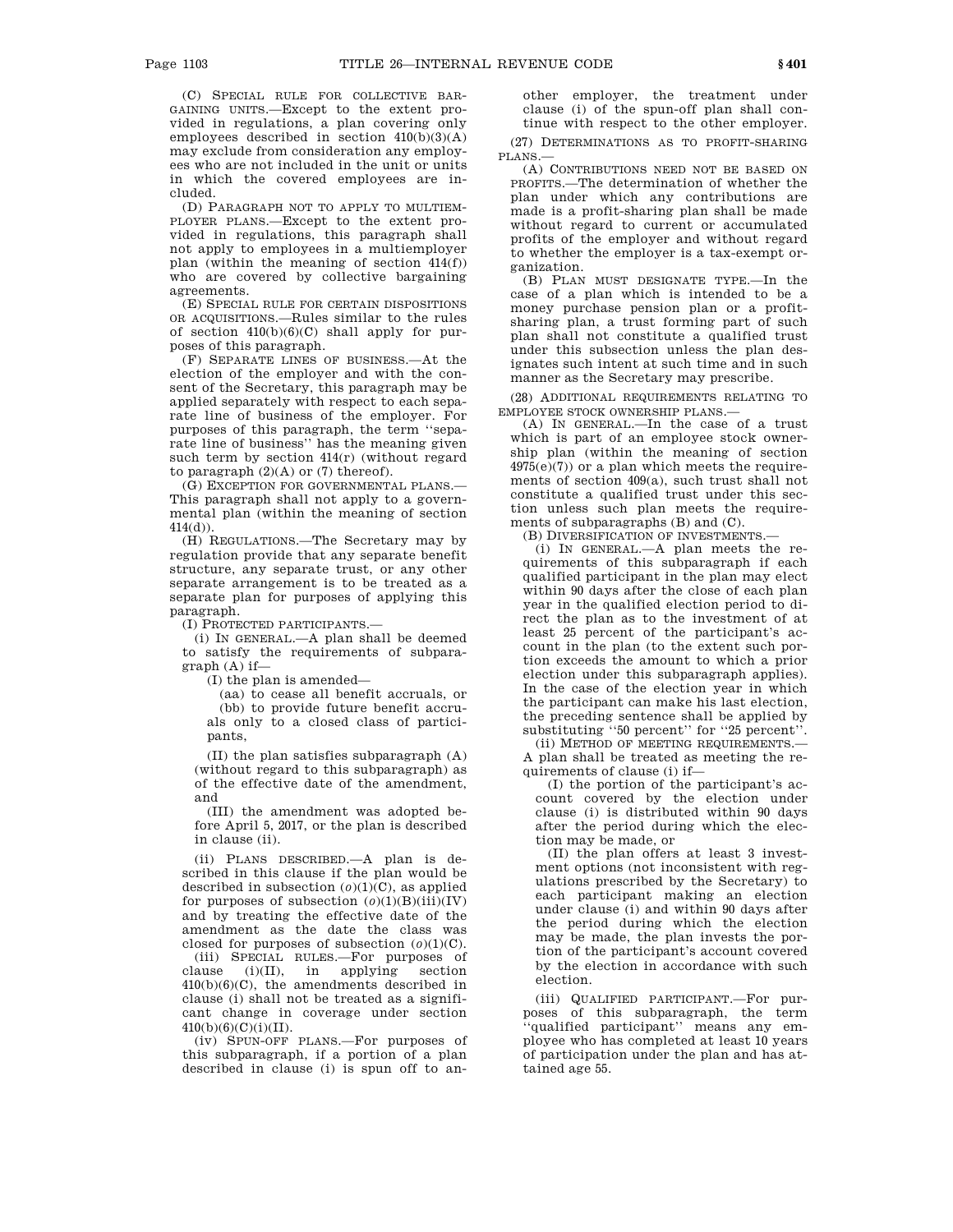(iv) QUALIFIED ELECTION PERIOD.—For purposes of this subparagraph, the term ''qualified election period'' means the 6 plan-year period beginning with the later of—

(I) the 1st plan year in which the individual first became a qualified participant, or

(II) the 1st plan year beginning after December 31, 1986.

For purposes of the preceding sentence, an employer may elect to treat an individual first becoming a qualified participant in the 1st plan year beginning in 1987 as having become a participant in the 1st plan year beginning in 1988.

(v) EXCEPTION.—This subparagraph shall not apply to an applicable defined contribution plan (as defined in paragraph  $(35)(E)$ ).

(C) USE OF INDEPENDENT APPRAISER.—A plan meets the requirements of this subparagraph if all valuations of employer securities which are not readily tradable on an established securities market with respect to activities carried on by the plan are by an independent appraiser. For purposes of the preceding sentence, the term ''independent appraiser'' means any appraiser meeting requirements similar to the requirements of the regulations prescribed under section  $170(a)(1)$ .

(29) BENEFIT LIMITATIONS.—In the case of a defined benefit plan (other than a multiemployer plan or a CSEC plan) to which the requirements of section 412 apply, the trust of which the plan is a part shall not constitute a qualified trust under this subsection unless the plan meets the requirements of section 436.

(30) LIMITATIONS ON ELECTIVE DEFERRALS.—In the case of a trust which is part of a plan under which elective deferrals (within the meaning of section  $402(g)(3)$  may be made with respect to any individual during a calendar year, such trust shall not constitute a qualified trust under this subsection unless the plan provides that the amount of such deferrals under such plan and all other plans, contracts, or arrangements of an employer maintaining such plan may not exceed the amount of the limitation in effect under section 402(g)(1)(A) for taxable years beginning in such calendar year.

(31) DIRECT TRANSFER OF ELIGIBLE ROLLOVER DISTRIBUTIONS.—

(A) IN GENERAL.—A trust shall not constitute a qualified trust under this section unless the plan of which such trust is a part provides that if the distributee of any eligible rollover distribution—

(i) elects to have such distribution paid directly to an eligible retirement plan, and (ii) specifies the eligible retirement plan to which such distribution is to be paid (in such form and at such time as the plan administrator may prescribe),

such distribution shall be made in the form of a direct trustee-to-trustee transfer to the eligible retirement plan so specified.

(B) CERTAIN MANDATORY DISTRIBUTIONS.—

(i) IN GENERAL.—In case of a trust which is part of an eligible plan, such trust shall not constitute a qualified trust under this section unless the plan of which such trust is a part provides that if—

(I) a distribution described in clause (ii) in excess of \$1,000 is made, and

(II) the distributee does not make an election under subparagraph (A) and does not elect to receive the distribution directly,

the plan administrator shall make such transfer to an individual retirement plan of a designated trustee or issuer and shall notify the distributee in writing (either separately or as part of the notice under section 402(f)) that the distribution may be transferred to another individual retirement plan.

(ii) ELIGIBLE PLAN.—For purposes of clause (i), the term ''eligible plan'' means a plan which provides that any nonforfeitable accrued benefit for which the present value (as determined under section  $411(a)(11)$  does not exceed \$5,000 shall be immediately distributed to the participant.

(C) LIMITATION.—Subparagraphs (A) and (B) shall apply only to the extent that the eligible rollover distribution would be includible in gross income if not transferred as provided in subparagraph (A) (determined without regard to sections  $402(c)$ ,  $403(a)(4)$ ,  $403(b)(8)$ , and  $457(e)(16)$ ). The preceding sentence shall not apply to such distribution if the plan to which such distribution is transferred—

(i) is a qualified trust which is part of a plan which is a defined contribution plan and agrees to separately account for amounts so transferred, including separately accounting for the portion of such distribution which is includible in gross income and the portion of such distribution which is not so includible, or

(ii) is an eligible retirement plan described in clause (i) or (ii) of section 402(c)(8)(B).

(D) ELIGIBLE ROLLOVER DISTRIBUTION.—For purposes of this paragraph, the term ''eligible rollover distribution'' has the meaning given such term by section 402(f)(2)(A).

(E) ELIGIBLE RETIREMENT PLAN.—For purposes of this paragraph, the term ''eligible retirement plan'' has the meaning given such term by section  $402(c)(8)(B)$ , except that a qualified trust shall be considered an eligible retirement plan only if it is a defined contribution plan, the terms of which permit the acceptance of rollover distributions.

(32) TREATMENT OF FAILURE TO MAKE CERTAIN PAYMENTS IF PLAN HAS LIQUIDITY SHORTFALL.

(A) IN GENERAL.—A trust forming part of a pension plan to which section  $430(j)(4)$  or 433(f)(5) applies shall not be treated as failing to constitute a qualified trust under this section merely because such plan ceases to make any payment described in subpara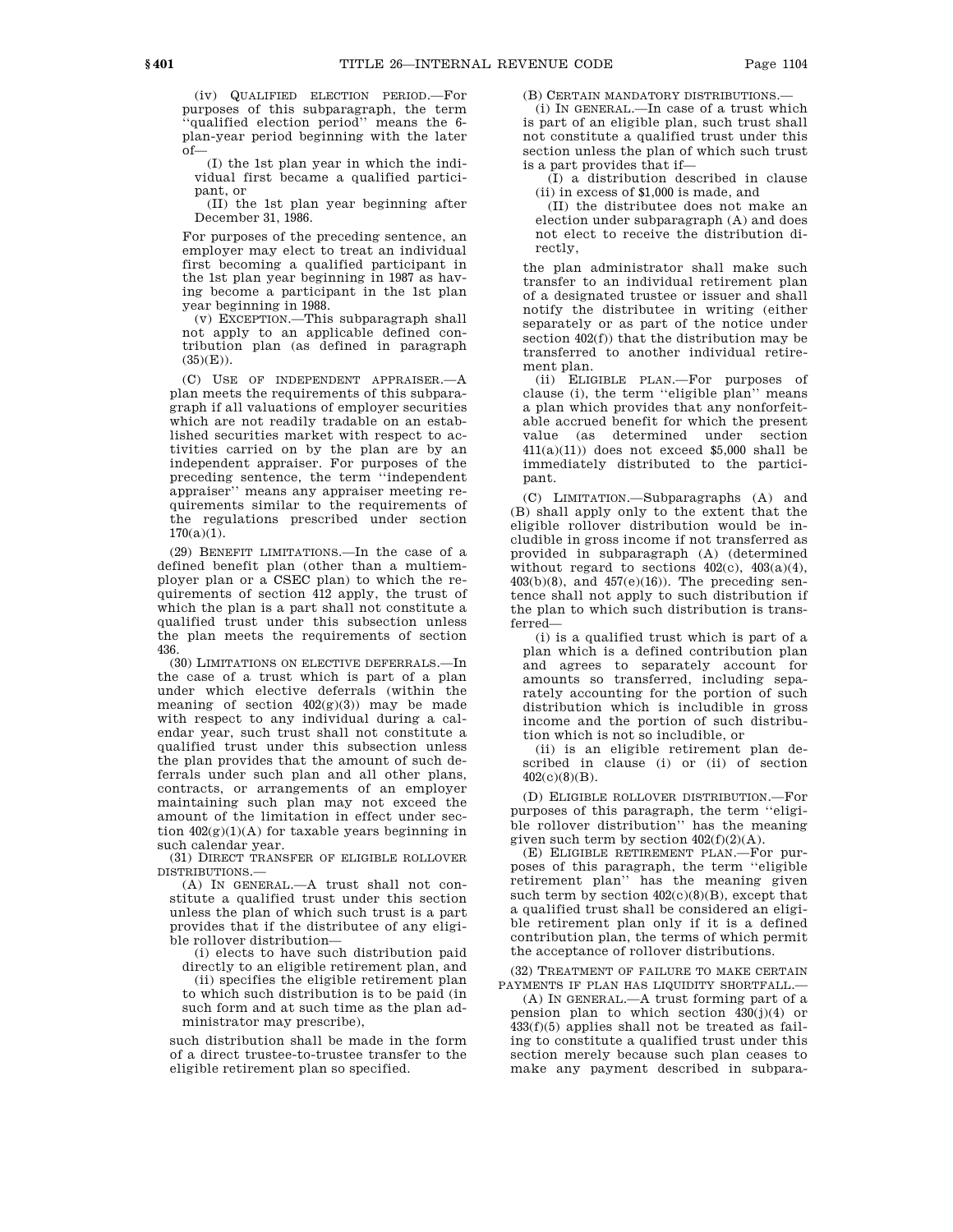graph (B) during any period that such plan has a liquidity shortfall (as defined in section  $430(j)(4)$  or  $433(f)(5)$ ).

(B) PAYMENTS DESCRIBED.—A payment is described in this subparagraph if such payment is—

(i) any payment, in excess of the monthly amount paid under a single life annuity (plus any social security supplements described in the last sentence of section  $411(a)(9)$ , to a participant or beneficiary whose annuity starting date (as defined in section  $417(f)(2)$  occurs during the period referred to in subparagraph (A),

(ii) any payment for the purchase of an irrevocable commitment from an insurer to pay benefits, and

(iii) any other payment specified by the Secretary by regulations.

(C) PERIOD OF SHORTFALL.—For purposes of this paragraph, a plan has a liquidity shortfall during the period that there is an underpayment of an installment under section  $430(j)(3)$  or  $433(f)$  by reason of section  $430(j)(4)(A)$  or  $433(f)(5)$ , respectively.

(33) PROHIBITION ON BENEFIT INCREASES WHILE SPONSOR IS IN BANKRUPTCY.—

(A) IN GENERAL.—A trust which is part of a plan to which this paragraph applies shall not constitute a qualified trust under this section if an amendment to such plan is adopted while the employer is a debtor in a case under title 11, United States Code, or similar Federal or State law, if such amendment increases liabilities of the plan by reason of—

(i) any increase in benefits,

(ii) any change in the accrual of benefits, or

(iii) any change in the rate at which benefits become nonforfeitable under the plan,

with respect to employees of the debtor, and such amendment is effective prior to the effective date of such employer's plan of reorganization.

(B) EXCEPTIONS.—This paragraph shall not apply to any plan amendment if—

(i) the plan, were such amendment to take effect, would have a funding target attainment percentage (as defined in section  $430(d)(2)$ ) of 100 percent or more,

(ii) the Secretary determines that such amendment is reasonable and provides for only de minimis increases in the liabilities of the plan with respect to employees of the debtor,

(iii) such amendment only repeals an amendment described in section 412(d)(2), or

(iv) such amendment is required as a condition of qualification under this part.

(C) PLANS TO WHICH THIS PARAGRAPH AP-PLIES.—This paragraph shall apply only to plans (other than multiemployer plans or CSEC plans) covered under section 4021 of the Employee Retirement Income Security Act of 1974.

(D) EMPLOYER.—For purposes of this paragraph, the term ''employer'' means the employer referred to in section 412(b)(1), without regard to section 412(b)(2).

(34) BENEFITS OF MISSING PARTICIPANTS ON PLAN TERMINATION.—In the case of a plan covered by title IV of the Employee Retirement Income Security Act of 1974, a trust forming part of such plan shall not be treated as failing to constitute a qualified trust under this section merely because the pension plan of which such trust is a part, upon its termination, transfers benefits of missing participants to the Pension Benefit Guaranty Corporation in accordance with section 4050 of such Act.

(35) DIVERSIFICATION REQUIREMENTS FOR CER-TAIN DEFINED CONTRIBUTION PLANS.

(A) IN GENERAL.—A trust which is part of an applicable defined contribution plan shall not be treated as a qualified trust unless the plan meets the diversification requirements of subparagraphs (B), (C), and (D).

(B) EMPLOYEE CONTRIBUTIONS AND ELECTIVE DEFERRALS INVESTED IN EMPLOYER SECURI-TIES.—In the case of the portion of an applicable individual's account attributable to employee contributions and elective deferrals which is invested in employer securities, a plan meets the requirements of this subparagraph if the applicable individual may elect to direct the plan to divest any such securities and to reinvest an equivalent amount in other investment options meeting the requirements of subparagraph (D).

(C) EMPLOYER CONTRIBUTIONS INVESTED IN EMPLOYER SECURITIES.—In the case of the portion of the account attributable to employer contributions other than elective deferrals which is invested in employer securities, a plan meets the requirements of this subparagraph if each applicable individual who—

(i) is a participant who has completed at least 3 years of service, or

(ii) is a beneficiary of a participant described in clause (i) or of a deceased participant,

may elect to direct the plan to divest any such securities and to reinvest an equivalent amount in other investment options meeting the requirements of subparagraph (D).

(D) INVESTMENT OPTIONS.—

(i) IN GENERAL.—The requirements of this subparagraph are met if the plan offers not less than 3 investment options, other than employer securities, to which an applicable individual may direct the proceeds from the divestment of employer securities pursuant to this paragraph, each of which is diversified and has materially different risk and return characteristics.

(ii) TREATMENT OF CERTAIN RESTRICTIONS AND CONDITIONS.—

(I) TIME FOR MAKING INVESTMENT CHOICES.—A plan shall not be treated as failing to meet the requirements of this subparagraph merely because the plan limits the time for divestment and reinvestment to periodic, reasonable opportunities occurring no less frequently than quarterly.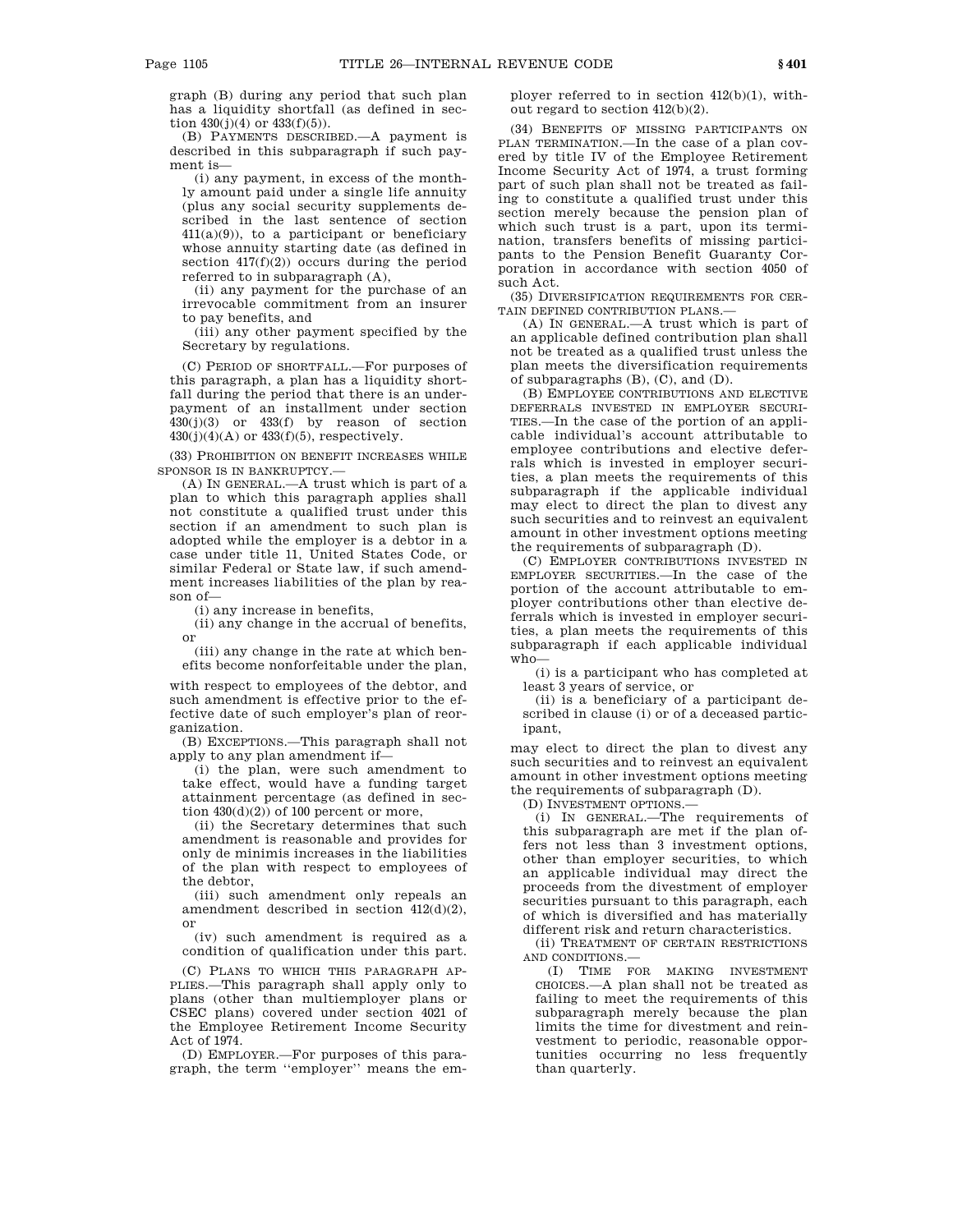(II) CERTAIN RESTRICTIONS AND CONDI-TIONS NOT ALLOWED.—Except as provided in regulations, a plan shall not meet the requirements of this subparagraph if the plan imposes restrictions or conditions with respect to the investment of employer securities which are not imposed on the investment of other assets of the plan. This subclause shall not apply to any restrictions or conditions imposed by reason of the application of securities

(E) APPLICABLE DEFINED CONTRIBUTION PLAN.—For purposes of this paragraph—

(i) IN GENERAL.—The term ''applicable defined contribution plan'' means any defined contribution plan which holds any publicly traded employer securities.

(ii) EXCEPTION FOR CERTAIN ESOPS.—Such term does not include an employee stock ownership plan if—

(I) there are no contributions to such plan (or earnings thereunder) which are held within such plan and are subject to subsection  $(k)$  or  $(m)$ , and

(II) such plan is a separate plan for purposes of section 414(*l*) with respect to any other defined benefit plan or defined contribution plan maintained by the same employer or employers.

(iii) EXCEPTION FOR ONE PARTICIPANT PLANS.—Such term does not include a oneparticipant retirement plan.

(iv) ONE-PARTICIPANT RETIREMENT PLAN.—For purposes of clause (iii), the term ''one-participant retirement plan'' means a retirement plan that on the first day of the plan year—

(I) covered only one individual (or the individual and the individual's spouse) and the individual (or the individual and the individual's spouse) owned 100 percent of the plan sponsor (whether or not incorporated), or

(II) covered only one or more partners (or partners and their spouses) in the plan sponsor.

(F) CERTAIN PLANS TREATED AS HOLDING PUBLICLY TRADED EMPLOYER SECURITIES.—

(i) IN GENERAL.—Except as provided in regulations or in clause (ii), a plan holding employer securities which are not publicly traded employer securities shall be treated as holding publicly traded employer securities if any employer corporation, or any member of a controlled group of corporations which includes such employer corporation, has issued a class of stock which is a publicly traded employer security.

(ii) EXCEPTION FOR CERTAIN CONTROLLED GROUPS WITH PUBLICLY TRADED SECURI-TIES.—Clause (i) shall not apply to a plan if—

(I) no employer corporation, or parent corporation of an employer corporation, has issued any publicly traded employer security, and

(II) no employer corporation, or parent corporation of an employer corporation, has issued any special class of stock

which grants particular rights to, or bears particular risks for, the holder or issuer with respect to any corporation described in clause (i) which has issued any publicly traded employer security.

(iii) DEFINITIONS.—For purposes of this subparagraph, the term—

(I) ''controlled group of corporations'' has the meaning given such term by section 1563(a), except that ''50 percent'' shall be substituted for ''80 percent'' each place it appears,

(II) ''employer corporation'' means a corporation which is an employer maintaining the plan, and

(III) ''parent corporation'' has the meaning given such term by section 424(e).

(G) OTHER DEFINITIONS.—For purposes of this paragraph—

(i) APPLICABLE INDIVIDUAL.—The term ''applicable individual'' means—

(I) any participant in the plan, and

(II) any beneficiary who has an account under the plan with respect to which the beneficiary is entitled to exercise the rights of a participant.

(ii) ELECTIVE DEFERRAL.—The term ''elective deferral'' means an employer contribution  $402(g)(3)(A)$ .

(iii) EMPLOYER SECURITY.—The term ''employer security'' has the meaning given such term by section 407(d)(1) of the Employee Retirement Income Security Act of 1974.

(iv) EMPLOYEE STOCK OWNERSHIP PLAN.— The term ''employee stock ownership plan'' has the meaning given such term by section  $4975(e)(7)$ .

(v) PUBLICLY TRADED EMPLOYER SECURI-TIES.—The term ''publicly traded employer securities'' means employer securities which are readily tradable on an established securities market.

(vi) YEAR OF SERVICE.—The term ''year of service'' has the meaning given such term by section  $411(a)(5)$ .

(H) TRANSITION RULE FOR SECURITIES AT-TRIBUTABLE TO EMPLOYER CONTRIBUTIONS -

(i) RULES PHASED IN OVER 3 YEARS.—

(I) IN GENERAL.—In the case of the portion of an account to which subparagraph (C) applies and which consists of employer securities acquired in a plan year beginning before January 1, 2007, subparagraph (C) shall only apply to the applicable percentage of such securities. This subparagraph shall be applied separately with respect to each class of securities.

(II) EXCEPTION FOR CERTAIN PARTICI-PANTS AGED 55 OR OVER.—Subclause (I) shall not apply to an applicable individual who is a participant who has attained age 55 and completed at least 3 years of service before the first plan year beginning after December 31, 2005.

(ii) APPLICABLE PERCENTAGE.—For purposes of clause (i), the applicable percentage shall be determined as follows:

laws.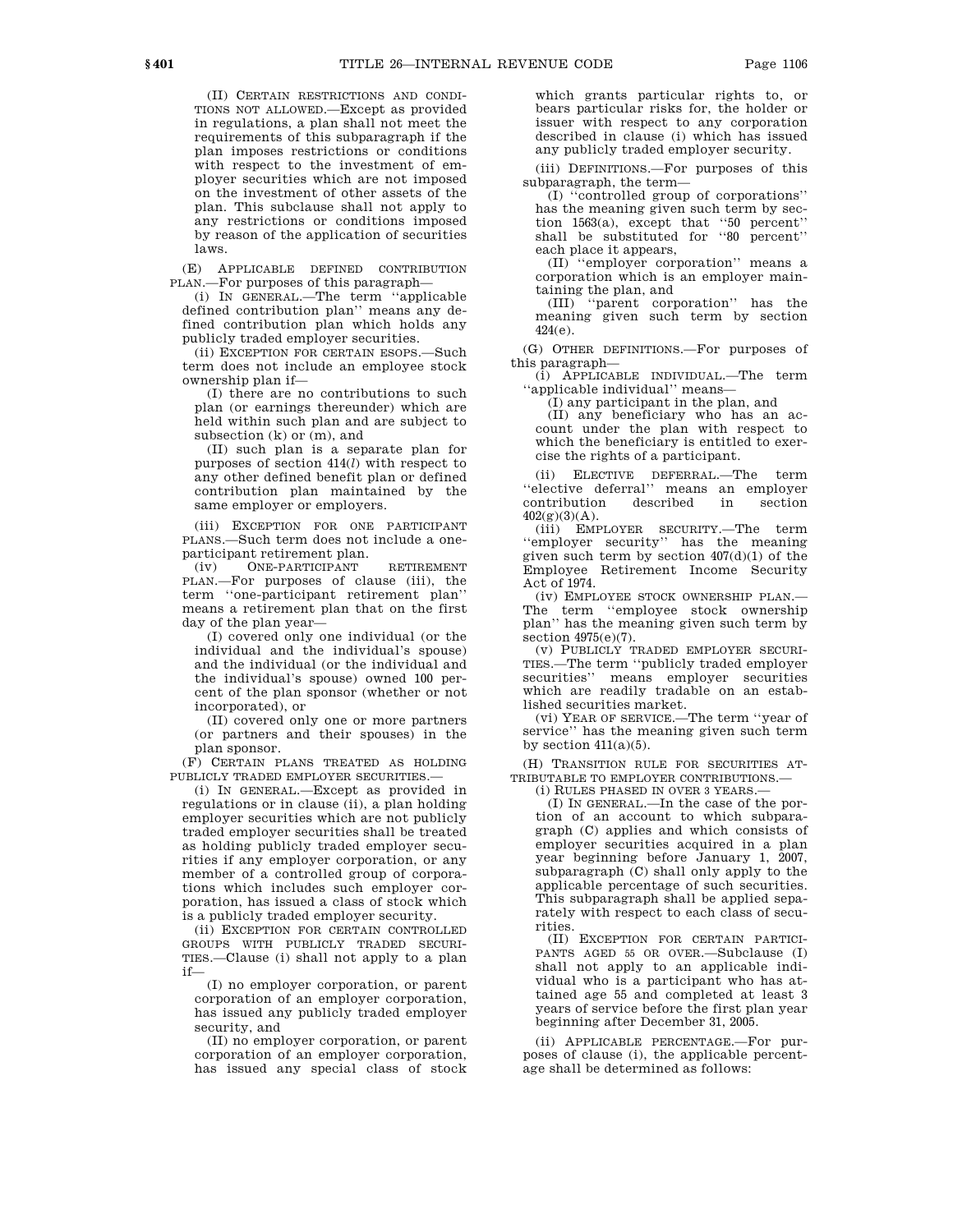| Plan year to which subparagraph<br>$(C)$ applies: | The applicable<br>percentage is: |
|---------------------------------------------------|----------------------------------|
|                                                   | 33                               |
| 2d                                                | 66                               |
| 3d and following                                  | 100                              |

(36) DISTRIBUTIONS DURING WORKING RETIRE-MENT.—

(A) IN GENERAL.—A trust forming part of a pension plan shall not be treated as failing to constitute a qualified trust under this section solely because the plan provides that a distribution may be made from such trust to an employee who has attained age  $59\frac{1}{2}$ and who is not separated from employment at the time of such distribution.

(B) CERTAIN EMPLOYEES IN THE BUILDING AND CONSTRUCTION INDUSTRY.—Subparagraph (A) shall be applied by substituting ''age 55'' for ''age 591 ⁄2'' in the case of a multiemployer plan described in section  $4203(b)(1)(B)(i)$  of the Employee Retirement Income Security Act of 1974, with respect to individuals who were participants in such plan on or before April 30, 2013, if—

(i) the trust to which subparagraph (A) applies was in existence before January 1, 1970, and

(ii) before December 31, 2011, at a time when the plan provided that distributions may be made to an employee who has attained age 55 and who is not separated from employment at the time of such distribution, the plan received at least 1 written determination from the Internal Revenue Service that the trust to which subparagraph (A) applies constituted a qualified trust under this section.

(37) DEATH BENEFITS UNDER USERRA-QUALI-FIED ACTIVE MILITARY SERVICE.—A trust shall not constitute a qualified trust unless the plan provides that, in the case of a participant who dies while performing qualified military service (as defined in section 414(u)), the survivors of the participant are entitled to any additional benefits (other than benefit accruals relating to the period of qualified military service) provided under the plan had the participant resumed and then terminated employment on account of death.

(38) PORTABILITY OF LIFETIME INCOME.—

(A) IN GENERAL.—Except as may be otherwise provided by regulations, a trust forming part of a defined contribution plan shall not be treated as failing to constitute a qualified trust under this section solely by reason of allowing—

(i) qualified distributions of a lifetime income investment, or

(ii) distributions of a lifetime income investment in the form of a qualified plan distribution annuity contract,

on or after the date that is 90 days prior to the date on which such lifetime income investment is no longer authorized to be held as an investment option under the plan.

(B) DEFINITIONS.—For purposes of this subsection—

(i) the term ''qualified distribution'' means a direct trustee-to-trustee transfer described in paragraph  $(31)(A)$  to an eligible retirement plan (as defined in section 402(c)(8)(B)),

(ii) the term ''lifetime income investment'' means an investment option which is designed to provide an employee with election rights—

(I) which are not uniformly available with respect to other investment options under the plan, and

(II) which are to a lifetime income feature available through a contract or other arrangement offered under the plan (or under another eligible retirement plan (as so defined), if paid by means of a direct trustee-to-trustee transfer described in paragraph (31)(A) to such other eligible retirement plan),

(iii) the term ''lifetime income feature'' means—

(I) a feature which guarantees a minimum level of income annually (or more frequently) for at least the remainder of the life of the employee or the joint lives of the employee and the employee's designated beneficiary, or

(II) an annuity payable on behalf of the employee under which payments are made in substantially equal periodic payments (not less frequently than annually) over the life of the employee or the joint lives of the employee and the employee's designated beneficiary, and

(iv) the term ''qualified plan distribution annuity contract'' means an annuity contract purchased for a participant and distributed to the participant by a plan or contract described in subparagraph (B) of section 402(c)(8) (without regard to clauses (i) and (ii) thereof).

Paragraphs (11), (12), (13), (14), (15), (19), and (20) shall apply only in the case of a plan to which section 411 (relating to minimum vesting standards) applies without regard to subsection (e)(2) of such section.

# **(b) Certain plan amendments**

# **(1) Certain retroactive changes in plan**

A stock bonus, pension, profit-sharing, or annuity plan shall be considered as satisfying the requirements of subsection (a) for the period beginning with the date on which it was put into effect, or for the period beginning with the earlier of the date on which there was adopted or put into effect any amendment which caused the plan to fail to satisfy such requirements, and ending with the time prescribed by law for filing the return of the employer for his taxable year in which such plan or amendment was adopted (including extensions thereof) or such later time as the Secretary may designate, if all provisions of the plan which are necessary to satisfy such requirements are in effect by the end of such period and have been made effective for all purposes for the whole of such period.

### **(2) Adoption of plan**

If an employer adopts a stock bonus, pension, profit-sharing, or annuity plan after the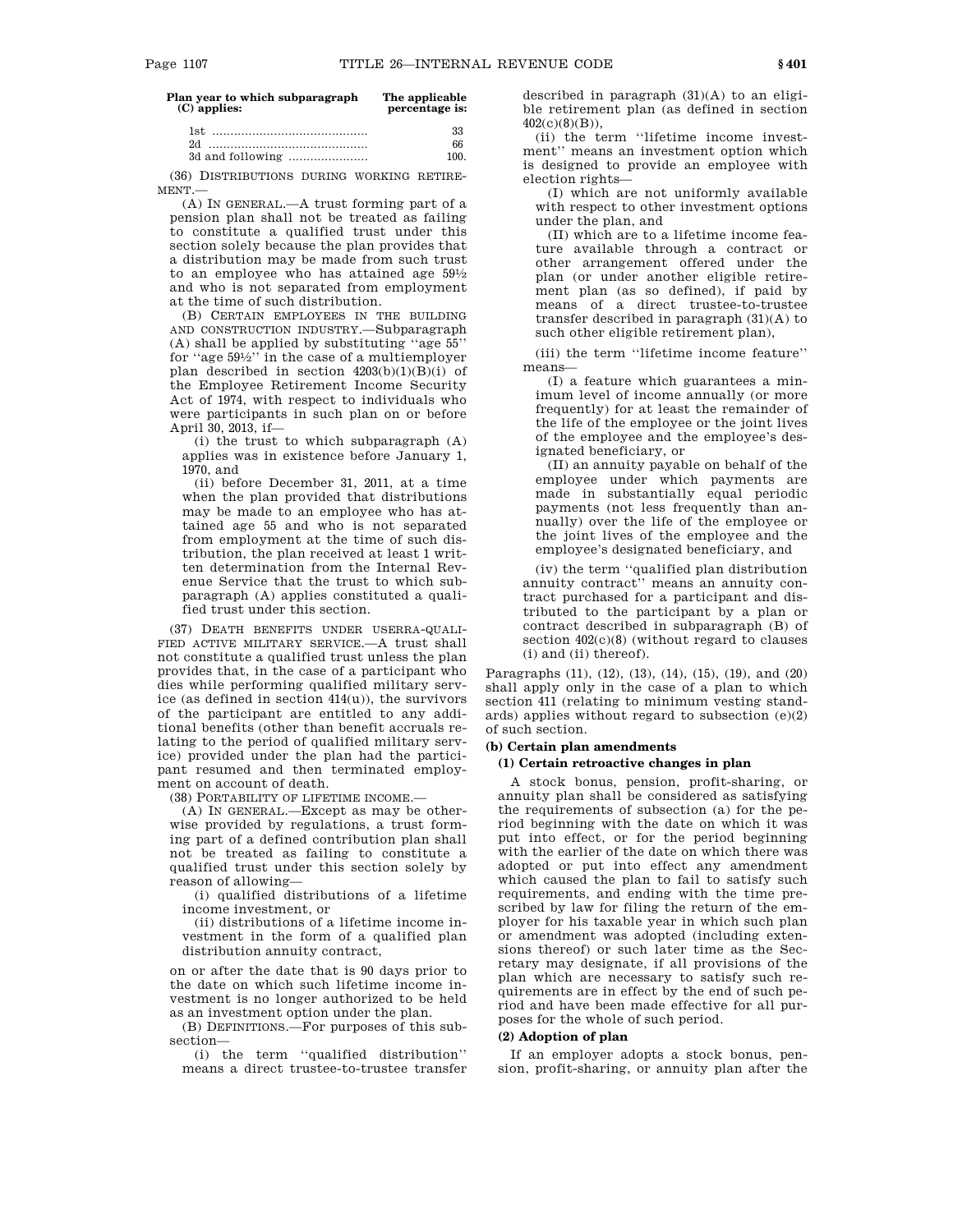close of a taxable year but before the time prescribed by law for filing the return of the employer for the taxable year (including extensions thereof), the employer may elect to treat the plan as having been adopted as of the last day of the taxable year.

**(c) Definitions and rules relating to self-employed individuals and owner-employees** 

For purposes of this section—

**(1) Self-employed individual treated as employee** 

#### **(A) In general**

The term "employee" includes, for any taxable year, an individual who is a self-employed individual for such taxable year.

# **(B) Self-employed individual**

The term ''self-employed individual'' means, with respect to any taxable year, an individual who has earned income (as defined in paragraph (2)) for such taxable year. To the extent provided in regulations prescribed by the Secretary, such term also includes, for any taxable year—

(i) an individual who would be a self-employed individual within the meaning of the preceding sentence but for the fact that the trade or business carried on by such individual did not have net profits for the taxable year, and

(ii) an individual who has been a self-employed individual within the meaning of the preceding sentence for any prior taxable year.

# **(2) Earned income**

### **(A) In general**

The term ''earned income'' means the net earnings from self-employment (as defined in section 1402(a)), but such net earnings shall be determined—

(i) only with respect to a trade or business in which personal services of the taxpayer are a material income-producing factor,

(ii) without regard to paragraphs (4) and (5) of section 1402(c),

(iii) in the case of any individual who is treated as an employee under subparagraph  $(A)$ ,  $(C)$ , or  $(D)$  of section 3121 $(d)(3)$ , without regard to section  $1402(c)(2)$ ,

(iv) without regard to items which are not included in gross income for purposes of this chapter, and the deductions properly allocable to or chargeable against such items,

(v) with regard to the deductions allowed by section 404 to the taxpayer, and

(vi) with regard to the deduction allowed to the taxpayer by section 164(f).

For purposes of this subparagraph, section 1402, as in effect for a taxable year ending on December 31, 1962, shall be treated as having been in effect for all taxable years ending before such date. For purposes of this part only (other than sections 419 and 419A), this subparagraph shall be applied as if the term ''trade or business'' for purposes of section 1402 included service described in section 1402(c)(6).

# **[(B) Repealed]**

### **(C) Income from disposition of certain property**

For purposes of this section, the term ''earned income'' includes gains (other than any gain which is treated under any provision of this chapter as gain from the sale or exchange of a capital asset) and net earnings derived from the sale or other disposition of, the transfer of any interest in, or the licensing of the use of property (other than good will) by an individual whose personal efforts created such property.

# **(3) Owner-employee**

The term ''owner-employee'' means an employee who—

(A) owns the entire interest in an unincorporated trade or business, or

(B) in the case of a partnership, is a partner who owns more than 10 percent of either the capital interest or the profits interest in such partnership.

To the extent provided in regulations prescribed by the Secretary, such term also means an individual who has been an owneremployee within the meaning of the preceding sentence.

#### **(4) Employer**

An individual who owns the entire interest in an unincorporated trade or business shall be treated as his own employer. A partnership shall be treated as the employer of each partner who is an employee within the meaning of paragraph (1).

### **(5) Contributions on behalf of owner-employees**

The term ''contribution on behalf of an owner-employee'' includes, except as the context otherwise requires, a contribution under a plan—

(A) by the employer for an owner-employee, and

(B) by an owner-employee as an employee.

# **(6) Special rule for certain fishermen**

For purposes of this subsection, the term ''self-employed individual'' includes an individual described in section 3121(b)(20) (relating to certain fishermen).

#### **(d) Contribution limit on owner-employees**

A trust forming part of a pension or profitsharing plan which provides contributions or benefits for employees some or all of whom are owner-employees shall constitute a qualified trust under this section only if, in addition to meeting the requirements of subsection (a), the plan provides that contributions on behalf of any owner-employee may be made only with respect to the earned income of such owner-employee which is derived from the trade or business with respect to which such plan is established.

# **[(e) Repealed. Pub. L. 98–369, div. A, title VII, § 713(d)(3), July 18, 1984, 98 Stat. 958]**

#### **(f) Certain custodial accounts and contracts**

For purposes of this title, a custodial account, an annuity contract, or a contract (other than a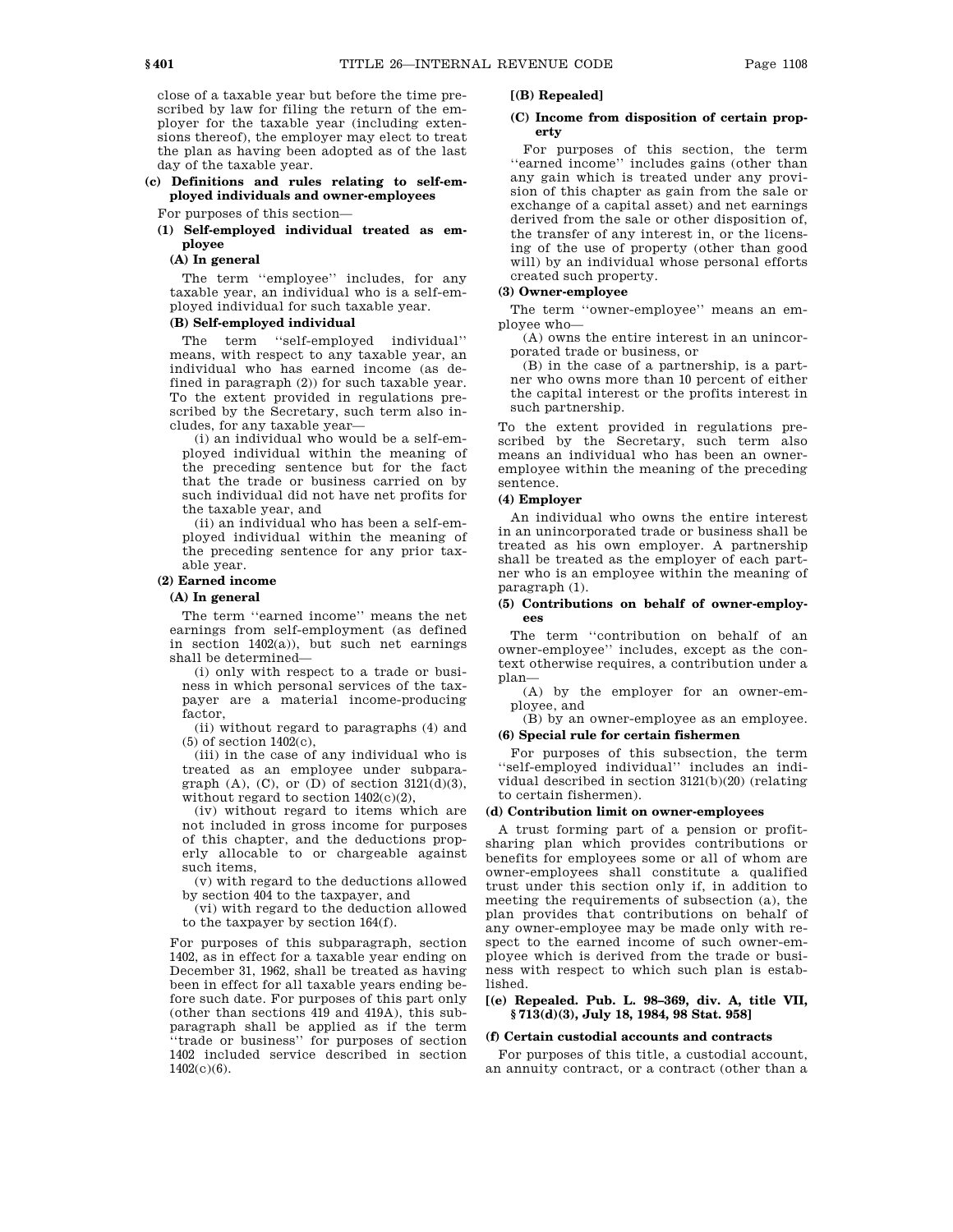life, health or accident, property, casualty, or liability insurance contract) issued by an insurance company qualified to do business in a State shall be treated as a qualified trust under this section if—

(1) the custodial account or contract would, except for the fact that it is not a trust, constitute a qualified trust under this section, and

(2) in the case of a custodial account the assets thereof are held by a bank (as defined in section 408(n)) or another person who demonstrates, to the satisfaction of the Secretary, that the manner in which he will hold the assets will be consistent with the requirements of this section.

For purposes of this title, in the case of a custodial account or contract treated as a qualified trust under this section by reason of this subsection, the person holding the assets of such account or holding such contract shall be treated as the trustee thereof.

#### **(g) Annuity defined**

For purposes of this section and sections 402, 403, and 404, the term ''annuity'' includes a faceamount certificate, as defined in section  $2(a)(15)$ of the Investment Company Act of 1940 (15 U.S.C., sec. 80a–2); but does not include any contract or certificate issued after December 31, 1962, which is transferable, if any person other than the trustee of a trust described in section 401(a) which is exempt from tax under section 501(a) is the owner of such contract or certificate.

### **(h) Medical, etc., benefits for retired employees and their spouses and dependents**

Under regulations prescribed by the Secretary, and subject to the provisions of section 420, a pension or annuity plan may provide for the payment of benefits for sickness, accident, hospitalization, and medical expenses of retired employees, their spouses and their dependents, but only if—

(1) such benefits are subordinate to the retirement benefits provided by the plan,

(2) a separate account is established and maintained for such benefits,

(3) the employer's contributions to such separate account are reasonable and ascertainable,

(4) it is impossible, at any time prior to the satisfaction of all liabilities under the plan to provide such benefits, for any part of the corpus or income of such separate account to be (within the taxable year or thereafter) used for, or diverted to, any purpose other than the providing of such benefits,

(5) notwithstanding the provisions of subsection (a)(2), upon the satisfaction of all liabilities under the plan to provide such benefits, any amount remaining in such separate account must, under the terms of the plan, be returned to the employer, and

(6) in the case of an employee who is a key employee, a separate account is established and maintained for such benefits payable to such employee (and his spouse and dependents) and such benefits (to the extent attributable to plan years beginning after March 31, 1984,

for which the employee is a key employee) are only payable to such employee (and his spouse and dependents) from such separate account.

For purposes of paragraph (6), the term ''key employee'' means any employee, who at any time during the plan year or any preceding plan year during which contributions were made on behalf of such employee, is or was a key employee as defined in section 416(i). In no event shall the requirements of paragraph (1) be treated as met if the aggregate actual contributions for medical benefits, when added to actual contributions for life insurance protection under the plan, exceed 25 percent of the total actual contributions to the plan (other than contributions to fund past service credits) after the date on which the account is established. For purposes of this subsection, the term ''dependent'' shall include any individual who is a child (as defined in section  $152(f)(1)$ ) of a retired employee who as of the end of the calendar year has not attained age 27.

#### **(i) Certain union-negotiated pension plans**

In the case of a trust forming part of a pension plan which has been determined by the Secretary to constitute a qualified trust under subsection (a) and to be exempt from taxation under section 501(a) for a period beginning after contributions were first made to or for such trust, if it is shown to the satisfaction of the Secretary that—

(1) such trust was created pursuant to a collective bargaining agreement between employee representatives and one or more employers,

(2) any disbursements of contributions, made to or for such trust before the time as of which the Secretary determined that the trust constituted a qualified trust, substantially complied with the terms of the trust, and the plan of which the trust is a part, as subsequently qualified, and

(3) before the time as of which the Secretary determined that the trust constitutes a qualified trust, the contributions to or for such trust were not used in a manner which would jeopardize the interests of its beneficiaries,

then such trust shall be considered as having constituted a qualified trust under subsection (a) and as having been exempt from taxation under section 501(a) for the period beginning on the date on which contributions were first made to or for such trust and ending on the date such trust first constituted (without regard to this subsection) a qualified trust under subsection (a).

# **[(j) Repealed. Pub. L. 97–248, title II, § 238(b), Sept. 3, 1982, 96 Stat. 512]**

# **(k) Cash or deferred arrangements**

# **(1) General rule**

A profit-sharing or stock bonus plan, a pre-ERISA money purchase plan, or a rural cooperative plan shall not be considered as not satisfying the requirements of subsection (a) merely because the plan includes a qualified cash or deferred arrangement.

# **(2) Qualified cash or deferred arrangement**

A qualified cash or deferred arrangement is any arrangement which is part of a profit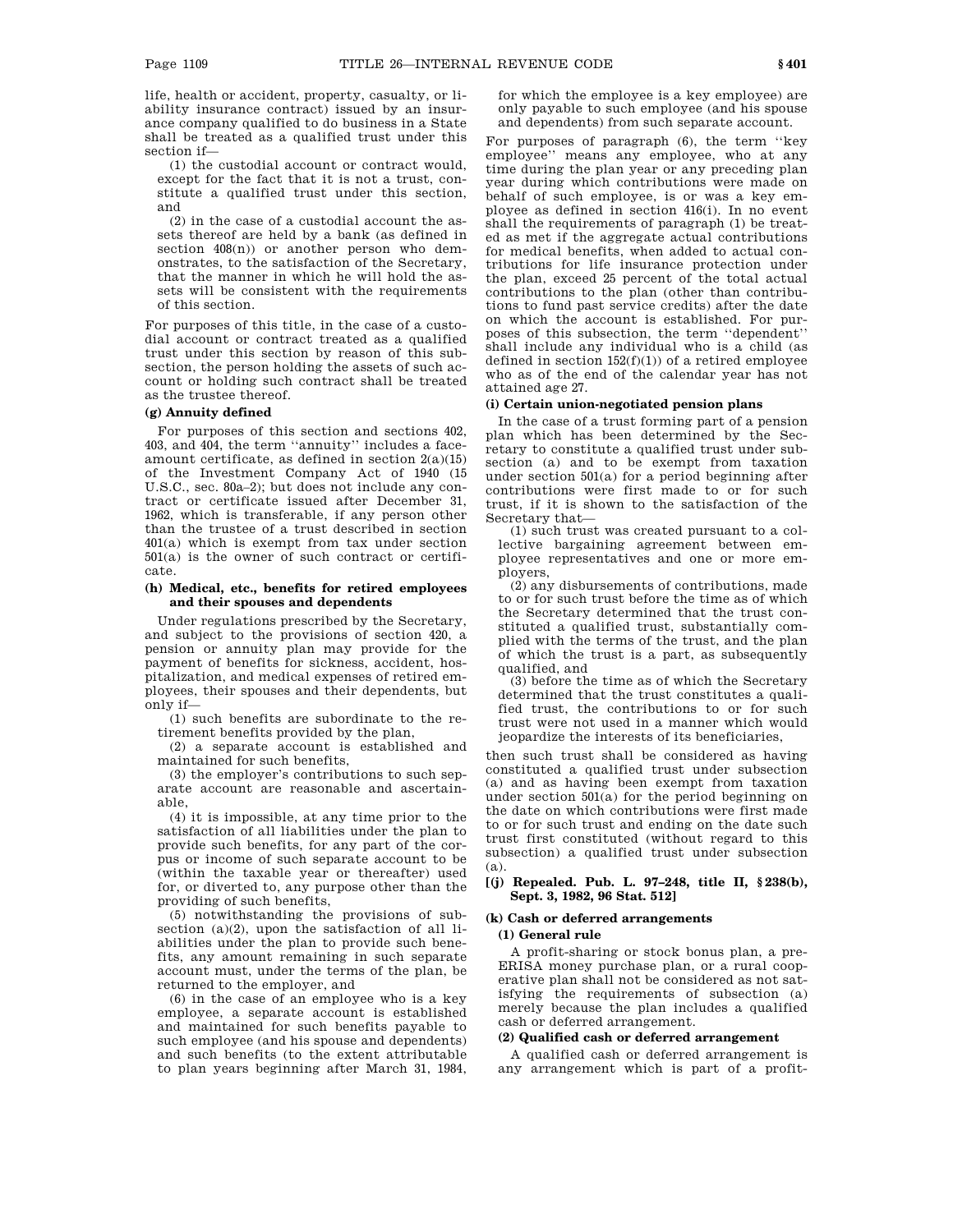sharing or stock bonus plan, a pre-ERISA money purchase plan, or a rural cooperative plan which meets the requirements of subsection (a)—

(A) under which a covered employee may elect to have the employer make payments as contributions to a trust under the plan on behalf of the employee, or to the employee directly in cash;

(B) under which amounts held by the trust which are attributable to employer contributions made pursuant to the employee's election—

(i) may not be distributable to participants or other beneficiaries earlier than—

(I) severance from employment, death, or disability,

(II) an event described in paragraph  $(10)$ ,

(III) in the case of a profit-sharing or stock bonus plan, the attainment of age  $59\frac{1}{2}$ ,

(IV) subject to the provisions of paragraph (14), upon hardship of the employee,

(V) in the case of a qualified reservist distribution (as defined in section  $72(t)(2)(G)(iii)$ , the date on which a period referred to in subclause (III) of such section begins, or

(VI) except as may be otherwise provided by regulations, with respect to amounts invested in a lifetime income investment (as defined in subsection  $(a)(38)(B)(ii)$ , the date that is 90 days prior to the date that such lifetime income investment may no longer be held as an investment option under the arrangement,

(ii) will not be distributable merely by reason of the completion of a stated period of participation or the lapse of a fixed number of years, and

(iii) except as may be otherwise provided by regulations, in the case of amounts described in clause (i)(VI), will be distributed only in the form of a qualified distribution (as defined in subsection  $(a)(38)(B)(i)$ ) or a qualified plan distribution annuity contract (as defined in subsection  $(a)(38)(B)(iv)$ ,

(C) which provides that an employee's right to his accrued benefit derived from employer contributions made to the trust pursuant to his election is nonforfeitable, and

(D) which does not require, as a condition of participation in the arrangement, that an employee complete a period of service with the employer (or employers) maintaining the plan extending beyond the close of the earlier of—

(i) the period permitted under section 410(a)(1) (determined without regard to subparagraph (B)(i) thereof), or

(ii) subject to the provisions of paragraph (15), the first period of 3 consecutive 12-month periods during each of which the employee has at least 500 hours of service.

# **(3) Application of participation and discrimination standards**

(A) A cash or deferred arrangement shall not be treated as a qualified cash or deferred arrangement unless—

(i) those employees eligible to benefit under the arrangement satisfy the provisions of section 410(b)(1), and

(ii) the actual deferral percentage for eligible highly compensated employees (as defined in paragraph (5)) for the plan year bears a relationship to the actual deferral percentage for all other eligible employees for the preceding plan year which meets either of the following tests:

(I) The actual deferral percentage for the group of eligible highly compensated employees is not more than the actual deferral percentage of all other eligible employees multiplied by 1.25.

(II) The excess of the actual deferral percentage for the group of eligible highly compensated employees over that of all other eligible employees is not more than 2 percentage points, and the actual deferral percentage for the group of eligible highly compensated employees is not more than the actual deferral percentage of all other eligible employees multiplied by 2.

If 2 or more plans which include cash or deferred arrangements are considered as 1 plan for purposes of section  $401(a)(4)$  or 410(b), the cash or deferred arrangements included in such plans shall be treated as 1 arrangement for purposes of this subparagraph.

If any highly compensated employee is a participant under 2 or more cash or deferred arrangements of the employer, for purposes of determining the deferral percentage with respect to such employee, all such cash or deferred arrangements shall be treated as 1 cash or deferred arrangement. An arrangement may apply clause (ii) by using the plan year rather than the preceding plan year if the employer so elects, except that if such an election is made, it may not be changed except as provided by the Secretary.

(B) For purposes of subparagraph (A), the actual deferral percentage for a specified group of employees for a plan year shall be the average of the ratios (calculated separately for each employee in such group) of—

(i) the amount of employer contributions actually paid over to the trust on behalf of each such employee for such plan year, to (ii) the employee's compensation for such plan year.

(C) A cash or deferred arrangement shall be treated as meeting the requirements of subsection (a)(4) with respect to contributions if the requirements of subparagraph  $(A)(ii)$  are met.

(D) For purposes of subparagraph (B), the employer contributions on behalf of any employee—

(i) shall include any employer contributions made pursuant to the employee's election under paragraph (2), and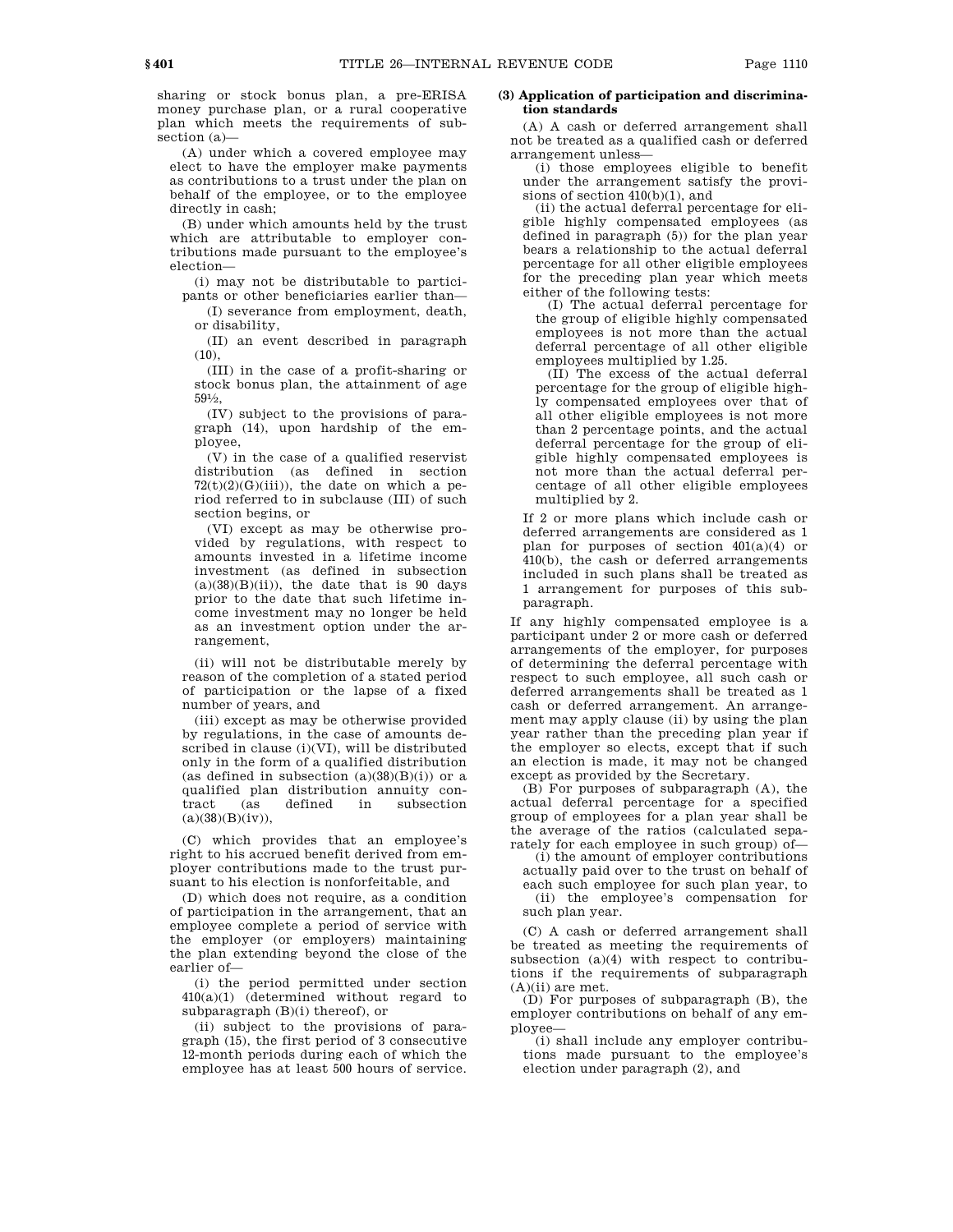(ii) under such rules as the Secretary may prescribe, may, at the election of the employer, include—

(I) matching contributions (as defined in  $401(m)(4)(A)$  which meet the requirements of paragraph  $(2)(B)$  and  $(C)$ , and

(II) qualified nonelective contributions (within the meaning of section  $401(m)(4)(C)$ .

(E) For purposes of this paragraph, in the case of the first plan year of any plan (other than a successor plan), the amount taken into account as the actual deferral percentage of nonhighly compensated employees for the preceding plan year shall be—

(i) 3 percent, or

(ii) if the employer makes an election under this subclause, the actual deferral percentage of nonhighly compensated employees determined for such first plan year.

(F) SPECIAL RULE FOR EARLY PARTICIPA-TION.—If an employer elects to apply section 410(b)(4)(B) in determining whether a cash or deferred arrangement meets the requirements of subparagraph (A)(i), the employer may, in determining whether the arrangement meets the requirements of subparagraph (A)(ii), exclude from consideration all eligible employees (other than highly compensated employees) who have not met the minimum age and service requirements of section  $410(a)(1)(A)$ .

(G) GOVERNMENTAL PLAN.—A governmental plan (within the meaning of section 414(d)) shall be treated as meeting the requirements of this paragraph.

#### **(4) Other requirements**

# **(A) Benefits (other than matching contributions) must not be contingent on election to defer**

A cash or deferred arrangement of any employer shall not be treated as a qualified cash or deferred arrangement if any other benefit is conditioned (directly or indirectly) on the employee electing to have the employer make or not make contributions under the arrangement in lieu of receiving cash. The preceding sentence shall not apply to any matching contribution (as defined in section 401(m)) made by reason of such an election.

# **(B) Eligibility of State and local governments and tax-exempt organizations**

# **(i) Tax-exempts eligible**

Except as provided in clause (ii), any organization exempt from tax under this subtitle may include a qualified cash or deferred arrangement as part of a plan maintained by it.

### **(ii) Governments ineligible**

A cash or deferred arrangement shall not be treated as a qualified cash or deferred arrangement if it is part of a plan maintained by a State or local government or political subdivision thereof, or any agency or instrumentality thereof. This clause

shall not apply to a rural cooperative plan or to a plan of an employer described in clause (iii).

# **(iii) Treatment of Indian tribal governments**

An employer which is an Indian tribal<br>government (as defined in section defined in section  $7701(a)(40)$ , a subdivision of an Indian tribal government (determined in accordance with section 7871(d)), an agency or instrumentality of an Indian tribal government or subdivision thereof, or a corporation chartered under Federal, State, or tribal law which is owned in whole or in part by any of the foregoing may include a qualified cash or deferred arrangement as part of a plan maintained by the employer.

# **(C) Coordination with other plans**

Except as provided in section  $401(m)$ , any employer contribution made pursuant to an employee's election under a qualified cash or deferred arrangement shall not be taken into account for purposes of determining whether any other plan meets the requirements of section 401(a) or 410(b). This subparagraph shall not apply for purposes of determining whether a plan meets the average benefit requirement of section 410(b)(2)(A)(ii).

#### **(5) Highly compensated employee**

For purposes of this subsection, the term ''highly compensated employee'' has the meaning given such term by section 414(q).

# **(6) Pre-ERISA money purchase plan**

For purposes of this subsection, the term ''pre-ERISA money purchase plan'' means a pension plan—

(A) which is a defined contribution plan (as defined in section 414(i)),

(B) which was in existence on June 27, 1974, and which, on such date, included a salary reduction arrangement, and

(C) under which neither the employee contributions nor the employer contributions may exceed the levels provided for by the contribution formula in effect under the plan on such date.

# **(7) Rural cooperative plan**

For purposes of this subsection—

#### **(A) In general**

The term ''rural cooperative plan'' means any pension plan—

(i) which is a defined contribution plan (as defined in section 414(i)), and

(ii) which is established and maintained by a rural cooperative.

# **(B) Rural cooperative defined**

For purposes of subparagraph (A), the term ''rural cooperative'' means—

(i) any organization which—

(I) is engaged primarily in providing electric service on a mutual or cooperative basis, or

(II) is engaged primarily in providing electric service to the public in its area of service and which is exempt from tax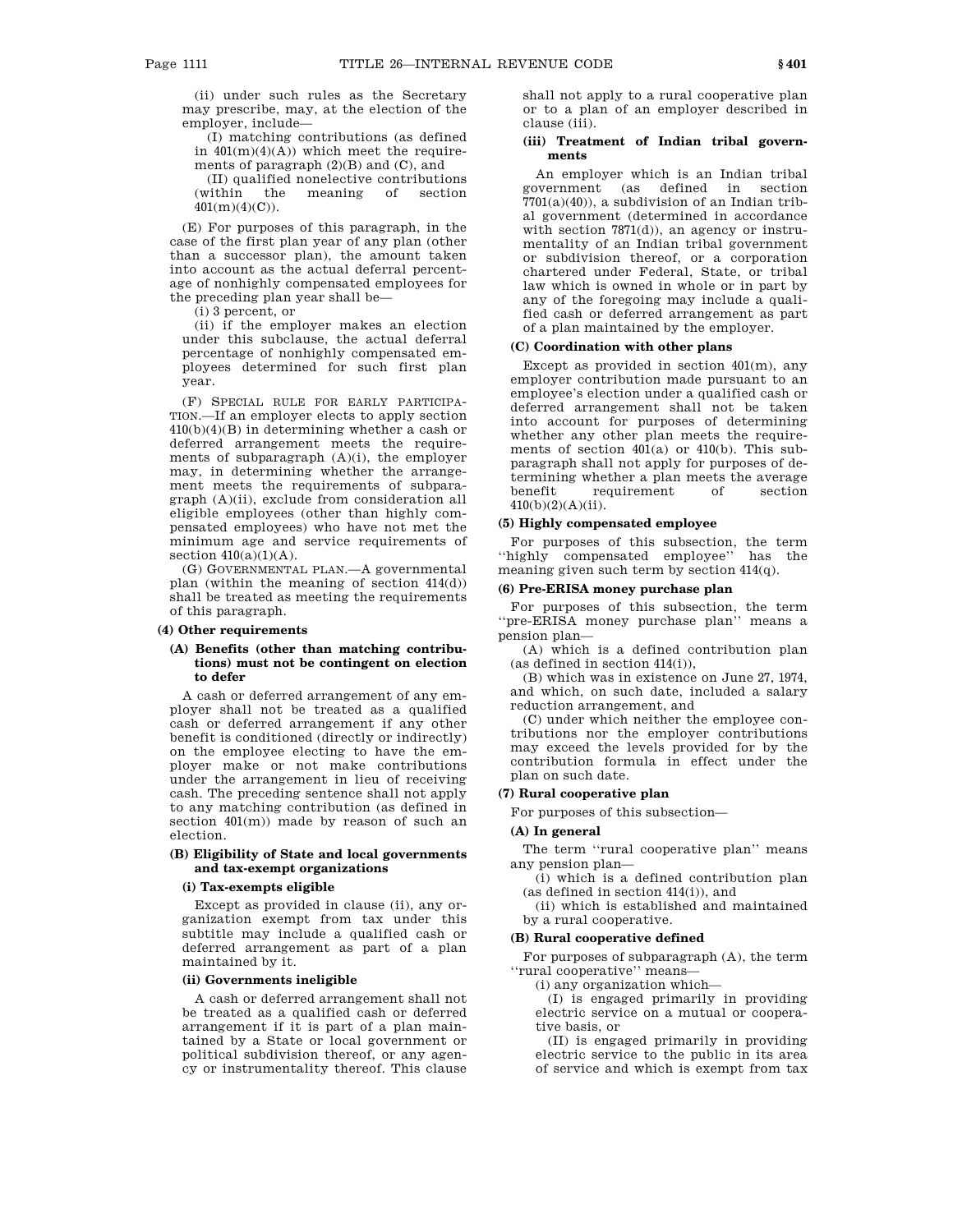under this subtitle or which is a State or local government (or an agency or instrumentality thereof), other than a municipality (or an agency or instrumentality thereof),

(ii) any organization described in paragraph (4) or (6) of section 501(c) and at least 80 percent of the members of which are organizations described in clause (i),

(iii) a cooperative telephone company described in section 501(c)(12),

(iv) any organization which—

(I) is a mutual irrigation or ditch company described in section 501(c)(12) (without regard to the 85 percent requirement thereof), or

(II) is a district organized under the laws of a State as a municipal corporation for the purpose of irrigation, water conservation, or drainage, and

(v) an organization which is a national association of organizations described in clause (i),  $(ii),<sup>2</sup> (iii), or (iv).$ 

# **(C) Special rule for certain distributions**

A rural cooperative plan which includes a qualified cash or deferred arrangement shall not be treated as violating the requirements of section 401(a) or of paragraph (2) merely by reason of a hardship distribution or a distribution to a participant after attainment of age 591 ⁄2. For purposes of this section, the term ''hardship distribution'' means a distribution described in paragraph  $(2)(B)(i)(IV)$ (without regard to the limitation of its application to profit-sharing or stock bonus plans).

# **(8) Arrangement not disqualified if excess contributions distributed**

### **(A) In general**

A cash or deferred arrangement shall not be treated as failing to meet the requirements of clause (ii) of paragraph (3)(A) for any plan year if, before the close of the following plan year—

(i) the amount of the excess contributions for such plan year (and any income allocable to such contributions through the end of such year) is distributed, or

(ii) to the extent provided in regulations, the employee elects to treat the amount of the excess contributions as an amount distributed to the employee and then contributed by the employee to the plan.

Any distribution of excess contributions (and income) may be made without regard to any other provision of law.

#### **(B) Excess contributions**

For purposes of subparagraph (A), the term ''excess contributions'' means, with respect to any plan year, the excess of—

(i) the aggregate amount of employer contributions actually paid over to the trust on behalf of highly compensated employees for such plan year, over

(ii) the maximum amount of such contributions permitted under the limitations of clause (ii) of paragraph  $(3)(A)$  (determined by reducing contributions made on behalf of highly compensated employees in order of the actual deferral percentages beginning with the highest of such percentages).

# **(C) Method of distributing excess contributions**

Any distribution of the excess contributions for any plan year shall be made to highly compensated employees on the basis of the amount of contributions by, or on behalf of, each of such employees.

# **(D) Additional tax under section 72(t) not to apply**

No tax shall be imposed under section 72(t) on any amount required to be distributed under this paragraph.

# **(E) Treatment of matching contributions forfeited by reason of excess deferral or contribution or permissible withdrawal**

For purposes of paragraph  $(2)(C)$ , a matching contribution (within the meaning of subsection (m)) shall not be treated as forfeitable merely because such contribution is forfeitable if the contribution to which the matching contribution relates is treated as an excess contribution under subparagraph (B), an excess deferral under section  $402(g)(2)(A)$ , a permissible withdrawal under section  $414(w)$ , or an excess aggregate contribution under section  $401(m)(6)(B)$ .

# **(F) Cross reference**

**For excise tax on certain excess contributions, see section 4979.** 

# **(9) Compensation**

For purposes of this subsection, the term ''compensation'' has the meaning given such term by section 414(s).

# **(10) Distributions upon termination of plan**

# **(A) In general**

An event described in this subparagraph is the termination of the plan without establishment or maintenance of another defined contribution plan (other than an employee stock ownership plan as defined in section 4975(e)(7)).

# **(B) Distributions must be lump sum distributions**

#### **(i) In general**

A termination shall not be treated as described in subparagraph (A) with respect to any employee unless the employee receives a lump sum distribution by reason of the termination.

### **(ii) Lump-sum distribution**

For purposes of this subparagraph, the term ''lump-sum distribution'' has the meaning given such term by section 402(e)(4)(D) (without regard to subclauses (I), (II), (III), and (IV) of clause (i) thereof). Such term includes a distribution of an annuity contract from—

(I) a trust which forms a part of a plan described in section 401(a) and which is exempt from tax under section 501(a), or

<sup>2</sup>So in original.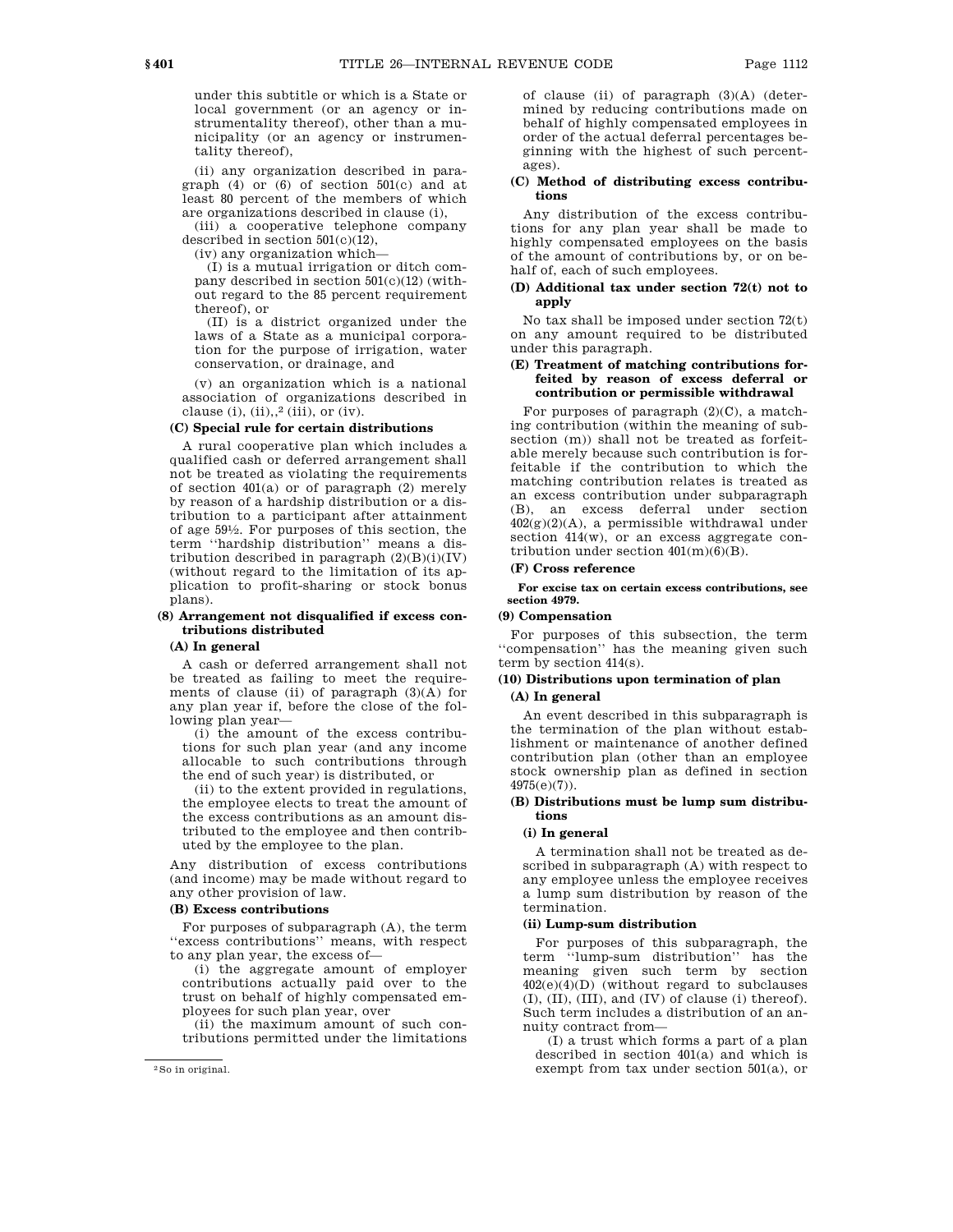(II) an annuity plan described in section 403(a).

# **(11) Adoption of simple plan to meet nondiscrimination tests**

#### **(A) In general**

A cash or deferred arrangement maintained by an eligible employer shall be treated as meeting the requirements of paragraph  $(3)(A)(ii)$  if such arrangement meets—

(i) the contribution requirements of subparagraph (B),

(ii) the exclusive plan requirements of subparagraph (C), and

(iii) the vesting requirements of section 408(p)(3).

# **(B) Contribution requirements**

# **(i) In general**

The requirements of this subparagraph are met if, under the arrangement—

(I) an employee may elect to have the employer make elective contributions for the year on behalf of the employee to a trust under the plan in an amount which is expressed as a percentage of compensation of the employee but which in no event exceeds the amount in effect under section  $408(p)(2)(A)(ii)$ ,

(II) the employer is required to make a matching contribution to the trust for the year in an amount equal to so much of the amount the employee elects under subclause (I) as does not exceed 3 percent of compensation for the year, and

(III) no other contributions may be made other than contributions described in subclause (I) or (II).

# **(ii) Employer may elect 2-percent nonelective contribution**

An employer shall be treated as meeting the requirements of clause (i)(II) for any year if, in lieu of the contributions described in such clause, the employer elects (pursuant to the terms of the arrangement) to make nonelective contributions of 2 percent of compensation for each employee who is eligible to participate in the arrangement and who has at least \$5,000 of compensation from the employer for the year. If an employer makes an election under this subparagraph for any year, the employer shall notify employees of such election within a reasonable period of time before the 60th day before the beginning of such year.

#### **(iii) Administrative requirements**

#### **(I) In general**

Rules similar to the rules of subparagraphs  $(B)$  and  $(C)$  of section  $408(p)(5)$ shall apply for purposes of this subparagraph.

### **(II) Notice of election period**

The requirements of this subparagraph shall not be treated as met with respect to any year unless the employer notifies each employee eligible to participate, within a reasonable period of time before the 60th day before the beginning of such

year (and, for the first year the employee is so eligible, the 60th day before the first day such employee is so eligible), of the rules similar to the rules of section  $408(p)(5)(C)$  which apply by reason of subclause (I).

### **(C) Exclusive plan requirement**

The requirements of this subparagraph are met for any year to which this paragraph applies if no contributions were made, or benefits were accrued, for services during such year under any qualified plan of the employer on behalf of any employee eligible to participate in the cash or deferred arrangement, other than contributions described in subparagraph (B).

# **(D) Definitions and special rule**

# **(i) Definitions**

For purposes of this paragraph, any term used in this paragraph which is also used in section 408(p) shall have the meaning given such term by such section.

# **(ii) Coordination with top-heavy rules**

A plan meeting the requirements of this paragraph for any year shall not be treated as a top-heavy plan under section 416 for such year if such plan allows only contributions required under this paragraph.

# **(12) Alternative methods of meeting nondiscrimination requirements**

### **(A) In general**

A cash or deferred arrangement shall be treated as meeting the requirements of para $graph (3)(A)(ii)$  if such arrangement-

(i) meets the contribution requirements of subparagraph (B) and the notice requirements of subparagraph (D), or

(ii) meets the contribution requirements of subparagraph (C).

#### **(B) Matching contributions**

#### **(i) In general**

The requirements of this subparagraph are met if, under the arrangement, the employer makes matching contributions on behalf of each employee who is not a highly compensated employee in an amount equal to—

(I) 100 percent of the elective contributions of the employee to the extent such elective contributions do not exceed 3 percent of the employee's compensation, and

(II) 50 percent of the elective contributions of the employee to the extent that such elective contributions exceed 3 percent but do not exceed 5 percent of the employee's compensation.

# **(ii) Rate for highly compensated employees**

The requirements of this subparagraph are not met if, under the arrangement, the rate of matching contribution with respect to any elective contribution of a highly compensated employee at any rate of elective contribution is greater than that with respect to an employee who is not a highly compensated employee.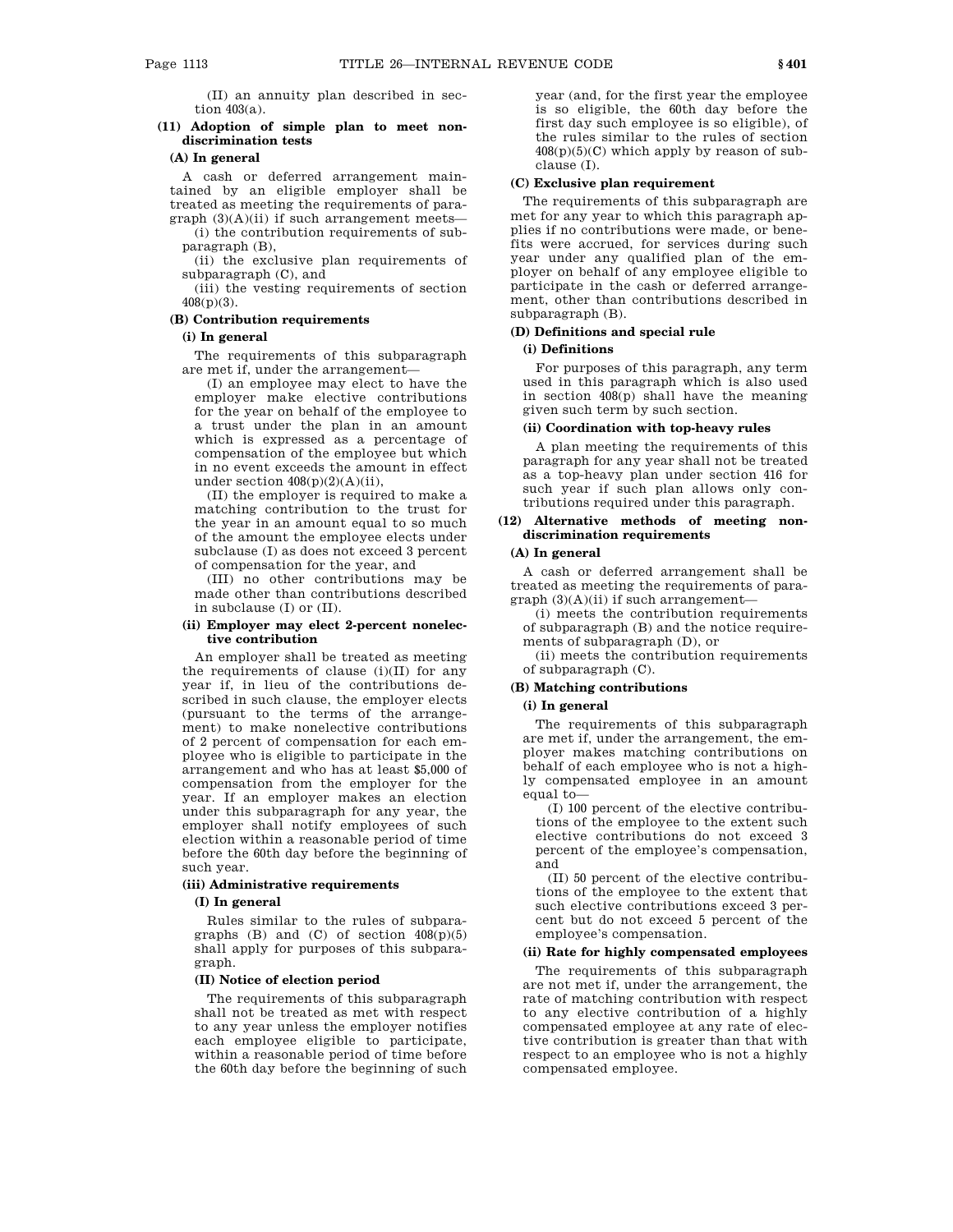# **(iii) Alternative plan designs**

If the rate of any matching contribution with respect to any rate of elective contribution is not equal to the percentage required under clause (i), an arrangement shall not be treated as failing to meet the requirements of clause (i) if—

(I) the rate of an employer's matching contribution does not increase as an employee's rate of elective contributions increase, and

(II) the aggregate amount of matching contributions at such rate of elective contribution is at least equal to the aggregate amount of matching contributions which would be made if matching contributions were made on the basis of the percentages described in clause (i).

#### **(C) Nonelective contributions**

The requirements of this subparagraph are met if, under the arrangement, the employer is required, without regard to whether the employee makes an elective contribution or employee contribution, to make a contribution to a defined contribution plan on behalf of each employee who is not a highly compensated employee and who is eligible to participate in the arrangement in an amount equal to at least 3 percent of the employee's compensation.

### **(D) Notice requirement**

An arrangement meets the requirements of this paragraph if, under the arrangement, each employee eligible to participate is, within a reasonable period before any year, given written notice of the employee's rights and obligations under the arrangement which—

(i) is sufficiently accurate and comprehensive to apprise the employee of such rights and obligations, and

(ii) is written in a manner calculated to be understood by the average employee eligible to participate.

#### **(E) Other requirements**

#### **(i) Withdrawal and vesting restrictions**

An arrangement shall not be treated as meeting the requirements of subparagraph (B) or (C) of this paragraph unless the requirements of subparagraphs (B) and (C) of paragraph (2) are met with respect to all employer contributions (including matching contributions) taken into account in determining whether the requirements of subparagraphs (B) and (C) of this paragraph are met.

#### **(ii) Social security and similar contributions not taken into account**

An arrangement shall not be treated as meeting the requirements of subparagraph (B) or (C) unless such requirements are met without regard to subsection (*l*), and, for purposes of subsection (*l*), employer contributions under subparagraph (B) or (C) shall not be taken into account.

# **(F) Timing of plan amendment for employer making nonelective contributions**

# **(i) In general**

Except as provided in clause (ii), a plan may be amended after the beginning of a plan year to provide that the requirements of subparagraph (C) shall apply to the arrangement for the plan year, but only if the amendment is adopted—

(I) at any time before the 30th day before the close of the plan year, or

(II) at any time before the last day under paragraph (8)(A) for distributing excess contributions for the plan year.

#### **(ii) Exception where plan provided for matching contributions**

Clause (i) shall not apply to any plan year if the plan provided at any time during the plan year that the requirements of subparagraph  $(B)$  or paragraph  $(13)(D)(i)(I)$ applied to the plan year.

#### **(iii) 4-percent contribution requirement**

Clause (i)(II) shall not apply to an arrangement unless the amount of the contributions described in subparagraph (C) which the employer is required to make under the arrangement for the plan year with respect to any employee is an amount equal to at least 4 percent of the employee's compensation.

# **(G) Other plans**

An arrangement shall be treated as meeting the requirements under subparagraph  $(A)(i)$  if any other plan maintained by the employer meets such requirements with respect to employees eligible under the arrangement.

# **(13) Alternative method for automatic contribution arrangements to meet nondiscrimination requirements**

# **(A) In general**

A qualified automatic contribution arrangement shall be treated as meeting the requirements of paragraph  $(3)(A)(ii)$ .

### **(B) Qualified automatic contribution arrangement**

For purposes of this paragraph, the term ''qualified automatic contribution arrangement'' means a cash or deferred arrangement—

(i) which is described in subparagraph  $(D)(i)(I)$  and meets the applicable requirements of subparagraphs (C) through (E), or

(ii) which is described in subparagraph  $(D)(i)(II)$  and meets the applicable requirements of subparagraphs (C) and (D).

# **(C) Automatic deferral**

# **(i) In general**

The requirements of this subparagraph are met if, under the arrangement, each employee eligible to participate in the arrangement is treated as having elected to have the employer make elective contributions in an amount equal to a qualified percentage of compensation.

# **(ii) Election out**

The election treated as having been made under clause (i) shall cease to apply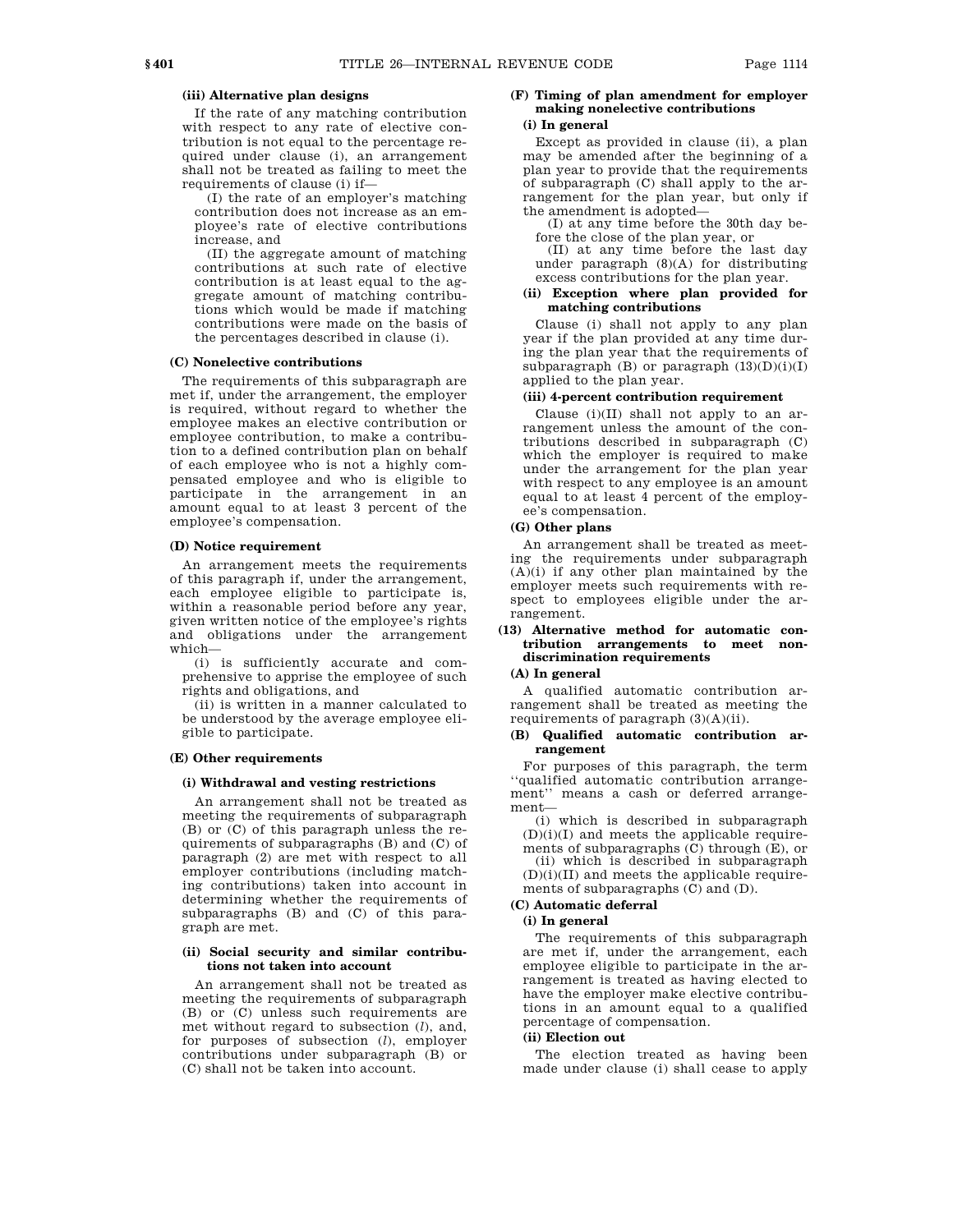with respect to any employee if such employee makes an affirmative election—

(I) to not have such contributions made, or

(II) to make elective contributions at a level specified in such affirmative election.

#### **(iii) Qualified percentage**

For purposes of this subparagraph, the term ''qualified percentage'' means, with respect to any employee, any percentage determined under the arrangement if such percentage is applied uniformly, does not exceed 15 percent (10 percent during the period described in subclause (I)), and is at least—

(I) 3 percent during the period ending on the last day of the first plan year which begins after the date on which the first elective contribution described in clause (i) is made with respect to such employee,

(II) 4 percent during the first plan year following the plan year described in subclause (I),

(III) 5 percent during the second plan year following the plan year described in subclause (I), and

(IV) 6 percent during any subsequent plan year.

#### **(iv) Automatic deferral for current employees not required**

Clause (i) may be applied without taking into account any employee who—

(I) was eligible to participate in the arrangement (or a predecessor arrangement) immediately before the date on which such arrangement becomes a qualified automatic contribution arrangement (determined after application of this clause), and

(II) had an election in effect on such date either to participate in the arrangement or to not participate in the arrangement.

# **(D) Matching or nonelective contributions (i) In general**

The requirements of this subparagraph are met if, under the arrangement, the employer—

(I) makes matching contributions on behalf of each employee who is not a highly compensated employee in an amount equal to the sum of 100 percent of the elective contributions of the employee to the extent that such contributions do not exceed 1 percent of compensation plus 50 percent of so much of such contributions as exceed 1 percent but do not exceed 6 percent of compensation, or

(II) is required, without regard to whether the employee makes an elective contribution or employee contribution, to make a contribution to a defined contribution plan on behalf of each employee who is not a highly compensated employee and who is eligible to participate in the arrangement in an amount equal to at least 3 percent of the employee's compensation.

### **(ii) Application of rules for matching contributions**

The rules of clauses (ii) and (iii) of paragraph (12)(B) shall apply for purposes of clause (i)(I).

#### **(iii) Withdrawal and vesting restrictions**

An arrangement shall not be treated as meeting the requirements of clause (i) unless, with respect to employer contributions (including matching contributions) taken into account in determining whether the requirements of clause (i) are met—

(I) any employee who has completed at least 2 years of service (within the meaning of section  $41(a)$ ) has a nonforfeitable right to 100 percent of the employee's accrued benefit derived from such employer contributions, and

(II) the requirements of subparagraph (B) of paragraph (2) are met with respect to all such employer contributions.

#### **(iv) Application of certain other rules**

The rules of subparagraphs (E)(ii) and (F) of paragraph (12) shall apply for purposes of subclauses (I) and (II) of clause (i).

### **(E) Notice requirements**

# **(i) In general**

The requirements of this subparagraph are met if, within a reasonable period before each plan year, each employee eligible to participate in the arrangement for such year receives written notice of the employee's rights and obligations under the arrangement which—

(I) is sufficiently accurate and comprehensive to apprise the employee of such rights and obligations, and

(II) is written in a manner calculated to be understood by the average employee to whom the arrangement applies.

#### **(ii) Timing and content requirements**

A notice shall not be treated as meeting the requirements of clause (i) with respect to an employee unless—

(I) the notice explains the employee's right under the arrangement to elect not to have elective contributions made on the employee's behalf (or to elect to have such contributions made at a different percentage),

(II) in the case of an arrangement under which the employee may elect among 2 or more investment options, the notice explains how contributions made under the arrangement will be invested in the absence of any investment election by the employee, and

(III) the employee has a reasonable period of time after receipt of the notice described in subclauses (I) and (II) and before the first elective contribution is made to make either such election.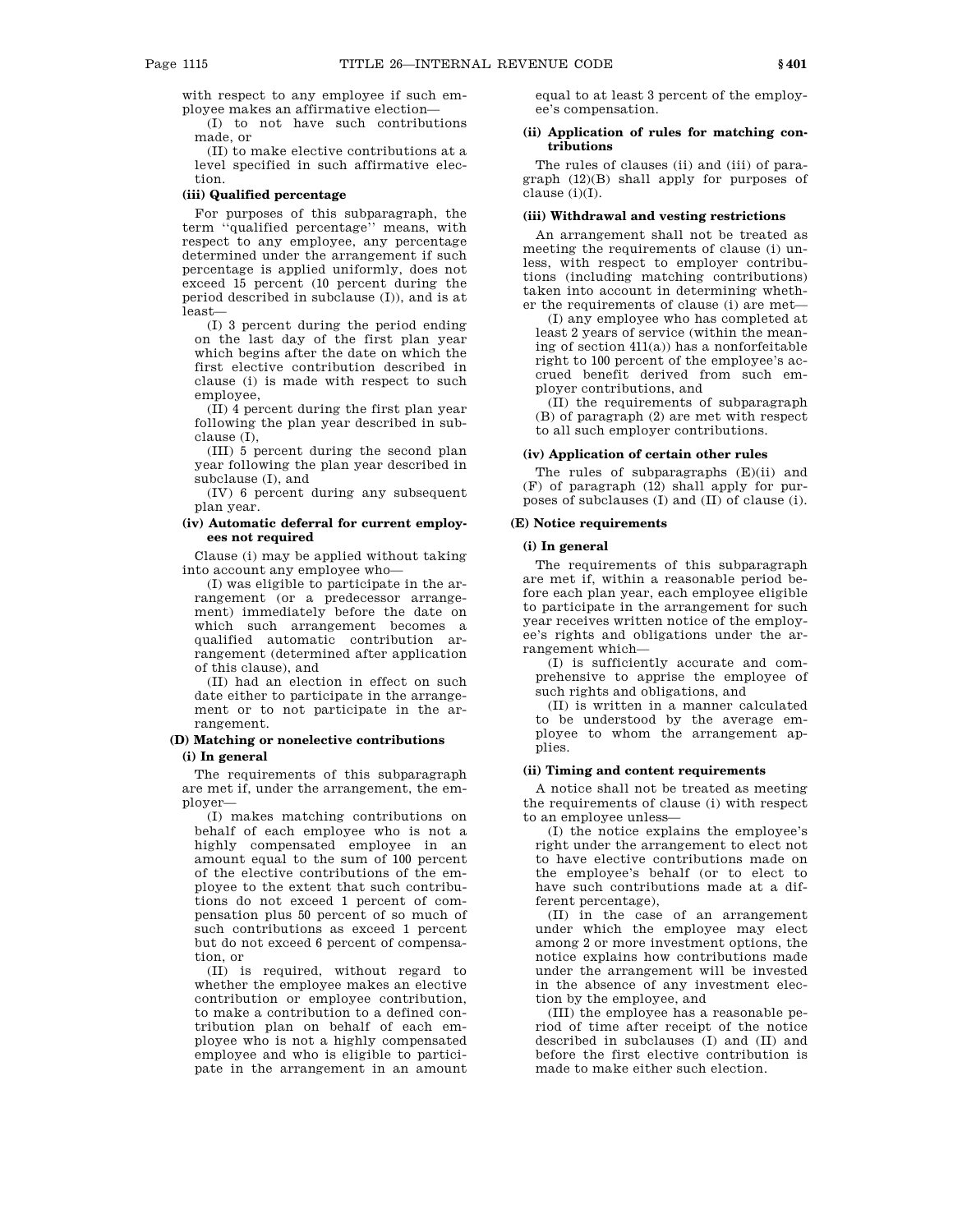# **(F) Timing of plan amendment for employer making nonelective contributions**

### **(i) In general**

Except as provided in clause (ii), a plan may be amended after the beginning of a plan year to provide that the requirements of subparagraph  $(D)(i)(II)$  shall apply to the arrangement for the plan year, but only if the amendment is adopted—

(I) at any time before the 30th day before the close of the plan year, or

(II) at any time before the last day under paragraph  $(8)(A)$  for distributing excess contributions for the plan year.

#### **(ii) Exception where plan provided for matching contributions**

Clause (i) shall not apply to any plan year if the plan provided at any time during the plan year that the requirements of subparagraph  $(D)(i)(I)$  or paragraph  $(12)(B)$ applied to the plan year.

# **(iii) 4-percent contribution requirement**

Clause (i)(II) shall not apply to an arrangement unless the amount of the contributions described in subparagraph  $(D)(i)(II)$  which the employer is required to make under the arrangement for the plan year with respect to any employee is an amount equal to at least 4 percent of the employee's compensation.

### **(14) Special rules relating to hardship withdrawals**

For purposes of paragraph  $(2)(B)(i)(IV)$ —

#### **(A) Amounts which may be withdrawn**

The following amounts may be distributed upon hardship of the employee:

(i) Contributions to a profit-sharing or stock bonus plan to which section 402(e)(3) applies.

(ii) Qualified nonelective contributions (as defined in subsection  $(m)(4)(C)$ ).

(iii) Qualified matching contributions described in paragraph  $(3)(D)(ii)(I)$ .

(iv) Earnings on any contributions described in clause (i), (ii), or (iii).

#### **(B) No requirement to take available loan**

A distribution shall not be treated as failing to be made upon the hardship of an employee solely because the employee does not take any available loan under the plan.

# **(15) Special rules for participation requirement for long-term, part-time workers**

For purposes of paragraph  $(2)(D)(ii)$ —

# **(A) Age requirement must be met**

Paragraph  $(2)(D)(ii)$  shall not apply to an employee unless the employee has met the requirement of section  $410(a)(1)(A)(i)$  by the close of the last of the 12-month periods described in such paragraph.

# **(B) Nondiscrimination and top-heavy rules not to apply**

### **(i) Nondiscrimination rules**

In the case of employees who are eligible to participate in the arrangement solely by reason of paragraph (2)(D)(ii)—

(I) notwithstanding subsection (a)(4), an employer shall not be required to make nonelective or matching contributions on behalf of such employees even if such contributions are made on behalf of other employees eligible to participate in the arrangement, and

(II) an employer may elect to exclude such employees from the application of subsection  $(a)(4)$ , paragraphs  $(3)$ ,  $(12)$ , and  $(13)$ , subsection  $(m)(2)$ , and section  $410(b)$ .

# **(ii) Top-heavy rules**

An employer may elect to exclude all employees who are eligible to participate in a plan maintained by the employer solely by reason of paragraph (2)(D)(ii) from the application of the vesting and benefit requirements under subsections (b) and (c) of section 416.

# **(iii) Vesting**

For purposes of determining whether an employee described in clause (i) has a nonforfeitable right to employer contributions (other than contributions described in paragraph (3)(D)(i)) under the arrangement, each 12-month period for which the employee has at least 500 hours of service shall be treated as a year of service, and section 411(a)(6) shall be applied by substituting ''at least 500 hours of service'' for ''more than 500 hours of service'' in subparagraph (A) thereof.

### **(iv) Employees who become full-time employees**

This subparagraph (other than clause (iii)) shall cease to apply to any employee as of the first plan year beginning after the plan year in which the employee meets the requirements of section  $410(a)(1)(A)(ii)$ without regard to paragraph  $(2)(D)(ii)$ .

# **(C) Exception for employees under collectively bargained plans, etc.**

Paragraph  $(2)(D)(ii)$  shall not apply to employees described in section 410(b)(3).

# **(D) Special rules**

# **(i) Time of participation**

The rules of section 410(a)(4) shall apply to an employee eligible to participate in an arrangement solely by reason of para $graph (2)(D)(ii)$ .

#### **(ii) 12-month periods**

12-month periods shall be determined in the same manner as under the last sentence of section  $410(a)(3)(A)$ .

# **(***l***) Permitted disparity in plan contributions or benefits**

# **(1) In general**

The requirements of this subsection are met with respect to a plan if—

(A) in the case of a defined contribution plan, the requirements of paragraph (2) are met, and

(B) in the case of a defined benefit plan, the requirements of paragraph (3) are met.

# **(2) Defined contribution plan**

# **(A) In general**

A defined contribution plan meets the requirements of this paragraph if the excess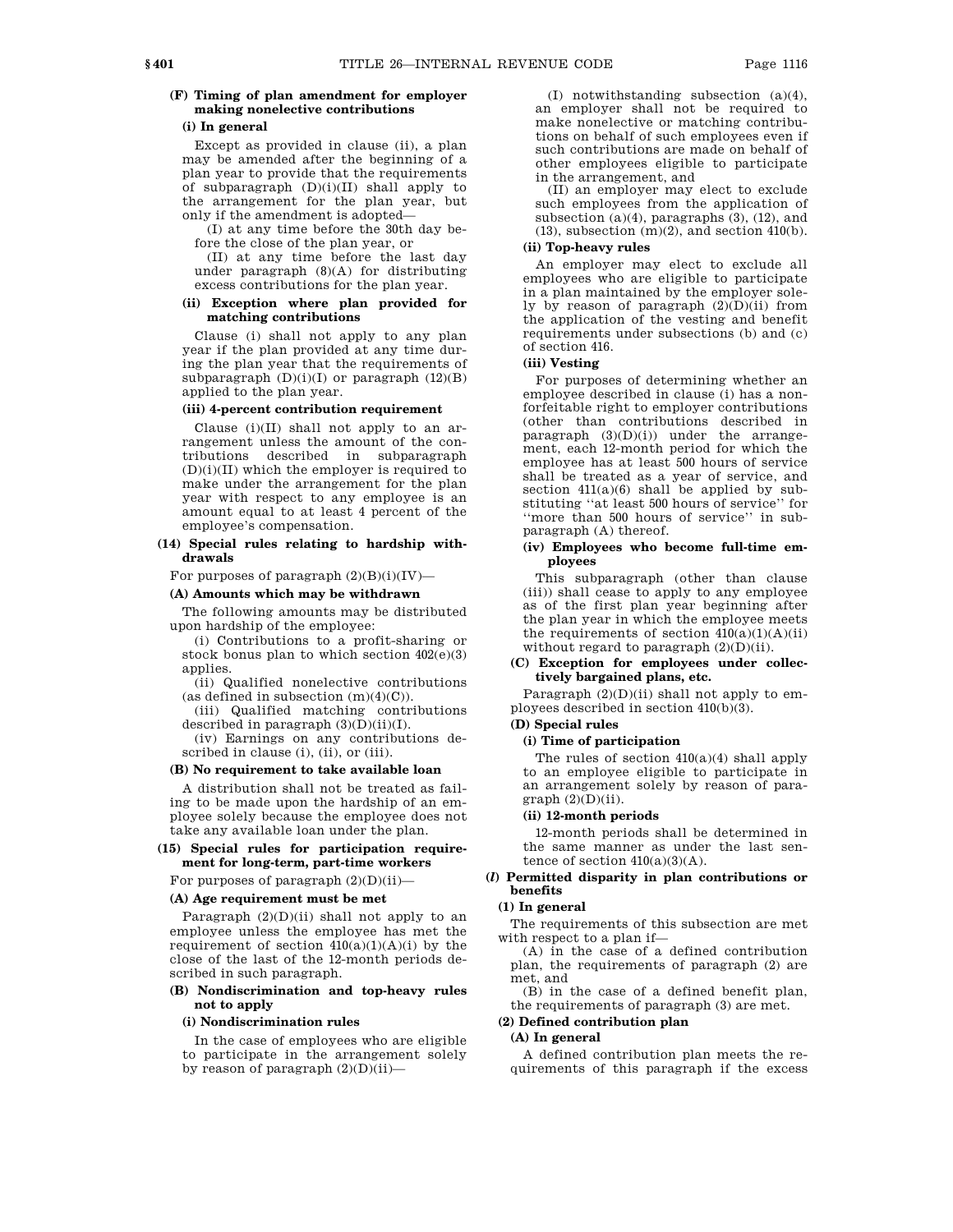contribution percentage does not exceed the base contribution percentage by more than the lesser of—

(i) the base contribution percentage, or

(ii) the greater of—

(I) 5.7 percentage points, or

(II) the percentage equal to the portion of the rate of tax under section 3111(a) (in effect as of the beginning of the year) which is attributable to old-age insurance.

# **(B) Contribution percentages**

For purposes of this paragraph—

# **(i) Excess contribution percentage**

The term ''excess contribution percentage'' means the percentage of compensation which is contributed by the employer under the plan with respect to that portion of each participant's compensation in excess of the integration level.

# **(ii) Base contribution percentage**

The term ''base contribution percentage'' means the percentage of compensation contributed by the employer under the plan with respect to that portion of each participant's compensation not in excess of the integration level.

# **(3) Defined benefit plan**

A defined benefit plan meets the requirements of this paragraph if—

#### **(A) Excess plans**

#### **(i) In general**

In the case of a plan other than an offset plan—

(I) the excess benefit percentage does not exceed the base benefit percentage by more than the maximum excess allowance,

(II) any optional form of benefit, preretirement benefit, actuarial factor, or other benefit or feature provided with respect to compensation in excess of the integration level is provided with respect to compensation not in excess of such level, and

(III) benefits are based on average annual compensation.

### **(ii) Benefit percentages**

For purposes of this subparagraph, the excess and base benefit percentages shall be computed in the same manner as the excess and base contribution percentages under paragraph (2)(B), except that such determination shall be made on the basis of benefits attributable to employer contributions rather than contributions.

### **(B) Offset plans**

In the case of an offset plan, the plan provides that—

(i) a participant's accrued benefit attributable to employer contributions (within the meaning of section  $411(c)(1)$  may not be reduced (by reason of the offset) by more than the maximum offset allowance, and

(ii) benefits are based on average annual compensation.

# **(4) Definitions relating to paragraph (3)**

For purposes of paragraph (3)—

# **(A) Maximum excess allowance**

The maximum excess allowance is equal to—

(i) in the case of benefits attributable to any year of service with the employer taken into account under the plan, 3 ⁄4 of a percentage point, and

(ii) in the case of total benefits, 3 ⁄4 of a percentage point, multiplied by the participant's years of service (not in excess of 35) with the employer taken into account under the plan.

In no event shall the maximum excess allowance exceed the base benefit percentage.

# **(B) Maximum offset allowance**

The maximum offset allowance is equal to—

(i) in the case of benefits attributable to any year of service with the employer taken into account under the plan, 3 ⁄4 percent of the participant's final average compensation, and

(ii) in the case of total benefits, 3 ⁄4 percent of the participant's final average compensation, multiplied by the participant's years of service (not in excess of 35) with the employer taken into account under the plan.

In no event shall the maximum offset allowance exceed 50 percent of the benefit which would have accrued without regard to the offset reduction.

# **(C) Reductions**

#### **(i) In general**

The Secretary shall prescribe regulations requiring the reduction of the 3 ⁄4 percentage factor under subparagraph (A) or  $(B)$ 

(I) in the case of a plan other than an offset plan which has an integration level in excess of covered compensation, or

(II) with respect to any participant in an offset plan who has final average compensation in excess of covered compensation.

#### **(ii) Basis of reductions**

Any reductions under clause (i) shall be based on the percentages of compensation replaced by the employer-derived portions of primary insurance amounts under the Social Security Act for participants with compensation in excess of covered compensation.

# **(D) Offset plan**

The term ''offset plan'' means any plan with respect to which the benefit attributable to employer contributions for each participant is reduced by an amount specified in the plan.

# **(5) Other definitions and special rules**

For purposes of this subsection—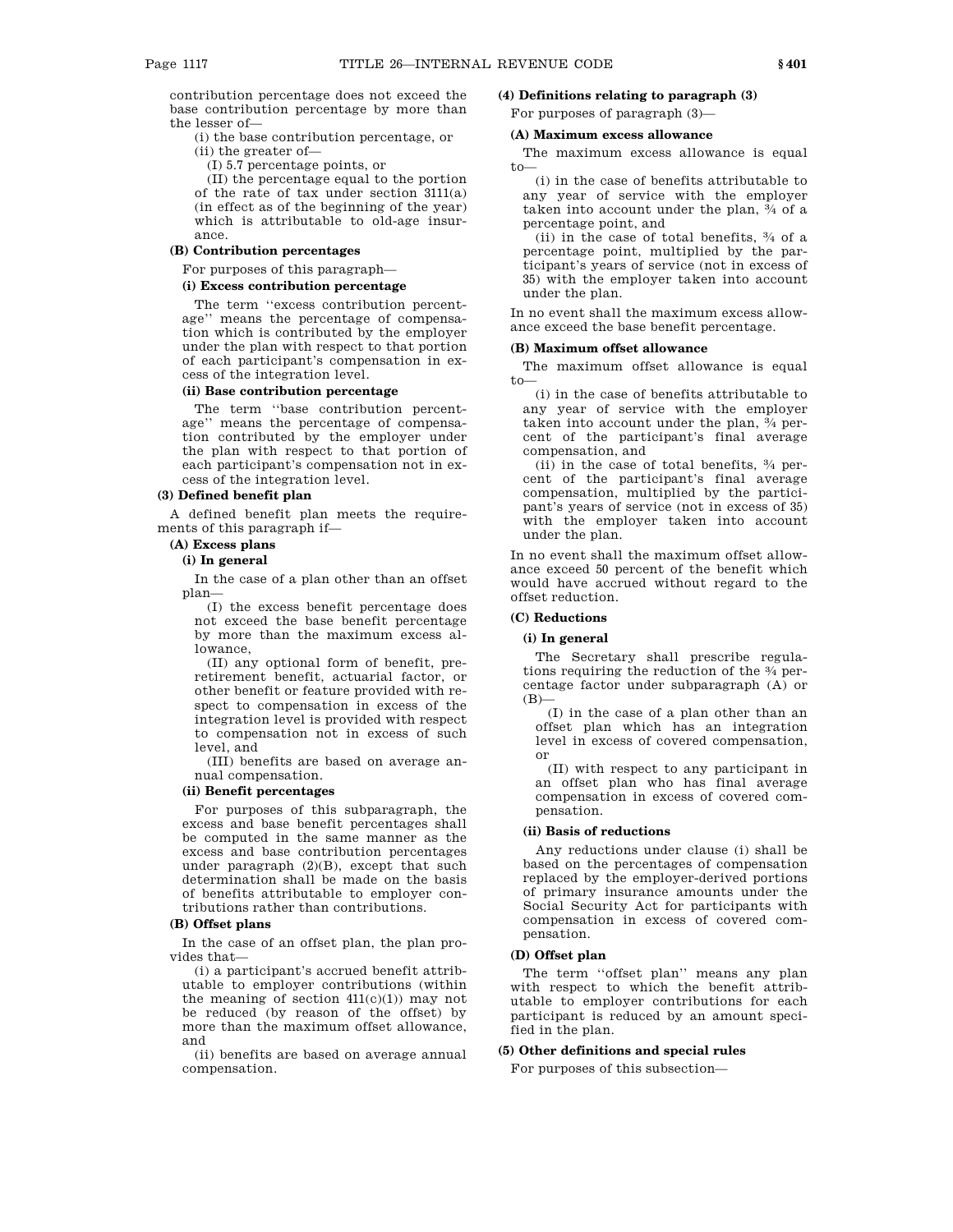# **(A) Integration level**

# **(i) In general**

The term ''integration level'' means the amount of compensation specified under the plan (by dollar amount or formula) at or below which the rate at which contributions or benefits are provided (expressed as a percentage) is less than such rate above such amount.

# **(ii) Limitation**

The integration level for any year may not exceed the contribution and benefit base in effect under section 230 of the Social Security Act for such year.

#### **(iii) Level to apply to all participants**

A plan's integration level shall apply with respect to all participants in the plan.

#### **(iv) Multiple integration levels**

Under rules prescribed by the Secretary, a defined benefit plan may specify multiple integration levels.

### **(B) Compensation**

The term "compensation" has the meaning given such term by section 414(s).

#### **(C) Average annual compensation**

The term ''average annual compensation'' means the participant's highest average annual compensation for—

(i) any period of at least 3 consecutive years, or

(ii) if shorter, the participant's full period of service.

#### **(D) Final average compensation**

### **(i) In general**

The term ''final average compensation'' means the participant's average annual compensation for—

(I) the 3-consecutive year period ending with the current year, or

(II) if shorter, the participant's full period of service.

# **(ii) Limitation**

A participant's final average compensation shall be determined by not taking into account in any year compensation in excess of the contribution and benefit base in effect under section 230 of the Social Security Act for such year.

# **(E) Covered compensation**

# **(i) In general**

The term "covered compensation" means, with respect to an employee, the average of the contribution and benefit bases in effect under section 230 of the Social Security Act for each year in the 35 year period ending with the year in which the employee attains the social security retirement age.

#### **(ii) Computation for any year**

For purposes of clause (i), the determination for any year preceding the year in which the employee attains the social security retirement age shall be made by assuming that there is no increase in the bases described in clause (i) after the determination year and before the employee attains the social security retirement age.

# **(iii) Social security retirement age**

For purposes of this subparagraph, the term ''social security retirement age'' has the meaning given such term by section 415(b)(8).

# **(F) Regulations**

The Secretary shall prescribe such regulations as are necessary or appropriate to carry out the purposes of this subsection, including—

(i) in the case of a defined benefit plan which provides for unreduced benefits commencing before the social security retirement age (as defined in section 415(b)(8)), rules providing for the reduction of the maximum excess allowance and the maximum offset allowance, and

(ii) in the case of an employee covered by 2 or more plans of the employer which fail to meet the requirements of subsection (a)(4) (without regard to this subsection), rules preventing the multiple use of the disparity permitted under this subsection with respect to any employee.

For purposes of clause (i), unreduced benefits shall not include benefits for disability (within the meaning of section 223(d) of the Social Security Act).

# **(6) Special rule for plan maintained by railroads**

In determining whether a plan which includes employees of a railroad employer who are entitled to benefits under the Railroad Retirement Act of 1974 meets the requirements of this subsection, rules similar to the rules set forth in this subsection shall apply. Such rules shall take into account the employer-derived portion of the employees' tier 2 railroad retirement benefits and any supplemental annuity under the Railroad Retirement Act of 1974.

### **(m) Nondiscrimination test for matching contributions and employee contributions**

# **(1) In general**

A defined contribution plan shall be treated as meeting the requirements of subsection (a)(4) with respect to the amount of any matching contribution or employee contribution for any plan year only if the contribution percentage requirement of paragraph (2) of this subsection is met for such plan year.

#### **(2) Requirements**

#### **(A) Contribution percentage requirement**

A plan meets the contribution percentage requirement of this paragraph for any plan year only if the contribution percentage for eligible highly compensated employees for such plan year does not exceed the greater of—

(i) 125 percent of such percentage for all other eligible employees for the preceding plan year, or

(ii) the lesser of 200 percent of such percentage for all other eligible employees for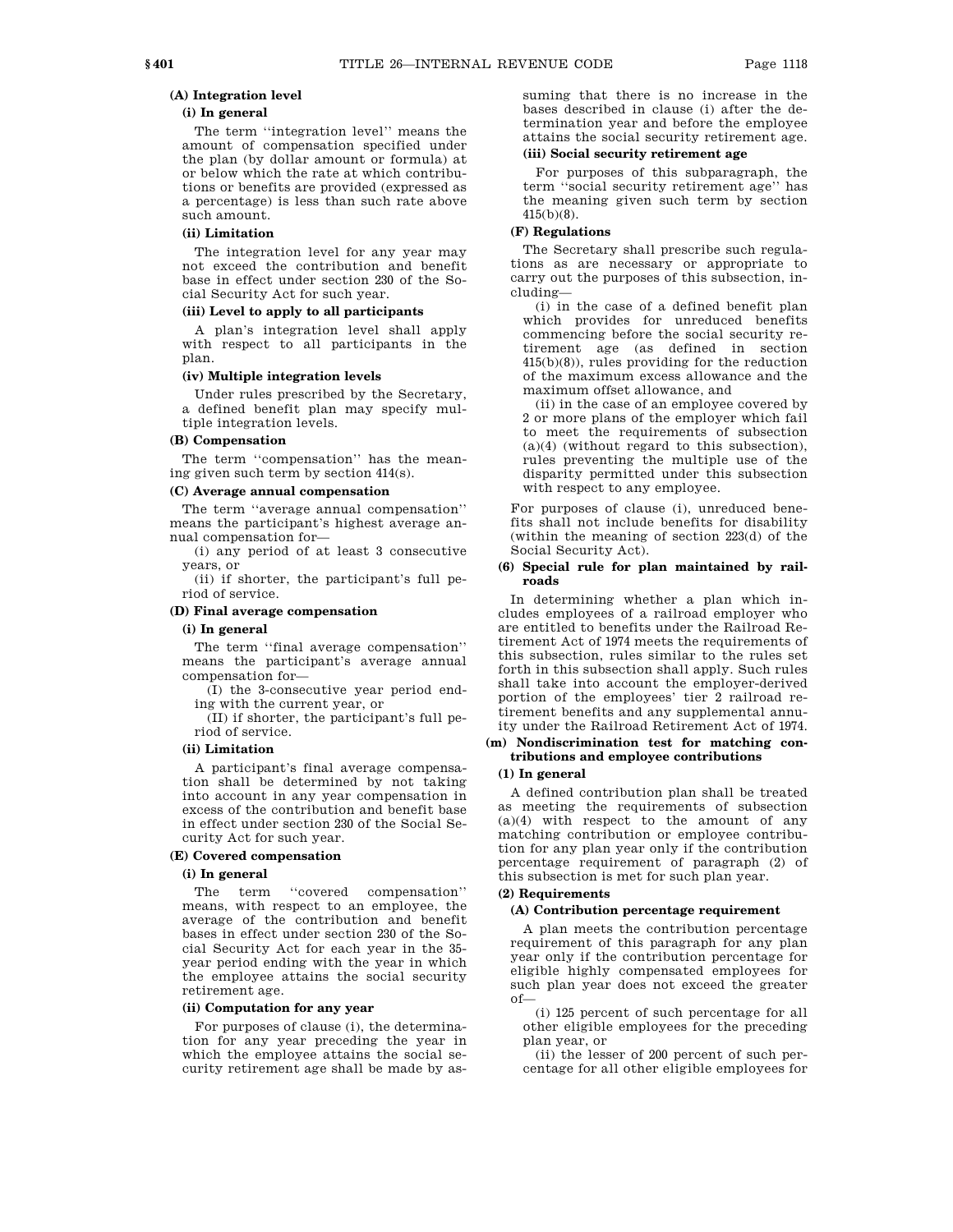the preceding plan year, or such percentage for all other eligible employees for the preceding plan year plus 2 percentage points.

This subparagraph may be applied by using the plan year rather than the preceding plan year if the employer so elects, except that if such an election is made, it may not be changed except as provided by the Secretary.

# **(B) Multiple plans treated as a single plan**

If two or more plans of an employer to which matching contributions, employee contributions, or elective deferrals are made are treated as one plan for purposes of section 410(b), such plans shall be treated as one plan for purposes of this subsection. If a highly compensated employee participates in two or more plans of an employer to which contributions to which this subsection applies are made, all such contributions shall be aggregated for purposes of this subsection.

# **(3) Contribution percentage**

For purposes of paragraph (2), the contribution percentage for a specified group of employees for a plan year shall be the average of the ratios (calculated separately for each employee in such group) of—

(A) the sum of the matching contributions and employee contributions paid under the plan on behalf of each such employee for such plan year, to

(B) the employee's compensation (within the meaning of section 414(s)) for such plan year.

Under regulations, an employer may elect to take into account (in computing the contribution percentage) elective deferrals and qualified nonelective contributions under the plan or any other plan of the employer. If matching contributions are taken into account for purposes of subsection  $(k)(3)(A)(ii)$  for any plan year, such contributions shall not be taken into account under subparagraph (A) for such year. Rules similar to the rules of subsection  $(k)(3)(E)$  shall apply for purposes of this subsection.

### **(4) Definitions**

For purposes of this subsection—

# **(A) Matching contribution**

The term "matching contribution" means—

(i) any employer contribution made to a defined contribution plan on behalf of an employee on account of an employee contribution made by such employee, and

(ii) any employer contribution made to a defined contribution plan on behalf of an employee on account of an employee's elective deferral.

### **(B) Elective deferral**

The term ''elective deferral'' means any employer contribution described in section  $402(g)(3)$ .

### **(C) Qualified nonelective contributions**

The term ''qualified nonelective contribution'' means any employer contribution (other than a matching contribution) with respect to which—

(i) the employee may not elect to have the contribution paid to the employee in cash instead of being contributed to the plan, and

(ii) the requirements of subparagraphs  $(B)$  and  $(C)$  of subsection  $(k)(2)$  are met.

# **(5) Employees taken into consideration**

# **(A) In general**

Any employee who is eligible to make an employee contribution (or, if the employer takes elective contributions into account, elective contributions) or to receive a matching contribution under the plan being tested under paragraph (1) shall be considered an eligible employee for purposes of this subsection.

# **(B) Certain nonparticipants**

If an employee contribution is required as a condition of participation in the plan, any employee who would be a participant in the plan if such employee made such a contribution shall be treated as an eligible employee on behalf of whom no employer contributions are made.

#### **(C) Special rule for early participation**

If an employer elects to apply section 410(b)(4)(B) in determining whether a plan meets the requirements of section 410(b), the employer may, in determining whether the plan meets the requirements of paragraph (2), exclude from consideration all eligible employees (other than highly compensated employees) who have not met the minimum age and service requirements of section  $410(a)(1)(A)$ .

# **(6) Plan not disqualified if excess aggregate contributions distributed before end of following plan year**

#### **(A) In general**

A plan shall not be treated as failing to meet the requirements of paragraph (1) for any plan year if, before the close of the following plan year, the amount of the excess aggregate contributions for such plan year (and any income allocable to such contributions through the end of such year) is distributed (or, if forfeitable, is forfeited). Such contributions (and such income) may be distributed without regard to any other provision of law.

#### **(B) Excess aggregate contributions**

For purposes of subparagraph (A), the term ''excess aggregate contributions'' means, with respect to any plan year, the excess of—

(i) the aggregate amount of the matching contributions and employee contributions (and any qualified nonelective contribution or elective contribution taken into account in computing the contribution percentage) actually made on behalf of highly compensated employees for such plan year, over

(ii) the maximum amount of such contributions permitted under the limitations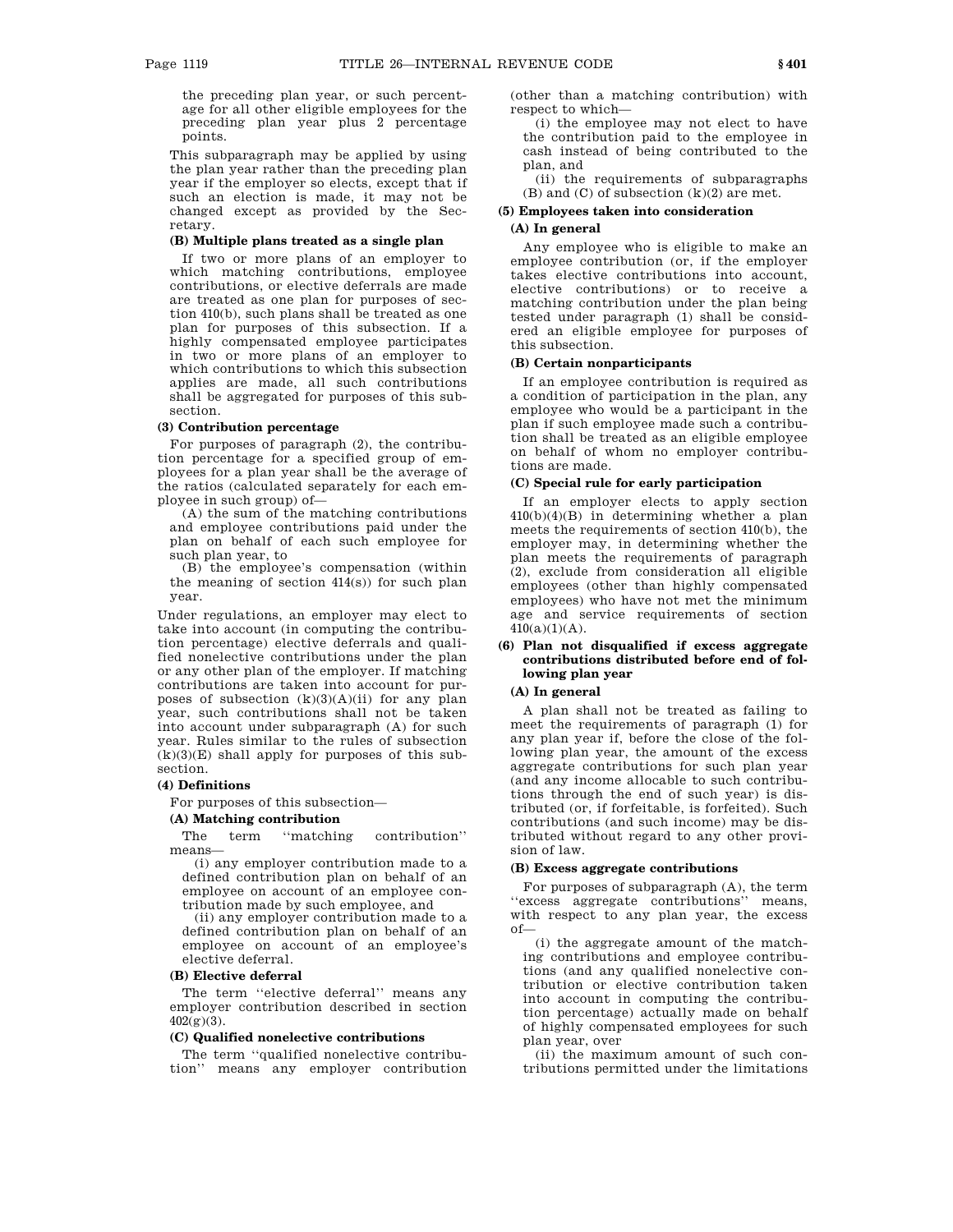of paragraph  $(2)(A)$  (determined by reducing contributions made on behalf of highly compensated employees in order of their contribution percentages beginning with the highest of such percentages).

### **(C) Method of distributing excess aggregate contributions**

Any distribution of the excess aggregate contributions for any plan year shall be made to highly compensated employees on the basis of the amount of contributions on behalf of, or by, each such employee. Forfeitures of excess aggregate contributions may not be allocated to participants whose contributions are reduced under this paragraph.

#### **(D) Coordination with subsection (k) and 402(g)**

The determination of the amount of excess aggregate contributions with respect to a plan shall be made after—

(i) first determining the excess deferrals (within the meaning of section  $402(g)$ ), and (ii) then determining the excess contributions under subsection (k).

#### **(7) Treatment of distributions**

**(A) Additional tax of section 72(t) not applicable** 

No tax shall be imposed under section 72(t) on any amount required to be distributed under paragraph (6).

### **(B) Exclusion of employee contributions**

Any distribution attributable to employee contributions shall not be included in gross income except to the extent attributable to income on such contributions.

#### **(8) Highly compensated employee**

For purposes of this subsection, the term ''highly compensated employee'' has the meaning given to such term by section 414(q).

# **(9) Regulations**

The Secretary shall prescribe such regulations as may be necessary to carry out the purposes of this subsection and subsection (k), including regulations permitting appropriate aggregation of plans and contributions.

#### **(10) Alternative method of satisfying tests**

A defined contribution plan shall be treated as meeting the requirements of paragraph (2) with respect to matching contributions if the plan—

(A) meets the contribution requirements of subparagraph  $(B)$  of subsection  $(k)(11)$ ,

(B) meets the exclusive plan requirements of subsection  $(k)(11)(C)$ , and

(C) meets the vesting requirements of section 408(p)(3).

# **(11) Additional alternative method of satisfying tests**

#### **(A) In general**

A defined contribution plan shall be treated as meeting the requirements of paragraph (2) with respect to matching contributions if the plan—

(i) meets the contribution requirements of subparagraph (B) or (C) of subsection  $(k)(12)$ ,

(ii) meets the notice requirements of subsection  $(k)(12)(D)$ , and

(iii) meets the requirements of subparagraph (B).

# **(B) Limitation on matching contributions**

The requirements of this subparagraph are met if—

(i) matching contributions on behalf of any employee may not be made with respect to an employee's contributions or elective deferrals in excess of 6 percent of the employee's compensation,

(ii) the rate of an employer's matching contribution does not increase as the rate of an employee's contributions or elective deferrals increase, and

(iii) the matching contribution with respect to any highly compensated employee at any rate of an employee contribution or rate of elective deferral is not greater than that with respect to an employee who is not a highly compensated employee.

# **(12) Alternative method for automatic contribution arrangements**

A defined contribution plan shall be treated as meeting the requirements of paragraph (2) with respect to matching contributions if the plan—

(A) is a qualified automatic contribution arrangement (as defined in subsection (k)(13)), and

(B) meets the requirements of paragraph  $(11)(B)$ .

### **(13) Cross reference**

**For excise tax on certain excess contributions, see section 4979.** 

#### **(n) Coordination with qualified domestic relations orders**

The Secretary shall prescribe such rules or regulations as may be necessary to coordinate the requirements of subsection  $(a)(13)(B)$  and section 414(p) (and the regulations issued by the Secretary of Labor thereunder) with the other provisions of this chapter.

# **(***o***) Special rules for applying nondiscrimination rules to protect older, longer service and grandfathered participants**

# **(1) Testing of defined benefit plans with closed classes of participants**

# **(A) Benefits, rights, or features provided to closed classes**

A defined benefit plan which provides benefits, rights, or features to a closed class of participants shall not fail to satisfy the requirements of subsection (a)(4) by reason of the composition of such closed class or the benefits, rights, or features provided to such closed class, if—

(i) for the plan year as of which the class closes and the 2 succeeding plan years, such benefits, rights, and features satisfy the requirements of subsection  $(a)(4)$ (without regard to this subparagraph but taking into account the rules of subparagraph (I)),

(ii) after the date as of which the class was closed, any plan amendment which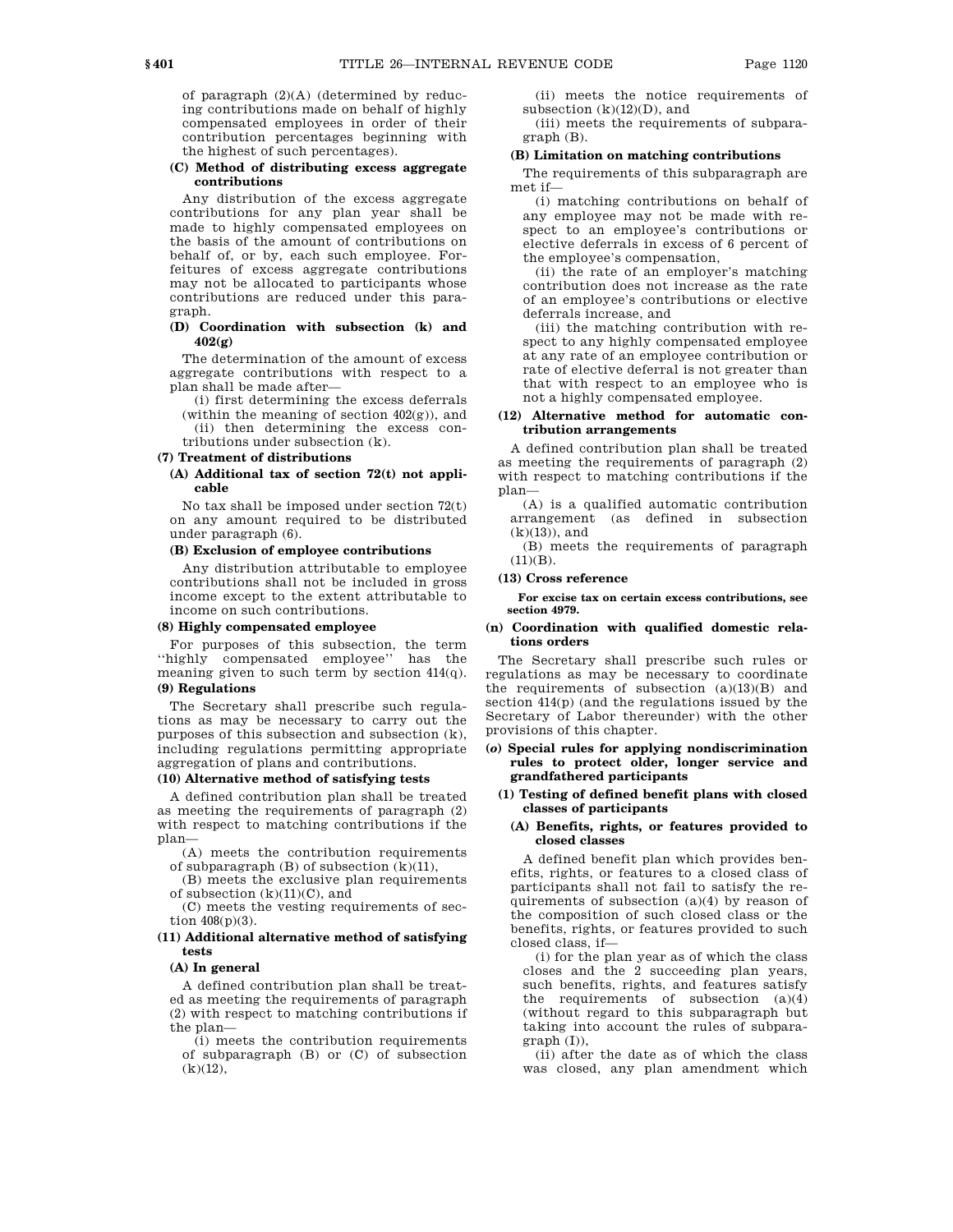modifies the closed class or the benefits, rights, and features provided to such closed class does not discriminate significantly in favor of highly compensated employees, and

(iii) the class was closed before April 5, 2017, or the plan is described in subparagraph (C).

# **(B) Aggregate testing with defined contribution plans permitted on a benefits basis**

# **(i) In general**

For purposes of determining compliance with subsection  $(a)(4)$  and section  $410(b)$ , a defined benefit plan described in clause (iii) may be aggregated and tested on a benefits basis with 1 or more defined contribution plans, including with the portion of 1 or more defined contribution plans which—

(I) provides matching contributions (as defined in subsection  $(m)(4)(A)$ ),

(II) provides annuity contracts described in section 403(b) which are purchased with matching contributions or nonelective contributions, or

(III) consists of an employee stock ownership plan (within the meaning of section  $4975(e)(7)$  or a tax credit employee stock ownership plan (within the meaning of section 409(a)).

# **(ii) Special rules for matching contributions**

For purposes of clause (i), if a defined benefit plan is aggregated with a portion of a defined contribution plan providing matching contributions—

(I) such defined benefit plan must also be aggregated with any portion of such defined contribution plan which provides elective deferrals described in subparagraph (A) or (C) of section  $402(g)(3)$ , and

(II) such matching contributions shall be treated in the same manner as nonelective contributions, including for purposes of applying the rules of subsection (*l*).

#### **(iii) Plans described**

A defined benefit plan is described in this clause if—

(I) the plan provides benefits to a closed class of participants,

(II) for the plan year as of which the class closes and the 2 succeeding plan years, the plan satisfies the requirements of section 410(b) and subsection (a)(4) (without regard to this subparagraph but taking into account the rules of subparagraph (I)),

(III) after the date as of which the class was closed, any plan amendment which modifies the closed class or the benefits provided to such closed class does not discriminate significantly in favor of highly compensated employees, and

(IV) the class was closed before April 5, 2017, or the plan is described in subparagraph (C).

### **(C) Plans described**

A plan is described in this subparagraph if, taking into account any predecessor plan—

(i) such plan has been in effect for at least 5 years as of the date the class is closed, and

(ii) during the 5-year period preceding the date the class is closed, there has not been a substantial increase in the coverage or value of the benefits, rights, or features described in subparagraph (A) or in the coverage or benefits under the plan described in subparagraph (B)(iii) (whichever is applicable).

# **(D) Determination of substantial increase for benefits, rights, and features**

In applying subparagraph (C)(ii) for purposes of subparagraph (A)(iii), a plan shall be treated as having had a substantial increase in coverage or value of the benefits, rights, or features described in subparagraph (A) during the applicable 5-year period only if, during such period—

(i) the number of participants covered by such benefits, rights, or features on the date such period ends is more than 50 percent greater than the number of such participants on the first day of the plan year in which such period began, or

(ii) such benefits, rights, and features have been modified by 1 or more plan amendments in such a way that, as of the date the class is closed, the value of such benefits, rights, and features to the closed class as a whole is substantially greater than the value as of the first day of such 5-year period, solely as a result of such amendments.

# **(E) Determination of substantial increase for aggregate testing on benefits basis**

In applying subparagraph  $(C)(ii)$  for purposes of subparagraph (B)(iii)(IV), a plan shall be treated as having had a substantial increase in coverage or benefits during the applicable 5-year period only if, during such period—

(i) the number of participants benefitting under the plan on the date such period ends is more than 50 percent greater than the number of such participants on the first day of the plan year in which such period began, or

(ii) the average benefit provided to such participants on the date such period ends is more than 50 percent greater than the average benefit provided on the first day of the plan year in which such period began.

# **(F) Certain employees disregarded**

For purposes of subparagraphs (D) and (E), any increase in coverage or value or in coverage or benefits, whichever is applicable, which is attributable to such coverage and value or coverage and benefits provided to employees—

(i) who became participants as a result of a merger, acquisition, or similar event which occurred during the 7-year period preceding the date the class is closed, or

(ii) who became participants by reason of a merger of the plan with another plan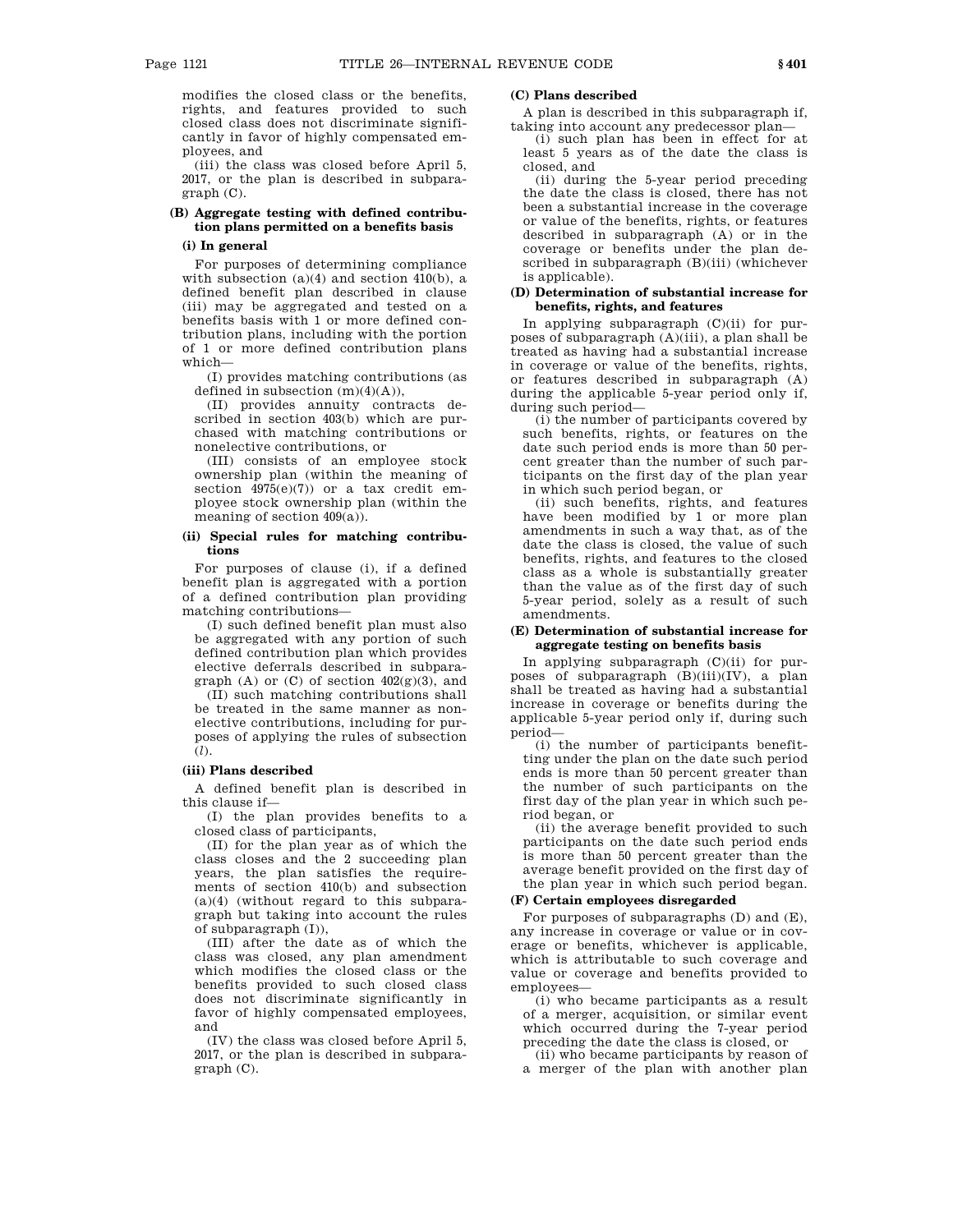which had been in effect for at least 5 years as of the date of the merger,

shall be disregarded, except that clause (ii) shall apply for purposes of subparagraph (D) only if, under the merger, the benefits, rights, or features under 1 plan are conformed to the benefits, rights, or features of the other plan prospectively.

#### **(G) Rules relating to average benefit**

For purposes of subparagraph (E)—

(i) the average benefit provided to participants under the plan will be treated as having remained the same between the 2 dates described in subparagraph (E)(ii) if the benefit formula applicable to such participants has not changed between such dates, and

(ii) if the benefit formula applicable to 1 or more participants under the plan has changed between such 2 dates, then the average benefit under the plan shall be considered to have increased by more than 50 percent only if—

(I) the total amount determined under section  $430(b)(1)(A)(i)$  for all participants benefitting under the plan for the plan year in which the 5-year period described in subparagraph (E) ends, exceeds

(II) the total amount determined under section  $430(b)(1)(A)(i)$  for all such participants for such plan year, by using the benefit formula in effect for each such participant for the first plan year in such 5-year period,

by more than 50 percent. In the case of a CSEC plan (as defined in section 414(y)), the normal cost of the plan (as determined under section 433(j)(1)(B)) shall be used in lieu of the amount determined under section  $430(b)(1)(A)(i)$ .

# **(H) Treatment as single plan**

For purposes of subparagraphs (E) and (G), a plan described in section 413(c) shall be treated as a single plan rather than as separate plans maintained by each employer in the plan.

#### **(I) Special rules**

For purposes of subparagraphs  $(A)(i)$  and (B)(iii)(II), the following rules shall apply:

(i) In applying section  $410(b)(6)(C)$ , the closing of the class of participants shall not be treated as a significant change in coverage under section  $410(b)(6)(C)(i)(II)$ .

(ii) 2 or more plans shall not fail to be eligible to be aggregated and treated as a single plan solely by reason of having different plan years.

(iii) Changes in the employee population shall be disregarded to the extent attributable to individuals who become employees or cease to be employees, after the date the class is closed, by reason of a merger, acquisition, divestiture, or similar event.

(iv) Aggregation and all other testing methodologies otherwise applicable under subsection  $(a)(4)$  and section  $410(b)$  may be taken into account.

The rule of clause (ii) shall also apply for purposes of determining whether plans to which subparagraph  $(B)(i)$  applies may be aggregated and treated as 1 plan for purposes of determining whether such plans meet the requirements of subsection  $(a)(4)$  and section 410(b).

# **(J) Spun-off plans**

For purposes of this paragraph, if a portion of a defined benefit plan described in subparagraph  $(A)$  or  $(B)(iii)$  is spun off to another employer and the spun-off plan continues to satisfy the requirements of—

(i) subparagraph  $(A)(i)$  or  $(B)(iii)(II)$ , whichever is applicable, if the original plan was still within the 3-year period described in such subparagraph at the time of the spin off, and

(ii) subparagraph  $(A)(ii)$  or  $(B)(iii)(III)$ , whichever is applicable,

the treatment under subparagraph (A) or (B) of the spun-off plan shall continue with respect to such other employer.

# **(2) Testing of defined contribution plans (A) Testing on a benefits basis**

A defined contribution plan shall be permitted to be tested on a benefits basis if—

(i) such defined contribution plan provides make-whole contributions to a closed class of participants whose accruals under a defined benefit plan have been reduced or eliminated,

(ii) for the plan year of the defined contribution plan as of which the class eligible to receive such make-whole contributions closes and the 2 succeeding plan years, such closed class of participants satisfies the requirements of section  $410(b)(2)(A)(i)$  (determined by applying the rules of paragraph (1)(I)),

(iii) after the date as of which the class was closed, any plan amendment to the defined contribution plan which modifies the closed class or the allocations, benefits, rights, and features provided to such closed class does not discriminate significantly in favor of highly compensated employees, and

(iv) the class was closed before April 5, 2017, or the defined benefit plan under clause (i) is described in paragraph  $(1)(C)$ (as applied for purposes of paragraph  $(1)(B)(iii)(IV)).$ 

#### **(B) Aggregation with plans including matching contributions**

#### **(i) In general**

With respect to 1 or more defined contribution plans described in subparagraph (A), for purposes of determining compliance with subsection (a)(4) and section 410(b), the portion of such plans which provides make-whole contributions or other nonelective contributions may be aggregated and tested on a benefits basis with the portion of 1 or more other defined contribution plans which—

(I) provides matching contributions (as defined in subsection  $(m)(4)(A)$ .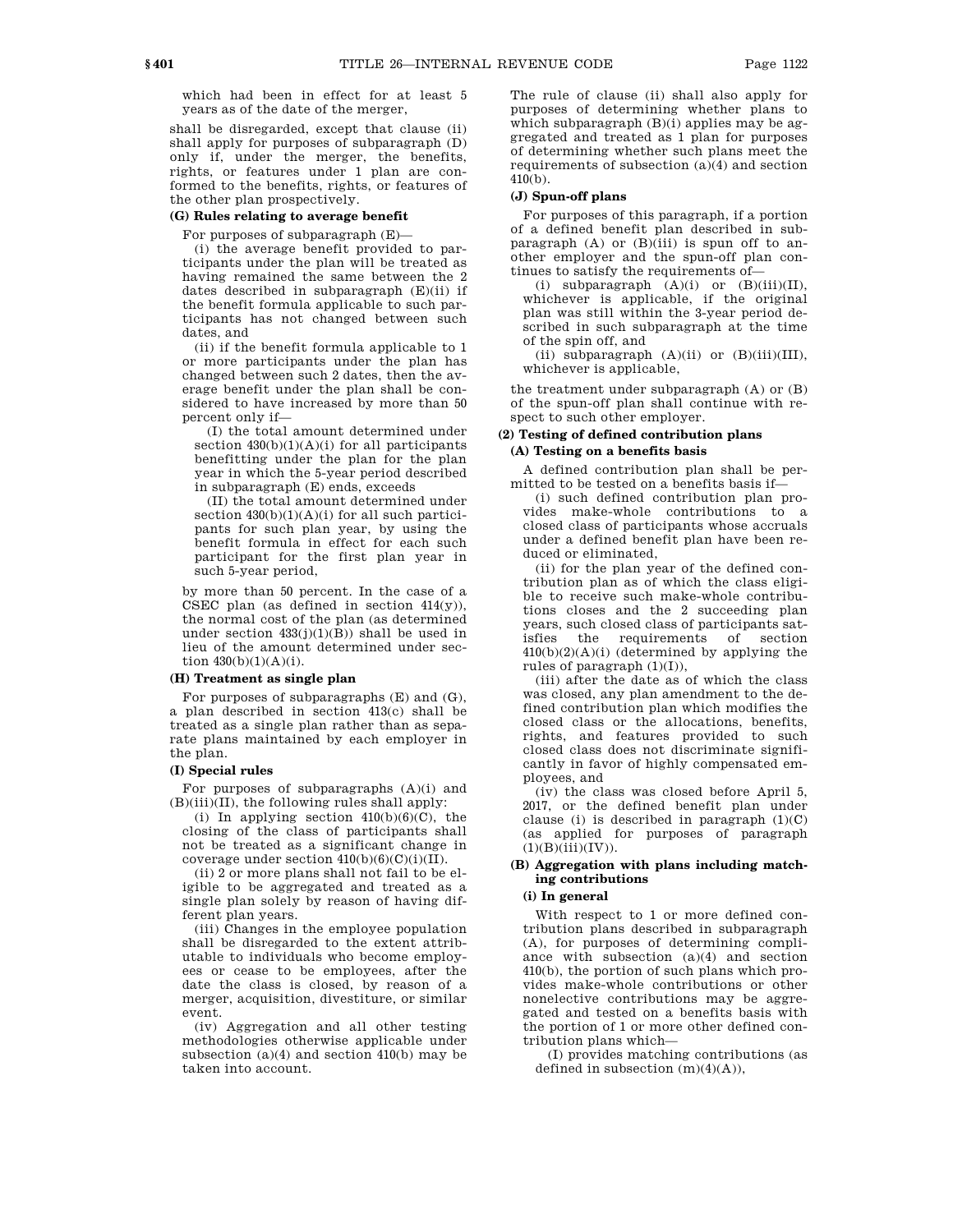(II) provides annuity contracts described in section 403(b) which are purchased with matching contributions or nonelective contributions, or

(III) consists of an employee stock ownership plan (within the meaning of section  $4975(e)(7)$  or a tax credit employee stock ownership plan (within the meaning of section 409(a)).

### **(ii) Special rules for matching contributions**

Rules similar to the rules of paragraph  $(1)(B)(ii)$  shall apply for purposes of clause (i).

### **(C) Special rules for testing defined contribution plan features providing matching contributions to certain older, longer service participants**

In the case of a defined contribution plan which provides benefits, rights, or features to a closed class of participants whose accruals under a defined benefit plan have been reduced or eliminated, the plan shall not fail to satisfy the requirements of subsection (a)(4) solely by reason of the composition of the closed class or the benefits, rights, or features provided to such closed class if the defined contribution plan and defined benefit plan otherwise meet the requirements of subparagraph (A) but for the fact that the make-whole contributions under the defined contribution plan are made in whole or in part through matching contributions.

# **(D) Spun-off plans**

For purposes of this paragraph, if a portion of a defined contribution plan described in subparagraph (A) or (C) is spun off to another employer, the treatment under subparagraph (A) or (C) of the spun-off plan shall continue with respect to the other employer if such plan continues to comply with the requirements of clauses (ii) (if the original plan was still within the 3-year period described in such clause at the time of the spin off) and (iii) of subparagraph (A), as determined for purposes of subparagraph (A) or (C), whichever is applicable.

# **(3) Definitions and special rule**

For purposes of this subsection—

### **(A) Make-whole contributions**

Except as otherwise provided in paragraph (2)(C), the term ''make-whole contributions'' means nonelective allocations for each employee in the class which are reasonably calculated, in a consistent manner, to replace some or all of the retirement benefits which the employee would have received under the defined benefit plan and any other plan or qualified cash or deferred arrangement under subsection (k)(2) if no change had been made to such defined benefit plan and such other plan or arrangement. For purposes of the preceding sentence, consistency shall not be required with respect to employees who were subject to different benefit formulas under the defined benefit plan.

### **(B) References to closed class of participants**

References to a closed class of participants and similar references to a closed class shall include arrangements under which 1 or more classes of participants are closed, except that 1 or more classes of participants closed on different dates shall not be aggregated for purposes of determining the date any such class was closed.

#### **(C) Highly compensated employee**

The term ''highly compensated employee'' has the meaning given such term in section 414(q).

# **(p) Cross reference**

**For exemption from tax of a trust qualified under this section, see section 501(a).** 

(Aug. 16, 1954, ch. 736, 68A Stat. 134; Pub. L. 87–792, §2, Oct. 10, 1962, 76 Stat. 809; Pub. L. 87–863, §2(a), Oct. 23, 1962, 76 Stat. 1141; Pub. L. 88–272, title II, §219(a), Feb. 26, 1964, 78 Stat. 57; Pub. L. 89–97, title I, §106(d)(4), July 30, 1965, 79 Stat. 337; Pub. L. 89–809, title II, §§204(b)(1), (c), 205(a), Nov. 13, 1966, 80 Stat. 1577, 1578; Pub. L. 91–691, §1(a), Jan. 12, 1971, 84 Stat. 2074; Pub. L. 93–406, title II, §§1012(b), 1016(a)(2), 1021, 1022(a)–(d), (f), 1023, 2001(c)–(e)(4), (h)(1), 2004(a)(1), Sept. 2, 1974, 88 Stat. 913, 929, 935, 938–940, 943, 952–955, 957, 979; Pub. L. 94–267, §1(c)(1), (2), Apr. 15, 1976, 90 Stat. 367; Pub. L. 94–455, title VIII, §803(b)(2), title XV, §1505(b), title XIX, §§1901(a)(56), 1906(b)(13)(A), Oct. 4, 1976, 90 Stat. 1584, 1738, 1773, 1834; Pub. L. 95–600, title I, §§135(a), 141(f)(3), 143(a), 152(e), Nov. 6, 1978, 92 Stat. 2785, 2795, 2796, 2799; Pub. L. 96–222, title I,  $$101(a)(7)(L)(i)(V), (9), (14)(E)(iii), Apr. 1, 1980, 94$ Stat. 199, 201, 205; Pub. L. 96–364, title II, §208(a), (e), title IV, §410(b), Sept. 26, 1980, 94 Stat. 1289, 1290, 1308; Pub. L. 96–605, title II, §§221(a), 225(b)(1), (2), Dec. 28, 1980, 94 Stat. 3528, 3529; Pub. L. 97–34, title III, §§312(b)(1), (c)(2)–(4), (e)(2), 314(a)(1), 335, 338(a), Aug. 13, 1981, 95 Stat. 283–286, 297, 298; Pub. L. 97–248, title II, §§237(a), (b), (e)(1), 238(b), (d)(1), (2), 240(b), 242(a), 249(a), 254(a), Sept. 3, 1982, 96 Stat. 511–513, 520, 521, 527, 533; Pub. L. 97–448, title I, §103(c)(10)(A), (d)(2), (g)(2)(A), title III, §306(a)(12), Jan. 12, 1983, 96 Stat. 2377–2379, 2405; Pub. L. 98–21, title I, §124(c)(4)(A), Apr. 20, 1983, 97 Stat. 91; Pub. L. 98–369, div. A, title II, §211(b)(5), title IV,  $\S\$ 474(r)(13), 491(e)(4), (5), title V,  $\S$  $521(a)$ , 524(d)(1), 527(a), (b), 528(b), title VII,  $\sqrt[8]{13(c)(2)(A)}$ , (d)(3), July 18, 1984, 98 Stat. 754, 842, 853, 865, 872, 875–877, 957, 958; Pub. L. 98–397, title II, §§203(a), 204(a), title III, §301(b), Aug. 23, 1984, 98 Stat. 1440, 1445, 1451; Pub. L. 99–514, title XI, §§1106(d)(1), 1111(a), (b), 1112(b), (d)(1), 1114(b)(7), 1116(a)–(e), 1117(a), 1119(a), 1121(b), 1136(a), 1143(a), 1145(a), 1171(b)(5), 1174(c)(2)(A), 1175(a)(1), 1176(a), title XVIII, §§1848(b), 1852(a)(4)(A), (6), (b)(8), (g), (h)(1),  $1879(g)(1)$ , (2),  $1898(b)(2)(A)$ , (3)(A), (7)(A), (13)(A), (14)(A), (c)(3), 1899A(10), Oct. 22, 1986, 100 Stat. 2423, 2435, 2439, 2444, 2445, 2451, 2454–2456, 2459, 2463, 2465, 2485, 2490, 2513, 2518, 2519, 2857, 2865–2869, 2906, 2907, 2945, 2948, 2950, 2953, 2958; Pub. L. 100–203, title IX, §9341(a), Dec. 22, 1987, 101 Stat. 1330–369; Pub. L. 100–647, title I,  $\S(1011(c)(7)(A), (d)(4), (e)(3), (g)(1)-(3),$ (h)(3), (k)(1)(A), (B), s2)–(7), (9), (*l*)(1)–(5)(A), (6), (7), 1011A(j), (*l*), 1011B(j)(1), (2), (6), (k)(1), (2), title VI, §§6053(a), 6055(a), 6071(a), (b), Nov. 10, 1988, 102 Stat. 3458–3460, 3463, 3464, 3468–3470, 3483, 3492, 3493, 3696, 3697, 3705; Pub. L. 101–140, title II,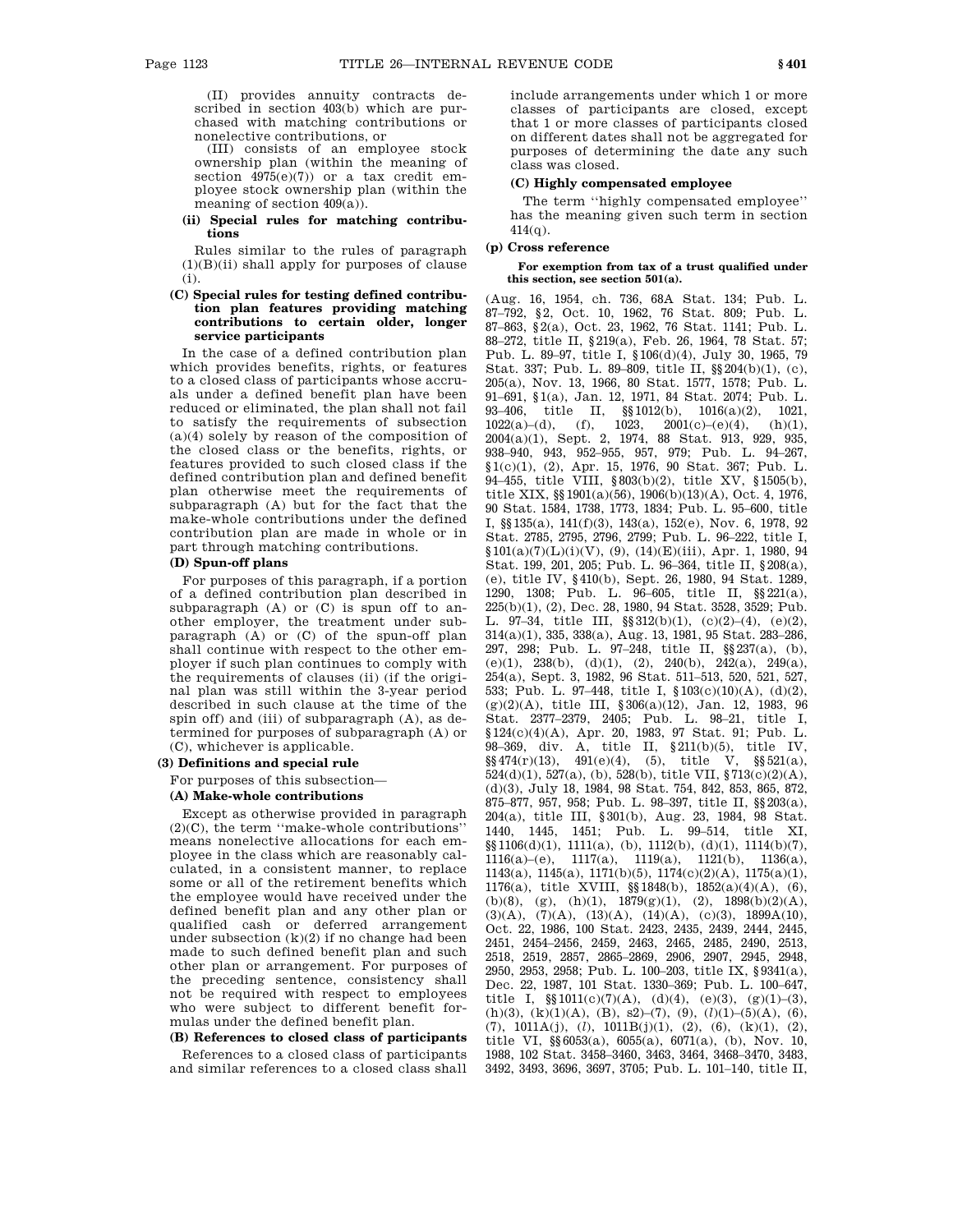§203(a)(5), Nov. 8, 1989, 103 Stat. 830; Pub. L. 101–239, title VII, §§7311(a), 7811(g)(1), (h)(3), 7816(*l*), 7881(i)(1)(A), (4)(A), Dec. 19, 1989, 103 Stat. 2354, 2409, 2421, 2442; Pub. L. 101–508, title XII, §12011(b), Nov. 5, 1990, 104 Stat. 1388–571; Pub. L. 102–318, title V, §§521(b)(5)–(8), 522(a)(1), July 3, 1992, 106 Stat. 310, 313; Pub. L. 103–66, title XIII, §13212(a), Aug. 10, 1993, 107 Stat. 471; Pub. L. 103–465, title VII, §§732(a), 751(a)(9)(C), 766(b), 776(d), Dec. 8, 1994, 108 Stat. 5004, 5021, 5037, 5048; Pub. L. 104–188, title I, §§1401(b)(5), (6), 1404(a), 1422(a), (b), 1426(a), 1431(b)(2), (c)(1)(B), 1432(a), (b),  $1433(a)-(e)$ ,  $1441(a)$ ,  $1443(a)$ , (b),  $1445(a)$ , 1459(a), (b), 1704(a), (t)(67), Aug. 20, 1996, 110 Stat. 1789, 1791, 1800, 1801, 1803–1809, 1811, 1820, 1878, 1890; Pub. L. 105–34, title XV, §§1502(b), 1505(a)(1), (2), (b), 1525(a), 1530(c)(1), title XVI,  $$1601(d)(2)(A), (B), (D), (3), Aug. 5, 1997, 111 Stat.$ 1059, 1063, 1072, 1078, 1088, 1089; Pub. L. 106–554, §1(a)(7) [title III, §316(c)], Dec. 21, 2000, 114 Stat. 2763, 2763A–644; Pub. L. 107–16, title VI, §§611(c),  $(f)(3)$ ,  $(g)(1)$ ,  $641(e)(3)$ ,  $643(b)$ ,  $646(a)(1)$ ,  $657(a)$ , 666(a), June 7, 2001, 115 Stat. 97, 99, 120, 122, 126, 135, 143; Pub. L. 107–147, title IV, §411(*o*)(2), (q)(1), Mar. 9, 2002, 116 Stat. 48, 51; Pub. L. 108–311, title IV, §407(b), Oct. 4, 2004, 118 Stat. 1190; Pub. L. 109–280, title I, §114(a), title VIII, §§827(b)(1), 861(a), (b), title IX,  $\S\$ 901(a)(1), (2)(A), 902(a), (b),  $(d)(2)(C)$ ,  $(D)$ ,  $(e)(3)(B)$ ,  $905(b)$ , Aug. 17, 2006, 120 Stat. 853, 1000, 1020, 1021, 1026, 1029, 1033, 1035, 1038, 1050; Pub. L. 110–245, title I, §104(a), June 17, 2008, 122 Stat. 1626; Pub. L. 110–458, title I, §§101(d)(2)(A)–(C), 109(a)–(b)(2), title II, §201(a), Dec. 23, 2008, 122 Stat. 5099, 5111, 5116; Pub. L. 111–152, title I, §1004(d)(5), Mar. 30, 2010, 124 Stat. 1036; Pub. L. 113–97, title II, §202(c)(3)(A), (4), (5), Apr. 7, 2014, 128 Stat. 1136; Pub. L. 113–295, div. A, title II, §221(a)(52), Dec. 19, 2014, 128 Stat. 4045; Pub. L. 115–123, div. D, title II, §41114(a), (b), Feb. 9, 2018, 132 Stat. 161; Pub. L. 115–141, div. U, title IV, §401(a)(69)–(72), Mar. 23, 2018, 132 Stat. 1187; Pub. L. 116–94, div. M, §104(a), div. O, title I,  $\S$  $102(a)$ ,  $103(a)$ –(c),  $109(a)$ , (b),  $112(a)$ ,  $114(a)$ , (b), title II, §§201(a), 205(a), (b), title IV, §401(a), Dec. 20, 2019, 133 Stat. 3095, 3145–3147, 3149, 3150, 3153, 3156, 3162, 3167, 3172, 3176; Pub. L. 116–136, div. A, title II, §2203(a), Mar. 27, 2020, 134 Stat. 343; Pub. L. 116–260, div. EE, title II, §208(a), Dec. 27, 2020, 134 Stat. 3065.)

INFLATION ADJUSTED ITEMS FOR CERTAIN YEARS

*For inflation adjustment of certain items in this section, see Internal Revenue Notices listed in a table below.* 

#### REFERENCES IN TEXT

The Employee Retirement Income Security Act of 1974, referred to in subsec.  $(a)(12)$ ,  $(13)(C)(i)(II)$ ,  $(III)$ ,  $(iii)(II), (33)(C), (34), (35)(G)(iii), (36)(B),$  is Pub. L. 93-406, Sept. 2, 1974, 88 Stat. 829, as amended. Part 4 of subtitle B of title I of the Act is classified generally to part 4 (§1101 et seq.) of subtitle B of subchapter I of chapter 18 of Title 29, Labor. Title IV of the Act is classified generally to subchapter III (§1301 et seq.) of chapter 18 of Title 29. Sections 407, 412, 4021, 4050, and 4203 of the Act are classified to sections 1107, 1112, 1321, 1350, and 1383, respectively, of Title 29. For complete classification of this Act to the Code, see Short Title note set out under section 1001 of Title 29 and Tables.

The Social Security Act, referred to in subsecs. (a)(15), (l)(4)(C)(ii), (5)(A)(ii), (D)(ii), (E)(i), (F), is act Aug. 14, 1935, ch. 531, 49 Stat. 620, as amended, which is classified generally to chapter 7 (§301 et seq.) of Title

42, The Public Health and Welfare. Title II of the Social Security Act is classified generally to subchapter II (§401 et seq.) of Title 42. Sections 223(d) and 230 of the Social Security Act are classified to sections 423(d) and 430, respectively, of Title 42. For complete classification of this Act to the Code, see section 1305 of Title 42 and Tables.

Section 521 of the Unemployment Compensation Amendments of 1992, referred to in subsec. (a)(20), is section 521 of Pub. L. 102-318, which amended section 402(a) to (f) of this title generally, and, as so amended, subsec. (a) of section 402 does not contain a par. (6)(B).

The Railroad Retirement Act of 1974, referred to in subsec. (*l*)(6), is act Aug. 29, 1935, ch. 812, as amended generally by Pub. L. 93–445, title I, §101, Oct. 16, 1974, 88 Stat. 1305, which is classified generally to subchapter IV (§231 et seq.) of chapter 9 of Title 45, Railroads. For further details and complete classification of this Act to the Code, see Codification note set out preceding section 231 of Title 45, section 231t of Title 45, and Tables.

#### AMENDMENTS

2020—Subsec. (a)(9)(I). Pub. L. 116–136 added subpar. (I).

Subsec. (a)(36). Pub. L. 116–260 amended par. (36) generally. Prior to amendment, text read as follows: ''A trust forming part of a pension plan shall not be treated as failing to constitute a qualified trust under this section solely because the plan provides that a distribution may be made from such trust to an employee who has attained age 591 ⁄2 and who is not separated from employment at the time of such distribution.''

2019—Subsec. (a)(9)(B)(iv)(I). Pub. L. 116–94, §114(b), substituted "age 72" for "age 70½".<br>Subsec.  $(a)(9)(C)(i)(I)$ . Pub. L. 116–94, §114(a), sub-

stituted ''age 72'' for ''age 701 ⁄2''.

Subsec.  $(a)(9)(C)(ii)(I)$ . Pub. L. 116–94, §114(b), substituted "age 72" for "age 70<sup>1</sup>/<sub>2</sub>".

Subsec.  $(a)(9)(E)$ . Pub. L. 116–94, §401(a)(2), amended subpar. (E) generally. Prior to amendment, text read as follows: ''For purposes of this paragraph, the term 'designated beneficiary' means any individual designated as a beneficiary by the employee.

Subsec. (a)(9)(H). Pub. L. 116–94, §401(a)(1), added subpar. (H).

Subsec. (a)(26)(I). Pub. L. 116–94, §205(b), added subpar. (I).

Subsec. (a)(36). Pub. L. 116–94, §104(a), substituted "age 59<sup>1</sup>/<sub>2</sub>" for "age 62".

Subsec. (a)(38). Pub. L. 116–94, §109(a), added par. (38). Subsec. (b). Pub. L. 116–94, §201(a), substituted ''plan amendments'' for ''retroactive changes in plan'' in heading, designated existing provisions as par. (1) and

inserted heading, and added par. (2). Subsec. (k)(2)(B)(i)(VI). Pub. L. 116–94, §109(b)(1), added subcl. (VI).

Subsec.  $(k)(2)(B)(iii)$ . Pub. L. 116–94, §109(b)(2), added cl. (iii).

Subsec. (k)(2)(D). Pub. L. 116–94, §112(a)(1), amended subpar. (D) generally. Prior to amendment, subpar. (D) read as follows: ''which does not require, as a condition of participation in the arrangement, that an employee complete a period of service with the employer (or employers) maintaining the plan extending beyond the period permitted under section 410(a)(1) (determined without regard to subparagraph (B)(i) thereof).''

Subsec. (k)(12)(A). Pub. L. 116–94, §103(a)(1), added cls. (i) and (ii) and struck out former cls. (i) and (ii) which read as follows:

''(i) meets the contribution requirements of subparagraph (B) or (C), and

''(ii) meets the notice requirements of subparagraph (D).''

Subsec. (k)(12)(F), (G). Pub. L. 116–94, §103(b), added subpar. (F) and redesignated former subpar. (F) as (G). Subsec.  $(k)(13)(B)$ . Pub. L. 116–94, §103(a)(2), sub-

stituted ''means a cash or deferred arrangement—'' for ''means any cash or deferred arrangement which meets the requirements of subparagraphs (C) through (E).'' and added cls. (i) and (ii).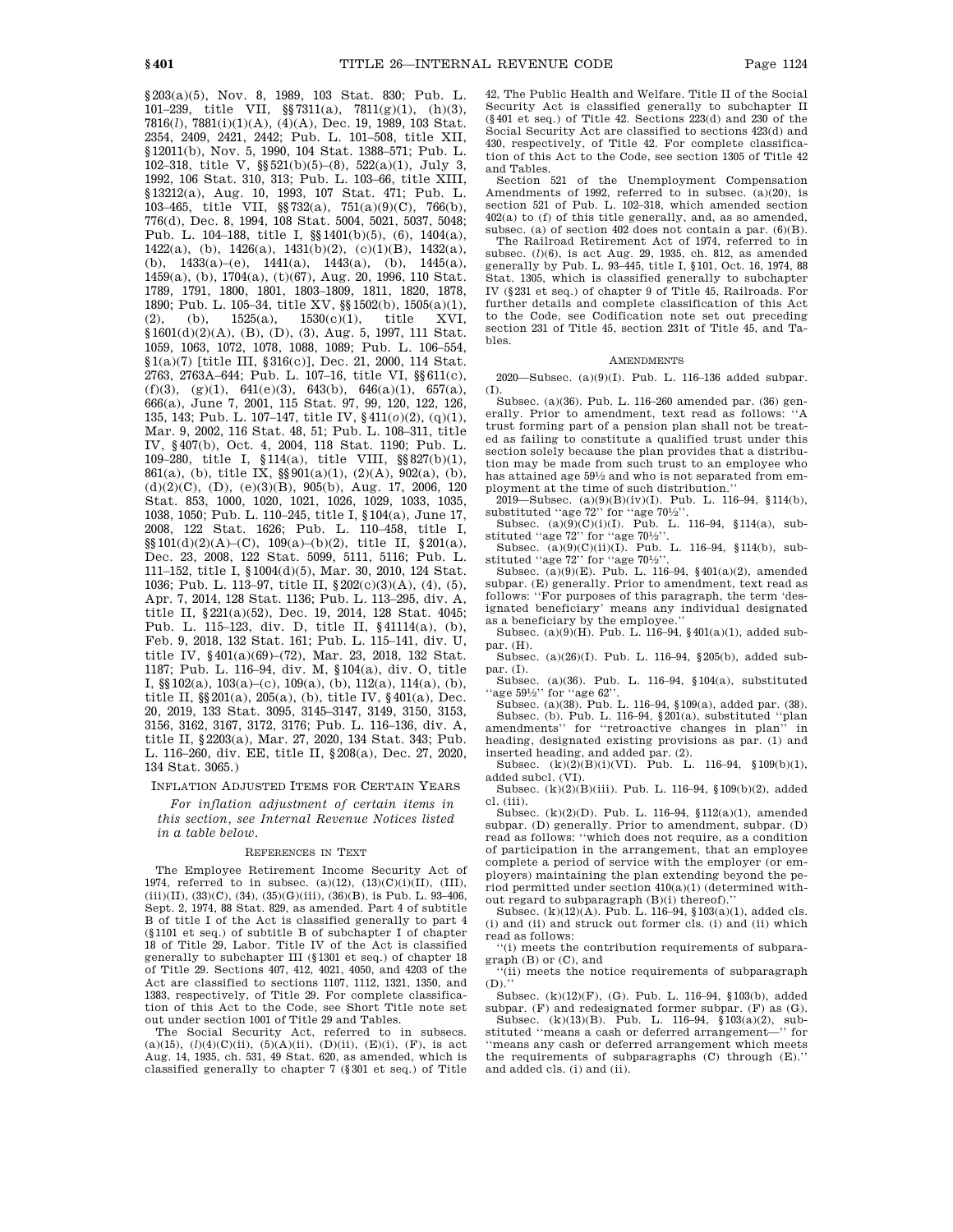Subsec. (k)(13)(C)(iii). Pub. L. 116–94, §102(a), substituted ''does not exceed 15 percent (10 percent during the period described in subclause  $(I)$ )" for "does not exceed 10 percent'' in introductory provisions.

Subsec. (k)(13)(F). Pub. L. 116–94, §103(c), added subpar. (F).

Subsec. (k)(15). Pub. L. 116–94, §112(a)(2), added par. (15).

Subsecs. (*o*), (p). Pub. L. 116–94, §205(a), added subsec. (*o*) and redesignated former subsec. (*o*) as (p). 2018—Subsec. (a)(2). Pub. L. 115–141, §401(a)(69), sub-

stituted ''determination));'' for ''determination).;''.

Subsec. (a)(15). Pub. L. 115–141, §401(a)(70), substituted "A trust" for "a trust" in introductory provisions.

Subsec. (a)(32)(A). Pub. L. 115–141, §401(a)(71), substituted "section  $430(j)(4)$  or  $433(f)(5)$ " for "section sec-

tion  $430(j)(4)$  or  $433(f)(5)$ " in two places.<br>Subsec. (c)(2)(A)(iii). Pub. L. 115–141, §401(a)(72), substituted ''subparagraph (A), (C), or (D) of section  $3121(d)(3)$ , without regard to section  $1402(c)(2)$ " for "sections  $3121(d)(3)(A)$ , (C), or (D), without regard to paragraph (2) of section 1402(c)''.

Subsec. (k)(2)(B)(i)(IV). Pub. L. 115–123, §41114(b), amended subcl. (IV) generally. Prior to amendment, subcl. (IV) read as follows: ''in the case of contributions to a profit-sharing or stock bonus plan to which section 402(e)(3) applies, upon hardship of the employee, or''.

Subsec. (k)(14). Pub. L. 115–123, §41114(a), added par. (14).

2014—Subsec. (a)(9)(H). Pub. L. 113–295 struck out subpar. (H) which related to a waiver from the minimum distribution requirements of subsec. (a)(9) during calendar year 2009 for certain defined contribution and individual retirement plans.

Subsec. (a)(29). Pub. L. 113–97, §202(c)(3)(A), substituted ''multiemployer plan or a CSEC plan'' for ''multiemployer plan''.

Subsec. (a)(32)(A). Pub. L. 113–97, §202(c)(5)(A), substituted "430(j)(4) or 433(f)(5)" for "430(j)(4)" in two places.

Subsec. (a)(32)(C). Pub. L. 113–97,  $\S 202(c)(5)(B)$ , substituted  $(430(j)(3)$  or  $433(f)$  by reason of section 430(j)(4)(A) or  $433(f)(5)$ , respectively" for  $430(j)(3)$  by reason of section 430(j)(4)(A) thereof''. Subsec. (a)(33)(C). Pub. L. 113–97, §202(c)(4), sub-

stituted ''multiemployer plans or CSEC plans'' for ''multiemployer plans''.

2010—Subsec. (h). Pub. L. 111–152 inserted at end ''For purposes of this subsection, the term 'dependent' shall include any individual who is a child (as defined in section 152(f)(1)) of a retired employee who as of the end of the calendar year has not attained age 27.''

2008—Subsec. (a)(9)(H). Pub. L. 110–458, §201(a), added subpar. (H).

Subsec. (a)(29). Pub. L. 110–458, §101(d)(2)(A), struck out ''on plans in at-risk status'' after ''limitations'' in heading.

Subsec. (a)(32)(C). Pub. L. 110–458, §101(d)(2)(B), substituted "section 430(j)(3)" for "section 430(j)" and "sec-

tion  $430(j)(4)(A)$ " for "paragraph  $(5)(A)$ ".<br>Subsec.  $(a)(33)(B)(iii)$ . Pub. L. 110–458, §101(d)(2)(C)(i), substituted "section  $412(d)(2)$ " for "section  $412(c)(2)$ "

Subsec. (a)(33)(D). Pub. L. 110–458,  $$101(d)(2)(C)(ii)$ , substituted ''section 412(b)(1), without regard to section  $412(b)(2)$ " for "section  $412(b)(2)$  (without regard to subparagraph (B) thereof)''.

Subsec. (a)(35)(E)(iv). Pub. L. 110–458, §109(a), amended cl. (iv) generally. Prior to amendment, text read as follows: ''For purposes of clause (iii), the term 'one-participant retirement plan' means a retirement plan

that— ''(I) on the first day of the plan year covered only one individual (or the individual and the individual's spouse) and the individual owned 100 percent of the plan sponsor (whether or not incorporated), or covered only one or more partners (or partners and their spouses) in the plan sponsor,

''(II) meets the minimum coverage requirements of section 410(b) without being combined with any other plan of the business that covers the employees of the business,

''(III) does not provide benefits to anyone except the individual (and the individual's spouse) or the partners (and their spouses),

''(IV) does not cover a business that is a member of an affiliated service group, a controlled group of corporations, or a group of businesses under common control, and

''(V) does not cover a business that uses the services of leased employees (within the meaning of section 414(n)).

For purposes of this clause, the term 'partner' includes a 2-percent shareholder (as defined in section 1372(b)) of an S corporation.''

Subsec. (a)(37). Pub. L. 110–245 added par. (37).

Subsec. (k)(8)(E). Pub. L. 110–458, §109(b)(2), substituted ''permissible withdrawal'' for ''erroneous automatic contribution'' in heading and ''a permissible withdrawal'' for ''an erroneous automatic contribution'' in text.

Subsec.  $(k)(13)(D)(i)(I)$ . Pub. L. 110–458, §109(b)(1), substituted ''such contributions as exceed 1 percent but do not'' for ''such compensation as exceeds 1 percent but does not''.

2006—Subsec. (a)(5)(G). Pub. L. 109–280, §861(a)(1), (b)(1), substituted ''Governmental'' for ''State and local governmental'' in heading and ''section 414(d))'' for 'section 414(d)) maintained by a State or local government or political subdivision thereof (or agency or in-

strumentality thereof)'' in text.<br>Subsec.  $(a)(26)(G)$ . Pub. L. 109–280, §861(a)(1), (b)(2), substituted ''Exception for'' for ''Exception for state and local'' in heading and ''section 414(d))'' for ''section 414(d)) maintained by a State or local government or political subdivision thereof (or agency or instrumentality thereof)'' in text.

Subsec. (a)(28)(B)(v). Pub. L. 109–280, §901(a)(2)(A), added cl. (v).

Subsec. (a)(29). Pub. L. 109–280, §114(a)(1), amended heading and text of par. (29) generally, substituting provisions relating to benefit limitations on plans in at-risk status for provisions relating to security required upon adoption of plan amendment resulting in significant underfunding.

Subsec. (a)(32)(A). Pub. L. 109–280, §114(a)(2)(A), substituted "section 430(j)(4)" for "412(m)(5)" in two places.

Subsec. (a)(32)(C). Pub. L. 109–280, §114(a)(2)(B), substituted "section 430(j)" for "section 412(m)".<br>Subsec. (a)(33)(B)(i). Pub. L. 109–280, §114(a)(3)(A),

which directed amendment of cl. (i) by substituting ''funding target attainment percentage (as defined in section  $430(d)(2)$ )" for "funded current liability percentage (within the meaning of section 412(*l*)(8))'', was executed by making the substitution for ''funded current liability percentage (as defined in section 412(*l*)(8))'', to reflect the probable intent of Congress.

Subsec. (a)(33)(B)(iii). Pub. L. 109–280, §114(a)(3)(B), substituted "section  $412(c)(2)$ " for "subsection  $412(c)(8)$ 

Subsec. (a)(33)(D). Pub. L. 109–280, §114(a)(3)(C), substituted ''section 412(b)(2) (without regard to subparagraph (B) thereof)" for "section  $412(c)(11)$  (without regard to subparagraph (B) thereof)'

Subsec. (a)(35). Pub. L. 109–280, §901(a)(1), added par. (35).

Subsec. (a)(36). Pub. L. 109–280, §905(b), added par. (36). Subsec. (k)(2)(B)(i)(V). Pub. L. 109–280, §827(b)(1), added subcl. (V).

Subsec. (k)(3)(G). Pub. L. 109–280, §861(a)(2), (b)(3), inserted heading and struck out "maintained by a State or local government or political subdivision thereof (or agency or instrumentality thereof)'' after ''414(d))'' in text.

Subsec. (k)(8)(A)(i). Pub. L. 109–280, §902(e)(3)(B)(i), inserted ''through the end of such year'' after ''such contributions'

Subsec. (k)(8)(E). Pub. L. 109–280, §902(d)(2)(C), (D), inserted ''or erroneous automatic contribution'' after ''or contribution'' in heading and inserted ''an erroneous automatic contribution under section 414(w),'' after  $``402(g)(2)(A),"$  in text.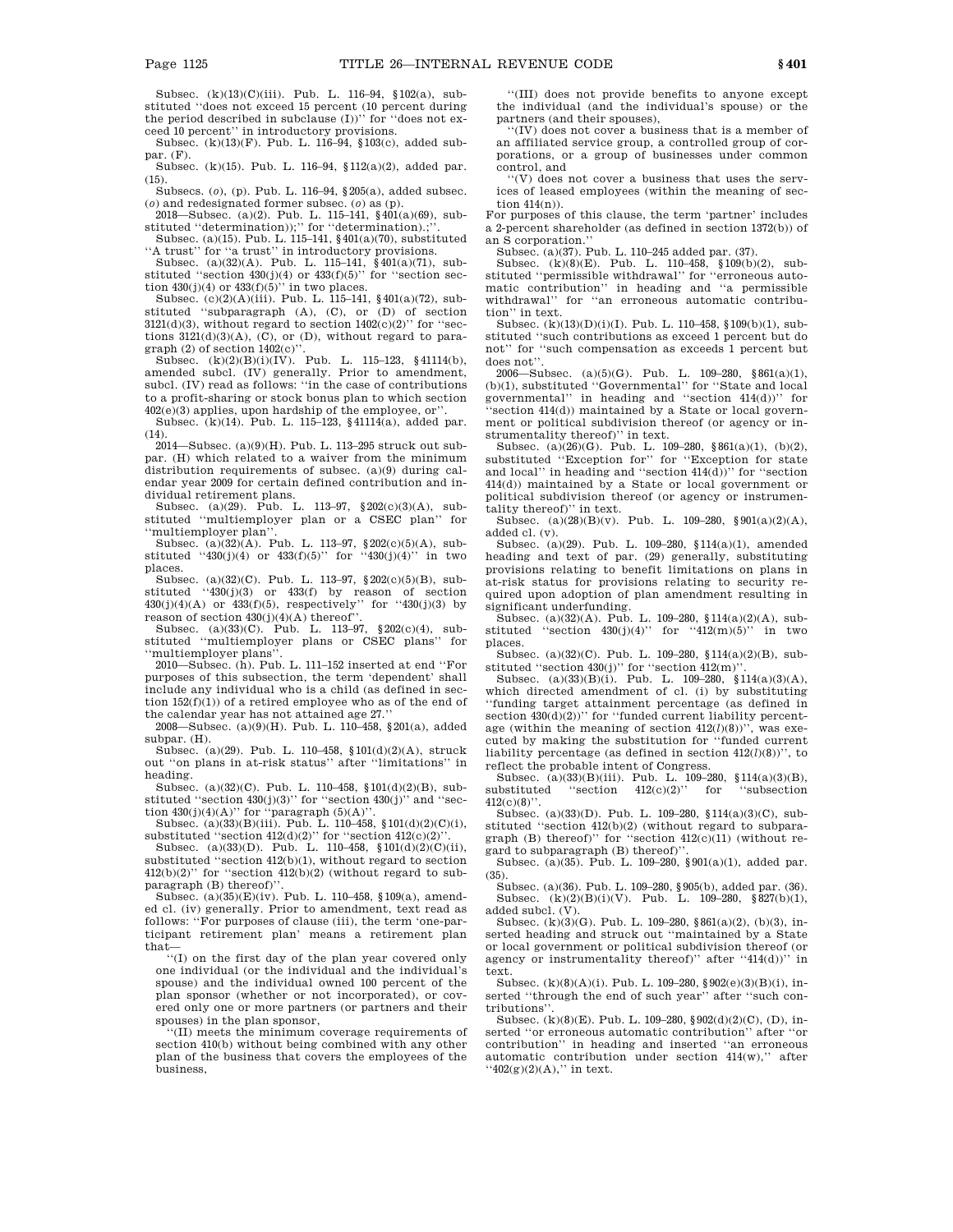Subsec. (k)(13). Pub. L. 109–280, §902(a), added par. (13).

Subsec. (m)(6)(A). Pub. L. 109–280, §902(e)(3)(B)(ii), inserted ''through the end of such year'' after ''to such contributions''.

Subsec. (m)(12), (13). Pub. L. 109–280, §902(b), added par. (12) and redesignated former par. (12) as (13).

2004—Subsec.  $(a)(26)(C)$  to  $(I)$ . Pub. L. 108-311 redesignated subpars. (D) to (I) as (C) to (H), respectively, and struck out heading and text of former subpar. (C). Text read as follows: ''In the case of contributions under section 401(k) or 401(m), employees who are eligible to contribute (or may elect to have contributions made on their behalf) shall be treated as benefiting under the plan.''

2002—Subsec. (a)(30). Pub. L. 107–147, §411(*o*)(2), sub-

stituted ''402(g)(1)(A)'' for ''402(g)(1)''.<br>Subsec. (a)(31)(C)(i). Pub. L. 107–147, §411(q)(1), inserted "is a qualified trust which is part of a plan which is a defined contribution plan and'' before 'agrees"

2001—Subsec. (a)(17). Pub. L. 107–16, §611(c)(1), sub-

stituted ''\$200,000'' for ''\$150,000'' in two places.<br>Subsec. (a)(17)(B). Pub. L. 107–16, §611(c)(2), substituted ''July 1, 2001'' for ''October 1, 1993'' and substituted ''\$5,000'' for ''\$10,000'' in two places.

Subsec. (a)(31). Pub. L. 107–16, §657(a)(2)(A), substituted ''Direct'' for ''Optional direct'' in heading. Subsec. (a)(31)(B). Pub. L. 107–16, §657(a)(1), added sub-

par. (B). Former subpar. (B) redesignated (C). Pub. L. 107–16, §643(b), inserted at end ''The preceding

sentence shall not apply to such distribution if the plan to which such distribution is transferred—

''(i) agrees to separately account for amounts so transferred, including separately accounting for the portion of such distribution which is includible in gross income and the portion of such distribution which is not so includible, or

''(ii) is an eligible retirement plan described in

clause (i) or (ii) of section  $402(c)(8)(B)$ ."<br>Pub. L. 107–16, §641(e)(3), substituted '', 403(a)(4),  $403(b)(8)$ , and  $457(e)(16)$ " for "and  $403(a)(4)$ ".

Subsec. (a)(31)(C). Pub. L. 107–16, §657(a)(2)(B), substituted "Subparagraphs (A) and (B)" for "Subpara $graph(A)$ "

Pub. L. 107-16,  $§657(a)(1)$ , redesignated subpar. (B) as (C). Former subpar. (C) redesignated (D).

Subsec.  $(a)(31)(D)$ , (E). Pub. L. 107–16, §657(a)(1), redesignated subpars. (C) and (D) as (D) and (E), respectively.

Subsec. (c)(2)(A). Pub. L. 107–16, §611(g)(1), inserted at end ''For purposes of this part only (other than sections 419 and 419A), this subparagraph shall be applied as if the term 'trade or business' for purposes of section 1402 included service described in section  $1402(c)(6)$ ."

Subsec. (k)(2)(B)(i)(I). Pub. L. 107–16, §646(a)(1)(A), substituted "severance from employment" for "separation from service''.

Subsec. (k)(10). Pub. L. 107–16,  $\S 646(a)(1)(C)(iii)$ , struck out ''or disposition of assets or subsidiary'' after "plan" in heading.

Subsec. (k)(10)(A). Pub. L. 107–16, §646(a)(1)(B), reenacted heading without change and amended text generally, substituting present provisions for provisions including termination of plan, disposition of assets, and disposition of subsidiary as events described in this paragraph.

Subsec. (k)(10)(B)(i). Pub. L. 107–16, §646(a)(1)(C)(i), substituted ''A termination'' for ''An event'' and ''the termination'' for ''the event''.

Subsec. (k)(10)(C). Pub. L. 107–16, §646(a)(1)(C)(ii), struck out heading and text of subpar. (C). Text read as follows: ''An event shall not be treated as described in clause (ii) or (iii) of subparagraph (A) unless the transferor corporation continues to maintain the plan after the disposition.''

Subsec. (k)(11)(B)(i)(I). Pub. L. 107–16,  $§611(f)(3)(A),$ substituted ''the amount in effect under section  $408(p)(2)(A)(ii)$ " for "\$6,000".

Subsec.  $(k)(11)(E)$ . Pub. L. 107–16, §611(f)(3)(B), struck out heading and text of subpar. (E). Text read as follows: ''The Secretary shall adjust the \$6,000 amount under subparagraph  $(B)(i)(I)$  at the same time and in the same manner as under section  $408(p)(2)(E)$ .

Subsec. (m)(9). Pub. L. 107–16, §666(a), reenacted heading without change and amended text generally. Prior to amendment, text read as follows: ''The Secretary shall prescribe such regulations as may be necessary to carry out the purposes of this subsection and subsection (k) including—

''(A) such regulations as may be necessary to prevent the multiple use of the alternative limitation with respect to any highly compensated employee, and

''(B) regulations permitting appropriate aggregation of plans and contributions.

For purposes of the preceding sentence, the term 'alternative limitation' means the limitation of section  $401(k)(3)(A)(ii)(II)$  and the limitation of paragraph  $(2)(A)(ii)$  of this subsection."

2000—Subsec. (k)(10)(B)(ii). Pub. L. 106–554 inserted at end ''Such term includes a distribution of an annuity contract from—

''(I) a trust which forms a part of a plan described in section 401(a) and which is exempt from tax under section 501(a), or

''(II) an annuity plan described in section 403(a).''

1997—Subsec. (a)(1). Pub. L. 105–34, §1530(c)(1), inserted ''or by a charitable remainder trust pursuant to a qualified gratuitous transfer (as defined in section  $664(g)(1)$ ," after "stock bonus plans),

Subsec. (a)(5)(G). Pub. L. 105–34, §1505(a)(1), added subpar.  $(G)$ .

Subsec. (a)(13)(C), (D). Pub. L. 105–34, §1502(b), added subpars. (C) and (D).

Subsec. (a)(26)(H). Pub. L. 105–34, §1505(a)(2), amended heading and text of subpar. (H) generally. Prior to amendment, text read as follows:

''(i) IN GENERAL.—An employer may elect to have this paragraph applied separately with respect to any classification of qualified public safety employees for whom a separate plan is maintained.

'(ii) QUALIFIED PUBLIC SAFETY EMPLOYEE.-For purposes of this subparagraph, the term 'qualified public safety employee' means any employee of any police department or fire department organized and operated by a State or political subdivision if the employee provides police protection, firefighting services, or emergency medical services for any area within the jurisdiction of such State or political subdivision.''

Subsec. (k)(3)(G). Pub. L. 105–34, §1505(b), added subpar. (G).

Subsec. (k)(7)(B)(iii) to (v). Pub. L. 105–34, §1525(a), struck out ''and'' at end of cl. (iii), added cl. (iv), redesignated former cl. (iv) as (v), and in cl. (v), substituted  $\langle$ , (iii), or (iv)'' for "or (iii)".

Subsec. (k)(11)(B)(iii). Pub. L. 105–34, §1601(d)(2)(D), added cl. (iii).

Subsec. (k)(11)(D)(ii). Pub. L. 105–34, §1601(d)(2)(A), inserted ''if such plan allows only contributions required under this paragraph'' before period at end.

Subsec. (k)(11)(E). Pub. L. 105–34, §1601(d)(2)(B), added subpar. (E).

Subsec. (m)(11). Pub. L. 105–34, §1601(d)(3), substituted ''Additional alternative'' for ''Alternative'' in heading.

1996—Subsec.  $(a)(5)(D)(ii)$ . Pub. L.  $$1431(c)(1)(B)$ , substituted "section  $414(q)(4)$ " for "sec-

tion  $414(q)(7)$ " in introductory provisions. Subsec. (a)(5)(F). Pub. L. 104–188, §1445(a), added subpar. (F).

Subsec. (a)(9)(C). Pub. L. 104–188, §1404(a), reenacted heading without change and amended text generally. Prior to amendment, text read as follows: ''For purposes of this paragraph, the term 'required beginning date' means April 1 of the calendar year following the calendar year in which the employee attains age 701/2. In the case of a governmental plan or church plan, the required beginning date shall be the later of the date determined under the preceding sentence or April 1 of the calendar year following the calendar year in which the employee retires. For purposes of this subpara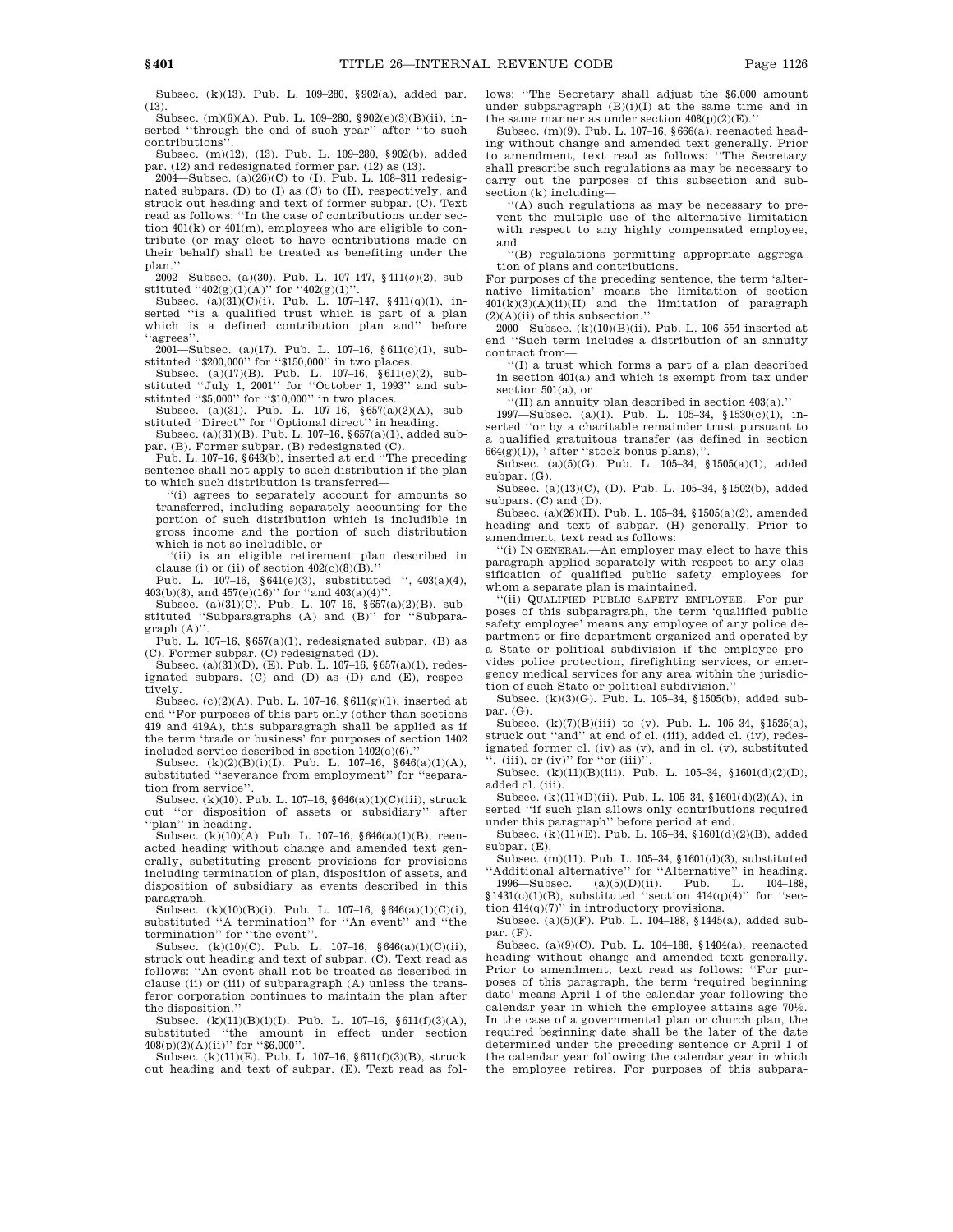graph, the term 'church plan' means a plan maintained by a church for church employees, and the term 'church' means any church (as defined in section  $3121(w)(3)(A)$  or qualified church-controlled organization (as defined in section  $3121(w)(3)(B)$ ).''

Subsec. (a)(17)(A). Pub. L. 104–188, §1431(b)(2), struck out at end ''In determining the compensation of an employee, the rules of section 414(q)(6) shall apply, except that in applying such rules, the term 'family' shall include only the spouse of the employee and any lineal descendants of the employee who have not attained age

19 before the close of the year.'' Subsec. (a)(20). Pub. L. 104–188, §1704(t)(67), substituted ''section 521'' for ''section 211'' in last sentence.

Subsec. (a)(26)(A). Pub. L. 104–188, §1432(a), reenacted heading without change and amended text generally. Prior to amendment, text read as follows: ''A trust shall not constitute a qualified trust under this subsection unless such trust is part of a plan which on each day of the plan year benefits the lesser of—

(i) 50 employees of the employer, or

''(ii) 40 percent or more of all employees of the em-

ployer.'' Subsec. (a)(26)(G). Pub. L. 104–188, §1432(b), substituted "paragraph  $(2)(A)$  or  $(7)$ " for "paragraph  $(7)$ 

Subsec. (a)(28)(B)(v). Pub. L. 104–188, §1401(b)(5), struck out cl. (v) which read as follows:

''(v) COORDINATION WITH DISTRIBUTION RULES.—Any distribution required by this subparagraph shall not be taken into account in determining whether a subsequent distribution is a lump sum distribution under section 402(d)(4)(A) or in determining whether section 402(c)(10) applies.''

Subsec. (d). Pub. L. 104–188, §1441(a), amended subsec. (d) generally, substituting provisions relating to contribution limit on owner-employees for former provisions relating to additional requirements for qualification of trusts and plans benefiting owner-employees.

Subsec. (h). Pub. L. 104–188, §1704(a), provided that, except as otherwise expressly provided, whenever in title XII of Pub. L. 101–508 an amendment or repeal is expressed in terms of an amendment to, or repeal of, a section or other provision, the reference shall be considered to be made to a section or other provision of the Internal Revenue Code of 1986. Section 12011(b) of title XII of Pub. L. 101–508 directed the amendment of this section without specifying that the amendment was to the Internal Revenue Code of 1986. See 1990 Amendment note below.

Subsec. (k)(3)(A). Pub. L. 104–188, §1433(c)(1), in introductory provisions of cl. (ii) substituted ''the plan year'' for ''such year'' and ''for the preceding plan year'' for ''for such year'' and ''' one preceding plant closing provisions of subpar. (A) ''An arrangement may apply clause (ii) by using the plan year rather than the preceding plan year if the employer so elects, except that if such an election is made, it may not be changed except as provided by the Secretary.''

Subsec. (k)(3)(E). Pub. L. 104–188, §1433(d)(1), added subpar. (E).

Subsec. (k)(3)(F). Pub. L. 104–188, §1459(a), added subpar. (F).

Subsec. (k)(4)(B). Pub. L. 104–188, §1426(a), amended subpar. (B) generally. Prior to amendment, subpar. (B) read as follows:

''(B) STATE AND LOCAL GOVERNMENTS AND TAX-EXEMPT ORGANIZATIONS NOT ELIGIBLE.—A cash or deferred arrangement shall not be treated as a qualified cash or deferred arrangement if it is part of a plan maintained by—

''(i) a State or local government or political subdivision thereof, or any agency or instrumentality thereof, or

''(ii) any organization exempt from tax under this subtitle.

This subparagraph shall not apply to a rural cooperative plan.''

Subsec. (k)(7)(B)(i). Pub. L. 104–188, §1443(b), amended cl. (i) generally. Prior to amendment, cl. (i) read as follows: ''any organization which—

''(I) is exempt from tax under this subtitle or which is a State or local government or political subdivision thereof (or agency or instrumentality thereof), and

''(II) is engaged primarily in providing electric service on a mutual or cooperative basis,''.

Subsec. (k)(7)(C). Pub. L. 104–188, §1443(a), added subpar. (C).

Subsec. (k)(8)(C). Pub. L. 104–188, §1433(e)(1), substituted ''on the basis of the amount of contributions by, or on behalf of, each of such employees'' for ''on the basis of the respective portions of the excess contributions attributable to each of such employees''.

Subsec. (k)(10)(B)(ii). Pub. L. 104–188, §1401(b)(6), amended cl. (ii) generally. Prior to amendment, cl. (ii) read as follows:

''(ii) LUMP SUM DISTRIBUTION.—For purposes of this subparagraph, the term 'lump sum distribution' has the meaning given such term by section 402(d)(4), without regard to clauses (i), (ii), (iii), and (iv) of subparagraph

(A), subparagraph (B), or subparagraph (F) thereof.'' Subsec. (k)(11). Pub. L. 104–188, §1422(a), added par. (11).

Subsec. (k)(12). Pub. L. 104–188, §1433(a), added par.  $(12).$ 

Subsec. (m)(2)(A). Pub. L. 104–188, §1433(c)(2), inserted ''for such plan year'' after ''highly compensated employees'' in introductory provisions, inserted ''for the preceding plan year'' after ''eligible employees'' wherever appearing in cls. (i) and (ii), and inserted at end ''This subparagraph may be applied by using the plan year rather than the preceding plan year if the employer so elects, except that if such an election is made, it may not be changed except as provided by the Secretary.''

Subsec. (m)(3). Pub. L. 104–188, §1433(d)(2), inserted at end of closing provisions ''Rules similar to the rules of subsection  $(k)(3)(E)$  shall apply for purposes of this subsection.''

Subsec. (m)(5)(C). Pub. L. 104–188, §1459(b), added sub $par. (C).$ 

Subsec. (m)(6)(C). Pub. L. 104–188, §1433(e)(2), substituted ''on the basis of the amount of contributions on behalf of, or by, each such employee'' for ''on the basis of the respective portions of such amounts attributable to each of such employees''.

Subsec. (m)(10). Pub. L. 104–188, §1422(b), added par.  $(10)$ . Former par.  $(10)$  redesignated  $(11)$ .

Subsec. (m)(11). Pub. L. 104–188, §1433(b), added par. (11). Former par. (11) redesignated (12).

Pub. L. 104–188, §1422(b), redesignated par. (10) as (11). Subsec. (m)(12). Pub. L. 104–188, §1433(b), redesignated par. (11) as (12).

1994—Subsec. (a)(17)(B). Pub. L. 103–465, §732(a), reenacted subpar. (B) heading without change and amended text generally. Prior to amendment, text read as follows:

''(i) IN GENERAL.—If, for any calendar year after 1994, the excess (if any) of—

''(I) \$150,000, increased by the cost-of-living adjustment for the calendar year, over

''(II) the dollar amount in effect under subparagraph (A) for taxable years beginning in the calendar year,

is equal to or greater than \$10,000, then the \$150,000 amount under subparagraph (A) (as previously adjusted under this subparagraph) for any taxable year beginning in any subsequent calendar year shall be increased by the amount of such excess, rounded to the next lowest multiple of \$10,000.

''(ii) COST-OF-LIVING ADJUSTMENT.—The cost-of-living adjustment for any calendar year shall be the adjustment made under section 415(d) for such calendar year, except that the base period for purposes of section  $415(d)(1)(A)$  shall be the calendar quarter beginning October 1, 1993.''

Subsec. (a)(32). Pub. L. 103–465, §751(a)(9)(C), which directed amendment of subsec. (a) by adding par. (32) at end, was executed by adding par. (32) after par. (31) to reflect the probable intent of Congress.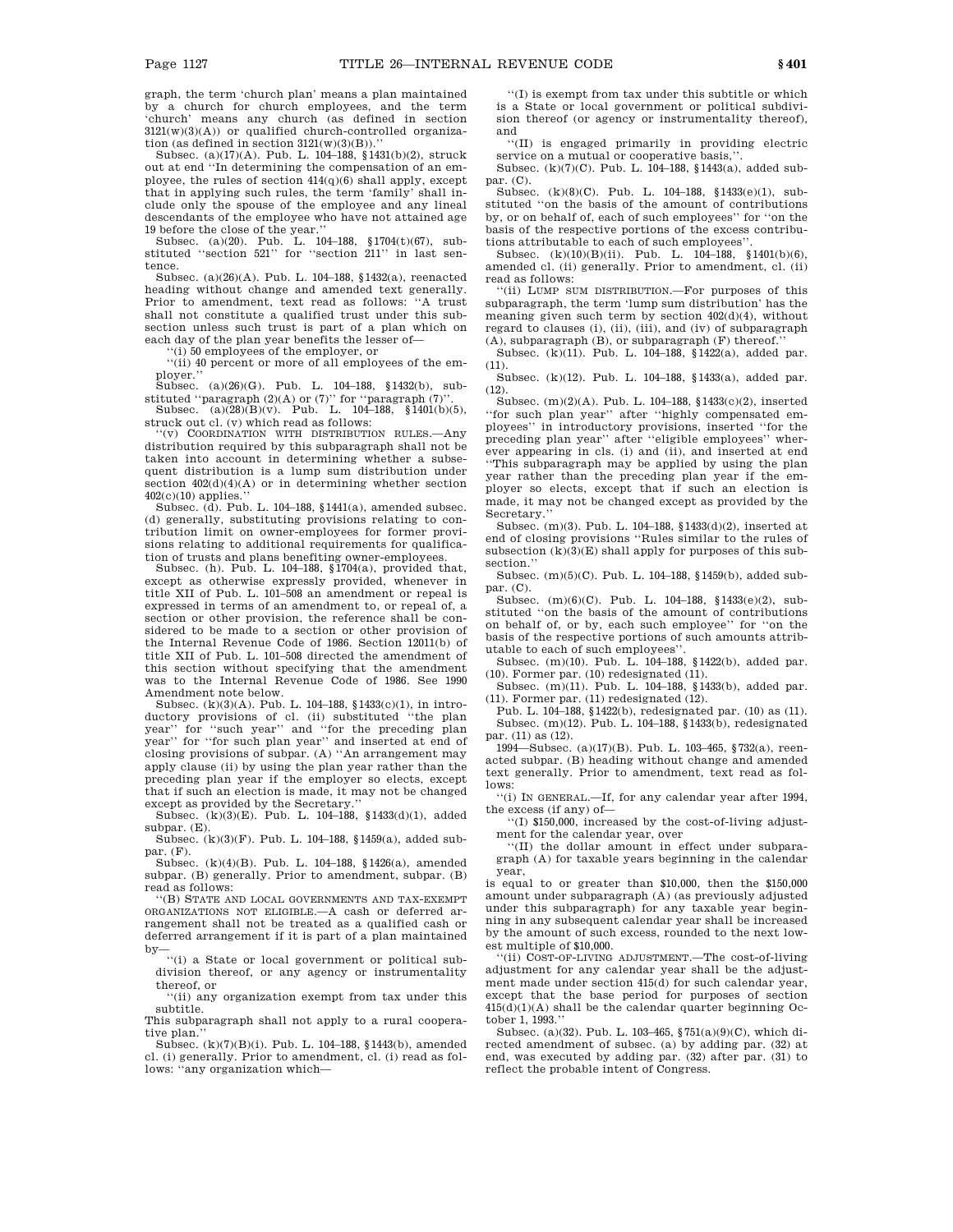Subsec. (a)(33). Pub. L. 103–465, §766(b), which directed amendment of subsec. (a) by adding par. (33) at end, was executed by adding par. (33) after par. (32) to reflect the probable intent of Congress.

Subsec. (a)(34). Pub. L. 103–465, §776(d), added par. (34). 1993—Subsec. (a)(17). Pub. L. 103–66 inserted par. heading, designated existing provisions as subpar. (A), inserted subpar. heading, substituted ''\$150,000'' for ''\$200,000'' in first sentence, struck out after first sentence ''The Secretary shall adjust the \$200,000 amount at the same time and in the same manner as under section 415(d).'', and added subpar. (B).

1992—Subsec. (a)(20). Pub. L. 102–318, §521(b)(5), substituted ''1 or more distributions within 1 taxable year to a distributee on account of a termination of the plan of which the trust is a part, or in the case of a profitsharing or stock bonus plan, a complete discontinuance of contributions under such plan'' for ''a qualified total distribution described in section  $402(a)(5)(E)(i)(I)$ " and inserted at end ''For purposes of this paragraph, rules similar to the rules of section  $402(a)(6)$ (B) (as in effect before its repeal by section 211 of the Unemployment Compensation Amendments of 1992) shall apply.

Subsec.  $(a)(28)(B)(v)$ . Pub. L.  $102-318$ ,  $\S 521(b)(6)$ , amended cl.  $(v)$  generally. Prior to amendment, cl.  $(v)$ read as follows: "Any distribution required by this subparagraph shall not be taken into account in determining whether—

 $\sqrt{\text{I}}$  a subsequent distribution is a lump-sum distribution under section 402(e)(4)(A), or

''(II) section 402(a)(5)(D)(iii) applies to a subsequent distribution.

Subsec. (a)(31). Pub. L. 102–318, §522(a)(1), added par. (31).

Subsec. (k)(2)(B)(i)(IV). Pub. L. 102-318, §521(b)(7), substituted  $(402(e)(3))$  for  $(402(a)(8))$ .

Subsec. (k)(10)(B)(ii). Pub. L. 102–318, §521(b)(8), substituted " $402(d)(4)$ " for " $402(e)(4)$ " and "subparagraph" (F)'' for ''subparagraph (H)''.

1990—Subsec. (h). Pub. L. 101–508, which directed that ''section 401(h) is amended by inserting ', and subject to the provisions of section 420''' without specifying that amendment was to the Internal Revenue Code of 1986, was executed by making the insertion in subsec. (h) of this section. See 1996 Amendment note above.

1989—Subsec. (a)(9)(C). Pub. L. 101–140 struck out ''(as defined in section 89(i)(4))'' after ''governmental or church plan'' and inserted at end ''For purposes of this subparagraph, the term 'church plan' means a plan maintained by a church for church employees, and the term 'church' means any church (as defined in section 3121(w)(3)(A)) or qualified church-controlled organization (as defined in section  $3121(w)(3)(B)$ ).'

Subsec. (a)(28)(B)(ii)(II). Pub. L. 101–239, §7811(h)(3), made technical correction to directory language of Pub. L. 100–647, §1011B(j)(1), see 1988 Amendment note below.

Subsec. (a)(29)(A)(i). Pub. L. 101–239, §7881(i)(4)(A), substituted "multiemployer plan) to which the requirements of section 412 apply'' for ''multiemployer plan)''.

Subsec. (a)(29)(C)(i)(II). Pub. L. 101–239, §7881(i)(1)(A), substituted ''plan amendment and any other plan amendments adopted after December 22, 1987, and be-fore such plan amendment'' for ''plan amendment''.

Subsec. (a)(30). Pub. L. 101–239, §7811(g)(1), moved par. (30) from a position after the undesignated closing par. to a position immediately after par. (29).

Subsec. (h). Pub. L. 101–239, §7311(a), inserted at end ''In no event shall the requirements of paragraph (1) be treated as met if the aggregate actual contributions for medical benefits, when added to actual contributions for life insurance protection under the plan, exceed 25 percent of the total actual contributions to the plan (other than contributions to fund past service credits) after the date on which the account is established.''

Subsec. (k)(4)(B). Pub. L. 101–239, §7816(*l*), amended Pub. L. 100–647, §6071(b)(2), see 1988 Amendment note below.

1988—Subsec. (a)(9)(C). Pub. L. 100–647, §6053(a), inserted at end ''In the case of a governmental plan or church plan (as defined in section 89(i)(4)), the required beginning date shall be the later of the date determined under the preceding sentence or April 1 of the calendar year following the calendar year in which the employee retires.''

Subsec. (a)(11)(E), (F). Pub. L. 100–647, §1011A(*l*), redesignated subpar. (E), relating to cross reference, as (F).

Subsec. (a)(17). Pub. L. 100–647, §1011(d)(4), inserted at end ''In determining the compensation of an employee, the rules of section 414(q)(6) shall apply, except that in applying such rules, the term 'family' shall include only the spouse of the employee and any lineal descendants of the employee who have not attained age 19 before the close of the year.''

Subsec. (a)(22). Pub. L. 100–647, §1011B(k)(1), (2), substituted ''is not readily tradable on an established market'' for ''is not publicly traded'' in subpar. (A) and in last sentence, and inserted at end ''For purposes of the preceding sentence, subsections (b), (c), (m), and (*o*) of section 414 shall not apply except for determining whether stock of the employer is not readily tradable on an established market.

Subsec. (a)(26)(F), (G). Pub. L. 100–647, §1011(h)(3), added subpars.  $(F)$  and  $(G)$ . Former subpar.  $(F)$  redesignated (H).

Subsec. (a)(26)(H). Pub. L. 100–647, §6055(a), added subpar. (H). Former subpar. (H) redesignated (I).

Pub. L. 100–647, §1011(h)(3), redesignated former subpar. (F) as (H).

Subsec. (a)(26)(I). Pub. L. 100–647, §6055(a), redesignated former subpar. (H) as (I).

Subsec. (a)(27). Pub. L. 100–647, §1011A(j), inserted par. heading, designated existing provisions as subpar. (A), inserted subpar. (A) heading, and added subpar. (B).

Subsec. (a)(28)(B)(ii)(II). Pub. L. 100–647, §1011B(j)(1), as amended by Pub. L. 101–239, §7811(h)(3), inserted ''and within 90 days after the period during which the election may be made, the plan invests the portion of the participant's account covered by the election in accordance with such election'' after ''clause (i)''.

Subsec. (a)(28)(B)(iv). Pub. L. 100–647, §1011B(d)(2), amended cl. (iv) generally. Prior to amendment, cl. (iv) read as follows: ''For purposes of this subparagraph, the term 'qualified election period' means the 5-plan-year period beginning with the plan year after the plan year in which the participant attains age 55 (or, if later, beginning with the plan year after the 1st plan year in which the individual 1st became a qualified participant).''

Subsec. (a)(28)(B)(v). Pub. L. 100–647,  $$1011B(j)(6)$ , added cl. (v).

Subsec. (a)(30). Pub. L. 100–647, §1011(c)(7)(A), added par. (30) at end.

Subsec. (k)(1), (2). Pub. L. 100–647, §6071(a), struck out 'electric'' after "or a rural".

Subsec. (k)(2)(B). Pub. L. 100–647, §1011(k)(2)(A), inserted ''amounts held by the trust which are attributable to employer contributions made pursuant to the employee's election" after "under which"

Subsec.  $(k)(2)(B)(i)$ . Pub. L. 100–647, §1011 $(k)(2)(B)$ , struck out ''amounts held by the trust which are attributable to employer contributions made pursuant to the employee's election" before "may not be

Pub. L. 100–647,  $$1011(k)(1)(A)$ , added subcl. (II), redesignated former subcls.  $(V)$  and  $(VI)$  as  $(III)$  and  $(IV)$ , respectively, and struck out former subcls. (II) to (IV) which read as follows:

''(II) termination of the plan without establishment of a successor plan,

''(III) the date of the sale by a corporation of substantially all of the assets (within the meaning of section 409(d)(2)) used by such corporation in a trade or business of such corporation with respect to an employee who continues employment with the corporation acquiring such assets,

''(IV) the date of the sale by a corporation of such corporation's interest in a subsidiary (within the meaning of section  $409(d)(3)$  with respect to an employee who continues employment with such subsidiary,''.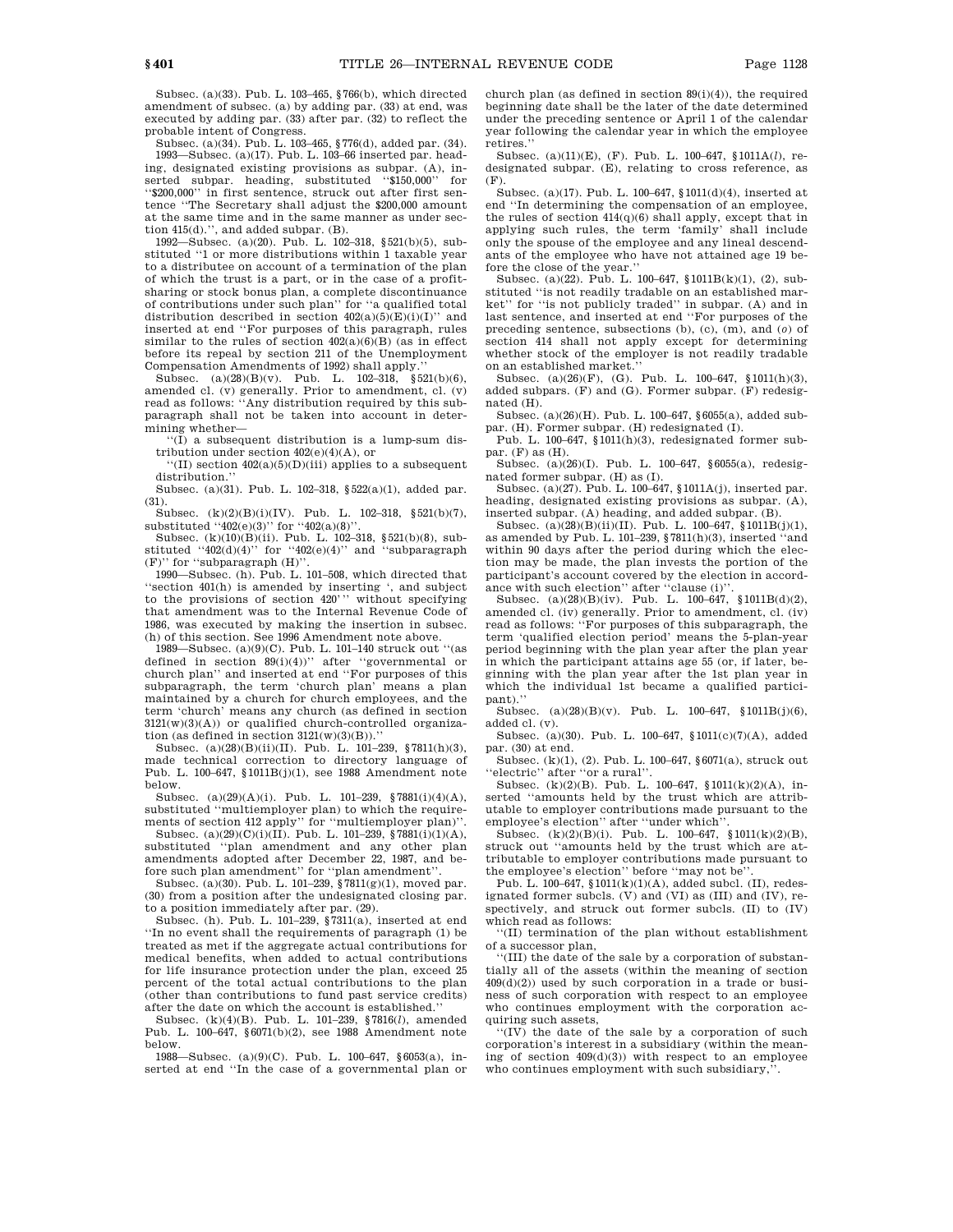Subsec. (k)(2)(B)(ii). Pub. L. 100–647, §1011(k)(2)(C), struck out "amounts" before "will not be

Subsec. (k)(3)(A). Pub. L. 100–647, §1011(k)(3)(B), made technical correction to Pub. L. 99–514, §1116(b)(4). See 1986 Amendment note below.

Subsec. (k)(3)(A)(ii). Pub. L. 100–647, §1011(k)(3)(A), inserted ''eligible'' before ''highly compensated employees'' in introductory text, in subcl. (I), and in two places in subcl. (II).

Subsec. (k)(3)(C), (D). Pub. L. 100–647, §1011(k)(4), (5), redesignated subpar. (C), relating to employer contributions, as (D), and substituted ''meet'' for ''meets'' in cl.  $(ii)(I)$ .

Subsec. (k)(4)(A). Pub. L. 100–647, §1011(k)(6), struck out ''provided by such employer'' after ''any other benefit''.

Subsec. (k)(4)(B). Pub. L. 100–647, §6071(b)(2), as amended by Pub. L. 101–239, §7816(*l*), substituted ''rural cooperative plan'' for ''rural electric cooperative plan'' in last sentence.

Pub. L. 100–647, §1011(k)(9), inserted at end ''This subparagraph shall not apply to a rural electric cooperative plan.''

Subsec. (k)(7). Pub. L. 100–647, §6071(b)(1), substituted ''Rural cooperative plan'' for ''Rural electric cooperative plan'' in heading and amended text generally. Prior to amendment, text read as follows: ''For pur-

poses of this subsection— ''(A) IN GENERAL.—The term 'rural cooperative plan' means any pension plan—

'(i) which is a defined contribution plan (as defined in section 414(i)), and

''(ii) which is established and maintained by a rural cooperative.

''(B) RURAL COOPERATIVE DEFINED.—For purposes of subparagraph (A), the term 'rural cooperative' means—

''(i) any organization which—

''(I) is exempt from tax under this subtitle or which is a State or local government or political subdivision thereof (or agency or instrumentality thereof), and

''(II) is engaged primarily in providing electric service on a mutual or cooperative basis,

''(ii) any organization described in paragraph (4) or (6) of section 501(c) and at least 80 percent of the members of which are organizations described in clause (i), and

''(iii) an organization which is a national association of organizations described in clause (i) or (ii).

Pub. L. 100–647, §1011(e)(3), amended par. (7) generally. Prior to amendment, par. (7) read as follows: ''For purposes of this subsection, the term 'rural electric cooperative plan' means any pension plan—

''(A) which is a defined contribution plan (as defined in section 414(i)), and

''(B) which is established and maintained by a rural electric cooperative (as defined in section 457(d)(9)(B)) or a national association of such rural electric cooperatives.

Subsec. (k)(8)(E), (F). Pub. L. 100-647,  $$1011(k)(7)$ , added subpar. (E) and redesignated former subpar. (E) as  $(F)$ .

Subsec. (k)(10). Pub. L. 100–647, §1011(k)(1)(B), added par. (10).

Subsec. (*l*)(2)(B)(i), (ii). Pub. L. 100-647, §1011(g)(1)(A), substituted ''contributed by the employer under'' for ''contributed under''.

Subsec. ( $l$ )(3)(A)(ii). Pub. L. 100–647, §1011(g)(1)(B), inserted ''attributable to employer contributions'' after ''basis of benefits''.

Subsec. (*l*)(5)(C). Pub. L. 100–647, §1011(g)(2), amended subpar. (C) generally. Prior to amendment, subpar. (C) read as follows: ''The term 'average annual compensa-

tion' means the greater of— ''(i) the participant's final average compensation (determined without regard to subparagraph (D)(ii)), or

''(ii) the participant's highest average annual compensation for any other period of at least 3 consecutive years.''

Subsec. (*l*)(5)(E). Pub. L. 100–647, §1011(g)(3), substituted ''the social security retirement age'' for ''age 65'' in cl. (i) and in two places in cl. (ii), and added cl. (iii).

Subsec. (m)(1). Pub. L. 100–647, §1011(*l*)(1), substituted "A defined contribution plan" for "A plan

Subsec. (m)(2)(B). Pub. L. 100–647, §1011(*l*)(3), substituted ''contributions to which this subsection applies are made'' for ''such contributions are made''.

Subsec. (m)(3). Pub. L. 100–647, §1011(*l*)(2), inserted at end ''If matching contributions are taken into account for purposes of subsection  $(k)(3)(A)(ii)$  for any plan year, such contributions shall not be taken into account under subparagraph (A) for such year.

Subsec. (m)(4)(A)(i), (ii). Pub. L. 100–647, §1011(*l*)(4), substituted ''a defined contribution plan'' for ''the plan''.

Subsec. (m)(4)(B). Pub. L. 100–647, §1011(*l*)(5)(A), substituted "section  $402(g)(3)$ " for "section  $402(g)(3)(A)$ "

Subsec. (m)(6)(C). Pub. L. 100–647, §1011(*l*)(6), substituted ''excess aggregate contributions'' for ''excess contributions'' in heading.

Subsec. (m)(7)(A). Pub. L. 100–647, §1011(*l*)(7), sub-

stituted ''paragraph (6)'' for ''paragraph (8)''. 1987—Subsec. (a)(29). Pub. L. 100–203 added par. (29).

1986—Subsec. (a)(4). Pub. L. 99–514, §1114(b)(7), amended par. (4) generally. Prior to amendment, par. (4) read as follows: ''if the contributions or the benefits provided under the plan do not discriminate in favor of employees who are—

''(A) officers,

''(B) shareholders, or

''(C) highly compensated.

For purposes of this paragraph, there shall be excluded from consideration employees described in section  $410(b)(3)(A)$  and  $(C)$ .

Subsec. (a)(5). Pub. L. 99–514, §1111(b), amended par. (5) generally. Prior to amendment, par. (5) related to conditions which taken alone would not require a classification to be considered discriminatory and means of determining the basic or regular rate of compensation of an employee and whether two or more plans of an employer satisfy requirements of par. (4) when considered as a single plan.

Subsec. (a)(8). Pub. L. 99–514, §1119(a), substituted ''defined benefit plan'' for ''pension plan''.

Subsec.  $(a)(9)(C)$ . Pub. L. 99–514, §1121(b), amended subpar. (C) generally. Prior to amendment, subpar. (C) read as follows: ''For purposes of this paragraph, the term 'required beginning date' means April 1 of the calendar year following the later of—

''(i) the calendar year in which the employee attains age 701 ⁄2, or

''(ii) the calendar year in which the employee retires.

Clause (ii) shall not apply in the case of an employee who is a 5-percent owner (as defined in section  $416(i)(1)(B)$  at any time during the 5-plan-year period ending in the calendar year in which the employee attains age 701 ⁄2. If the employee becomes a 5-percent owner during any subsequent plan year, the required beginning date shall be April 1 of the calendar year following the calendar year in which such subsequent plan year ends.''

Pub. L. 99–514, §1852(a)(4)(A), substituted last 2 sentences for ''Except as provided in section 409(d), clause (ii) shall not apply in the case of an employee who is a 5-percent owner (as defined in section 416) with respect to the plan year ending in the calendar year in which the employee attains 701 ⁄2.''

Subsec. (a)(9)(G). Pub. L. 99–514, §1852(a)(6), added subpar. (G).

Subsec. (a)(11)(A)(i). Pub. L. 99–514, §1898(b)(3)(A), substituted ''who does not die before the annuity starting date'' for "who retires under the plan"

Subsec. (a)(11)(B). Pub. L. 99–514, §1898(b)(2)(A)(ii), inserted at end "Clause (iii)(III) shall apply only with respect to the transferred assets (and income therefrom) if the plan separately accounts for such assets and any income therefrom.''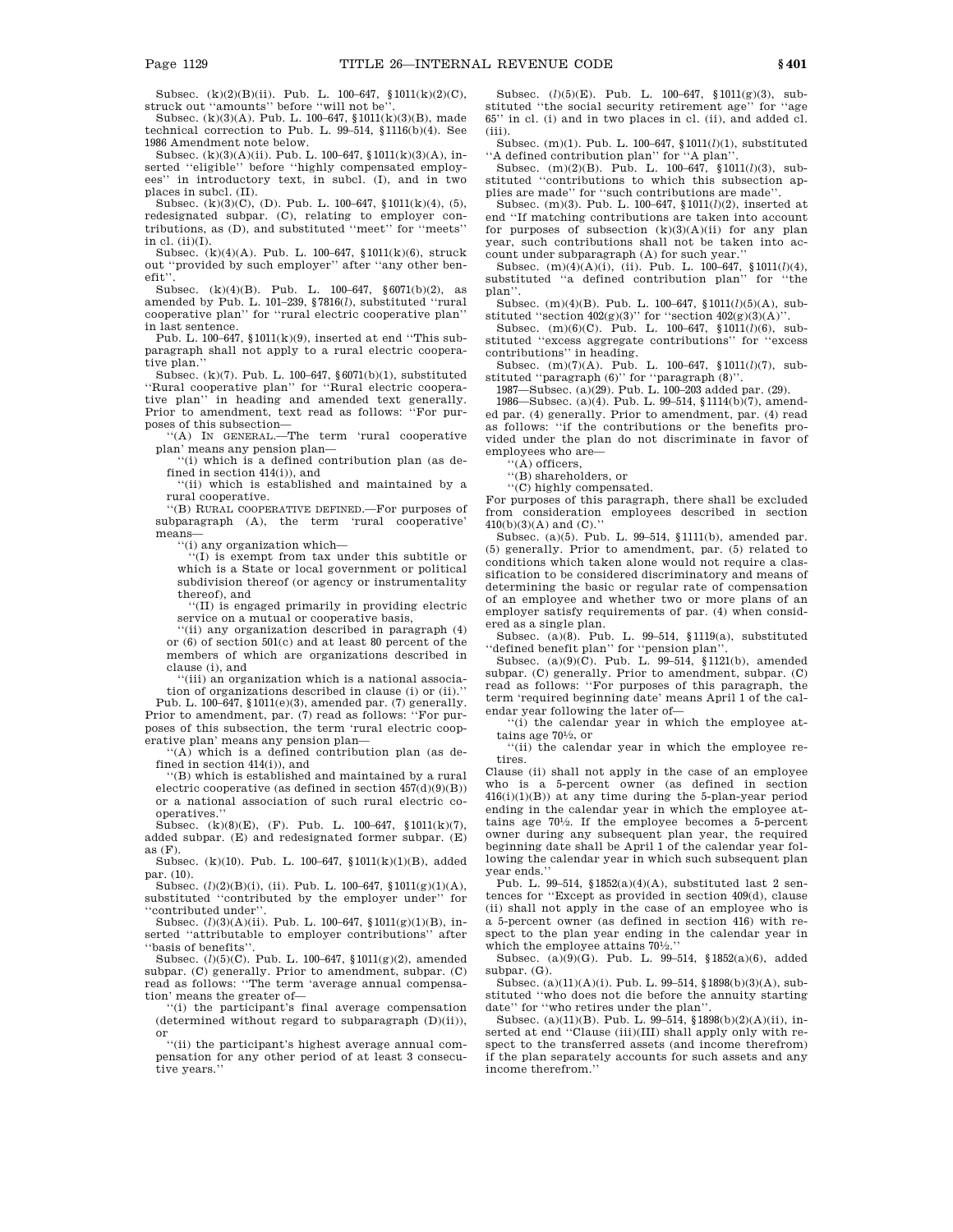Subsec. (a)(11)(B)(iii)(I). Pub. L. 99–514, §1898(b)(7)(A), inserted ''(reduced by any security interest held by the plan by reason of a loan outstanding to such participant)''.

Pub. L. 99–514, §1898(b)(13)(A), substituted ''section  $417(a)(2)$ " for "section  $417(a)(2)(A)$ ".<br>Subsec. (a)(11)(B)(iii)(III). Pub.

 $(a)(11)(B)(iii)(III)$ . Pub. L. 99-514, §1898(b)(2)(A)(i), inserted ''(in a transfer after December 31, 1984)''.

Subsec. (a)(11)(D), (E). Pub. L. 99–514, §1145(a), added subpar. (E) relating to exception for plans described in section 404(c) and redesignated former subpar. (D), relating to cross references, as (E).

Pub. L. 99–514, §1898(b)(14)(A), added subpar. (D) and redesignated former subpar. (D), relating to cross references, as (E).

Subsec. (a)(17). Pub. L. 99–514, §1106(d)(1), added par. (17).

Subsec. (a)(20). Pub. L. 99–514, §1852(b)(8), substituted ''qualified total distribution described in section  $402(a)(5)(E)(i)(I)$ " for "qualifying rollover distribution (determined as if section  $402(a)(5)(D)(i)$  did not contain<br>subclause (II) thereof) described in section described 402(a)(5)(A)(i) or 403(a)(4)(A)(i)''.

Subsec. (a)(21). Pub. L. 99–514, §1171(b)(5), struck out par. (21) which read as follows: ''A trust forming part of a tax credit employee stock ownership plan shall not fail to be considered a permanent program merely because employer contributions under the plan are determined solely by reference to the amount of credit which would be allowable under section 41 if the employer made the transfer described in section  $41(c)(1)(B)$ ".

Subsec. (a)(22). Pub. L. 99–514, §1899A(10), substituted  $\cdot$ 'If'' for  $\cdot$ 'if''

Pub. L. 99–514, §1176(a), inserted at end ''The requirements of subsection (e) of section 409 shall not apply to any employees of an employer who are participants in any defined contribution plan established and maintained by such employer if the stock of such employer is not publicly traded and the trade or business of such employer consists of publishing on a regular basis a newspaper for general circulation.''

Subsec. (a)(23). Pub. L. 99–514, §1174(c)(2)(A), amended par. (23) generally. Prior to amendment, par. (23) read as follows: ''A stock bonus plan which otherwise meets the requirements of this section shall not be considered to fail to meet the requirements of this section because it provides a cash distribution option to participants if that option meets the requirements of section 409(h), except that in applying section 409(h) for purposes of this paragraph, the term 'employer securities' shall include any securities of the employer held by the plan.''

Subsec. (a)(26). Pub. L. 99–514, §1112(b), added par. (26). Subsec. (a)(27). Pub. L. 99–514, §1136(a), added par. (27). Subsec. (a)(28). Pub. L. 99–514, §1175(a)(1), added par. (28).

Subsec. (c)(2)(A)(v). Pub. L. 99–514, §1848(b), substituted "section 404" for "sections 404 and 405(c)".

Subsec. (c)(6). Pub. L. 99–514, §1143(a), added par. (6). Subsec. (h). Pub. L. 99–514, §1852(h)(1), substituted ''key employee'' for ''5-percent owner'' in two places in par. (6) and amended last sentence generally, sub-

stituting '''key employee' means any employee, who'' for '''5-percent owner' means any employee who,'' and 'key employee as defined in section  $416(i)$ " for "5-percent owner (as defined in section  $416(i)(1)(B))$ "

Subsec. (k)(1), (2). Pub. L. 99–514, §1879(g)(1), substituted '', a pre-ERISA money purchase plan, or a rural electric cooperative plan'' for ''(or a pre-ERISA money purchase plan)''.

Subsec. (k)(2)(B). Pub. L. 99–514, §1116(b)(1), amended subpar. (B) generally. Prior to amendment, subpar. (B) read as follows: ''under which amounts held by the trust which are attributable to employer contributions made pursuant to the employee's election may not be distributable to participants or other beneficiaries earlier than upon retirement, death, disability, or separation from service (or in the case of a profit sharing or stock bonus plan, hardship or the attainment of age 591 ⁄2) and will not be distributable merely by reason of the completion of a stated period of participation or the lapse of a fixed number of years; and''.<br>Subsec.  $(k)(2)(C)$ . Pub. L. 99-514, §1852(g)(3), sub-

stituted ''is nonforfeitable'' for ''are nonforfeitable''.

Subsec. (k)(2)(D). Pub. L. 99–514, §1116(b)(2), added subpar. (D).  $Subsec. (k)(3)$ . Pub. L. 99–514, §1116(d)(3), which di-

rected that the last sentence of subpar. (B) be struck out was executed by striking out the last sentence of par. (3) as the probable intent of Congress because subpar. (B) is composed of only one sentence. Prior to being stricken, such last sentence read as follows: ''For purposes of the preceding sentence, the compensation of any employee for a plan year shall be the amount of his compensation which is taken into account under the plan in calculating the contribution which may be made on his behalf for such plan year.''

Subsec. (k)(3)(A). Pub. L. 99-514, §1116(b)(4), as amended by Pub. L. 100–647, §1011(k)(3)(B), substituted ''any highly compensated employee'' for ''an employee'' in concluding provisions.

Pub. L. 99–514, §1852(g)(2), substituted ''If an employee is a participant under 2 or more cash or deferred arrangements of the employer, for purposes of determining the deferral percentage with respect to such employee, all such cash or deferred arrangements shall be treated as 1 cash or deferred arrangement'' for ''The deferral percentage taken into account under this subparagraph for any employee who is a participant under 2 or more cash or deferred arrangements of the employer shall be the sum of the deferral percentages for such employee under each of such arrangements'

Subsec. (k)(3)(A)(i). Pub. L. 99–514, §1112(d)(1), struck out ''subparagraph (A) or (B) of'' before ''section  $410(b)(1)$ ".

Subsec. (k)(3)(A)(ii). Pub. L. 99–514, §1116(c)(2), sub-

stituted ''paragraph (5)'' for ''paragraph (4)''. Pub. L. 99–514, §1116(a), substituted ''1.25'' for ''1.5'' in subcl. (I), and "2 percentage points" for "3 percentage

points'' and ''2'' for ''2.5'' in subcl. (II).<br>Subsec. (k)(3)(C). Pub. L. 99–514, §1852(g)(1), added subpar. (C) relating to treatment of cash or deferred arrangements.

Pub. L. 99–514, §1116(e), added subpar. (C) relating to employer contributions.

Subsec. (k)(4). Pub. L. 99–514, §1116(b)(3), added par. (4). Former par. (4) redesignated (5).

Subsec. (k)(5). Pub. L. 99–514, §1116(b)(3), (d)(1), redesignated former par. (4) as (5) and substituted ''the term 'highly compensated employee' has the meaning given such term by section  $414(q)$ " for "the term 'highly compensated employee' means any employee who is more highly compensated than two-thirds of all eligible employees, taking into account only compensation which is considered in applying paragraph (3)''. Former par. (5) redesignated (6).

Subsec. (k)(6). Pub. L. 99–514, §1116(b)(3), redesignated former par. (5) as (6). Former par. (6) redesignated (7).

Pub. L. 99–514, §1879(g)(2), added par. (6). Subsec. (k)(7). Pub. L. 99–514, §1116(b)(3), redesignated former par. (6) as (7).

Subsec. (k)(8). Pub. L. 99–514, §1116(c)(1), added par. (8).

Subsec. (k)(9). Pub. L. 99–514, §1116(d)(2), added par. (9).

Subsec. (*l*). Pub. L. 99–514, §1111(a), amended subsec. (*l*) generally, substituting provisions relating to permitted disparity in plan contributions or benefits for provisions relating to nondiscriminatory coordination of defined contribution plans with OASDI.

Subsec. (m). Pub. L. 99–514, §1117(a), added subsec. (m) and redesignated former subsec. (m) as (n).

Pub. L. 99–514, §1898(c)(3), added subsec. (m). Subsec. (n). Pub. L. 99–514, §1117(a), redesignated former subsec. (m) as (n). Former subsec. (n) redesig-

nated (*o*). Pub. L. 99–514, §1898(c)(3), redesignated subsec. (*o*) as (n).

Subsec. (*o*). Pub. L. 99–514, §1117(a), redesignated former subsec. (n) as (*o*).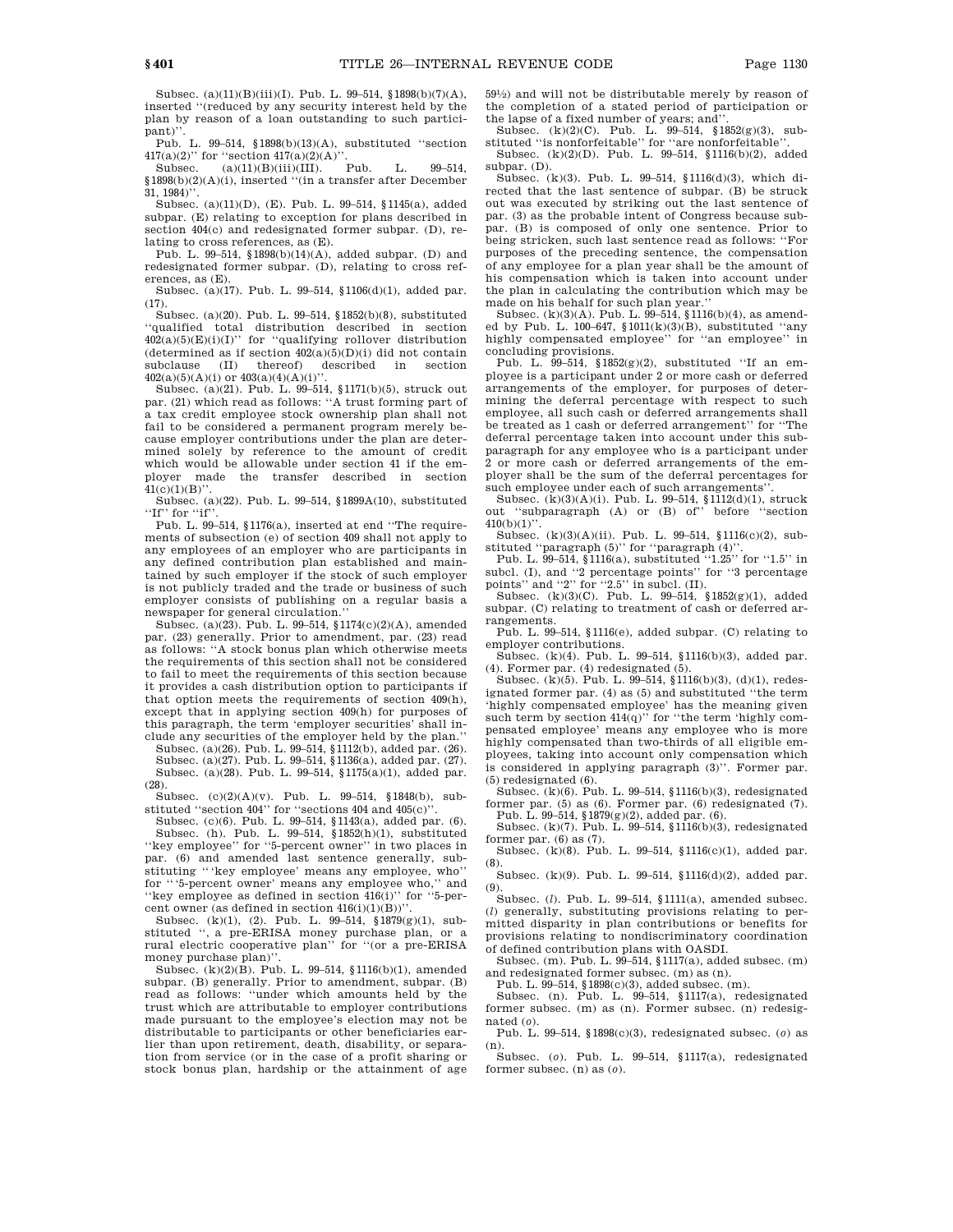Pub. L. 99–514, §1898(c)(3), redesignated subsec. (*o*) as (n).

1984—Subsec. (a)(9). Pub. L. 98–369, §521(a)(1), amended par. (9) generally, redesignating existing provisions as subpar. (A) and in subpar. (A) as so redesignated struck out ''In the case of a plan which provides contributions or benefits for employees some or all of whom are employees within the meaning of subsection  $(c)(1)$ " before "a trust forming part of such plan", substituted ''the plan provides that the entire interest of each employee—" for ", under the plan, the entire interest of each employee—'', redesignated subpars. (A) and (B) as cls. (i) and (ii), respectively, in cl. (i) as so redesignated substituted provisions stating that a qualified plan provides that the entire interest will be distributed to the employee not later than the beginning date for former provisions which provided alternative dates for providing interest, in cl. (ii) as so redesignated substituted alternate distribution dates to be set in accordance with regulations for former provisions stating that a qualified plan shall be distributed not later than the taxable year in which the taxpayer attains age 701 ⁄2, and struck out the par. following cl. (ii) which provided ''A trust shall not be disqualified under this paragraph by reason of distributions under a designation, prior to the date of the enactment of this paragraph, by any employee under the plan of which such trust is a part, of a method of distribution which does not meet the terms of the preceding sentence.' and added subpars. (B) to (F).

Pub. L. 98–369, §521(a)(2), repealed amendment made by Pub. L. 97–248, §242(a). See 1982 Amendment note below.

Subsec. (a)(10)(B)(iii). Pub. L. 98–369, §524(d)(1), added cl. (iii).

Subsec. (a)(11). Pub. L. 98–397, §203(a), amended par. (11) generally, inserting provisions relating to preretirement survivor annuities, and substituting present four subpars. for former eight subpars.

Subsec. (a)(13). Pub. L. 98–397, §204(a), designated existing provisions as subpar. (A), corrected the margin of subpar. (A), and added subpar. (B).

Subsec. (a)(21). Pub. L. 98–369, §474(r)(13), substituted provisions relating to the amount of the credit which would be allowable under section 41 if the employer made the transfer described in section  $41(c)(1)(B)$  for former provisions which had related to the amount of credit which would be allowable under section 46(a) if the employer made the transfer described in section 48(n)(1) or under section 44G if the employer made the transfer described in section 44G(c)(1)(B).

Subsec. (a)(22). Pub. L. 98–369, §491(e)(4), substituted ''section 409'' for ''section 409A''.

Subsec. (a)(23). Pub. L. 98–369, §491(e)(5), substituted "section 409(h)" for "section 409A(h)" in two places.

Subsec. (a)(24). Pub. L. 98–369, §211(b)(5), substituted "section  $818(a)(6)$ " for "section  $805(d)(6)$ ".

Subsec. (a)(25). Pub. L. 98–397, §301(b), added par. (25). Subsec. (e). Pub. L. 98–369, §713(d)(3), repealed subsec. (e) which related to contributions for premiums on annuity, etc., contracts.

Subsec. (f)(2). Pub. L. 98–369, §713(c)(2)(A), substituted  $``$ (as defined in section  $408(n)$ )" for "(as defined in subsection  $(d)(1)$ )'

Subsec. (h)(6). Pub. L. 98–369, §528(b), added par. (6).

Subsec. (k)(1), (2). Pub. L. 98–369, §527(b)(1), inserted ''(or a pre-ERISA money purchase plan)''.

Subsec. (k)(2)(B). Pub. L. 98–369, §527(b)(3), substituted ''(or in the case of a profit sharing or stock bonus plan, hardship or the attainment of age 591 ⁄2)'' for '', hardship or the attainment of age 591 ⁄2,''.

Subsec. (k)(3)(A). Pub. L. 98–369, §527(a), struck out ''qualified'' before ''cash or deferred arrangement'', substituted ''shall not be treated as a qualified cash or deferred arrangement unless'' for ''shall be considered to satisfy the requirements of subsection  $(a)(4)$ , with respect to the amount of contributions, and of subparagraph (B) of section 410(b)(1) for a plan year if'', des-ignated provisions beginning ''those employees'' and ending "section  $401(b)(1)$ " as cl. (i) and text following as

cl. (ii), redesignated former cls. (i) and (ii) as subcls. (I) and (II) and inserted text following subcl. (II).

Subsec. (k)(5). Pub. L. 98–369, §527(b)(2), added par. (5). 1983—Subsec. (a)(21). Pub. L. 97–448, §103(g)(2)(A), designated part of existing provisions as subpar. (A) and added subpar. (B).

Subsec.  $(c)(2)(A)(vi)$ . Pub. L. 98-21 added cl. (vi).

Subsec. (d)(2). Pub. L. 97–448, §306(a)(12), substituted "paragraph  $(1)(B)$ " for "paragraph  $(9)(B)$ ".<br>Subsec.  $(d)(5)$ . Pub. L. 97–448, §103(c)(10)(A), sub-

stituted ''Subparagraphs (A) and (B) shall not apply to contributions described in subsection (e), and shall not apply to any deductible employee contribution (as de-fined in section 72(*o*)(5))'' for ''Subparagraphs (A) and (B) do not apply to contributions described in subsection (e)'' in second sentence.

Subsec. (j)(3). Pub. L. 97–448, §103(d)(2), substituted 'under subparagraph (A) of paragraph (2) shall be treated as beginning a new period of plan participation with respect only to such change'' for ''under subparagraph  $(A)$  of subsection  $(j)(2)$  shall be treated as beginning a new period of plan participation'' in last sentence.

1982—Subsec. (a)(9). Pub. L. 97–248, §242(a), which was repealed by Pub. L. 98-369,  $\S 521(a)(2)$ , had amended par. (9) generally, redesignating existing provisions as subpar. (A), in subpar. (A), as so redesignated, struck out preliminary provision which limited the application of this paragraph to plans providing contributions or benefits for employees some or all of whom were employees within the meaning of subsec. (c)(1), redesignated former subpars. (A) and (B) as cls. (i) and (ii) of subpar. (A), in cl. (i), as so redesignated, substituted reference to a key employee who is a participant in a top-heavy plan for former reference to owner-employees (within the meaning of subsec. (c)(3)), redesignated former cls. (i) and (ii) of subpar. (B) as subcls. (I) and (II) of cl. (ii), struck out former provision that a trust would not be disqualified under this paragraph by reason of distributions under a designation, prior to the date of the enactment of this paragraph, by any employee under the plan of which such trust was a part, of a method of distribution which did not meet the terms of this paragraph, and adding subpar. (B).

Subsec. (a)(10). Pub. L. 97–248, §237(e)(1), amended par. (10) generally, redesignating subpar. (B) as (A) and striking out former subpar. (A) relating to qualified trust as a trust forming part of such plan, for provisions relating to discriminatory plans with respect to nonapplicability of paragraph (3), the first and second sentences of paragraph (5) and section 410 of this title.

Subsec. (a)(10)(B). Pub. L. 97–248, §240(b), added subpar. (B).

Subsec. (a)(17), (18). Pub. L. 97–248, §237(b), struck out pars. (17) and (18) which related, respectively, to a plan which provides contributions or benefits for employees some or all of whom are employees within the meaning of subsection (c)(1), or are shareholder-employees within the meaning of section 1379(d), and a trust which is part of a plan providing a defined benefit for employees some or all of whom are employees within the meaning of subsection (c)(1), or are shareholder-employees within the meaning of section 1379(d).

Subsec. (a)(24). Pub. L. 97–248 added par. (24).

Subsec. (c)(1). Pub. L. 97–248, §238(d)(1), amended par. (1) generally, substituting in heading "Self-employed individual treated as employee'' for ''Employee'', adding subparagraph headings, and substituting provisions defining ''employee'' and ''self-employed individual'', for provisions defining ''employee''.

Subsec. (c)(2)(A). Pub. L. 97–248, §238(d)(2), added cl. (v).

Subsec. (d). Pub. L. 97–248, §237(a), redesignated pars. (9) to (11) as (1) to (3), respectively. Former pars. (1) to (7), which related to trusts created or organized before or after October 10, 1962, contributions under the plan, benefits under the plan for employees, contributions or benefits under the plan, limitations pursuant to the plan, applicability of requirements of subsec. (a)(4) of this section, and distributions under the plan, respectively, were struck out.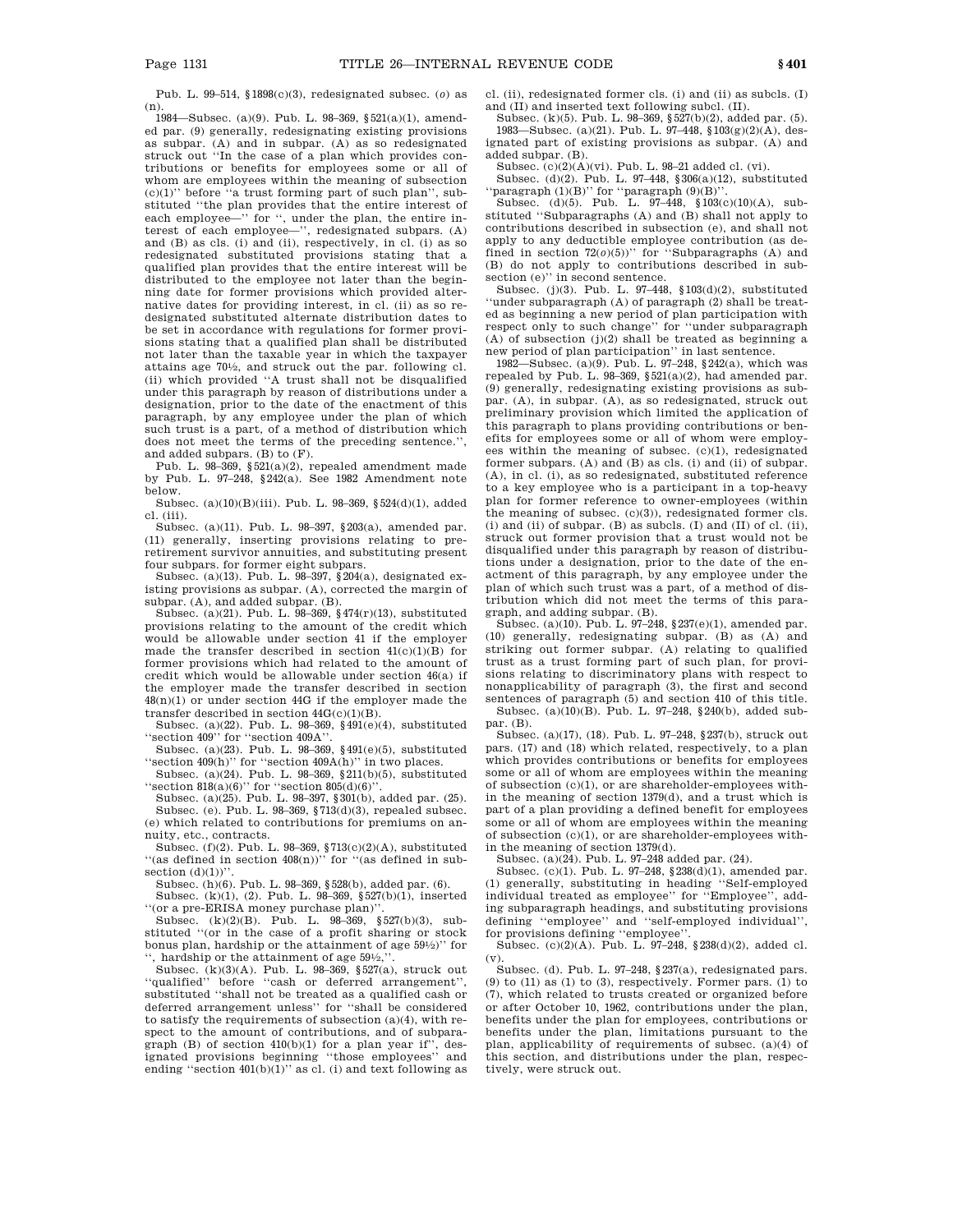Subsec. (j). Pub. L. 97–248, §238(b), struck out subsec. (j) which related to general requirements, regulation guidelines, applicable percentage, certain contributions and benefits not taken into account, definitions, and special rules with respect to defined benefit plans providing benefits for self-employed individuals and shareholder-employees.

Subsecs. (*l*), (*o*). Pub. L. 97–248, §249(a), added subsec. (*l*) and redesignated former subsec. (*l*) as (*o*).

1981—Subsec. (a)(17). Pub. L. 97–34, §312(b)(1), designated provision relating to the annual compensation of each employee as subpar. (A), and in subpar. (A) as so designated, substituted "\$200,000" for "\$100,000", and added subpar. (B).

Subsec. (a)(22). Pub. L. 97–34, §338(a), inserted ''(other than a profit-sharing plan)'' and substituted ''if'' for ''If'' and ''such plan'' for ''said plan''.

Subsec. (a) $(23)$ . Pub. L.  $97-34$ , §335, substituted ''409A(h), except that in applying section 409A(h) for purposes of this paragraph, the term 'employer securities' shall include any securities of the employer held by the plan'' for  $409A(h)(2)$ '.

Subsec. (d)(4). Pub. L. 97–34, §312(e)(2), inserted provision making subpar. (B) inapplicable to any distribution to which section  $72(m)(9)$  applies.

Subsec. (d)(5). Pub. L. 97–34, §314(a)(1), inserted provision making subpar. (C) inapplicable to a distribution on account of the termination of the plan.

Subsec. (e). Pub. L. 97-34,  $$312(c)(2)$ , substituted "for such taxable year exceeds \$15,000'' for ''for all such years exceeds \$7,500''.

Subsec. (j). Pub. L. 97–34, §312(c)(3), (4), substituted in par. (2)(A) "\$100,000" for "\$50,000" and in par. (3) inserted provision that for purposes of this paragraph, a change in the annual compensation taken into account under subpar. (A) of subsec.  $(j)(2)$  be treated as beginning a new period of plan participation.

1980—Subsec. (a)(2). Pub. L. 96–364, §§208(e), 410(b), inserted provisions relating to applicability to multiemployer plans and return of contributions made by a mistake of law or fact, or return of withdrawal liability payment.

Subsec. (a)(4). Pub. L. 96–605, §225(b)(1), substituted "section  $410(b)(3)(A)$ " for "section  $410(b)(2)(A)$ "

Subsec. (a)(12). Pub. L. 96–364, §208(a), substituted provisions relating to applicability to multiemployer plans subject to title IV of the Employee Retirement Income Security Act of 1974 of provisions of preceding sentence, for provisions relating to applicability of paragraph to multiemployer plans to extent determined by Corporation.

Subsec. (a)(20). Pub. L. 96-222,  $$101(a)(14)(E)(iii)$ , substituted ''makes a qualifying rollover distribution (determined as if section  $402(a)(5)(D)(i)$  did not contain subclause (II) thereof) described in section  $402(a)(5)(A)(i)$  or  $403(a)(4)(A)(i)$ " for "makes a payment" or distribution described in section  $402(a)(5)(i)$  or  $403(a)(4)(i)$ 

Subsec. (a)(21). Pub. L. 96–222,  $$101(a)(7)(L)(i)(V)$ , substituted ''a tax credit employee stock ownership plan'' for "an ESOP"

Subsec. (a)(22)(B). Pub. L. 96–222, §101(a)(9), substituted "are securities" for "as securities".

Subsec. (a)(23). Pub. L. 96–605, §221(a), added par. (23). Subsec. (d)(3)(B). Pub. L. 96–605, §225(b)(2), substituted in cl. (i) "section  $410(b)(3)(A)$ " for "section  $410(b)(2)(A)$ " and in cl. (ii) "section  $410(b)(3)(C)$ " for "section 410(b)(2)(C)''.

1978—Subsec. (a)(5). Pub. L. 95–600, §152(e), inserted provision that for purposes of determining whether one or more plans of the employer satisfy the requirements of section 410(b)(4), an employer may take into account all simplified employee pensions to which only the employer contributes.

Subsec. (a)(21). Pub. L. 95–600, §141(f)(3), substituted ''ESOP'' for ''employee stock option plan which satisfies the requirements of section 301(d) of the Tax Reduction Act of 1975" and "section  $48(n)(1)$ " for "subsection (d)(6) or (e)(3) of section 301 of the Tax Reduction Act of 1975''.

Subsec. (a)(22). Pub. L. 95–600, §143(a), added par. (22). Subsecs. (k), (*l*). Pub. L. 95–600, §135(a), added subsec.

(k) and redesignated former subsec. (k) as (*l*). 1976—Subsec. (a). Pub. L. 94–455, 1901(a)(56), 1906(b)(13)(A), struck out ''or his delegate'' after ''Secretary'' in pars. (5), (11), and (14), substituted references to Sept. 2, 1974, for references to the enactment of the Employee Retirement Income Security Act of 1974 in pars. (12), (13), (15), and (19), added par. (21), and inserted reference to par. (20) in provisions following par. (21), such addition of reference to par. (20) duplicating amendment by Pub. L. 94-267,  $\S1(c)(2)$ .

Pub. L. 94–267, §1(c)(2), substituted "(19), and (20)" for "and  $(19)$ "

Subsec. (a)(20). Pub. L. 94–267, §1(c)(1), added par. (20). Subsecs. (b), (c), (d). Pub. L. 94–455, §1906(b)(13)(A), struck out ''or his delegate'' after ''Secretary''.

Subsec. (f). Pub. L. 94–455, §1505(b), inserted reference to contracts (other than life, health, or accident, property, casualty, or liability insurance contracts) issued by an insurance company qualified to do a business in a State and struck out ''or his delegate'' after ''Secretary''.

Subsecs. (h), (i), (j). Pub. L. 94–455, §1906(b)(13)(A), struck out ''or his delegate'' after ''Secretary''.

1974—Subsec. (a). Pub. L. 93–406, §1021(a)(2), inserted provision that paragraphs (11), (12), (13), (14), (15), and (19) shall apply only in the case of a plan to which section 411 (relating to minimum vesting standards) applies without regard to subsection (e)(2) of this section.

Subsec. (a)(3). Pub. L. 93–406, §1016(a)(2)(A), substituted provisions referring simply to a plan of which the trust is a part and the satisfaction by that plan of the requirements of section 410 (relating to minimum participation standards) for provisions referring to a trust, trusts, or trust or trusts and annuity plan or plans designated by the employer as constituting parts of a plan intended to qualify under subsec. (a) and spelling out the requisite coverage of the plan.

Subsec. (a)(4). Pub. L. 93-406, §1022(a), struck out provisions referring to persons whose principal duties consist in supervising the work of other employees and inserted provisions directing the exclusion from consideration of employees described in section 410(b)(2) (A) and (C).

Subsec. (a)(5). Pub. L. 93–406, §§1012(b), 1016(a)(2)(B), inserted provisions covering the determination of whether two or more plans of an employer satisfy the requirements of par. (4) when considered as a single plan and substituted ''shall not be considered discriminatory within the meaning of paragraph (4) of section  $410(b)$  (without regard to paragraph  $(1)(\mathrm{A})$  thereof)'' for ''shall not be considered discriminatory within the meaning of paragraph (3)(B) or (4)".

Subsec. (a)(7). Pub. L. 93-406,  $$1016(a)(2)(C)$ , substituted provisions referring simply to the satisfaction by the plan of which a trust is a part of the requirements of section 411 (relating to minimum vesting standards) for provisions spelling out in detail the conditions which the plan had to satisfy in order that the trust forming part of that plan constitute a qualified trust under this section.

Subsec. (a)(10)(A). Pub. L. 93–406, §§1022(b)(1), 2001(e)(4), inserted reference to section 410 in provisions preceding cl. (i) and substituted ''subsection (e)'' for 'subsection  $(e)(3)(A)$ " in cl. (ii).

Subsec. (a)(11). Pub. L. 93–406, §1021(a)(1), added par. (11).

Subsec. (a)(12). Pub. L. 93–406, §1021(b), added par. (12). Subsec. (a)(13). Pub. L. 93–406, §1021(c), added par. (13). Subsec. (a)(14). Pub. L. 93–406, §1021(d), added par. (14). Subsec. (a)(15). Pub. L. 93–406, §1021(e), added par. (15). Subsec. (a)(16). Pub. L. 93–406, §2004(a)(1), added par. (16).

Subsec. (a)(17). Pub. L. 93–406, §2001(c), added par. (17). Subsec. (a)(18). Pub. L. 93–406, §2001(d)(1), added par. (18).

Subsec. (a)(19). Pub. L. 93–406, §1021(f), added par. (19). Subsec. (b). Pub. L. 93–406, §1023, substituted reference to the requirements of subsection (a) for the pe-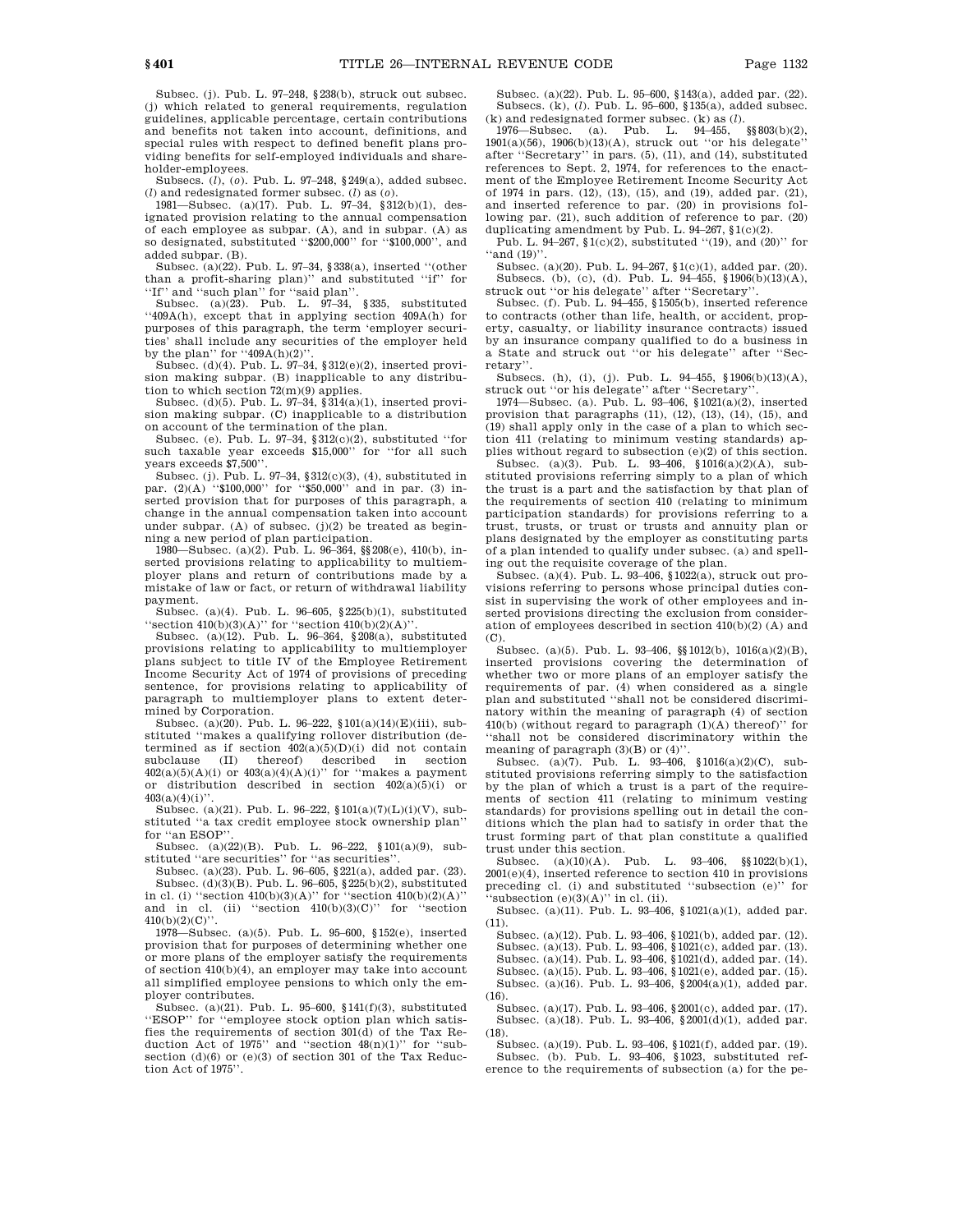riod beginning with the date on which a stock bonus, pension, profit-sharing, or annuity plan was put into effect, or for the period beginning with the earlier of the date on which there was adopted or put into effect any amendment which caused the plan to fail to satisfy such requirements, and ending with the time prescribed by law for filing the return of the employer for his taxable year in which such plan or amendment was adopted (including extensions thereof) or such later time as the Secretary or his delegate may designate for reference to the requirements of paragraphs (3), (4), (5), and (6) of subsection (a) for the period beginning with the date on which a stock bonus, pension, profit-sharing, or annuity plan was put into effect and ending with the 15th day of the third month following the close of the taxable year of the employer in which the plan was put in effect.

Subsec. (d)(1). Pub. L. 93–406, §1022(c), (f), substituted ''October 10, 1962'' for ''the date of the enactment of this subsection'' and ''assets thereof are held by a bank or other person who demonstrates to the satisfaction of the Secretary or his delegate that the manner in which he will administer the trust will be consistent with the requirements of this section. A trust shall not be disqualified under this paragraph merely because a person (including the employer) other than the trustee or custodian so administering the trust'' for ''trustee is a bank, but a person (including the employer) other than a bank'' and inserted reference to an insured credit union (within the meaning of section 101(6) of the Federal Credit Union Act) in definition of ''bank''.

Subsec. (d)(3). Pub. L. 93–406, §1022(b)(2), inserted reference to the section 410(a)(3) definition of ''years of service'' and substituted reference to employees included in a unit of employees covered by a collectivebargaining agreement described in section 410(b)(2)(A) and employees who are nonresident aliens described in section  $410(b)(2)(C)$  for reference to employees whose customary employment was for not more than 20 hours in any one week or was for not more than 5 months in any calendar year.

Subsec. (d) $(4)(B)$ . Pub. L. 93-406, §2001(h)(1), inserted ''in excess of contributions made by an owner-employee as an employee'' after ''benefits''.

Subsec. (d)(5). Pub. L. 93–406, §2001(e)(1), substituted ''Subparagraphs (A) and (B) do not apply to contributions described in subsection (e)'' for ''Subparagraphs (A) and (B) shall not apply to any contribution which is not considered to be an excess contribution (as defined in subsection  $(e)(1)$ ) by reason of the application of subsection (e)(3)''.

Subsec. (d)(8). Pub. L. 93–406, §2001(e)(2), struck out par. (8) covering excess contributions.

Subsec. (e). Pub. L. 93–406, §2001(e)(3), struck out pars. (1) and (2) which defined and described the effect of excess contributions, redesignated par. (3) as the entire subsec. (e) and in provisions as thus carried forward as the entire subsec. (e) substituted ''\$7,500'' for ''\$2,500'' and inserted references to section 4972(b).

Subsec. (f). Pub. L. 93–406, §1022(d), expanded provisions to cover annuity contracts.

Subsecs. (j), (k). Pub. L. 93–406, §2001(d)(2), added subsec. (i) and redesignated former subsec. (i) as  $(k)$ .

1971—Subsec. (i). Pub. L. 91–691 struck out ''multi-employer'' before ''pension plans'' in heading, and substituted ''one or more employers'' for ''two or more employers who are not related (determined under regulations prescribed by the Secretary or his delegate)'' in

par. (1).<br>1966—Subsec.  $(a)(10)(A)(ii)$ . Pub. L. 89–809. §204(b)(1)(A), struck out ''(determined without regard to section 404(a)(10))'' after ''deducted under section  $404$ 

Subsec. (c)(2)(A). Pub. L. 89–809, §204(c), struck out ''to the extent that such net earnings constitute earned income (as defined in section 911(b) but determined with the application of subparagraph (B))'' after ''The term 'earned income' means the net earnings from selfemployment (as defined in section 1402(a))'', added cl. (i) and redesignated former cls. (i) to (ii) as (ii) to (iv), respectively, and struck out references to section 911(b) and subparagraph (B), as in effect for a taxable year beginning on January 1, 1963, in text following cl. (iv).

Subsec. (c)(2)(B). Pub. L. 89–809, §204(c), struck out subpar. (B) relating to earned income when both personal services and capital are material income-producing factors. See subsec.  $(c)(2)(A)(i)$ .

Subsec. (c)(2)(C). Pub. L. 89–809, §205(a), added subpar. (C).

Subsecs. (d)(5)(A), (B), (d)(6)(A), (e)(1)(A), (B)(i), (3). Pub. L. 89-809,  $§204(b)(1)(B)$  to  $(E)$ , struck out "(determined without regard to section  $404(a)(10)$ )" wherever appearing.

1965—Subsec. (d)(4)(B). Pub. L. 89–97 substituted ''section  $72(m)(7)$ " for "section  $213(g)(3)$ "

1964—Subsecs. (i), (j). Pub. L. 88–272 added subsec. (i) and redesignated former subsec. (i) as (j).

1962—Subsec. (a)(5). Pub. L. 87–792, §2(1), inserted provisions defining total compensation for purposes of par. (5) and par. (10) of this subsection.

Subsec. (a)(7) to (10). Pub. L. 87–792, §2(2), added pars. (7) to (10).

Subsecs. (c) to (g). Pub. L. 87–792, §2(3), added subsecs. (c) to (g). Former subsec. (c) redesignated (h).

Subsec. (h). Pub. L. 87–863 added subsec. (h). Former subsec. (h) redesignated (i).

Pub. L. 87–792, §2(3), redesignated former subsec. (c) as (h).

Subsec. (i). Pub. L. 87–863 redesignated former subsec. (h) as (i).

#### EFFECTIVE DATE OF 2020 AMENDMENT

Pub. L. 116–260, div. EE, title II, §208(b), Dec. 27, 2020, 134 Stat. 3066, provided that: ''The amendment made by this section [amending this section] shall apply to distributions made before, on, or after the date of the enactment of this Act [Dec. 27, 2020].''

Pub. L. 116–136, div. A, title II, §2203(c), Mar. 27, 2020, 134 Stat. 344, provided that:

''(1) IN GENERAL.—The amendments made by this section [amending this section and section 402 of this title] shall apply for calendar years beginning after December 31, 2019.

''(2) PROVISIONS RELATING TO PLAN OR CONTRACT AMENDMENTS.—

''(A) IN GENERAL.—If this paragraph applies to any plan or contract amendment—

''(i) such plan or contract shall not fail to be treated as being operated in accordance with the terms of the plan during the period described in subparagraph (B)(ii) solely because the plan operates in accordance with this section, and

''(ii) except as provided by the Secretary of the Treasury (or the Secretary's delegate), such plan or contract shall not fail to meet the requirements of section 411(d)(6) of the Internal Revenue Code of 1986 and section 204(g) of the Employee Retirement Income Security Act of 1974 [29 U.S.C. 1054(g)] by reason of such amendment.

''(B) AMENDMENTS TO WHICH PARAGRAPH APPLIES.—

''(i) IN GENERAL.—This paragraph shall apply to any amendment to any plan or annuity contract which—

''(I) is made pursuant to the amendments made

by this section, and ''(II) is made on or before the last day of the first plan year beginning on or after January 1, 2022.

In the case of a governmental plan, subclause (II) shall be applied by substituting '2024' for '2022'.

''(ii) CONDITIONS.—This paragraph shall not apply to any amendment unless during the period beginning on the effective date of the amendment and ending on December 31, 2020, the plan or contract is operated as if such plan or contract amendment were in effect.''

#### EFFECTIVE DATE OF 2019 AMENDMENT

Pub. L. 116–94, div. M, §104(c), Dec. 20, 2019, 133 Stat. 3095, provided that: ''The amendments made by this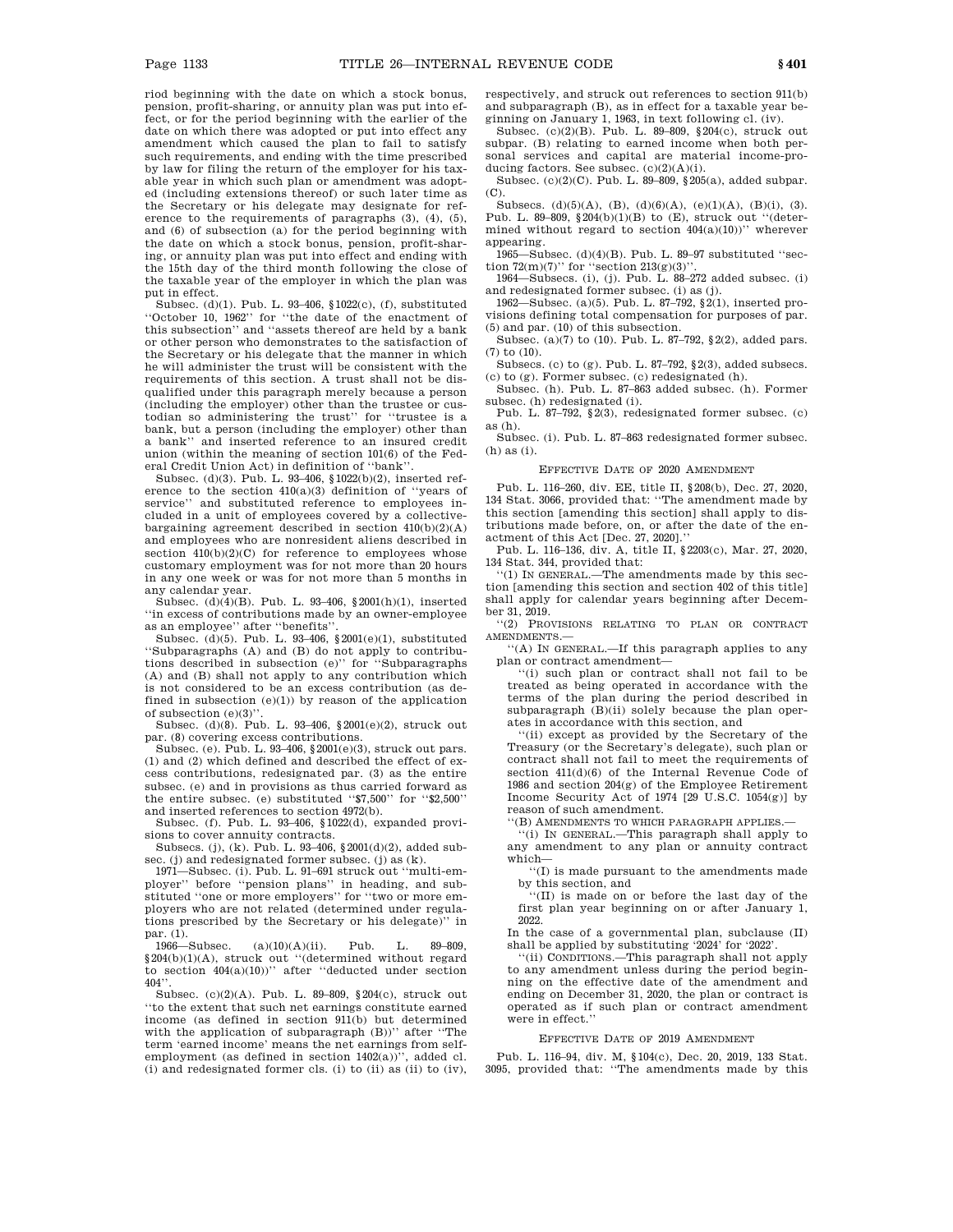section [amending this section and section 457 of this title] shall apply to plan years beginning after December 31, 2019.''

Pub. L. 116–94, div. O, title I, §102(b), Dec. 20, 2019, 133 Stat. 3146, provided that: ''The amendments made by this section [amending this section] shall apply to plan years beginning after December 31, 2019.''

Pub. L. 116–94, div. O, title I, §103(d), Dec. 20, 2019, 133 Stat. 3147, provided that: ''The amendments made by this section [amending this section] shall apply to plan years beginning after December 31, 2019.''

Pub. L. 116–94, div. O, title I, §109(e), Dec. 20, 2019, 133 Stat. 3152, provided that: ''The amendments made by this section [amending this section and sections 403 and 457 of this title] shall apply to plan years beginning after December 31, 2019.''

Pub. L. 116–94, div. O, title I, §112(b), Dec. 20, 2019, 133 Stat. 3154, provided that: ''The amendments made by this section [amending this section] shall apply to plan years beginning after December 31, 2020, except that, for purposes of section  $401(k)(2)(D)(ii)$  of the Internal Revenue Code of 1986 (as added by such amendments), 12-month periods beginning before January 1, 2021, shall not be taken into account.

Pub. L. 116–94, div. O, title I, §114(d), Dec. 20, 2019, 133 Stat. 3156, provided that: ''The amendments made by this section [amending this section and section 408 of this title] shall apply to distributions required to be made after December 31, 2019, with respect to individuals who attain age 701 ⁄2 after such date.''

Pub. L. 116–94, div. O, title II, §201(b), Dec. 20, 2019, 133 Stat. 3162, provided that: ''The amendments made by this section [amending this section] shall apply to plans adopted for taxable years beginning after December 31, 2019.''

Pub. L. 116–94, div. O, title II, §205(c), Dec. 20, 2019, 133 Stat. 3173, provided that:

 $'(1)$  IN GENERAL.—Except as provided in paragraph  $(2)$ . the amendments made by this section [amending this section] shall take effect on the date of the enactment of this Act [Dec. 20, 2019], without regard to whether any plan modifications referred to in such amendments are adopted or effective before, on, or after such date of enactment.

(2) SPECIAL RULES.-

''(A) ELECTION OF EARLIER APPLICATION.—At the election of the plan sponsor, the amendments made by this section shall apply to plan years beginning after December 31, 2013.

''(B) CLOSED CLASSES OF PARTICIPANTS.—For purposes of paragraphs  $(1)(A)(iii)$ ,  $(1)(B)(iii)(IV)$ , and (2)(A)(iv) of section 401(*o*) of the Internal Revenue Code of 1986 (as added by this section), a closed class of participants shall be treated as being closed before April 5, 2017, if the plan sponsor's intention to create such closed class is reflected in formal written documents and communicated to participants before such date.

''(C) CERTAIN POST-ENACTMENT PLAN AMENDMENTS.— A plan shall not be treated as failing to be eligible for the application of section  $401(0)(1)(A)$ ,  $401(0)(1)(B)(iii)$ , or 401(a)(26) of such Code (as added by this section) to such plan solely because in the case of—

 $``(i)$  such section  $401(o)(1)(A)$ , the plan was amended before the date of the enactment of this Act to eliminate 1 or more benefits, rights, or features, and is further amended after such date of enactment to provide such previously eliminated benefits, rights, or features to a closed class of participants, or

''(ii) such section 401(*o*)(1)(B)(iii) or section  $401(a)(26)$ , the plan was amended before the date of the enactment of this Act to cease all benefit accruals, and is further amended after such date of enactment to provide benefit accruals to a closed class of participants.

Any such section shall only apply if the plan otherwise meets the requirements of such section and in applying such section, the date the class of participants is closed shall be the effective date of the later amendment.''

Pub. L. 116–94, div. O, title IV, §401(b), Dec. 20, 2019, 133 Stat. 3178, provided that:

''(1) IN GENERAL.—Except as provided in this subsection, the amendments made by this section [amending this section] shall apply to distributions with respect to employees who die after December 31, 2019.

'(2) COLLECTIVE BARGAINING EXCEPTION.—In the case of a plan maintained pursuant to 1 or more collective bargaining agreements between employee representatives and 1 or more employers ratified before the date of enactment of this Act [Dec. 20, 2019], the amendments made by this section shall apply to distributions with respect to employees who die in calendar years beginning after the earlier of—

''(A) the later of— ''(i) the date on which the last of such collective bargaining agreements terminates (determined without regard to any extension thereof agreed to on or after the date of the enactment of this Act), or

''(ii) December 31, 2019, or ''(B) December 31, 2021.

For purposes of subparagraph (A)(i), any plan amendment made pursuant to a collective bargaining agreement relating to the plan which amends the plan solely to conform to any requirement added by this section shall not be treated as a termination of such collective bargaining agreement.

'(3) GOVERNMENTAL PLANS.—In the case of a governmental plan (as defined in section 414(d) of the Internal Revenue Code of 1986), paragraph (1) shall be applied by substituting 'December 31, 2021' for 'December 31, 2019'. ''(4) EXCEPTION FOR CERTAIN EXISTING ANNUITY CON-

TRACTS.— ''(A) IN GENERAL.—The amendments made by this

section shall not apply to a qualified annuity which is a binding annuity contract in effect on the date of enactment of this Act and at all times thereafter.

''(B) QUALIFIED ANNUITY.—For purposes of this paragraph, the term 'qualified annuity' means, with respect to an employee, an annuity—

''(i) which is a commercial annuity (as defined in section 3405(e)(6) of the Internal Revenue Code of 1986)

''(ii) under which the annuity payments are made over the life of the employee or over the joint lives of such employee and a designated beneficiary (or over a period not extending beyond the life expectancy of such employee or the joint life expectancy of such employee and a designated beneficiary) in accordance with the regulations described in section  $401(a)(9)(A)(ii)$  of such Code (as in effect before such amendments) and which meets the other requirements of section 401(a)(9) of such Code (as so in effect) with respect to such payments; and

'(iii) with respect to which-

''(I) annuity payments to the employee have begun before the date of enactment of this Act, and the employee has made an irrevocable election before such date as to the method and amount of the annuity payments to the employee or any designated beneficiaries; or

 $\overline{f(II)}$  if subclause (I) does not apply, the employee has made an irrevocable election before the date of enactment of this Act as to the method and amount of the annuity payments to the employee or any designated beneficiaries.

''(5) EXCEPTION FOR CERTAIN BENEFICIARIES.—

 $f(A)$  IN GENERAL.—If an employee dies before the effective date, then, in applying the amendments made by this section to such employee's designated beneficiary who dies after such date—

''(i) such amendments shall apply to any beneficiary of such designated beneficiary; and

'(ii) the designated beneficiary shall be treated as an eligible designated beneficiary for purposes of applying section 401(a)(9)(H)(ii) of the Internal Revenue Code of 1986 (as in effect after such amendments).

''(B) EFFECTIVE DATE.—For purposes of this paragraph, the term 'effective date' means the first day of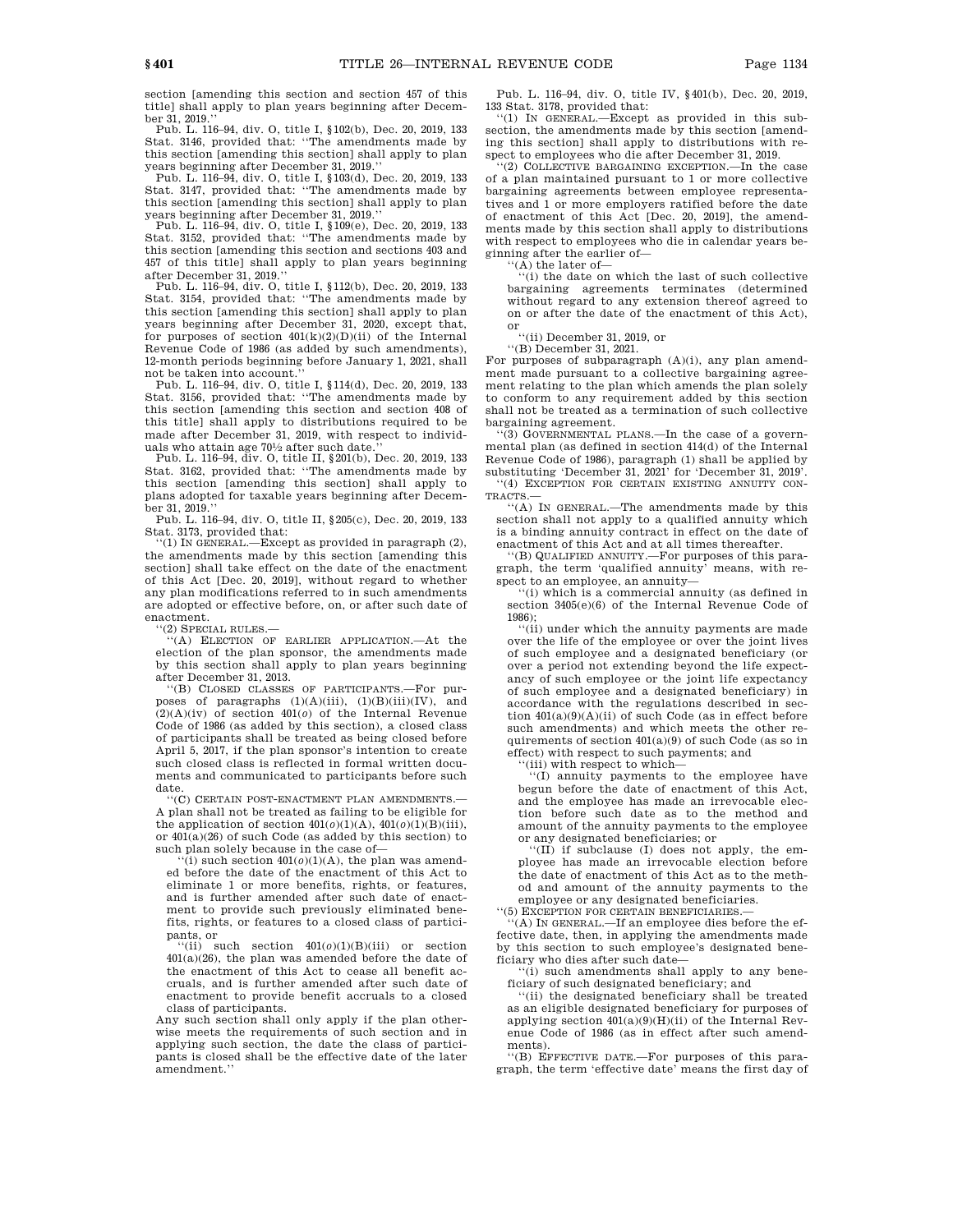the first calendar year to which the amendments made by this section apply to a plan with respect to employees dying on or after such date.''

#### EFFECTIVE DATE OF 2018 AMENDMENT

Pub. L. 115–123, div. D, title II, §41114(c), Feb. 9, 2018, 132 Stat. 161, provided that: ''The amendments made by this section [amending this section] shall apply to plan years beginning after December 31, 2018.''

#### EFFECTIVE DATE OF 2014 AMENDMENT

Amendment by Pub. L. 113–295 effective Dec. 19, 2014, subject to a savings provision, see section 221(b) of Pub. L. 113–295, set out as a note under section 1 of this title.

Pub. L. 113–97, §3, Apr. 7, 2014, 128 Stat. 1101, provided that: ''Unless otherwise specified in this Act [see Tables for classification], the provisions of this Act shall apply to years beginning after December 31, 2013.''

#### EFFECTIVE DATE OF 2010 AMENDMENT

Pub. L. 111–192, title II, §202(c)(1), June 25, 2010, 124 Stat. 1299, provided that: ''The amendment made by subsection (a) [amending sections 1021, 1023, 1053, 1054, 1056, 1057, 1103, 1108, 1301, 1303, 1310, 1362, 1371, and 1423 of Title 29, Labor, and section 106 of 1978 Reorg. Plan No. 4, set out in the Appendix to Title 5, Government Organization and Employees, and as a note under section 1001 of Title 29, enacting provisions set out as a note under this section, and amending provisions set out as a note under section 1021 of Title 29] shall take effect as if included in the Pension Protection Act of 2006 [Pub. L. 109–280].''

#### EFFECTIVE DATE OF 2008 AMENDMENT

Amendment by sections  $101(d)(2)(A)-(C)$  and  $109(a)$ –(b)(2) of Pub. L. 110–458 effective as if included in the provisions of Pub. L. 109–280 to which the amendment relates, except as otherwise provided, see section 112 of Pub. L. 110–458, set out as a note under section 72 of this title.

Pub. L. 110–458, title II, §201(c), Dec. 23, 2008, 122 Stat. 5117, provided that:

''(1) IN GENERAL.—The amendments made by this section [amending this section and section 402 of this title] shall apply for calendar years beginning after December 31, 2008.

''(2) PROVISIONS RELATING TO PLAN OR CONTRACT AMENDMENTS.—

''(A) IN GENERAL.—If this paragraph applies to any pension plan or contract amendment, such pension plan or contract shall not fail to be treated as being operated in accordance with the terms of the plan during the period described in subparagraph (B)(ii) solely because the plan operates in accordance with this section.

''(B) AMENDMENTS TO WHICH PARAGRAPH APPLIES.—

''(i) IN GENERAL.—This paragraph shall apply to any amendment to any pension plan or annuity contract which—

''(I) is made pursuant to the amendments made by this section, and

''(II) is made on or before the last day of the first plan year beginning on or after January 1, 2011.

In the case of a governmental plan, subclause (II) shall be applied by substituting '2012' for '2011'.

''(ii) CONDITIONS.—This paragraph shall not apply to any amendment unless during the period beginning on the effective date of the amendment and ending on December 31, 2009, the plan or contract is operated as if such plan or contract amendment were in effect.''

Pub. L. 110–245, title I, §104(d), June 17, 2008, 122 Stat. 1627, provided that:

 $(1)$  IN GENERAL.—The amendments made by this section [amending this section and sections 403, 404, 414, and 457 of this title] shall apply with respect to deaths and disabilities occurring on or after January 1, 2007.

''(2) PROVISIONS RELATING TO PLAN AMENDMENTS.—

''(A) IN GENERAL.—If this subparagraph applies to any plan or contract amendment, such plan or contract shall be treated as being operated in accordance with the terms of the plan during the period described in subparagraph (B)(iii).

''(B) AMENDMENTS TO WHICH SUBPARAGRAPH (A) AP-PLIES.—

''(i) IN GENERAL.—Subparagraph (A) shall apply to any amendment to any plan or annuity contract which is made—

''(I) pursuant to the amendments made by subsection (a) [amending this section] or pursuant to any regulation issued by the Secretary of the Treasury under subsection (a), and

''(II) on or before the last day of the first plan year beginning on or after January 1, 2010.

In the case of a governmental plan (as defined in section 414(d) of the Internal Revenue Code of 1986), this clause shall be applied by substituting '2012' for '2010' in subclause (II).

''(ii) CONDITIONS.—This paragraph shall not apply to any amendment unless-

''(I) the plan or contract is operated as if such plan or contract amendment were in effect for the period described in clause (iii), and

''(II) such plan or contract amendment applies retroactively for such period.

''(iii) PERIOD DESCRIBED.—The period described in this clause is the period—

''(I) beginning on the effective date specified by the plan, and

''(II) ending on the date described in clause  $\left( i\right) \left( \Pi\right)$  (or, if earlier, the date the plan or contract amendment is adopted).''

#### EFFECTIVE DATE OF 2006 AMENDMENT

Pub. L. 109–280, title I, §114(g), as added by Pub. L. 110–458, title I, §101(d)(3), Dec. 23, 2008, 122 Stat. 5099, provided that:

''(1) IN GENERAL.—The amendments made by this section [amending this section and sections 411, 414, 420, 4971, 4972, and 6059 of this title] shall apply to plan years beginning after 2007.

''(2) EXCISE TAX.—The amendments made by subsection (e) [amending sections 4971 and 4972 of this title] shall apply to taxable years beginning after 2007, but only with respect to plan years described in paragraph (1) which end with or within any such taxable year.''

Amendment by section 827(b)(1) of Pub. L. 109–280 applicable to distributions after Sept. 11, 2001, with waiver of limitations if refund or credit of overpayment of tax resulting from such amendment is prevented before the close of the 1-year period beginning on Aug. 17, 2006, see section 827(c) of Pub. L. 109–280, set out as a note under section 72 of this title.

Pub. L. 109–280, title VIII, §861(c), Aug. 17, 2006, 120 Stat. 1021, provided that: ''The amendments made by this section [amending this section and provisions set out as a note under this section] shall apply to any year beginning after the date of the enactment of this Act [Aug. 17, 2006].

Pub. L. 109–280, title IX, §901(c), Aug. 17, 2006, 120 Stat. 1032, provided that:

''(1) IN GENERAL.—Except as provided in paragraphs (2) and (3), the amendments made by this section [amending this section, sections 409 and 4980 of this title, and sections 1054 and 1107 of Title 29, Labor] shall apply to plan years beginning after December 31, 2006.

''(2) SPECIAL RULE FOR COLLECTIVELY BARGAINED AGREEMENTS.—In the case of a plan maintained pursuant to 1 or more collective bargaining agreements between employee representatives and 1 or more employers ratified on or before the date of the enactment of this Act [Aug. 17, 2006], paragraph (1) shall be applied to benefits pursuant to, and individuals covered by, any such agreement by substituting for 'December 31, 2006' the earlier of—

''(A) the later of—

'(i) December 31, 2007, or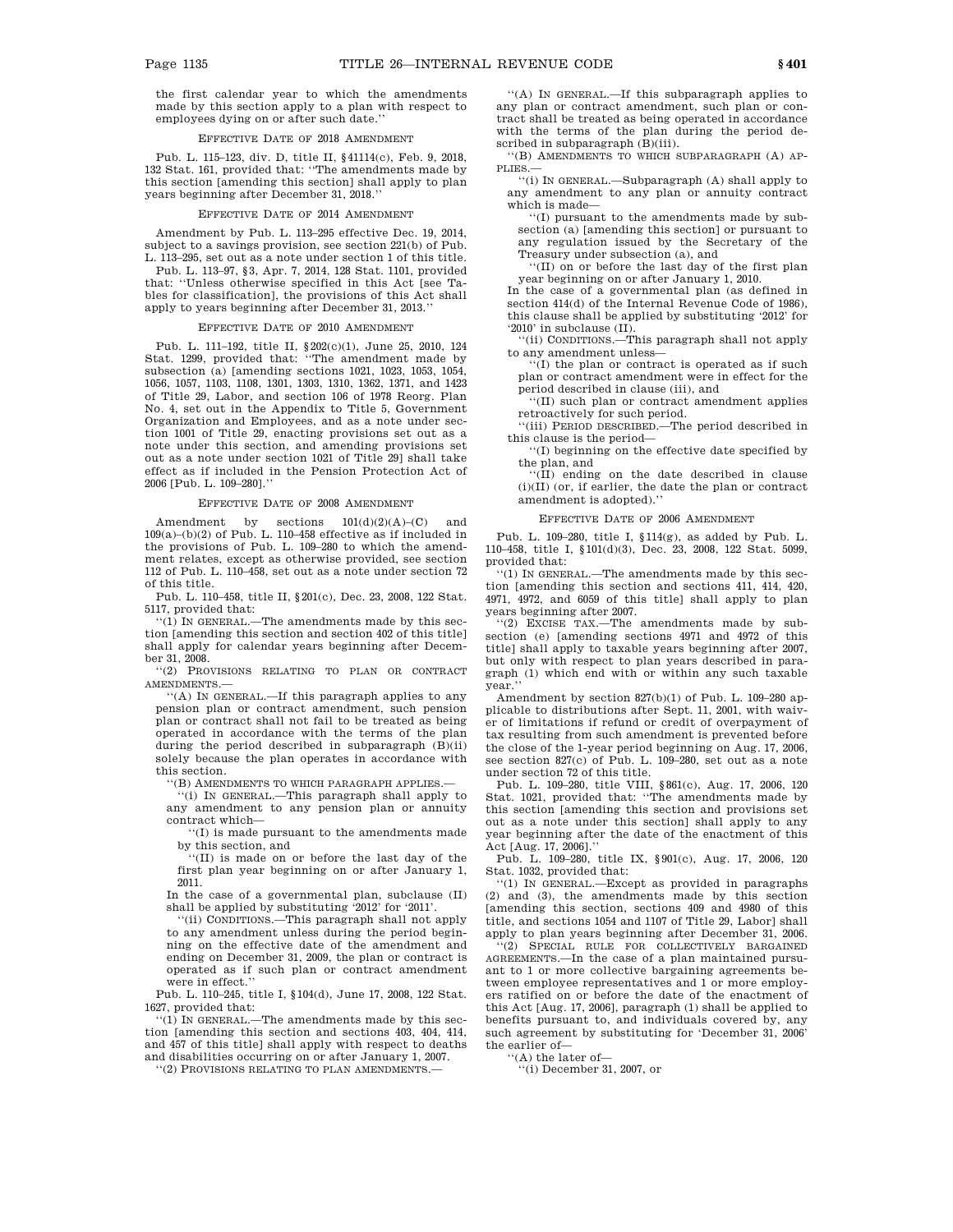''(B) December 31, 2008.

''(3) SPECIAL RULE FOR CERTAIN EMPLOYER SECURITIES HELD IN AN ESOP.—

''(A) IN GENERAL.—In the case of employer securities to which this paragraph applies, the amendments made by this section [amending this section, sections 409 and 4980 of this title, and sections 1054 and 1107 of Title 29, Labor] shall apply to plan years beginning after the earlier of—

''(i) December 31, 2007, or

''(ii) the first date on which the fair market value of such securities exceeds the guaranteed minimum value described in subparagraph (B)(ii).

''(B) APPLICABLE SECURITIES.—This paragraph shall apply to employer securities which are attributable to employer contributions other than elective deferrals, and which, on September 17, 2003—

(i) consist of preferred stock, and

''(ii) are within an employee stock ownership plan (as defined in section  $4975(e)(7)$  of the Internal Revenue Code of 1986), the terms of which provide that the value of the securities cannot be less than the guaranteed minimum value specified by the plan on such date.

''(C) COORDINATION WITH TRANSITION RULE.—In applying section 401(a)(35)(H) of the Internal Revenue Code of 1986 and section  $204(j)(7)$  of the Employee Retirement Income Security Act of 1974 [29 U.S.C.  $1054(j)(7)$ ] (as added by this section) to employer securities to which this paragraph applies, the applicable percentage shall be determined without regard to this paragraph.''

Pub. L. 109–280, title IX, §902(g), Aug. 17, 2006, 120 Stat. 1039, provided that: ''The amendments made by this section [amending this section, sections 411, 414, 416, and 4979 of this title, and sections 1053, 1132, and 1144 of Title 29, Labor] shall apply to plan years beginning after December 31, 2007, except that the amendments made by subsection (f) [amending sections 1132 and 1144 of Title 29] shall take effect on the date of the enactment of this Act [Aug. 17, 2006].''

Pub. L. 109–280, title IX, §905(c), Aug. 17, 2006, 120 Stat. 1051, provided that: ''The amendments made by this section [amending this section and section 1002 of Title 29, Labor] shall apply to distributions in plan years beginning after December 31, 2006.''

### EFFECTIVE DATE OF 2004 AMENDMENT

Pub. L. 108–311, title IV, §407(c), Oct. 4, 2004, 118 Stat. 1190, provided that: ''The amendments made by this section [amending this section and section 1377 of this title] shall take effect as if included in the provisions of the Small Business Job Protection Act of 1996 [Pub. L. 104–188] to which they relate.''

#### EFFECTIVE DATE OF 2002 AMENDMENT

Amendment by Pub. L. 107–147 effective as if included in the provisions of the Economic Growth and Tax Relief Reconciliation Act of 2001, Pub. L. 107–16, to which such amendment relates, see section 411(x) of Pub. L. 107–147, set out as a note under section 25B of this title.

#### EFFECTIVE DATE OF 2001 AMENDMENT

Amendment by section  $611(c)$ ,  $(f)(3)$ ,  $(g)(1)$  of Pub. L. 107–16 applicable to years beginning after Dec. 31, 2001, see section 611(i)(1) of Pub. L. 107–16, set out as a note under section 415 of this title.

Amendment by section 641(e)(3) of Pub. L. 107–16 applicable to distributions after Dec. 31, 2001, see section  $641(f)(1)$  of Pub. L. 107-16, set out as a note under section 402 of this title.

Pub. L. 107–16, title VI, §643(d), June 7, 2001, 115 Stat. 123, provided that: ''The amendments made by this section [amending this section and sections 402 and 408 of this title] shall apply to distributions made after December 31, 2001.''

Pub. L. 107–16, title VI, §646(b), June 7, 2001, 115 Stat. 126, provided that: ''The amendments made by this section [amending this section and sections 403 and 457 of this title] shall apply to distributions after December 31, 2001.''

Pub. L. 107–16, title VI, §657(d), June 7, 2001, 115 Stat. 137, provided that: ''The amendments made by this section [amending this section, section 402 of this title, and section 1104 of Title 29, Labor] shall apply to distributions made after final regulations implementing subsection (c)(2)(A) [set out as a note below] are prescribed [Final regulations implementing subsec.  $(c)(2)(A)$  became effective Mar. 28, 2005. See 69 F.R. 58017.1.

Pub. L. 107–16, title VI, §666(b), June 7, 2001, 115 Stat. 144, provided that: ''The amendment made by this section [amending this section] shall apply to years beginning after December 31, 2001.''

#### EFFECTIVE DATE OF 2000 AMENDMENT

Amendment by Pub. L. 106–554 effective as if included in the provisions of the Small Business Job Protection Act of 1996, Pub. L. 104–188, to which such amendment relates, see section 1(a)(7) [title III, §316(e)] of Pub. L. 106–554, set out as a note under section 51 of this title.

#### EFFECTIVE DATE OF 1997 AMENDMENT

Pub. L. 105–34, title XV, §1502(c), Aug. 5, 1997, 111 Stat. 1061, provided that: ''The amendments made by this section [amending this section and section 1056 of Title 29, Labor] shall apply to judgments, orders, and decrees issued, and settlement agreements entered into, on or after the date of the enactment of this Act [Aug. 5, 1997].''

Pub. L. 105–34, title XV, §1505(d), Aug. 5, 1997, 111 Stat. 1064, as amended by Pub. L. 105–206, title VI, §6015(b), July 22, 1998, 112 Stat. 820; Pub. L. 109–280, title VIII, §861(a)(2), Aug. 17, 2006, 120 Stat. 1021, provided that:

''(1) IN GENERAL.—The amendments made by this section [amending this section and sections 403 and 410 of this title] apply to taxable years beginning on or after the date of enactment of this Act [Aug. 5, 1997].

''(2) TREATMENT FOR YEARS BEGINNING BEFORE DATE OF ENACTMENT.—A governmental plan (within the meaning of section 414(d) of the Internal Revenue Code of 1986) shall be treated as satisfying the requirements of sections  $401(a)(3)$ ,  $401(a)(4)$ ,  $401(a)(26)$ ,  $401(k)$ ,  $401(m)$ ,  $403(b)(1)(D)$  and  $(b)(12)(A)(i)$ , and  $410$  of such Code for all taxable years beginning before the date of enactment of this Act.''

Pub. L. 105–34, title XV, §1525(b), Aug. 5, 1997, 111 Stat. 1072, provided that: ''The amendments made by subsection  $(a)$  [amending this section] shall apply to years beginning after December 31, 1997.

Pub. L. 105–34, title XV, §1530(d), Aug. 5, 1997, 111 Stat. 1080, provided that: ''The amendments made by this section [amending this section and sections 404, 415, 664, 674, 2055, 2056, 4947, 4975, 4978, and 4979A of this title] shall apply to transfers made by trusts to, or for the use of, an employee stock ownership plan after the date of the enactment of this Act [Aug. 5, 1997].

Amendment by section 1601(d)(2)(A), (B), (3) of Pub. L. 105–34 effective as if included in the provisions of the Small Business Job Protection Act of 1996, Pub. L. 104–188, to which it relates, and amendment by section 1601(d)(2)(D) of Pub. L. 105–34 applicable to calendar years beginning after Aug. 5, 1997, see section 1601(j) of Pub. L. 105–34, set out as a note under section 23 of this title.

#### EFFECTIVE DATE OF 1996 AMENDMENT

Amendment by section 1401(b)(5), (6) of Pub. L. 104–188 applicable to taxable years beginning after Dec. 31, 1999, with retention of certain transition rules, see section 1401(c) of Pub. L. 104–188, set out as a note under section 402 of this title.

Pub. L. 104–188, title I, §1404(b), Aug. 20, 1996, 110 Stat. 1792, provided that: "The amendment made by sub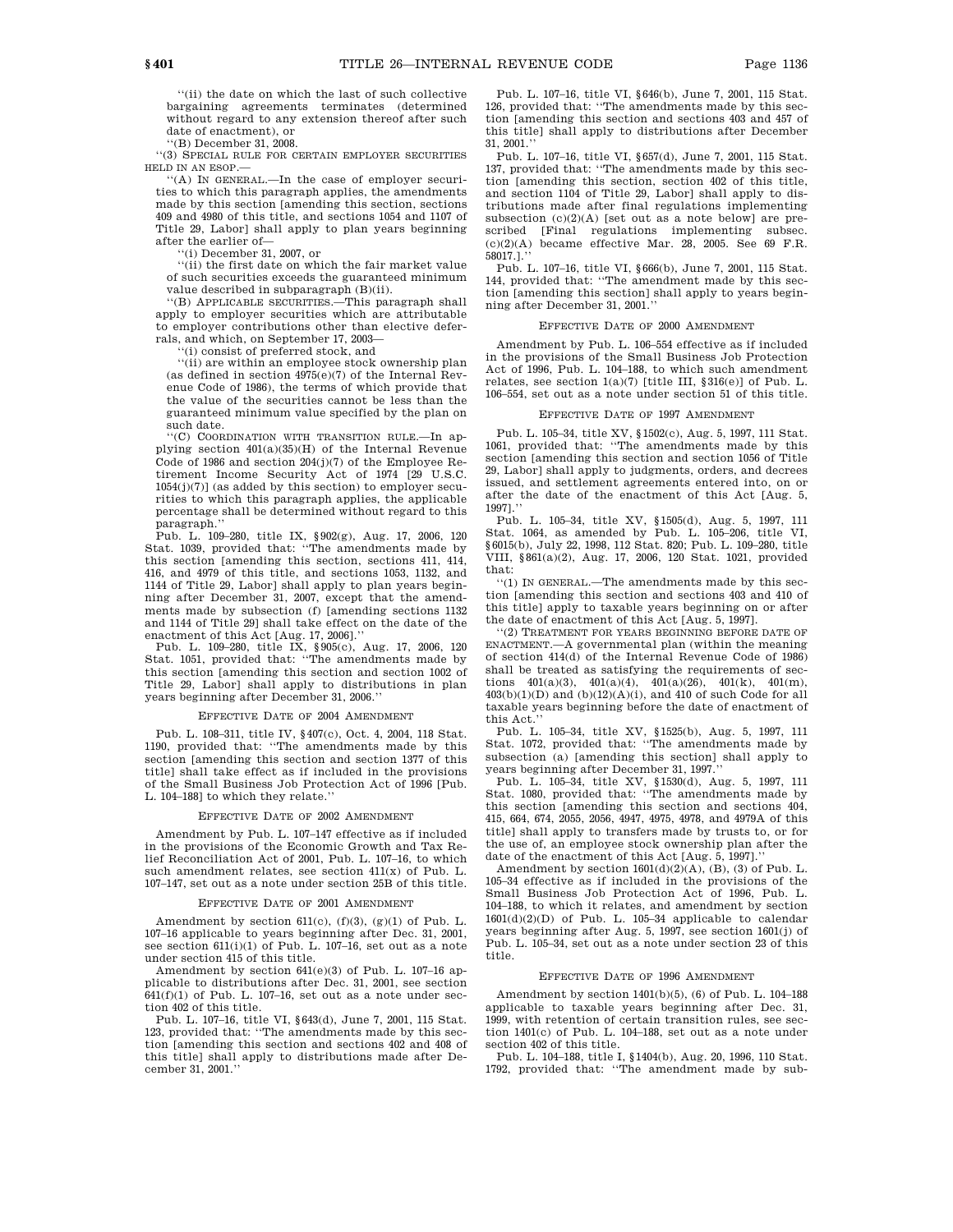section (a) [amending this section] shall apply to years beginning after December 31, 1996.''

Pub. L. 104–188, title I, §1422(c), Aug. 20, 1996, 110 Stat. 1801, provided that: ''The amendments made by this section [amending this section] shall apply to plan years beginning after December 31, 1996.''

Pub. L. 104–188, title I, §1426(b), Aug. 20, 1996, 110 Stat. 1802, provided that: ''The amendment made by this section [amending this section] shall apply to plan years beginning after December 31, 1996, but shall not apply to any cash or deferred arrangement to which clause (i) of section 1116(f)(2)(B) of the Tax Reform Act of 1986 applies [Pub. L. 99–514, set out below].''

Amendment by section  $1431(b)(2)$  of Pub. L. 104–188 applicable to years beginning after Dec. 31, 1996, and amendment by section  $1431(c)(1)(B)$  of Pub. L. 104-188 applicable to years beginning after Dec. 31, 1996, except that in determining whether an employee is a highly compensated employee for years beginning in 1997, amendment by section  $1431(c)(1)(B)$  to be treated as having been in effect for years beginning in 1996, see section 1431(d) of Pub. L. 104–188, set out as a note under section 414 of this title.

Pub. L. 104–188, title I, §1432(c), Aug. 20, 1996, 110 Stat. 1804, provided that: ''The amendments made by this section [amending this section] shall apply to years beginning after December 31, 1996.''

Pub. L. 104–188, title I, §1433(f), Aug. 20, 1996, 110 Stat. 1807, provided that:

 $(1)$  IN GENERAL.—The amendments made by this section [amending this section] shall apply to years beginning after December 31, 1998.

''(2) EXCEPTIONS.—The amendments made by subsections (c), (d), and (e) [amending this section] shall apply to years beginning after December 31, 1996.

Pub. L. 104–188, title I, §1441(b), Aug. 20, 1996, 110 Stat. 1808, provided that: ''The amendments made by this section [amending this section] shall apply to years beginning after December 31, 1996.''

Pub. L. 104–188, title I, §1443(c), Aug. 20, 1996, 110 Stat. 1809, provided that:

''(1) DISTRIBUTIONS.—The amendments made by subsection (a) [amending this section] shall apply to distributions after the date of the enactment of this Act [Aug. 20, 1996].

''(2) PUBLIC UTILITY DISTRICTS.—The amendments made by subsection (b) [amending this section] shall apply to plan years beginning after December 31, 1996.''

Pub. L. 104–188, title I, §1445(b), Aug. 20, 1996, 110 Stat. 1811, provided that: ''The amendment made by this section [amending this section] shall apply to years beginning after December 31, 1996.

Pub. L. 104–188, title I, §1459(c), Aug. 20, 1996, 110 Stat. 1820, provided that: ''The amendments made by this section [amending this section] shall apply to plan years beginning after December 31, 1998.

#### EFFECTIVE DATE OF 1994 AMENDMENT

Pub. L. 103–465, title VII, §732(e), Dec. 8, 1994, 108 Stat. 5005, provided that:

''(1) IN GENERAL.—Except as provided in paragraph (2), the amendments made by this section [amending this section and sections 402, 408, and 415 of this title] shall apply to years beginning after December 31, 1994.

'(2) ROUNDING NOT TO RESULT IN DECREASES. amendments made by this section providing for the rounding of indexed amounts shall not apply to any year to the extent the rounding would require the indexed amount to be reduced below the amount in effect for years beginning in 1994.

Pub. L. 103–465, title VII, §751(b), Dec. 8, 1994, 108 Stat. 5022, provided that:

''(1) IN GENERAL.—Except as provided in paragraph (2), the amendments made by this section [amending this section and sections 404, 412, and 4971 of this title] shall apply to plan years beginning after December 31, 1994. ''(2) REFERENCE.—The amendment made by sub-

section (a)(11) [amending section 404 of this title] shall take effect on the date of the enactment of this Act [Dec. 8, 1994].''

Pub. L. 103–465, title VII, §766(d), Dec. 8, 1994, 108 Stat. 5037, provided that: ''The amendments made by this section [amending this section and sections 1054 and 1322 of Title 29, Labor] shall apply to plan amendments adopted on or after the date of enactment of this Act  $[Dec. 8, 1994].$ 

Amendment by section 776(d) of Pub. L. 103–465 effective with respect to distributions that occur in plan years commencing on or after Jan. 1, 1996, see section 776(e) of Pub. L. 103–465, set out as a note under section 1056 of Title 29, Labor.

Pub. L. 103–465, title VII, §781, Dec. 8, 1994, 108 Stat. 5050, provided that: ''Except as otherwise provided in this subtitle [subtitle F (§§750–781) of title VII of Pub. L. 103–465, enacting sections 1310, 1311, and 1350 of Title 29, Labor, amending this section, sections 404, 411, 412, 415, 417, 4971, and 4972 of this title, and sections 1053 to 1056, 1082, 1132, 1301, 1303, 1305, 1306, 1322, 1341, 1342, and 1343 of Title 29, and enacting provisions set out as notes under this section, sections 1, 411, 412, and 4972 of this title, and sections 1056, 1082, 1303, 1306, 1310, 1311, 1322, 1341, and 1342 of Title 29], the amendments made by this subtitle shall be effective on the date of enactment of this Act  $[Dec. 8, 1994].$ 

#### EFFECTIVE DATE OF 1993 AMENDMENT

Pub. L. 103–66, title XIII, §13212(d), Aug. 10, 1993, 107 Stat. 472, provided that:

''(1) IN GENERAL.—Except as provided in this subsection, the amendments made by this section [amending this section and sections 404, 408, and 505 of this title] shall apply to benefits accruing in plan years beginning after December 31, 1993.

''(2) COLLECTIVELY BARGAINED PLANS.—In the case of a plan maintained pursuant to 1 or more collective bargaining agreements between employee representatives and 1 or more employers ratified before the date of the enactment of this Act [Aug. 10, 1993], the amendments made by this section shall not apply to contributions or benefits pursuant to such agreements for plan years beginning before the earlier of—

''(A) the latest of—

''(i) January 1, 1994,

''(ii) the date on which the last of such collective bargaining agreements terminates (without regard to any extension, amendment, or modification of such agreements on or after such date of enactment), or

''(iii) in the case of a plan maintained pursuant to collective bargaining under the Railway Labor Act [45 U.S.C. 151 et seq.], the date of execution of an extension or replacement of the last of such collective bargaining agreements in effect on such date of enactment, or

''(B) January 1, 1997.

''(3) TRANSITION RULE FOR STATE AND LOCAL PLANS.— ''(A) IN GENERAL.—In the case of an eligible participant in a governmental plan (within the meaning of section 414(d) of the Internal Revenue Code of 1986), the dollar limitation under section 401(a)(17) of such Code shall not apply to the extent the amount of compensation which is allowed to be taken into account under the plan would be reduced below the amount which was allowed to be taken into account under the plan as in effect on July 1, 1993.

''(B) ELIGIBLE PARTICIPANT.—For purposes of subparagraph (A), an eligible participant is an individual who first became a participant in the plan during a plan year beginning before the 1st plan year beginning after the earlier of—

 $^{\backprime}$  (i) the plan year in which the plan is amended to reflect the amendments made by this section, or

''(ii) December 31, 1995.

''(C) PLAN MUST BE AMENDED TO INCORPORATE LIM-ITS.—This paragraph shall not apply to any eligible participant of a plan unless the plan is amended so that the plan incorporates by reference the dollar limitation under section 401(a)(17) of the Internal Revenue Code of 1986, effective with respect to noneligible participants for plan years beginning after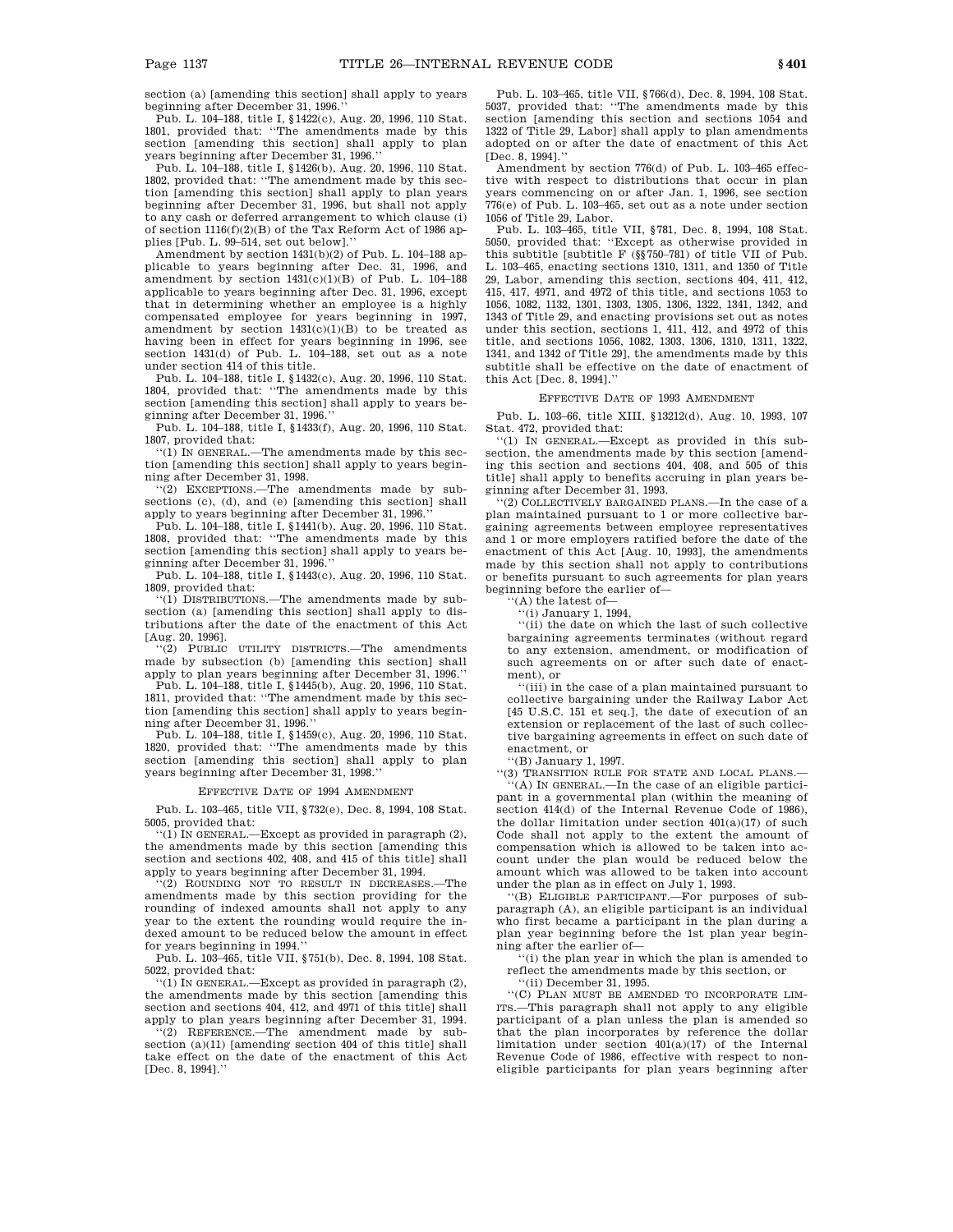December 31, 1995 (or earlier if the plan amendment so provides).'

# EFFECTIVE DATE OF 1992 AMENDMENT

Amendment by section  $521(b)(5)-(8)$  of Pub. L. 102-318 applicable to distributions after Dec. 31, 1992, see section 521(e) of Pub. L. 102–318, set out as a note under section 402 of this title.

Pub. L. 102–318, title V, §522(d), July 3, 1992, 106 Stat. 315, provided that:

''(1) IN GENERAL.—Except as provided in paragraph (2), the amendments made by this section [amending this section and sections 402 to 404, 3402, 3405, 6047, and 6652 of this title] shall apply to distributions after December 31, 1992.

''(2) TRANSITION RULE FOR CERTAIN ANNUITY CON-TRACTS.—If, as of July 1, 1992, a State law prohibits a direct trustee-to-trustee transfer from an annuity contract described in section 403(b) of the Internal Revenue Code of 1986 which was purchased for an employee by an employer which is a State or a political subdivision thereof (or an agency or instrumentality of any 1 or more of either), the amendments made by this section shall not apply to distributions before the earlier of—

'(A) 90 days after the first day after July 1, 1992, on which such transfer is allowed under State law, or

''(B) January 1, 1994.''

#### EFFECTIVE DATE OF 1990 AMENDMENT

Amendment by Pub. L. 101–508 applicable to transfers in taxable years beginning after Dec. 31, 1990, see section  $12011(c)(1)$  of Pub. L. 101-508, set out as an Effective Date note under section 420 of this title.

#### EFFECTIVE DATE OF 1989 AMENDMENT

Pub. L. 101–239, title VII, §7311(b), Dec. 19, 1989, 103 Stat. 2354, provided that:

''(1) IN GENERAL.—The amendment made by this section [amending this section] shall apply to contributions after October 3, 1989.

''(2) TRANSITION.—The amendment made by this section shall not apply to contributions made before January 1, 1990, if—

''(A) the employer requested before October 3, 1989, a private letter ruling or determination letter with respect to the qualification of the plan maintaining the account under section 401(h) of the Internal Revenue Code of 1986,

''(B) the request sets forth a method under which the amount of contributions to the account are to be determined on the basis of cost,

''(C) such method is permissible under section 401(h) of such Code under the provisions of General Counsel Memorandum 39785, and

''(D) the Internal Revenue Service issued before October 4, 1989, a private letter ruling, determination letter, or other letter providing that the specific plan involved qualifies under section 401(a) of such Code when such method is used, that contributions to the account are deductible, or acknowledging that the account would not adversely affect the qualified status of the plan (contingent on all phases of the particular plan being approved).''

Amendment by sections 7811(g)(1), (h)(3) and 7816(*l*) of Pub. L. 101–239 effective, except as otherwise provided, as if included in the provision of the Technical and Miscellaneous Revenue Act of 1988, Pub. L. 100–647, to which such amendment relates, see section 7817 of Pub. L. 101–239, set out as a note under section 1 of this title.

Pub. L. 101–239, title VII, §7882, Dec. 19, 1989, 103 Stat. 2445, provided that: ''Except as otherwise provided in this subpart [subpart C (§§7881, 7882) of part V of title VII of Pub. L. 101–239, amending this section and sections 411 and 412 of this title, and sections 1002, 1021, 1023, 1054, 1082, 1083, 1085b, 1103, 1107, 1108, 1113, 1132, 1306, 1322, 1341, 1342, 1344, 1362, 1364, 1368, 1370, and 1371 of Title 29, Labor, enacting provisions set out as a note under section 1054 of Title 29, and amending provisions set out as notes under sections 404 and 412 of this title

and sections 1021, 1301, 1322, and 1344 of Title 29], any amendment made by this subpart shall take effect as if included in the provision of the Pension Protection Act [Pub. L. 100–203, title IX, subtitle D, part II, §§9302–9346] to which such amendment relates.''

Amendment by Pub. L. 101–140 effective as if included in section 1151 of Pub. L. 99–514, see section 203(c) of Pub. L. 101–140, set out as a note under section 79 of this title.

#### EFFECTIVE DATE OF 1988 AMENDMENT

Pub. L. 100–647, title I, §1011(c)(7)(E), Nov. 10, 1988, 102 Stat. 3458, provided that:

''(i) Except as provided in clause (ii), the amendments made by this paragraph [amending this section and sections 403, 408, and 501 of this title] shall apply to plan years beginning after December 31, 1987.

''(ii) In the case of a plan described in section  $1105(c)(2)$  of the Reform Act [section  $1105(c)(2)$  of Pub. L. 99–514, set out as an Effective Date of 1986 Amendment note under section 402 of this title], the amendments made by this paragraph shall not apply to contributions made pursuant to an agreement described in such section for plan years beginning before the earlier of—

''(I) the later of January 1, 1988, or the date on which the last of such agreements terminates (determined without regard to any extension thereof after February 28, 1986), or

''(II) January 1, 1989.''

Pub. L. 100–647, title I, §1011(k)(1)(C), Nov. 10, 1988, 102 Stat. 3469, provided that:

''(i) Subparagraph (A)(i) of section 401(k)(10) of the 1986 Code (as added by subparagraph (B)) shall apply to distributions after October 16, 1987.

''(ii) Subparagraph (B) of section  $401(k)(10)$  of the 1986 Code (as added by subparagraph (B)) shall apply to distributions after March 31, 1988.''

Pub. L. 100–647, title I, §1011(*l*)(5)(B), Nov. 10, 1988, 102 Stat. 3470, provided that: ''The amendment made by this paragraph [amending this section] shall take effect as if included in the amendments made by section 1120 of the Reform Act [Pub. L. 99–514].''

Amendment by sections  $1011(d)(4)$ ,  $(e)(3)$ ,  $(g)(1)-(3)$ , (h)(3), (k)(1)(A), (B), (2)–(7), (9), (*l*)(1)–(4), (6), (7), 1011A(j), (*l*), and 1011B(j)(1), (2), (6), (k)(1), (2) of Pub. L. 100–647 effective, except as otherwise provided, as if included in the provision of the Tax Reform Act of 1986, Pub. L. 99–514, to which such amendment relates, see section 1019(a) of Pub. L. 100–647, set out as a note under section 1 of this title.

Pub. L. 100–647, title VI, §6053(b), Nov. 10, 1988, 102 Stat. 3696, provided that: ''The amendment made by subsection (a) [amending this section] shall take effect as if included in the amendments made by section 1121 of the Reform Act [Pub. L. 99–514].''

Pub. L. 100–647, title VI, §6055(b), Nov. 10, 1988, 102 Stat. 3697, provided that: ''The amendment made by this section [amending this section] shall take effect as if included in the amendments made by section 1112(b) of the Reform Act [Pub. L. 99-514].

Pub. L. 100–647, title VI, §6071(d), Nov. 10, 1988, 102 Stat. 3705, provided that: ''The amendments made by this section [amending this section and section 457 of this title] shall apply to taxable years beginning after the date of the enactment of this Act [Nov. 10, 1988].''

#### EFFECTIVE DATE OF 1987 AMENDMENT

Pub. L. 100–203, title IX, §9341(c), Dec. 22, 1987, 101 Stat. 1330–371, as amended by Pub. L. 101–239, title VII, §7881(i)(5), Dec. 19, 1989, 103 Stat. 2442, provided that:

''(1) IN GENERAL.—Except as provided in this subsection, the amendments made by this section [enacting section 1085b of Title 29, Labor, and amending this section] shall apply to plan amendments adopted after the date of the enactment of this Act [Dec. 22, 1987].

''(2) COLLECTIVE BARGAINING AGREEMENTS.—In the case of a plan maintained pursuant to 1 or more collective bargaining agreements between employee representatives and 1 or more employers ratified before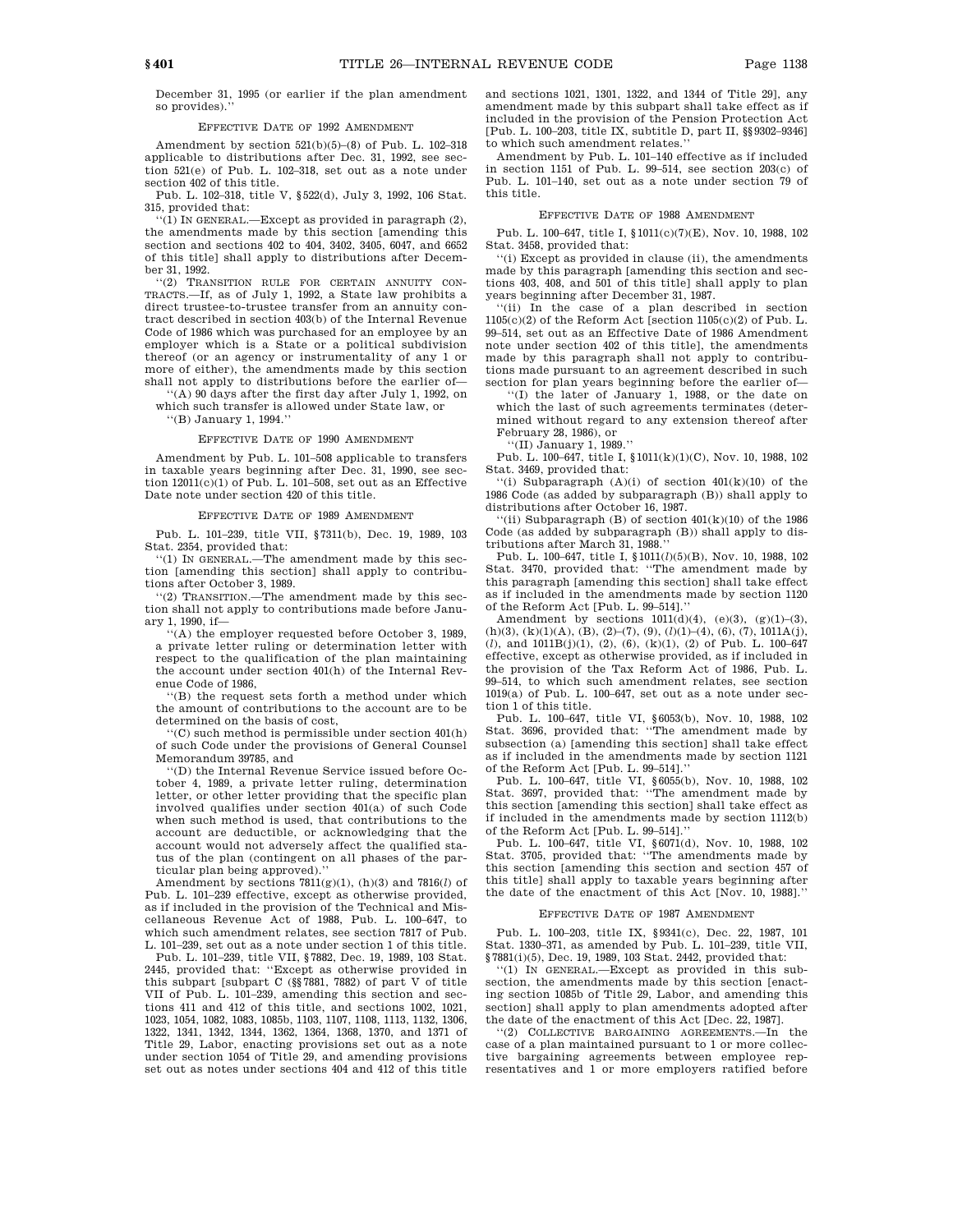the date of the enactment of this Act, the amendments made by this section shall not apply to plan amendments adopted pursuant to collective bargaining agreements ratified before the date of enactment (without regard to any extension, amendment, or modification of such agreements on or after such date of enactment).''

#### EFFECTIVE DATE OF 1986 AMENDMENT

Amendment by section  $1106(d)(1)$  of Pub. L. 99-514 applicable to benefits accruing in years beginning after Dec. 31, 1988, except as otherwise provided, see section  $1106(i)(5)$  of Pub. L. 99-514, set out as a note under section 415 of this title.

Pub. L. 99–514, title XI, §1111(c), Oct. 22, 1986, 100 Stat. 2440, as amended by Pub. L. 100–647, title I, §1011(g)(4), Nov. 10, 1988, 102 Stat. 3464, provided that:

''(1) SUBSECTION (a).—The amendments made by subsection (a) [amending this section] shall apply to benefits attributable to plan years beginning after December 31, 1988.

''(2) SUBSECTION (b).—The amendments made by subsection (b) [amending this section] shall apply to years beginning after December 31, 1988.

''(3) SPECIAL RULE FOR COLLECTIVE BARGAINING AGREE-MENTS.—In the case of a plan maintained pursuant to 1 or more collective bargaining agreements between employee representatives and 1 or more employers ratified before March 1, 1986, the amendments made by this section shall not apply to plan years beginning before the earlier of—

''(A) the later of—

 $(i)$  January 1, 1989, or

''(ii) the date on which the last of such collective bargaining agreements terminates (determined without regard to any extension thereof after February 28, 1986), or

''(B) January 1, 1991.''

Pub. L. 99–514, title XI, §1112(e), Oct. 22, 1986, 100 Stat. 2445, as amended by Pub. L. 100–647, title I, §1011(h)(6)–(9), Nov. 10, 1988, 102 Stat. 3465, provided that:

''(1) IN GENERAL.—The amendments made by this section [amending this section and sections 402, 404, 406, 407, 410, and 818 of this title] shall apply to plan years beginning after December 31, 1988.

(2) SPECIAL RULE FOR COLLECTIVE BARGAINING AGREE-MENTS.—In the case of a plan maintained pursuant to 1 or more collective bargaining agreements between employee representatives and 1 or more employers ratified before March 1, 1986, the amendments made by this section shall not apply to plan years beginning before the earlier of—

''(A) the later of—

''(i) January 1, 1989, or

''(ii) the date on which the last of such collective bargaining agreement terminates (determined without regard to any extension thereof after February 28, 1986), or

''(B) January 1, 1991. ''(3) WAIVER OF EXCISE TAX ON REVERSIONS.—

 $($ A) IN GENERAL.—If—

''(i) a plan is in existence on August 16, 1986, ''(ii) such plan would fail to meet the requirements of section 401(a)(26) of the Internal Revenue Code of 1986 (as added by subsection (b)) if such section were in effect for the plan year including August 16, 1986, and

''(iii) there is no transfer of assets to or liabilities from the plan or spinoff or merger involving such plan after August 16, 1986,

then no tax shall be imposed under section 4980 of such Code on any employer reversion by reason of the termination or merger of such plan before the 1st year to which the amendment made by subsection (b) applies.

''(B) INTEREST RATE FOR DETERMINING ACCRUED BEN-EFIT OF HIGHLY COMPENSATED EMPLOYEES FOR CERTAIN PURPOSES.—In the case of a termination, transfer, or distribution of assets of a plan described in subparagraph (A)(ii) before the 1st year to which the amendment made by subsection (b) applies—

''(i) AMOUNT ELIGIBLE FOR ROLLOVER, INCOME AVERAGING, OR TAX-FREE TRANSFER.—For purposes of determining any eligible amount, the present value of the accrued benefit of any highly compensated employee shall be determined by using an interest rate not less than the highest of—

''(I) the applicable rate under the plan's method in effect under the plan on August 16, 1986,

''(II) the highest rate (as of the date of the termination, transfer, or distribution) determined under any of the methods applicable under the plan at any time after August 15, 1986, and before the termination, transfer, or distribution in calculating the present value of the accrued benefit of an employee who is not a highly compensated employee under the plan (or any other plan used in determining whether the plan meets the requirements of section 401 of the Internal Revenue Code of 1986), or

''(III) 5 percent.

''(ii) ELIGIBLE AMOUNT.—For purposes of clause (i), the term 'eligible amount' means any amount with respect to a highly compensated employee which—

''(I) may be rolled over under section 402(a)(5) of such Code,

''(II) is eligible for income averaging under section  $402(e)(1)$  of such Code, or capital gains treatment under section  $402(a)(2)$  or  $403(a)(2)$  of such Code (as in effect before this Act), or

''(III) may be transferred to another plan without inclusion in gross income.

''(iii) AMOUNTS SUBJECT TO EARLY WITHDRAWAL OR EXCESS DISTRIBUTION TAX.—For purposes of sections 72(t) and 4980A of such Code, there shall not be taken into account the excess (if any) of—

''(I) the amount distributed to a highly compensated employee by reason of such termination or distribution, over

''(II) the amount determined by using the interest rate applicable under clause (i).

''(iv) DISTRIBUTIONS OF ANNUITY CONTRACTS.—If an annuity contract purchased after August 16, 1986, is distributed to a highly compensated employee in connection with such termination or distribution, there shall be included in gross income for the taxable year of such distribution an amount equal to the excess of—

''(I) the purchase price of such contract, over

''(II) the present value of the benefits payable under such contract determined by using the interest rate applicable under clause (i).

Such excess shall not be taken into account for purposes of sections 72(t) and 4980A of such Code.

'(v) HIGHLY COMPENSATED EMPLOYEE.-For purposes of this subparagraph, the term 'highly compensated employee' has the meaning given such term by section 414(q) of such Code.

''(4) SPECIAL RULE FOR PLANS WHICH MAY NOT TERMI-NATE.—To the extent provided in regulations prescribed by the Secretary of the Treasury or his delegate, if a plan is prohibited from terminating under title IV of the Employee Retirement Income Security Act of 1974 [29 U.S.C. 1301 et seq.] before the 1st year to which the amendment made by subsection (b) would apply, the amendment made by subsection (b) shall only apply to years after the 1st year in which the plan is able to terminate.''

Amendment by section 1114(b)(7) of Pub. L. 99–514 applicable to years beginning after Dec. 31, 1988, see section 1114(c)(3) of Pub. L. 99–514, set out as a note under section 414 of this title.

Pub. L. 99–514, title XI, §1116(f), Oct. 22, 1986, 100 Stat. 2457, as amended by Pub. L. 100–647, title I, §1011(k)(8), (10), Nov. 10, 1988, 102 Stat. 3470, provided that:

''(1) IN GENERAL.—Except as provided in this subsection, the amendments made by this section [amending this section] shall apply to years beginning after December 31, 1988.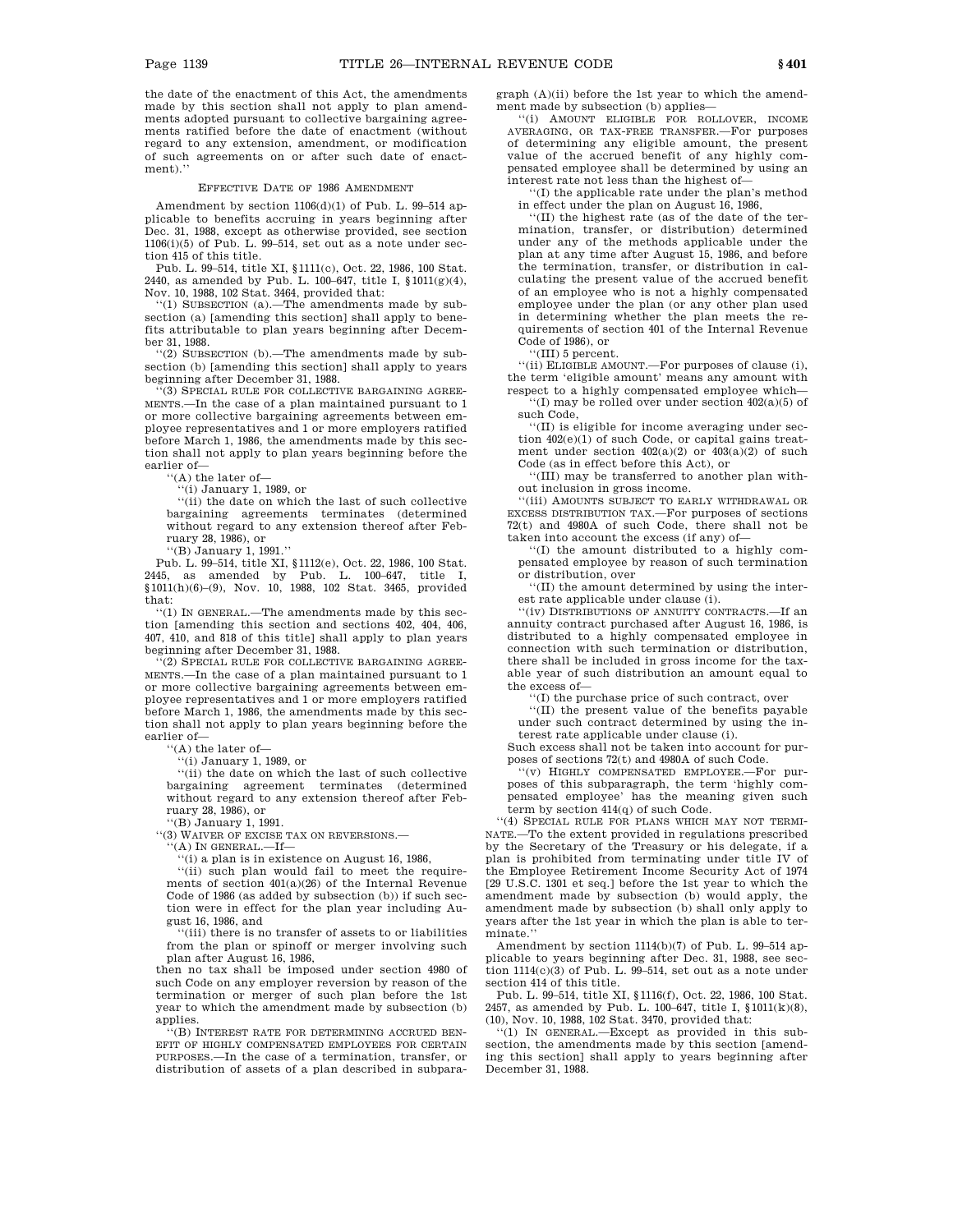''(2) NONDISCRIMINATION RULES.—

''(A) IN GENERAL.—Except as provided in subparagraph (B), the amendments made by subsections (a), (b)(4), and (d) [amending this section], and the provisions of section  $401(k)(4)(B)$  of the Internal Revenue Code of 1986 (as added by this section), shall apply to years beginning after December 31, 1986.

'(B) TRANSITION RULES FOR CERTAIN GOVERNMENTAL AND TAX-EXEMPT PLANS.—Subparagraph (B) of section 401(k)(4) of the Internal Revenue Code of 1986 (relating to governments and tax-exempt organizations not eligible for cash or deferred arrangements), as added by this section, shall not apply to any cash or deferred arrangement adopted by-

'(i) a State or local government or political subdivision thereof, or any agency or instrumentality thereof, before May 6, 1986, or

''(ii) a tax-exempt organization before July 2, 1986.

In the case of an arrangement described in clause (i), the amendments made by subsections (a), (b)(4), and (d) shall apply to years beginning after December 31, 1988. If clause (i) or (ii) applies to any arrangement adopted by a governmental unit, then any cash or deferred arrangement adopted by such unit on or after the date referred to in the applicable clause shall be treated as adopted before such date.

''(3) AGGREGATION AND EXCESS CONTRIBUTIONS.—The amendments made by subsections (c) and (e) [amending this section] shall apply to years beginning after December 31, 1986.

'(4) COLLECTIVE BARGAINING AGREEMENTS.

''(A) IN GENERAL.—In the case of a plan maintained pursuant to 1 or more collective bargaining agreements between employee representatives and 1 or more employers ratified before March 1, 1986, the amendments made by this section shall not apply to years beginning before the earlier of—

''(i) the later of—

''(I) January 1, 1989, or

''(II) the date on which the last of such collective bargaining agreements terminates (determined without regard to any extension thereof after February 28, 1986), or

(ii) January 1, 1991.

''(B) SPECIAL RULE FOR NONDISCRIMINATION RULES.— In the case of a plan described in subparagraph (A), the amendments and provisions described in paragraph (2) shall not apply to years beginning before the earlier of—

''(i) the date determined under subparagraph  $(A)(i)(II)$ , or

''(ii) January 1, 1989.

''(5) SPECIAL RULE FOR QUALIFIED OFFSET ARRANGE-MENTS.—

''(A) IN GENERAL.—A cash or deferred arrangement shall not be treated as failing to meet the requirements of section  $401(k)(4)$  of the Internal Revenue Code of 1986 (as added by this section) to the extent such arrangement is part of a qualified offset arrangement consisting of such cash or deferred arrangement and a defined benefit plan.

''(B) QUALIFIED OFFSET ARRANGEMENT.—For purposes of subparagraph (A), a cash or deferred arrangement is part of a qualified offset arrangement with a defined benefit plan to the extent such offset arrangement satisfies each of the following conditions with respect to the employer maintaining the arrangement on April 16, 1986, and at all times thereafter:

''(i) The benefit under the defined benefit plan is directly and uniformly conditioned on the initial elective deferrals (up to 4 percent of compensation).

''(ii) The benefit provided under the defined benefit plan (before the offset) is at least 60 percent of an employee's cumulative elective deferrals (up to  $\frac{4 \text{ percent of compensation}}{4 \text{ cm}}$ .

'(iii) The benefit under the defined benefit plan is reduced by the benefit attributable to the employee's elective deferrals under the plan (up to 4 percent of compensation) and the income allocable thereto. The interest rate used to calculate the reduction shall not exceed the greater of the rate under section  $411(a)(11)(B)(ii)$  of such Code or the interest rate applicable under section  $411(c)(2)(C)(iii)$ of such Code, taking into account section 411(c)(2)(D) of such Code.

For purposes of applying section  $401(k)(3)$  of such Code to the cash or deferred arrangement, the benefits under the defined benefit plan conditioned on initial elective deferrals may be treated as matching contributions under such rules as the Secretary of the Treasury or his delegate may prescribe. The Secretary shall provide rules for the application of this paragraph in the case of successor plans.

''(C) DEFINITION OF EMPLOYER.—For purposes of this paragraph, the term 'employer' includes any research and development center which is federally funded and engaged in cancer research, but only with respect to employees of contractor-operators whose salaries are reimbursed as direct costs against the operator's contract to perform work at such center.

''(6) WITHDRAWALS ON SALE OF ASSETS.—Subclauses (II), (III), and (IV) of section  $401(k)(2)(B)(i)$  of the Internal Revenue Code of 1986 (as added by subsection (b)(1)) shall apply to distributions after December 31, 1984.

''(7) DISTRIBUTIONS BEFORE PLAN AMENDMENT.—

 $(A)$  IN GENERAL.—If a plan amendment is required to allow a plan to make any distribution described in section  $401(k)(8)$  of the Internal Revenue Code of 1986, any such distribution which is made before the close of the 1st plan year for which such amendment is required to be in effect under section 1140 [set out as a note below], shall be treated as made in accordance with the provisions of such plan.

''(B) DISTRIBUTIONS PURSUANT TO MODEL AMEND-MENT.—

''(i) SECRETARY TO PRESCRIBE AMENDMENT.—The Secretary of the Treasury or his delegate shall prescribe an amendment which allows a plan to make any distribution described in section 401(k)(8) of such Code.

''(ii) ADOPTION BY PLAN.—If a plan adopts the amendment prescribed under clause (i) and makes a distribution in accordance with such amendment, such distribution shall be treated as made in ac-

cordance with the provisions of the plan.'' Pub. L. 99–514, title XI, §1117(d), Oct. 22, 1986, 100 Stat. 2462, as amended by Pub. L. 100–647, title I, §1011(*l*)(12), Nov. 10, 1988, 102 Stat. 3471, provided that:

''(1) IN GENERAL.—The amendments made by this section [enacting section 4979 of this title and amending this section and section 414 of this title] shall apply to plan years beginning after December 31, 1986.

''(2) COLLECTIVE BARGAINING AGREEMENTS.—In the case of a plan maintained pursuant to 1 or more collective bargaining agreements between employee representatives and 1 or more employers ratified before March 1, 1986, the amendments made by this section shall not apply to plan years beginning before the earlier of—

''(A) January 1, 1989, or

''(B) the date on which the last of such collective bargaining agreements terminates (determined without regard to any extension thereof after February 28, 1986).

''(3) ANNUITY CONTRACTS.—In the case of an annuity contract under section 403(b) of the Internal Revenue Code of 1986—

''(A) the amendments made by this section shall apply to plan years beginning after December 31, 1988, and

''(B) in the case of a collective bargaining agreement described in paragraph (2), the amendments made by this section shall not apply to years beginning before the earlier of—

'(i) the later of-

''(I) January 1, 1989, or

''(II) the date determined under paragraph (2)(B), or

''(ii) January 1, 1991.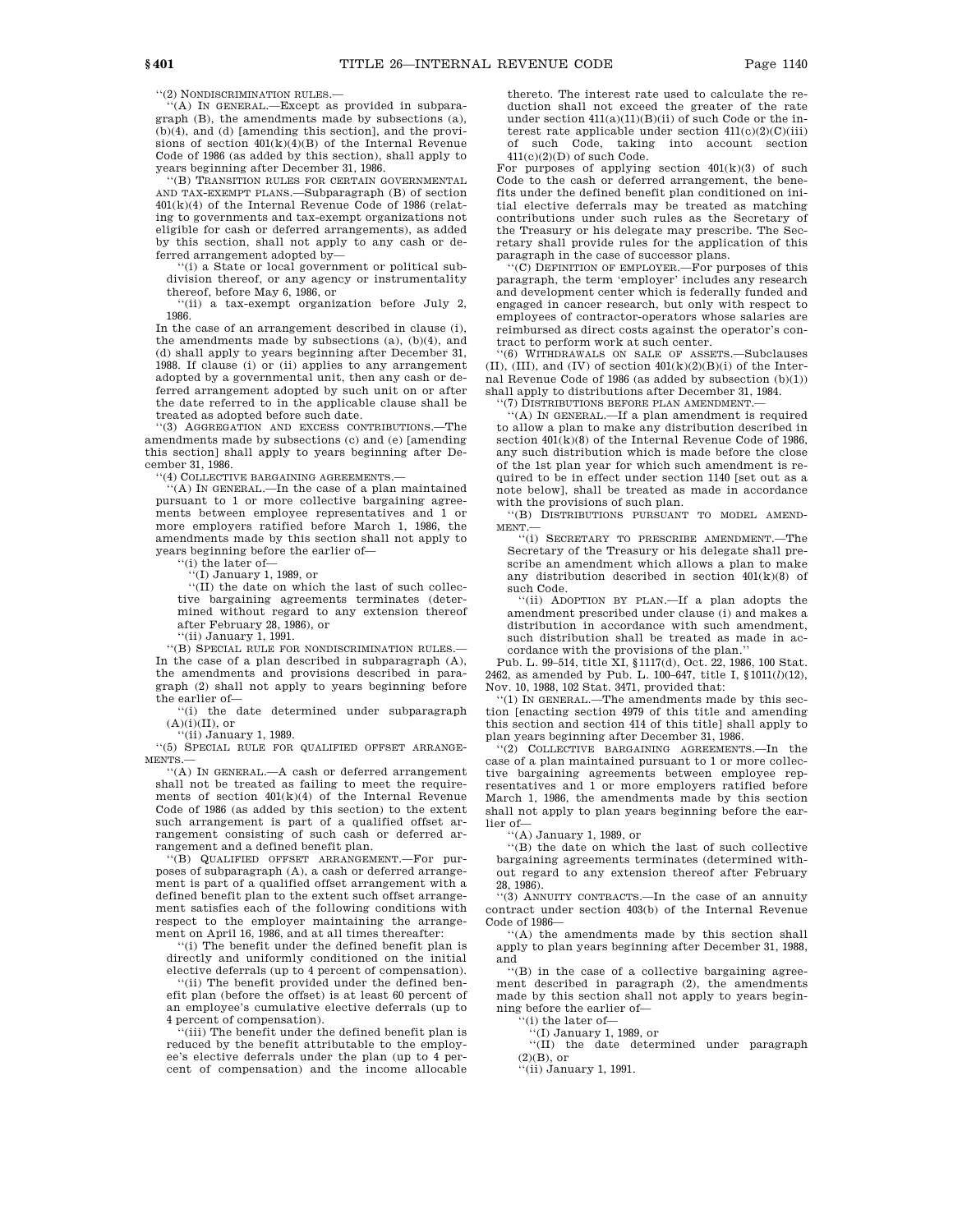''(4) DISTRIBUTIONS BEFORE PLAN AMENDMENT.—

''(A) IN GENERAL.—If a plan amendment is required to allow a plan to make any distribution described in section 401(m)(6) of the Internal Revenue Code of 1986, any such distribution which is made before the close of the 1st plan year for which such amendment is required to be in effect under section 1140 [set out as a note below] shall be treated as made in accordance with the provisions of the plan.

''(B) DISTRIBUTIONS PURSUANT TO MODEL AMEND-MENT.—

''(i) SECRETARY TO PRESCRIBE AMENDMENT.—The Secretary of the Treasury or his delegate shall prescribe an amendment which allows a plan to make any distribution described in section 401(m)(6) of the Internal Revenue Code of 1986.

''(ii) ADOPTION BY PLAN.—If a plan adopts the amendment prescribed under clause (i) and makes a distribution in accordance with such amendment, such distribution shall be treated as made in accordance with the provisions of the plan.''

Pub. L. 99–514, title XI, §1119(b), Oct. 22, 1986, 100 Stat. 2463, provided that: ''The amendment made by subsection (a) [amending this section] shall apply to plan years beginning after December 31, 1985.''

Pub. L. 99–514, title XI, §1121(d), Oct. 22, 1986, 100 Stat. 2465, as amended by Pub. L. 100–647, title I, §1011A(a)(3), (4), Nov. 10, 1988, 102 Stat. 3472, provided that:

(1) IN GENERAL.—Except as provided in this subsection, the amendments made by this section [amending this section and sections 402, 408, and 4974 of this title] shall apply to years beginning after December 31, 1988.

''(2) SUBSECTION (c).—The amendments made by subsection (c) [amending sections 402 and 408 of this title] shall apply to years beginning after December 31, 1986.

''(3) COLLECTIVE BARGAINING AGREEMENTS.—In the case of a plan maintained pursuant to 1 or more collective bargaining agreements between employee representatives and 1 or more employers ratified before March 1, 1986, the amendments made by this section shall not apply to distributions to individuals covered by such agreements in years beginning before the earlier of—

"(A) the later of —  $\cdot$ "(i) the date on which the last of such collective bargaining agreements terminates (determined without regard to any extension thereof after February 28, 1986), or

''(ii) January 1, 1989, or

''(B) January 1, 1991.

''(4) TRANSITION RULES.—

''(A) The amendments made by subsections (a) and (b) [amending this section and section 4974 of this title] shall not apply with respect to any benefits with respect to which a designation is in effect under section  $242(b)(2)$  of the Tax Equity and Fiscal Responsibility Act of 1982 [section 242(b)(2) of Pub. L. 97–248, formerly set out as a note below].

 $'(B)(i)$  Except as provided in clause (ii), the amendment made by subsection (b) [amending this section] shall not apply in the case of any individual who has attained age 701 ⁄2 before January 1, 1988.

''(ii) Clause (i) shall not apply to any individual who is a 5-percent owner (as defined in section 416(i) of the Internal Revenue Code of 1986), at any time during—

''(I) the plan year ending with or within the calendar year in which such owner attains age 661/2, and

''(II) any subsequent plan year.

''(5) PLANS MAY INCORPORATE SECTION 401(a)(9) RE-QUIREMENTS BY REFERENCE.—Notwithstanding any other provision of law, except as provided in regulations prescribed by the Secretary of the Treasury or his delegate, a plan may incorporate by reference the requirements of section  $401(a)(9)$  of the Internal Revenue Code of 1986.

Pub. L. 99–514, title XI, §1136(c), Oct. 22, 1986, 100 Stat. 2486, provided that: ''The amendment made by subsection (a) [amending this section] shall apply to years beginning after December 31, 1985.''

Pub. L. 99–514, title XI, §1143(b), Oct. 22, 1986, 100 Stat. 2490, provided that: ''The amendment made by subsection (a) [amending this section] shall apply to taxable years beginning after December 31, 1986.

Pub. L. 99–514, title XI, §1145(d), Oct. 22, 1986, 100 Stat. 2491, provided that: ''The amendments made by this section [amending this section, section 1055 of Title 29, Labor, and provisions set out as a note under section 1001 of Title 29] shall apply as if included in the amendments made by the Retirement Equity Act of 1984 [Pub. L. 98–397].''

Amendment by section 1171(b)(5) of Pub. L. 99–514 applicable to compensation paid or accrued after Dec. 31, 1986, in taxable years ending after such date, except as otherwise provided, see section 1171(c) of Pub. L. 99–514, set out as a note under section 38 of this title.

Pub. L. 99–514, title XI, §1174(c)(2)(B), Oct. 22, 1986, 100 Stat. 2518, provided that: ''The amendment made by this paragraph [amending this section] shall apply to distributions attributable to stock acquired after December 31, 1986.''

Pub. L. 99–514, title XI, §1175(a)(2), Oct. 22, 1986, 100 Stat. 2519, provided that: ''The amendment made by this subsection [amending this section] shall apply to stock acquired after December 31, 1986.''

Pub. L. 99–514, title XI, §1176(c), Oct. 22, 1986, 100 Stat. 2520, provided that: ''The amendment made by subsection (a) [amending this section] shall be effective December 31, 1986. The amendment made by subsection (b) [amending section 409 of this title] shall apply to acquisitions of securities after December 31, 1986.

Pub. L. 99–514, title XVIII, §1852(h)(1), Oct. 22, 1986, 100 Stat. 2869, as amended by Pub. L. 100–647, title I, §1018(t)(3)(C), Nov. 10, 1988, 102 Stat. 3588, provided that the amendment made by that section is effective for years beginning after Dec. 31, 1985.

Pub. L. 99–514, title XVIII, §1879(g)(3), Oct. 22, 1986, 100 Stat. 2907, provided that: ''The amendments made by this subsection [amending this section] shall apply to plan years beginning after December 31, 1984.''

Amendment by sections  $1848(b)$  and  $1852(a)(4)(A)$ , (6),  $(b)(8)$ ,  $(g)$ ,  $(h)(1)$  of Pub. L. 99-514 effective, except as otherwise provided, as if included in the provisions of the Tax Reform Act of 1984, Pub. L. 98–369, div. A, to which such amendment relates, see section 1881 of Pub. L. 99–514, set out as a note under section 48 of this title.

Pub. L. 99–514, title XVIII, §1898(j), Oct. 22, 1986, 100 Stat. 2957, provided that: ''Except as otherwise provided in this section, any amendment made by this section [amending this section, sections 402, 411, 414, 415, 417, and 2503 of this title, and sections 1053 to 1056 of Title 29, Labor, and provisions set out as notes under section 1001 of Title 29] shall take effect as if included in the provision of the Retirement Equity Act of 1984 [Pub. L. 98–397] to which such amendment relates.''

#### EFFECTIVE DATE OF 1984 AMENDMENT

Amendment by section 203(a) of Pub. L. 98–397 applicable to plan years beginning after Dec. 31, 1984, amendment by section 204(a) of Pub. L. 98–397 effective Jan. 1, 1985, and amendment by section 301(b) of Pub. L. 98–397 applicable to plan amendments made after July 30, 1984, but not applicable to the termination of a certain defined benefit plan, except as otherwise provided, see sections 302 and 303 of Pub. L. 98–397, set out as a note under section 1001 of Title 29, Labor.

Nothing in amendment by section 203(a) of Pub. L. 98–397 to prevent any distribution required by reason of a failure to comply with the terms of a loan made on or before Aug. 18, 1985, and secured by a portion of the participant's accrued benefit, see section  $1898(b)(4)(C)(ii)$  of Pub. L. 99-514, set out as an Effective Date of 1986 Amendment note under section 417 of this title.

Amendment by section 211(b)(5) of Pub. L. 98–369 applicable to taxable years beginning after Dec. 31, 1983, see section 215 of Pub. L. 98–369, set out as an Effective Date note under section 801 of this title.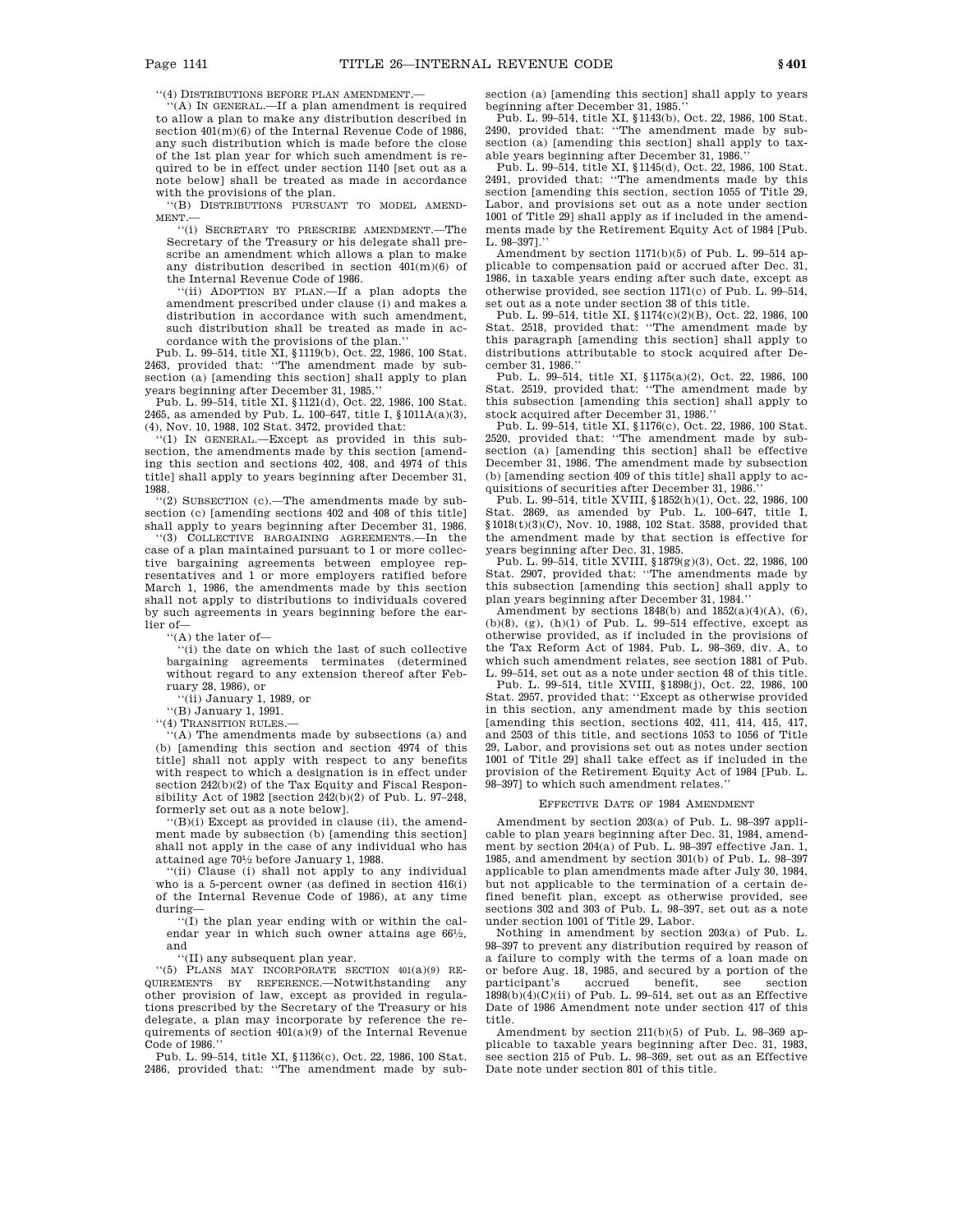Amendment by section 474(r)(13) of Pub. L. 98–369 applicable to taxable years beginning after Dec. 31, 1983, and to carrybacks from such years, see section 475(a) of Pub. L. 98–369, set out as a note under section 21 of this title.

Pub. L. 98–369, div. A, title IV, §491(f)(3), July 18, 1984, 98 Stat. 853, provided that: ''The amendments made by subsection (e) [redesignating section 409A as section 409 of this title and amending this section and sections 41, 415, 4975, and 6699 of this title] shall take effect on January 1, 1984.''

Pub. L. 98–369, div. A, title V, §521(e), July 18, 1984, 98 Stat. 868, as amended by Pub. L. 99–514, §2, Oct. 22, 1986, 100 Stat. 2095, provided that:

 $(1)$  IN GENERAL.—The amendments made by this section [amending this section and sections 72, 403, and 408 of this title and repealing provisions set out as a note under this section] shall apply to years beginning after December 31, 1984.

'(2) REPEAL OF SECTION 242 OF TEFRA. The amendment made by subsection (a)(2) [repealing section 242 of Pub. L. 97–248, which amended this section and enacted provisions formerly set out below] shall take effect as if included in the Tax Equity and Fiscal Responsibility Act of 1982 [Pub. L. 97–248].

''(3) TRANSITION RULE.—A trust forming part of a plan shall not be disqualified under paragraph (9) of section 401(a) of the Internal Revenue Code of 1986 [formerly I.R.C. 1954], as amended by subsection (a)(1), by reason of distributions under a designation (before January 1, 1984) by any employee in accordance with a designation described in section 242(b)(2) of the Tax Equity and Fiscal Responsibility Act of 1982 (as in efffect [sic] before the amendments made by this Act) [formerly set out as an Effective Date of 1982 Amendment note below].

''(4) SPECIAL RULE FOR GOVERNMENTAL PLANS.—In the case of a governmental plan (within the meaning of section 414(d) of the Internal Revenue Code of 1986), paragraph (1) shall be applied by substituting '1986' for '1984'.

''(5) SPECIAL RULE FOR COLLECTIVE BARGAINING AGREE-MENTS.—In the case of a plan maintained pursuant to one or more collective bargaining agreements ratified on or before the date of the enactment of this Act [July 18, 1984] between employee representatives and one or more employers, the amendments made by this section shall not apply to years beginning before the earlier

of— ''(A) the date on which the last of the collective bargaining agreements relating to the plan terminates (determined without regard to any extension thereof agreed to after the date of the enactment of this Act), or

''(B) January 1, 1988.

For purposes of subparagraph (A), any plan amendment made pursuant to a collective bargaining agreement relating to the plan which amends the plan solely to conform to any requirement added by this section shall not be treated as a termination of such collective bargaining agreement.''

Pub. L. 98–369, div. A, title V, §524(d)(2), July 18, 1984, 98 Stat. 872, provided that: ''The amendment made by this subsection [amending this section] shall apply to plan years beginning after December 31, 1983.''

Pub. L. 98–369, div. A, title V, §527(c), July 18, 1984, 98 Stat. 876, as amended by Pub. L. 99–514, §2, Oct. 22, 1986, 100 Stat. 2095, provided that:

''(1) SUBSECTION (a).—

''(A) IN GENERAL.—Except as provided in subparagraph (B), the amendment made by subsection (a) [amending this section] shall apply to plan years beginning after December 31, 1984.

''(B) EXCEPTION FOR CERTAIN EXISTING PLANS.—The amendment made by subsection (a) shall not apply to any plan—

''(i) which was maintained by a State on June 8, 1984, and

''(ii) with respect to which a determination letter had been issued by the Secretary on December 6, 1982.

''(2) SUBSECTION (b).—

''(A) IN GENERAL.—The amendments made by this section [amending this section] shall apply with respect to plan years beginning after the date of the enactment of this Act [July 18, 1984].

''(B) TRANSITIONAL RULE.—Rules similar to the rules under section 135(c)(2) of the Revenue Act of 1978 [section 135(c)(2) of Pub. L. 95–600, set out below] shall apply with respect to any pre-ERISA money purchase plan (as defined in section 401(k)(5) of the Internal Revenue Code of 1986 [formerly I.R.C. 1954]) for plan years beginning after December 31, 1979, and on or before the date of the enactment of this Act.'' Pub. L. 98–369, div. A, title V, §528(c), July 18, 1984, 98 Stat. 877, provided that: ''The amendments made by this section [amending this section and section 415 of this title] shall apply to years beginning after March 31, 1984.''

Amendment by section 713 of Pub. L. 98–369 effective as if included in the provision of the Tax Equity and Fiscal Responsibility Act of 1982, Pub. L. 97–248, to which such amendment relates, see section 715 of Pub. L. 98–369, set out as a note under section 31 of this title.

#### EFFECTIVE DATE OF 1983 AMENDMENT

Amendment by Pub. L. 98–21 applicable to taxable years beginning after Dec. 31, 1989, see section 124(d)(2) of Pub. L. 98–21, set out as a note under section 1401 of this title.

Amendment by Pub. L. 97–448 effective, except as otherwise provided, as if it had been included in the provision of the Economic Recovery Tax Act of 1981, Pub. L. 97–34, to which such amendment relates, see section 109 of Pub. L. 97–448, set out as a note under section 1 of this title.

#### EFFECTIVE DATE OF 1982 AMENDMENT

Pub. L. 97–248, title II, §242(b), Sept. 3, 1982, 96 Stat. 521, which prescribed the effective date for amendment by section 242(a) of Pub. L. 97–248, was repealed by Pub. L. 98–369, div. A, title V, §521(a)(2), July 18, 1984, 98 Stat. 867.

Pub. L. 97–248, title II, §249(b), Sept. 3, 1982, 96 Stat. 528, provided that: ''The amendments made by this section [amending this section] shall apply to plan years beginning after December 31, 1983.''

Pub. L. 97–248, title II, §254(b), Sept. 3, 1982, 96 Stat. 533, provided that: ''The amendment made by subsection (a) [amending this section] shall apply with respect to taxable years beginning after December 31,  $1981.$ ''

Amendment by sections 237, 238, and 240 of Pub. L. 97–248 applicable to years beginning after Dec. 31, 1983, see section 241 of Pub. L. 97–248, set out as an Effective Date note under section 416 of this title.

#### EFFECTIVE DATE OF 1981 AMENDMENT

Amendment by section  $312(b)(1)$ ,  $(c)(2)-(4)$ ,  $(e)(2)$  of Pub. L. 97–34 applicable to plans which include employees within the meaning of subsec. (c)(1) of this section with respect to taxable years beginning after Dec. 31, 1981, see section 312(f)(1) of Pub. L. 97–34, set out as a note under section 72 of this title.

Pub. L. 97–34, title III, §314(a)(2), Aug. 13, 1981, 95 Stat. 286, provided that: ''The amendment made by paragraph (1) [amending this section] shall apply to distributions after December 31, 1980, in taxable years beginning after such date.''

Pub. L. 97–34, title III, §338(b), Aug. 13, 1981, 95 Stat. 298, provided that: ''The amendment made by this section [amending this section] shall apply to acquisitions of securities after December 31, 1979.

Pub. L. 97–34, title III, §339, Aug. 13, 1981, 95 Stat. 299, provided that: ''Except as otherwise provided, the amendments made by this subtitle [subtitle D (§§331–339) of title III of Pub. L. 97–34, enacting section 44G of this title and amending this section and sections 46, 48, 55, 56, 381, 383, 404, 409A, 415, 6096, 6411, 6511, and 6699 of this title] shall apply to taxable years beginning after December 31, 1981.''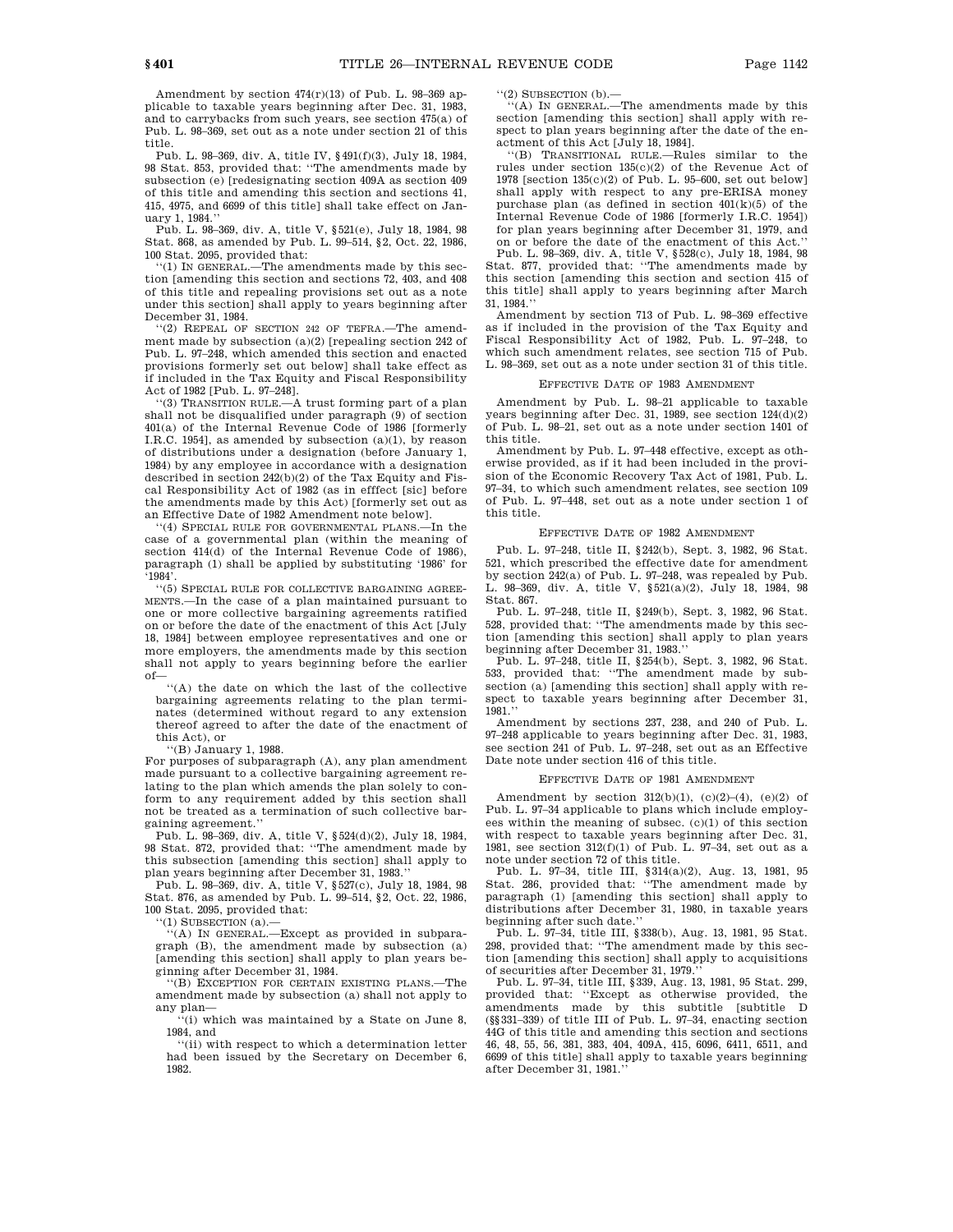# EFFECTIVE DATE OF 1980 AMENDMENT

Pub. L. 96–605, title II, §221(b), Dec. 28, 1980, 94 Stat. 3528, provided that: ''The amendment made by subsection (a) [amending this section] shall apply with respect to plan years beginning after December 31, 1980.''

Pub. L. 96–605, title II, §225(c), Dec. 28, 1980, 94 Stat. 3529, provided that: ''The amendments made by this section [amending this section and sections 408 and 410 of this title] shall apply with respect to plan years beginning after December 31, 1980.''

Pub. L. 96–364, title IV, §410(c), Sept. 26, 1980, 94 Stat. 1308, provided that: ''The amendment made by this section [amending this section and section 1103 of Title 29, Labor] shall take effect on January 1, 1975, except that in the case of contributions received by a collectively bargained plan maintained by more than one employer before the date of enactment of this Act [Sept. 26, 1980], any determination by the plan administrator that any such contribution was made by mistake of fact or law before such date shall be deemed to have been made on such date of enactment.''

Amendment by section 208(a), (e) of Pub. L. 96–364 effective Sept. 26, 1980, see section 210(a) of Pub. L. 96–364, set out as an Effective Date note under section 194A of this title.

Amendment by Pub. L. 96–222 effective, except as otherwise provided, as if it had been included in the provisions of the Revenue Act of 1978, Pub. L. 95–600, to which such amendment relates, see section 201 of Pub. L. 96–222, set out as a note under section 32 of this title.

#### EFFECTIVE DATE OF 1978 AMENDMENT

Pub. L. 95–600, title I, §135(c)(1), Nov. 6, 1978, 92 Stat. 2787, provided that: ''The amendments made by this section [amending this section and section 402 of this title] shall apply to plan years beginning after December 31, 1979.''

Amendment by section 141(f)(3) of Pub. L. 95–600 effective with respect to qualified investment for taxable years beginning after Dec. 31, 1978, see section  $141(g)(1)$ of Pub. L. 95–600, set out as an Effective Date note under section 409 of this title.

Pub. L. 95–600, title I, §143(b), Nov. 6, 1978, 92 Stat. 2796, provided that: ''The amendment made by subsection (a) [amending this section] shall apply to acquisitions of securities after December 31, 1979.

Amendment by section 152(e) of Pub. L. 95–600 applicable to taxable years beginning after Dec. 31, 1978, see section 152(h) of Pub. L. 95–600, set out as a note under section 408 of this title.

#### EFFECTIVE DATE OF 1976 AMENDMENT

Amendment by section 803(b)(2) of Pub. L. 94–455 effective for taxable years beginning after Dec. 31, 1974, see section 803(j) of Pub. L. 94–455, set out as a note under section 46 of this title.

Pub. L. 94–455, title XV, §1505(c), Oct. 4, 1976, 90 Stat. 1739, provided that: ''The amendments made by this section [amending this section and section 801 of this title] apply for taxable years beginning after December 31, 1975.''

Amendment by section 1901(a)(56) of Pub. L. 94–455 effective for taxable years beginning after Dec. 31, 1976, see section 1901(d) of Pub. L. 94–455, set out as a note under section 2 of this title.

Pub. L. 94–267, §1(e), Apr. 15, 1976, 90 Stat. 369, provided that: ''The amendments made by this Act [amending this section and sections 402 to 404 and 805 of this title, and enacting provisions set out as a note under section 402 of this title] shall apply with respect to payments made to an employee on or after July 4, 1974.''

#### EFFECTIVE DATE OF 1974 AMENDMENT

Amendment by sections 1012(b) and 1016(a)(2) of Pub. L. 93–406 applicable, except as otherwise provided in section 1017(c) through (i) of Pub. L. 93–406, for plan years beginning after Sept. 2, 1974, but, in the case of plans in existence on Jan. 1, 1974, amendment by sec-

tions 1012(b) and 196(a)(2) of Pub. L. 93–406 applicable for plan years beginning after Dec. 31, 1975, see section 1017 of Pub. L. 93–406, set out as an Effective Date; Transitional Rules note under section 410 of this title.

Pub. L. 93–406, title II, §1021(a)(1), (b), Sept. 2, 1974, 88 Stat. 935, 937, provided that the amendment made by that section is effective with respect to plan years beginning after Dec. 31, 1975.

Pub. L. 93–406, title II, §1022(d), Sept. 2, 1974, 88 Stat. 939, provided that the amendment made by that section is effective as of Jan. 1, 1974.

Pub. L. 93–406, title II, §1022(f), Sept. 2, 1974, 88 Stat. 940, provided that the amendment made by that section is effective as of Jan. 1, 1974.

Pub. L. 93–406, title II, §1024, Sept. 2, 1974, 88 Stat. 943, provided that: ''Except as otherwise provided in section 1021, the amendments made by section 1021 [amending this section] shall apply to plan years to which part I applies. [For description of plan years to which part I applies, see section 1017 of Pub. L. 93–406, set out as an Effective Date; Transitional Rules note under section 410 of this title.] Except as otherwise provided in section 1022, the amendments made by section 1022 [amending this section and section 6051 of this title] shall apply to plan years to which part I applies. Section 1023 [amending this section] shall take effect on the date of the enactment of this Act [Sept. 2, 1974].''

Pub. L. 93–406, title II, §2001(i)(2)–(4), Sept. 2, 1974, 88 Stat. 958, provided that:

''(2) The amendments made by subsection (c) [amending this section] apply to

''(A) taxable years beginning after December 31, 1975, and

''(B) any other taxable years beginning after December 31, 1973, for which contributions were made under the plan in excess of the amounts permitted to be made under sections 404(e) and 1379(b) [of this title] as in effect on the day before the date of the enactment of this Act [Sept. 2, 1974].

''(3) The amendments made by subsection (d) [amending this section] apply to taxable years beginning after December 31, 1975.

 $(4)$  The amendments made by subsections (e) and (f) [enacting section 4972 of this title and amending this section and section 72 of this title] apply to contributions made in taxable years beginning after December 31, 1975.''

Amendment by section 2001(h)(1) of Pub. L. 93–406 applicable to taxable years ending after Sept. 2, 1974, see section 2001(i)(6) of Pub. L. 93-406, set out as a note under section 72 of this title.

Amendment by section  $2004(a)(1)$  of Pub. L. 93-406 applicable to years beginning after Dec. 31, 1975, see section 2004(d) of Pub. L. 93–406, set out as an Effective Date; Transitional Provisions note under section 415 of this title.

#### EFFECTIVE DATE OF 1971 AMENDMENT

Pub. L. 91–691, §1(b), Jan. 12, 1971, 84 Stat. 2074, provided that: ''The amendments made by subsection (a) [amending this section] shall apply to taxable years beginning after December 31, 1953, and ending after August 16, 1954, but only with respect to contributions made after December 31, 1954.''

#### EFFECTIVE DATE OF 1966 AMENDMENT

Pub. L. 89–809, title II, §204(d), Nov. 13, 1966, 80 Stat. 1578, as amended by Pub. L. 90–607, Oct. 21, 1968, 82 Stat. 1189; Pub. L. 99–514, §2, Oct. 22, 1986, 100 Stat. 2095, provided that: ''The amendments made by subsections (a) and (b) [amending this section and section 404 of this title] shall apply with respect to taxable years beginning after December 31, 1967. The amendment made by subsection (c) [amending this section] shall apply with respect to taxable years beginning after December 31, 1967, and in the case of a taxpayer who applies the averaging provisions of section 401(e)(3) of the Internal Revenue Code of 1986 [formerly I.R.C. 1954] for a taxable year beginning after December 31, 1967, the computa-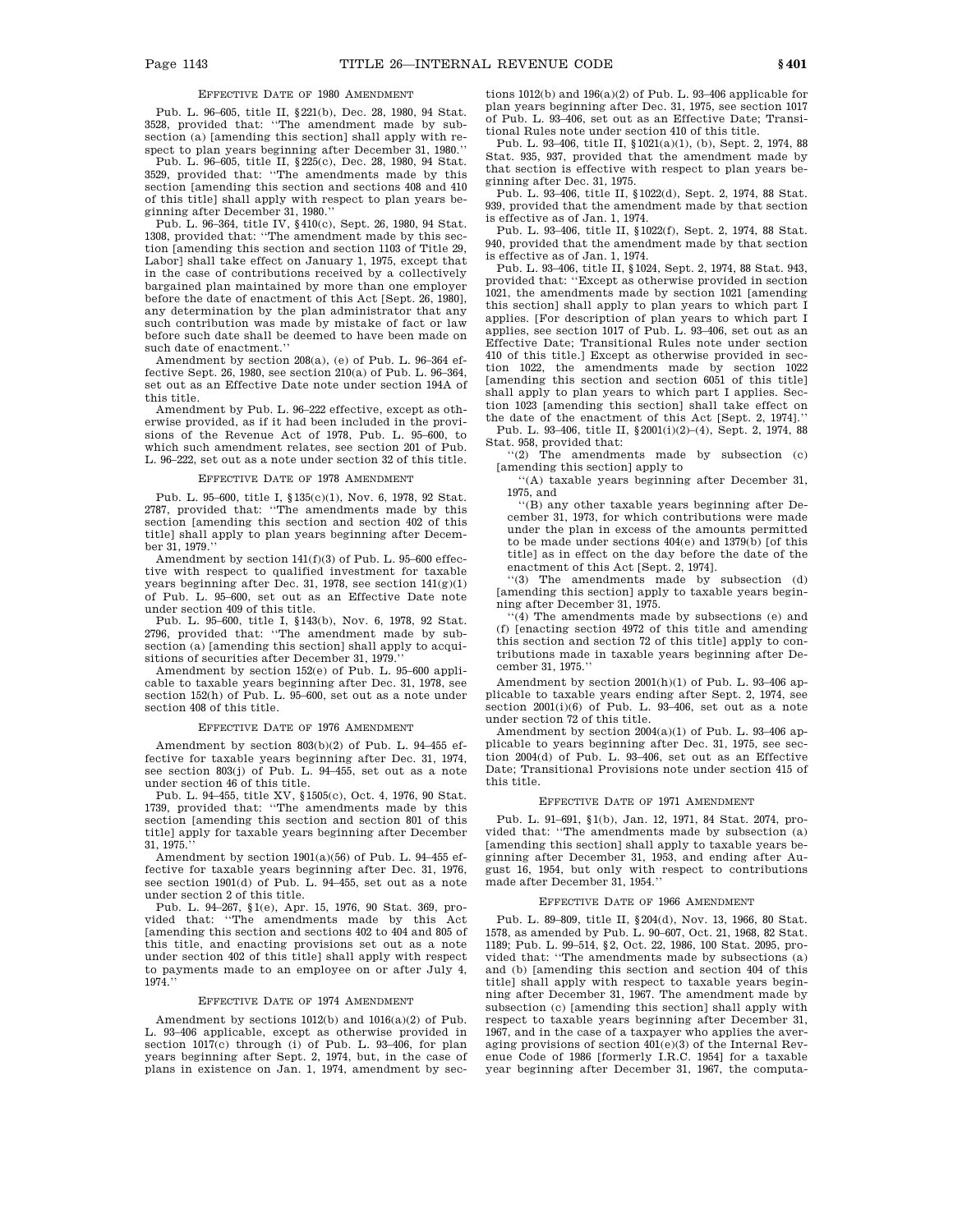tion of the amount deductible under section 404 of such Code for any prior taxable year which began before January 1, 1968, shall be made, for purposes of such averaging provisions, as if the amendment made by subsection (c) were applicable to such prior taxable year.

Pub. L. 89–809, title II, §205(b), Nov. 13, 1966, 80 Stat. 1578, provided that: ''The amendment made by subsection (a) [amending this section] shall apply to taxable years ending after the date of the enactment of this Act [Nov. 13, 1966].''

#### EFFECTIVE DATE OF 1965 AMENDMENT

Amendment by Pub. L. 89–97 applicable to taxable years beginning after Dec. 31, 1966, see section 106(e) of Pub. L. 89–97, set out as a note under section 213 of this title.

#### EFFECTIVE DATE OF 1964 AMENDMENT

Pub. L. 88–272, title II, §219(b), Feb. 26, 1964, 78 Stat. 58, provided that: ''The amendments made by subsection (a) [amending this section] shall apply with respect to taxable years beginning after December 31, 1953, and ending after August 16, 1954, but only with respect to contributions made after December 31, 1954.''

#### EFFECTIVE DATE OF 1962 AMENDMENT

Pub. L. 87–863, §2(c), Oct. 23, 1962, 76 Stat. 1142, provided that: ''The amendments made by subsections (a) and (b) [amending this section and section 404 of this title] shall apply to taxable years beginning after the date of the enactment of this Act [Oct. 23, 1962].''

Amendment by Pub. L. 87–792 applicable to taxable years beginning after Dec. 31, 1962, see section 8 of Pub. L. 87–792, set out as a note under section 22 of this title.

#### SHORT TITLE OF 1962 AMENDMENT

Pub. L. 87–792, §1, Oct. 10, 1962, 76 Stat. 809, provided: ''That this Act [enacting sections 405 and 6047 of this title and amending this section and sections 37, 62, 72, 101, 104, 105, 172, 402 to 404, 503, 805, 1361, 2039, 2517, 3306, 3401, and 7207 of this title] may be cited as the 'Self-Employed Individuals Tax Retirement Act of 1962'.''

#### REGULATIONS

Pub. L. 109–280, title VIII, §823, Aug. 17, 2006, 120 Stat. 998, provided that: ''The Secretary of the Treasury shall issue regulations under which a governmental plan (as defined in section 414(d) of the Internal Revenue Code of 1986) shall, for all years to which section 401(a)(9) of such Code applies to such plan, be treated as having complied with such section 401(a)(9) if such plan complies with a reasonable good faith interpretation of such section  $401(a)(9)$ .

Pub. L. 109–280, title VIII, §826, Aug. 17, 2006, 120 Stat. 999, provided that: ''Within 180 days after the date of the enactment of this Act [Aug. 17, 2006], the Secretary of the Treasury shall modify the rules for determining whether a participant has had a hardship for purposes of section  $401(k)(2)(B)(i)(IV)$  of the Internal Revenue Code of 1986 to provide that if an event (including the occurrence of a medical expense) would constitute a hardship under the plan if it occurred with respect to the participant's spouse or dependent (as defined in section 152 of such Code), such event shall, to the extent permitted under a plan, constitute a hardship if it occurs with respect to a person who is a beneficiary under the plan with respect to the participant. The Secretary of the Treasury shall issue similar rules for purposes of determining whether a participant has had—

 $\lq\lq(1)$  a hardship for purposes of section  $403(b)(11)(B)$ of such Code; or

''(2) an unforeseen financial emergency for purposes of sections  $409\mathcal{A}(a)(2)(\mathcal{A})(vi)$  ,  $409\mathcal{A}(a)(2)(\mathcal{B})(ii)$  , and  $457(d)(1)(A)(iii)$  of such Code.'

Pub. L. 107–16, title VI, §657(c)(2), June 7, 2001, 115 Stat. 136, provided that:

''(A) AUTOMATIC ROLLOVER SAFE HARBOR.—Not later than 3 years after the date of enactment of this Act [June 7, 2001], the Secretary of Labor shall prescribe regulations providing for safe harbors under which the designation of an institution and investment of funds in accordance with section  $401(a)(31)(B)$  of the Internal Revenue Code of 1986 is deemed to satisfy the fiduciary requirements of section 404(a) of the Employee Retirement Income Security Act of 1974 (29 U.S.C. 1104(a)).

''(B) USE OF LOW-COST INDIVIDUAL RETIREMENT PLANS.—The Secretary of the Treasury and the Secretary of Labor may provide, and shall give consideration to providing, special relief with respect to the use of low-cost individual retirement plans for purposes of transfers under section 401(a)(31)(B) of the Internal Revenue Code of 1986 and for other uses that promote the preservation of assets for retirement income purposes.''

Pub. L. 99–514, title XI, §1141, Oct. 22, 1986, 100 Stat. 2490, provided that: ''The Secretary of the Treasury or his delegate shall issue before February 1, 1988, such final regulations as may be necessary to carry out the amendments made by—

''(1) section 1111 [amending this section], relating to application of nondiscrimination rules to integrated plans,

''(2) section 1112 [amending this section and sections 402, 404, 406, 407, 410, and 818 of this title], relating to coverage requirements for qualified plans

''(3) section 1113 [amending sections 410 and 411 of this title and sections 1052 to 1054 of Title 29, Labor], relating to minimum vesting standards,

''(4) section 1114 [amending this section, sections 106, 117, 120, 127, 129, 132, 274, 404A, 406, 407, 411, 414, 415, 423, 501, 505, and 4975 of this title, and section 1108 of Title 29], relating to the definition of highly compensated employee,

''(5) section 1115 [amending section 414 of this title], relating to separate lines of business and the definition of compensation,

 $(6)$  section 1116 [amending this section], relating to rules for section 401(k) plans,

''(7) section 1117 [enacting section 4979 of this title and amending this section and section 414 of this title], relating to nondiscrimination requirements for employer matching and employer contribution,

 $(8)$  section 1120 [amending section 403 of this title], relating to nondiscrimination requirements for tax sheltered annuities, and

''(9) section 1133 [enacting section 4981A [now 4980A] of this title], relating to tax on excess distributions.''

#### MODIFICATION OF RULES GOVERNING HARDSHIP DISTRIBUTIONS

Pub. L. 115–123, div. D, title II, §41113, Feb. 9, 2018, 132 Stat. 161, provided that:

''(a) IN GENERAL.—Not later than 1 year after the date of the enactment of this Act [Feb. 9, 2018], the Secretary of the Treasury shall modify Treasury Regulation section  $1.401(k)-1(d)(3)(iv)(E)$  to-

''(1) delete the 6-month prohibition on contributions imposed by paragraph (2) thereof, and

''(2) make any other modifications necessary to carry out the purposes of section  $401(k)(2)(B)(i)(IV)$  of the Internal Revenue Code of 1986.

''(b) EFFECTIVE DATE.—The revised regulations under this section shall apply to plan years beginning after December 31, 2018.''

#### SPECIAL RULES FOR MULTIPLE EMPLOYER PLANS OF CERTAIN COOPERATIVES

Pub. L. 109–280, title I, §104, Aug. 17, 2006, 120 Stat. 816, as amended by Pub. L. 111–192, title II, §202(b), June 25, 2010, 124 Stat. 1298; Pub. L. 113–97, title I, §103(b), Apr. 7, 2014, 128 Stat. 1117, provided that:

''(a) GENERAL RULE.—Except as provided in this section, if a plan in existence on July 26, 2005, was an eligible cooperative plan or an eligible charity plan for its plan year which includes such date, the amendments made by this subtitle [subtitle A (§§101 to 108) of title I of Pub. L. 109–280, enacting sections 1082 and 1083 of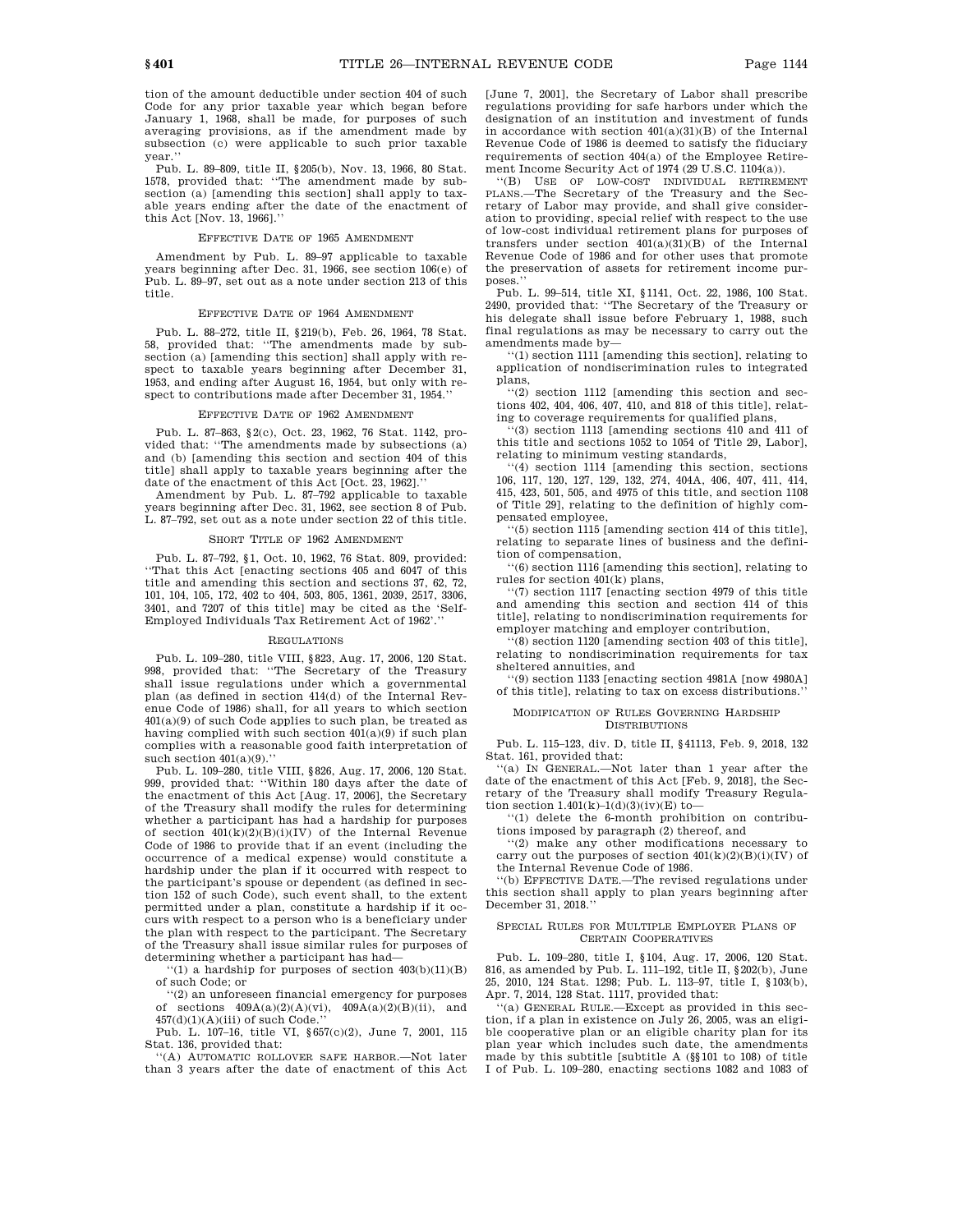Title 29, Labor, amending sections 1021, 1023, 1053, 1054, 1056, 1103, 1108, 1132, 1301, 1303, 1310, 1362, 1371, and 1423 of Title 29 and section 106 of 1978 Reorg. Plan No. 4, set out in the Appendix to Title 5, Government Organization and Employees, and as a note under section 1001 of Title 29, and repealing sections 1057, 1082 to 1086 of Title 29] and subtitle B [subtitle B (§§111 to 116) of title I of Pub. L. 109–280, enacting sections 430 and 436 of this title, amending this section and sections 409A, 411, 412, 414, 420, 4971, 4972, and 6059 of this title, and amending provisions set out as a note under section 412 of this title] shall not apply to plan years beginning before the

earlier of—<br>"(1) the first plan year for which the plan ceases to be an eligible cooperative plan or an eligible charity plan, or

(2) January 1, 2017.<br>
"(b) INTEREST RATE.—In applying section  $302(b)(5)(B)$ of the Employee Retirement Income Security Act of 1974 [29 U.S.C. 1082(b)(5)(B)] and section 412(b)(5)(B) of the Internal Revenue Code of 1986 (as in effect before the amendments made by this subtitle and subtitle B) to an eligible cooperative plan or an eligible charity plan for plan years beginning after December 31, 2007, and before the first plan year to which such amendments apply, the third segment rate determined under<br>section  $303(h)(2)(C)(iii)$  of such Act [29 U.S.C.]  $303(h)(2)(C)(iii)$  of such Act  $[29$  U.S.C.  $1083(h)(2)(C)(iii)$  and section  $430(h)(2)(C)(iii)$  of such Code (as added by such amendments) shall be used in lieu of the interest rate otherwise used.

''(c) ELIGIBLE COOPERATIVE PLAN DEFINED.—For purposes of this section, a plan shall be treated as an eligible cooperative plan for a plan year if the plan is maintained by more than 1 employer and at least 85 percent of the employers are—

'(1) rural cooperatives (as defined in section  $401(k)(7)(B)$  of such Code without regard to clause (iv) thereof), or

 $(2)$  organizations which are-

''(A) cooperative organizations described in section 1381(a) of such Code which are more than 50 percent owned by agricultural producers or by cooperatives owned by agricultural producers, or

''(B) more than 50-percent owned, or controlled by, one or more cooperative organizations described in subparagraph (A).

A plan shall also be treated as an eligible cooperative plan for any plan year for which it is described in section 210(a) of the Employee Retirement Income Security Act of 1974 [29 U.S.C. 1060(a)] and is maintained by a rural telephone cooperative association described in section  $3(40)(B)(v)$  of such Act [29 U.S.C.  $1002(40)(B)(v)$ ]. <br>"(d) ELIGIBLE CHARITY PLAN DEFINED.—

''(1) IN GENERAL.—For purposes of this section, a plan shall be treated as an eligible charity plan for a plan year if the plan is maintained by more than one employer (determined without regard to section 414(c) of the Internal Revenue Code) and 100 percent of the employers are described in section  $501(c)(3)$  of such Code.

''(2) ELECTION NOT TO BE AN ELIGIBLE CHARITY PLAN.—A plan sponsor may elect for a plan to cease to be treated as an eligible charity plan for plan years beginning after December 31, 2013. Such election shall be made at such time and in such form and manner as shall be prescribed by the Secretary of the Treasury. Any such election may be revoked only with the consent of the Secretary of the Treasury.

'(3) ELECTION TO USE FUNDING OPTIONS AVAILABLE TO OTHER PLAN SPONSORS.—

''(A) A plan sponsor that makes the election described in paragraph (2) may elect for a plan to apply the rules described in subparagraphs (B), (C), and (D) for plan years beginning after December 31, 2013. Such election shall be made at such time and in such form and manner as shall be prescribed by the Secretary of the Treasury. Any such election may be revoked only with the consent of the Secretary of the Treasury.

''(B) Under the rules described in this subparagraph, for the first plan year beginning after December 31, 2013, a plan has''(i) an 11-year shortfall amortization base,

''(ii) a 12-year shortfall amortization base, and

''(iii) a 7-year shortfall amortization base.

''(C) Under the rules described in this subparagraph, section 303(c)(2)(A) and (B) of the Employee Retirement Income Security Act of 1974 [29 U.S.C.  $1083(c)(2)(A)$ , (B)], and section  $430(c)(2)(A)$  and (B) of the Internal Revenue Code of 1986 shall be applied by—

 $\lq\lq$  in the case of an 11-year shortfall amortization base, substituting '11-plan-year period' for '7 plan-year period' wherever such phrase appears, and

''(ii) in the case of a 12-year shortfall amortization base, substituting '12-plan-year period' for '7 plan-year period' wherever such phrase appears.

''(D) Under the rules described in this subparagraph, section 303(c)(7) of the Employee Retirement Income Security Act of 1974 [29 U.S.C. 1083(c)(7)] and section 430(c)(7) of the Internal Revenue Code of 1986 shall apply to a plan for which an election has been made under subparagraph (A). Such provisions shall apply in the following manner:

''(i) The first plan year beginning after December 31, 2013, shall be treated as an election year, and no other plan years shall be so treated.

''(ii) All references in section 303(c)(7) of such Act [29 U.S.C. 1083(c)(7)] and section 430(c)(7) of such Code to 'February 28, 2010' or 'March 1, 2010' shall be treated as references to 'February 28, 2013' or 'March 1, 2013', respectively.

''(E) For purposes of this paragraph, the 11-year amortization base is an amount, determined for the first plan year beginning after December 31, 2013, equal to the unamortized principal amount of the shortfall amortization base (as defined in section 303(c)(3) of the Employee Retirement Income Security Act of 1974 [29 U.S.C. 1083(c)(3)] and section 430(c)(3) of the Internal Revenue Code of 1986) that would have applied to the plan for the first plan beginning after December 31, 2009, if—

''(i) the plan had never been an eligible charity plan,

''(ii) the plan sponsor had made the election described in section  $303(c)(2)(D)(i)$  of the Employee Retirement Income Security Act of 1974 [29 U.S.C.  $1083(c)(2)(D)(i)$ ] and in section  $430(c)(2)(D)(i)$  of the Internal Revenue Code of 1986 to have section 303(c)(2)(D)(i) of such Act and section  $430(c)(2)(D)(iii)$  of such Code apply with respect to the shortfall amortization base for the first plan year beginning after December 31, 2009, and

''(iii) no event had occurred under paragraph (6) or (7) of section 303(c) of such Act [29 U.S.C.  $1083(c)(6)$ , (7)] or paragraph (6) or (7) of section 430(c) of such Code that, as of the first day of the first plan year beginning after December 31, 2013, would have modified the shortfall amortization base or the shortfall amortization installments with respect to the first plan year beginning after December 31, 2009.

 $f(F)$  For purposes of this paragraph, the 12-year amortization base is an amount, determined for the first plan year beginning after December 31, 2013, equal to the unamortized principal amount of the shortfall amortization base (as defined in section 303(c)(3) of the Employee Retirement Income Security Act of 1974  $[29 \text{ U.S.C. } 1083(c)(3)]$  and section 430(c)(3) of the Internal Revenue Code of 1986) that would have applied to the plan for the first plan beginning after December 31, 2010, if—

''(i) the plan had never been an eligible charity plan,

''(ii) the plan sponsor had made the election described in section  $303(c)(2)(D)(i)$  of the Employee Retirement Income Security Act of 1974 [29 U.S.C.  $1083(c)(2)(D)(i)$ ] and in section  $430(c)(2)(D)(i)$  of the Internal Revenue Code of 1986 to have section 303(c)(2)(D)(i) of such Act and section  $430(c)(2)(D)(iii)$  of such Code apply with respect to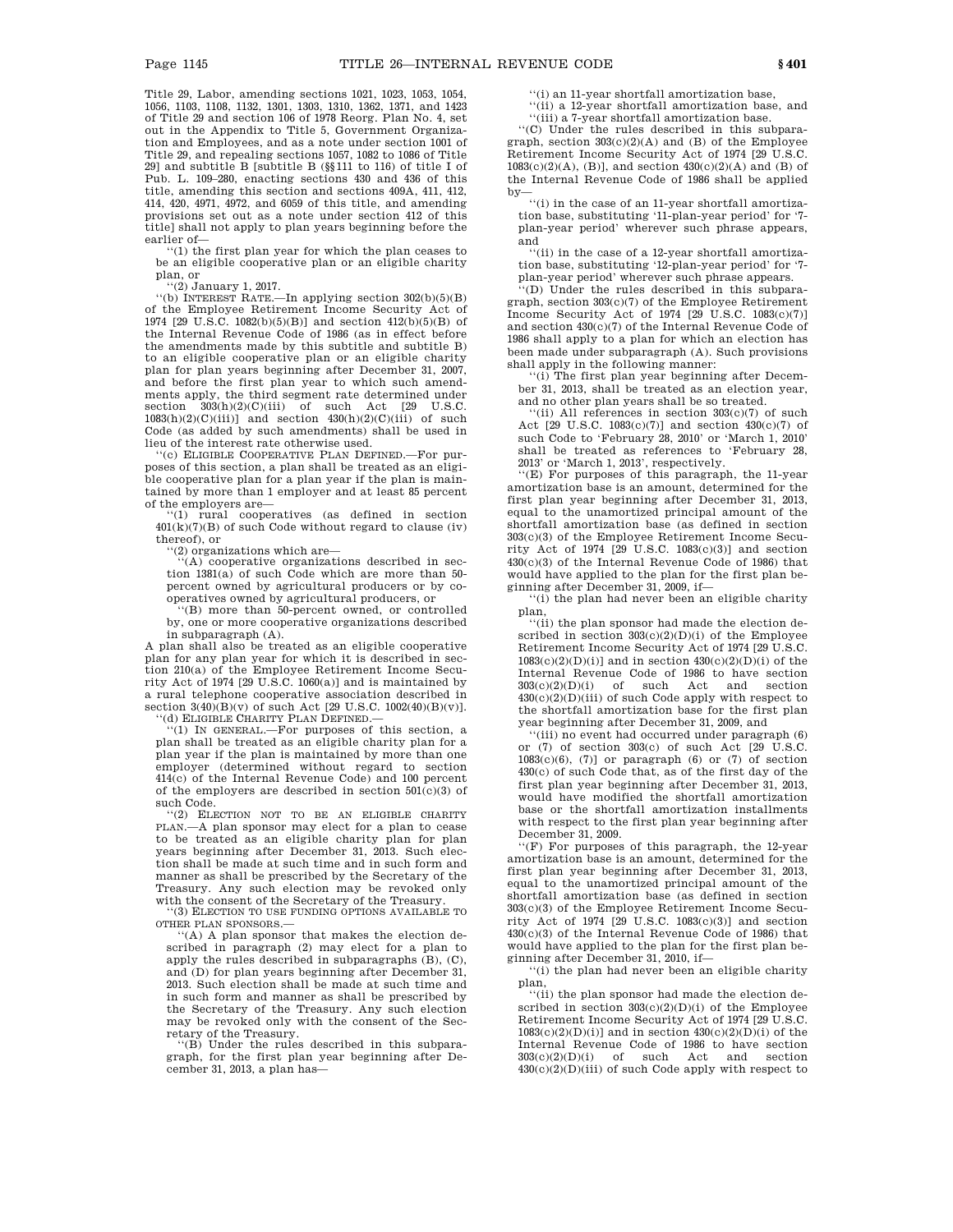the shortfall amortization base for the first plan year beginning after December 31, 2010, and

''(iii) no event had occurred under paragraph (6) or (7) of section 303(c) of such Act [29 U.S.C.  $1083(c)(6)$ , (7)] or paragraph (6) or (7) of section 430(c) of such Code that, as of the first day of the first plan year beginning after December 31, 2013, would have modified the shortfall amortization base or the shortfall amortization installments with respect to the first plan year beginning after December 31, 2010.

''(G) For purposes of this paragraph, the 7-year shortfall amortization base is an amount, determined for the first plan year beginning after December 31, 2013, equal to—

''(i) the shortfall amortization base for the first plan year beginning after December 31, 2013, without regard to this paragraph, minus

''(ii) the sum of the 11-year shortfall amortization base and the 12-year shortfall amortization base.

''(4) RETROACTIVE ELECTION.—Not later than December 31, 2014, a plan sponsor may make a one-time, irrevocable, retroactive election to not be treated as an eligible charity plan. Such election shall be effective for plan years beginning after December 31, 2007, and shall be made by providing reasonable notice to the

Secretary of the Treasury.'' [Pub. L. 111–192, title II, §202(c)(2), June 25, 2010, 124 Stat. 1299, provided that: ''The amendments made by subsection (b) [amending section 104 of Pub. L. 109–280, set out above] shall apply to plan years beginning after December 31, 2007, except that a plan sponsor may elect to apply such amendments to plan years beginning after December 31, 2008. Any such election shall be made at such time, and in such form and manner, as shall be prescribed by the Secretary of the Treasury, and may be revoked only with the consent of the Secretary of the Treasury.'']

#### TEMPORARY RELIEF FOR CERTAIN PBGC SETTLEMENT PLANS

Pub. L. 109–280, title I, §105, Aug. 17, 2006, 120 Stat. 817, provided that:

''(a) GENERAL RULE.—Except as provided in this section, if a plan in existence on July 26, 2005, was a PBGC settlement plan as of such date, the amendments made by this subtitle [subtitle A (§§101 to 108) of title I of Pub. L. 109–280, enacting sections 1082 and 1083 of Title 29, Labor, amending sections 1021, 1023, 1053, 1054, 1056, 1103, 1108, 1132, 1301, 1303, 1310, 1362, 1371, and 1423 of Title 29 and section 106 of 1978 Reorg. Plan No. 4, set out in the Appendix to Title 5, Government Organization and Employees, and as a note under section 1001 of Title 29, and repealing sections 1057, 1082 to 1086 of Title 29] and subtitle B [subtitle B (§§111 to 116) of title I of Pub. L. 109–280, enacting sections 430 and 436 of this title, amending this section and sections 409A, 411, 412, 414, 420, 4971, 4972, and 6059 of this title, and amending provisions set out as a note under section 412 of this title] shall not apply to plan years beginning before January 1, 2014.

 $f(b)$  INTEREST RATE.—In applying section  $302(b)(5)(B)$ of the Employee Retirement Income Security Act of 1974 [29 U.S.C. 1082(b)(5)(B)] and section 412(b)(5)(B) of the Internal Revenue Code of 1986 (as in effect before the amendments made by this subtitle and subtitle B), to a PBGC settlement plan for plan years beginning after December 31, 2007, and before January 1, 2014, the third segment rate determined under section 303(h)(2)(C)(iii) of such Act [29 U.S.C. 1083(h)(2)(C)(iii)] and section  $430(h)(2)(C)(iii)$  of such Code (as added by such amendments) shall be used in lieu of the interest rate otherwise used.

''(c) PBGC SETTLEMENT PLAN.—For purposes of this section, the term 'PBGC settlement plan' means a defined benefit plan (other than a multiemployer plan) to which section 302 of such Act [29 U.S.C. 1082] and sec-

tion 412 of such Code apply and— ''(1) which was sponsored by an employer which was in bankruptcy, giving rise to a claim by the Pension

Benefit Guaranty Corporation of not greater than \$150,000,000, and the sponsorship of which was assumed by another employer that was not a member of the same controlled group as the bankrupt sponsor and the claim of the Pension Benefit Guaranty Corporation was settled or withdrawn in connection with the assumption of the sponsorship, or

'(2) which, by agreement with the Pension Benefit Guaranty Corporation, was spun off from a plan subsequently terminated by such Corporation under section 4042 of the Employee Retirement Income Security Act of 1974 [29 U.S.C. 1342].''

#### SPECIAL RULES FOR PLANS OF CERTAIN GOVERNMENT CONTRACTORS

Pub. L. 109–280, title I, §106, Aug. 17, 2006, 120 Stat. 817, provided that:

(a) GENERAL RULE.—Except as provided in this section, if a plan is an eligible government contractor plan, this subtitle [subtitle A (§§101 to 108) of title I of Pub. L. 109–280, enacting sections 1082 and 1083 of Title 29, Labor, amending sections 1021, 1023, 1053, 1054, 1056, 1103, 1108, 1132, 1301, 1303, 1310, 1362, 1371, and 1423 of Title 29 and section 106 of 1978 Reorg. Plan No. 4, set out in the Appendix to Title 5, Government Organization and Employees, and as a note under section 1001 of Title 29, repealing sections 1057, 1082 to 1086 of Title 29, and enacting provisions set out as notes under this section and sections 1021, 1082, and 1083 of Title 29] and subtitle B [subtitle B (§§111 to 116) of title I of Pub. L. 109–280, enacting sections 430 and 436 of this title, amending this section and sections 409A, 411, 412, 414, 420, 4971, 4972, and 6059 of this title, enacting provisions set out as notes under sections 409A, 412, 430, and 436 of this title, and amending provisions set out as a note under section 412 of this title] shall not apply to plan years beginning before the earliest of—

''(1) the first plan year for which the plan ceases to be an eligible government contractor plan,

 $(2)$  the effective date of the Cost Accounting Standards Pension Harmonization Rule, or

''(3) January 1, 2011.

''(b) INTEREST RATE.—In applying section 302(b)(5)(B) of the Employee Retirement Income Security Act of 1974 [29 U.S.C. 1082(b)(5)(B)] and section 412(b)(5)(B) of the Internal Revenue Code of 1986 (as in effect before the amendments made by this subtitle and subtitle B) to an eligible government contractor plan for plan years beginning after December 31, 2007, and before the first plan year to which such amendments apply, the third segment rate determined under 303(h)(2)(C)(iii) of such Act [29 U.S.C. 1083(h)(2)(C)(iii)] and section  $430(h)(2)(C)(iii)$  of such Code (as added by such amendments) shall be used in lieu of the interest rate otherwise used.

''(c) ELIGIBLE GOVERNMENT CONTRACTOR PLAN DE-FINED.—For purposes of this section, a plan shall be treated as an eligible government contractor plan if it is maintained by a corporation or a member of the same affiliated group (as defined by section 1504(a) of the Internal Revenue Code of 1986), whose primary source of revenue is derived from business performed under contracts with the United States that are subject to the Federal Acquisition Regulations (chapter 1 of title 48, CFR) and that are also subject to the Defense Federal Acquisition Regulation Supplement (chapter 2 of title 48, CFR), and whose revenue derived from such business in the previous fiscal year exceeded \$5,000,000,000, and whose pension plan costs that are assignable under those contracts are subject to sections 412 and 413 of the Cost Accounting Standards (48 CFR 9904.412 and 9904.413).

''(d) COST ACCOUNTING STANDARDS PENSION HARMONI-ZATION RULE.—The Cost Accounting Standards Board shall review and revise sections 412 and 413 of the Cost Accounting Standards (48 CFR 9904.412 and 9904.413) to harmonize the minimum required contribution under the Employee Retirement Income Security Act of 1974 [29 U.S.C. 1001 et seq.] of eligible government contractor plans and government reimbursable pension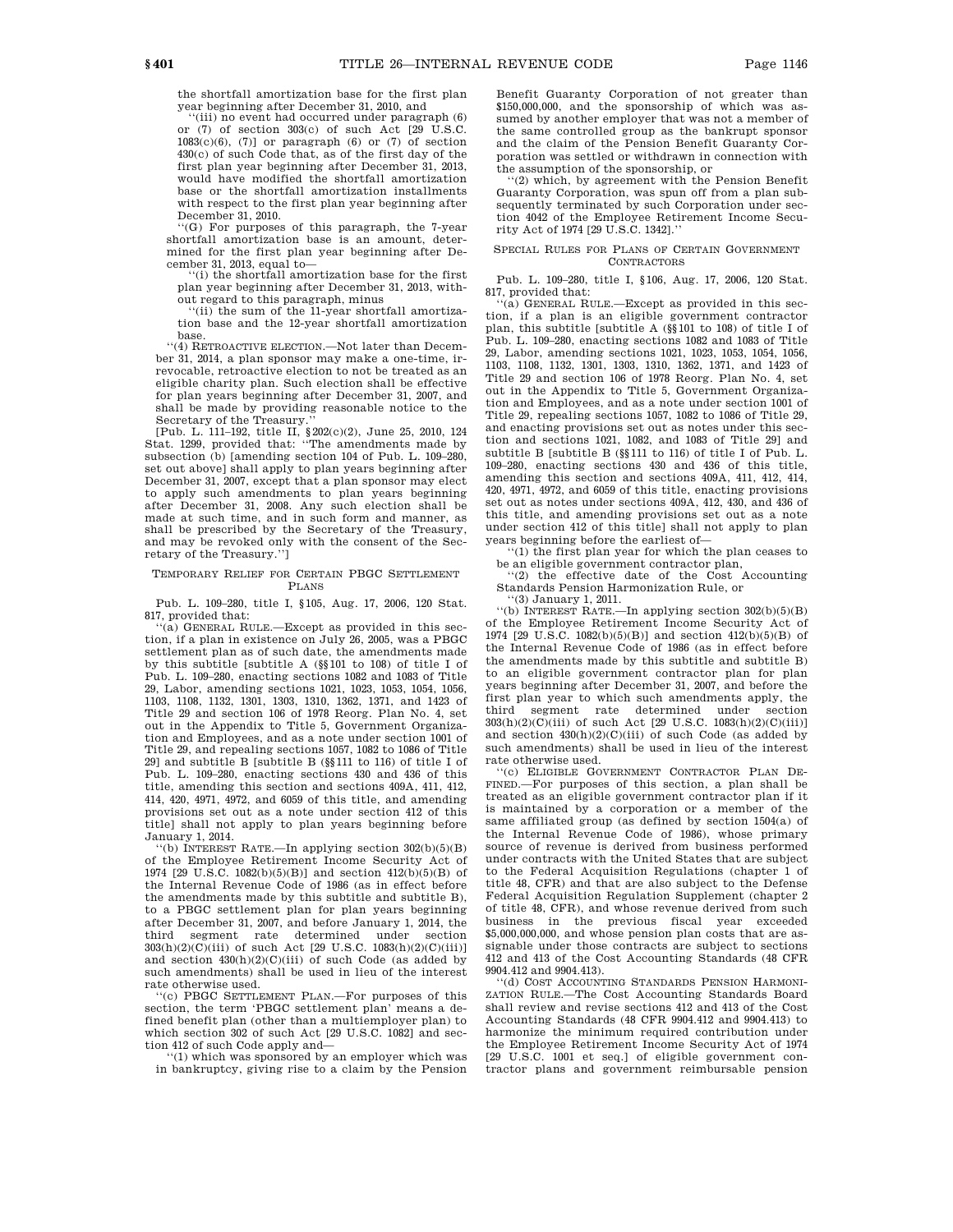plan costs not later than January 1, 2010. Any final rule adopted by the Cost Accounting Standards Board shall be deemed the Cost Accounting Standards Pension Harmonization Rule.''

#### APPLICATION OF EXTENDED AMORTIZATION PERIODS TO PLANS WITH DELAYED EFFECTIVE DATE

Pub. L. 109–280, title I, §107, as added by Pub. L. 111–192, title II, §202(a), June 25, 2010, 124 Stat. 1297, provided that:

(a) IN GENERAL.—If the plan sponsor of a plan to which section 104, 105, or 106 of this Act [see notes above] applies elects to have this section apply for any eligible plan year (in this section referred to as an 'election year'), section 302 of the Employee Retirement Income Security Act of 1974 [29 U.S.C. 1082] and section 412 of the Internal Revenue Code of 1986 (as in effect before the amendments made by this subtitle [subtitle A (§§101 to 108) of title I of Pub. L. 109–280, enacting sections 1082 and 1083 of Title 29, Labor, amending sections 1021, 1023, 1053, 1054, 1056, 1103, 1108, 1132, 1301, 1303, 1310, 1362, 1371, and 1423 of Title 29 and section 106 of 1978 Reorg. Plan No. 4, set out in the Appendix to Title 5, Government Organization and Employees, and as a note under section 1001 of Title 29, and repealing sections 1057, 1082 to 1086 of Title 29] and subtitle B [subtitle B (§§111 to 116) of title I of Pub. L. 109–280, enacting sections 430 and 436 of this title, amending this section and sections 409A, 411, 412, 414, 420, 4971, 4972, and 6059 of this title, and amending provisions set out as a note under section 412 of this title]) shall apply to such year in the manner described in subsection (b) or (c), whichever is specified in the election. All references in this section to 'such Act' or 'such Code' shall be to such Act or such Code as in effect before the amendments made by this subtitle and subtitle B.

''(b) APPLICATION OF 2 AND 7 RULE.—In the case of an election year to which this subsection applies—

'(1) 2-YEAR LOOKBACK FOR DETERMINING DEFICIT RE-DUCTION CONTRIBUTIONS FOR CERTAIN PLANS.—For purposes of applying section 302(d)(9) of such Act [29 U.S.C. 1082(d)(9)] and section 412(*l*)(9) of such Code, the funded current liability percentage (as defined in subparagraph (C) thereof) for such plan for such plan year shall be such funded current liability percentage of such plan for the second plan year preceding the first election year of such plan.

''(2) CALCULATION OF DEFICIT REDUCTION CONTRIBU-TION.—For purposes of applying section 302(d) of such Act [29 U.S.C. 1082(d)] and section 412(*l*) of such Code to a plan to which such sections apply (after taking into account paragraph (1))—

 $(A)$  in the case of the increased unfunded new liability of the plan, the applicable percentage described in section  $302(d)(d)(C)$  of such Act [29 U.S.C.  $1082(d)(4)(C)$ ] and section  $412(l)(4)(C)$  of such Code shall be the third segment rate described in sections 104(b), 105(b), and 106(b) of this Act [see notes above], and

 $(B)$  in the case of the excess of the unfunded new liability over the increased unfunded new liability, such applicable percentage shall be determined without regard to this section.

''(c) APPLICATION OF 15-YEAR AMORTIZATION.—In the case of an election year to which this subsection applies, for purposes of applying section 302(d) of such Act  $[29$  U.S.C.  $1082(d)]$  and section  $412(l)$  of such Code–

 $'(1)$  in the case of the increased unfunded new liability of the plan, the applicable percentage described in section  $302(d)(4)(C)$  of such Act [29 U.S.C.  $1082(d)(4)(C)$ ] and section  $412(l)(4)(C)$  of such Code for any pre-effective date plan year beginning with or after the first election year shall be the ratio of—

'(A) the annual installments payable in each year if the increased unfunded new liability for such plan year were amortized over 15 years, using an interest rate equal to the third segment rate described in sections 104(b), 105(b), and 106(b) of this

Act, to ''(B) the increased unfunded new liability for such plan year, and

''(2) in the case of the excess of the unfunded new liability over the increased unfunded new liability, such applicable percentage shall be determined without regard to this section.

''(d) ELECTION.—

'(1) IN GENERAL.—The plan sponsor of a plan may elect to have this section apply to not more than 2 eligible plan years with respect to the plan, except that in the case of a plan to which section 106 of this Act applies, the plan sponsor may only elect to have this section apply to 1 eligible plan year.

'(2) AMORTIZATION SCHEDULE.—Such election shall specify whether the rules under subsection (b) or (c) shall apply to an election year, except that if a plan sponsor elects to have this section apply to 2 eligible plan years, the plan sponsor must elect the same rule for both years.

''(3) OTHER RULES.—Such election shall be made at such time, and in such form and manner, as shall be prescribed by the Secretary of the Treasury, and may be revoked only with the consent of the Secretary of the Treasury.

''(e) DEFINITIONS.—For purposes of this section—

''(1) ELIGIBLE PLAN YEAR.—For purposes of this subparagraph, the term 'eligible plan year' means any plan year beginning in 2008, 2009, 2010, or 2011, except that a plan year beginning in 2008 shall only be treated as an eligible plan year if the due date for the payment of the minimum required contribution for such plan year occurs on or after the date of the enactment of this clause [June 25, 2010].

''(2) PRE-EFFECTIVE DATE PLAN YEAR.—The term 'pre-effective date plan year' means, with respect to a plan, any plan year prior to the first year in which the amendments made by this subtitle and subtitle B apply to the plan.

'(3) INCREASED UNFUNDED NEW LIABILITY.—The term 'increased unfunded new liability' means, with respect to a year, the excess (if any) of the unfunded new liability over the amount of unfunded new liability determined as if the value of the plan's assets determined under subsection  $302(c)(2)$  of such Act [29] U.S.C.  $1082(c)(2)$ ] and section  $412(c)(2)$  of such Code equaled the product of the current liability of the plan for the year multiplied by the funded current liability percentage (as defined in section 302(d)(8)(B) of such Act [29 U.S.C. 1082(d)(8)(B)] and 412(*l*)(8)(B) of such Code) of the plan for the second plan year preceding the first election year of such plan.

''(4) OTHER DEFINITIONS.—The terms 'unfunded new liability' and 'current liability' shall have the meanings set forth in section 302(d) of such Act [29 U.S.C. 1082(d)] and section 412(*l*) of such Code.''

#### GRANDFATHER RULE FOR CHURCH PLANS WHICH SELF-**ANNUITIZE**

Pub. L. 109–280, title VIII, §865, Aug. 17, 2006, 120 Stat. 1025, provided that:

''(a) IN GENERAL.—In the case of any plan year ending after the date of the enactment of this Act [Aug. 17, 2006], annuity payments provided with respect to any account maintained for a participant or beneficiary under a qualified church plan shall not fail to satisfy the requirements of section 401(a)(9) of the Internal Revenue Code of 1986 merely because the payments are not made under an annuity contract purchased from an insurance company if such payments would not fail such requirements if provided with respect to a retirement income account described in section 403(b)(9) of such Code.

''(b) QUALIFIED CHURCH PLAN.—For purposes of this section, the term 'qualified church plan' means any money purchase pension plan described in section 401(a) of such Code which—

 $(1)$  is a church plan (as defined in section  $414(e)$  of such Code) with respect to which the election provided by section 410(d) of such Code has not been made, and

''(2) was in existence on April 17, 2002.''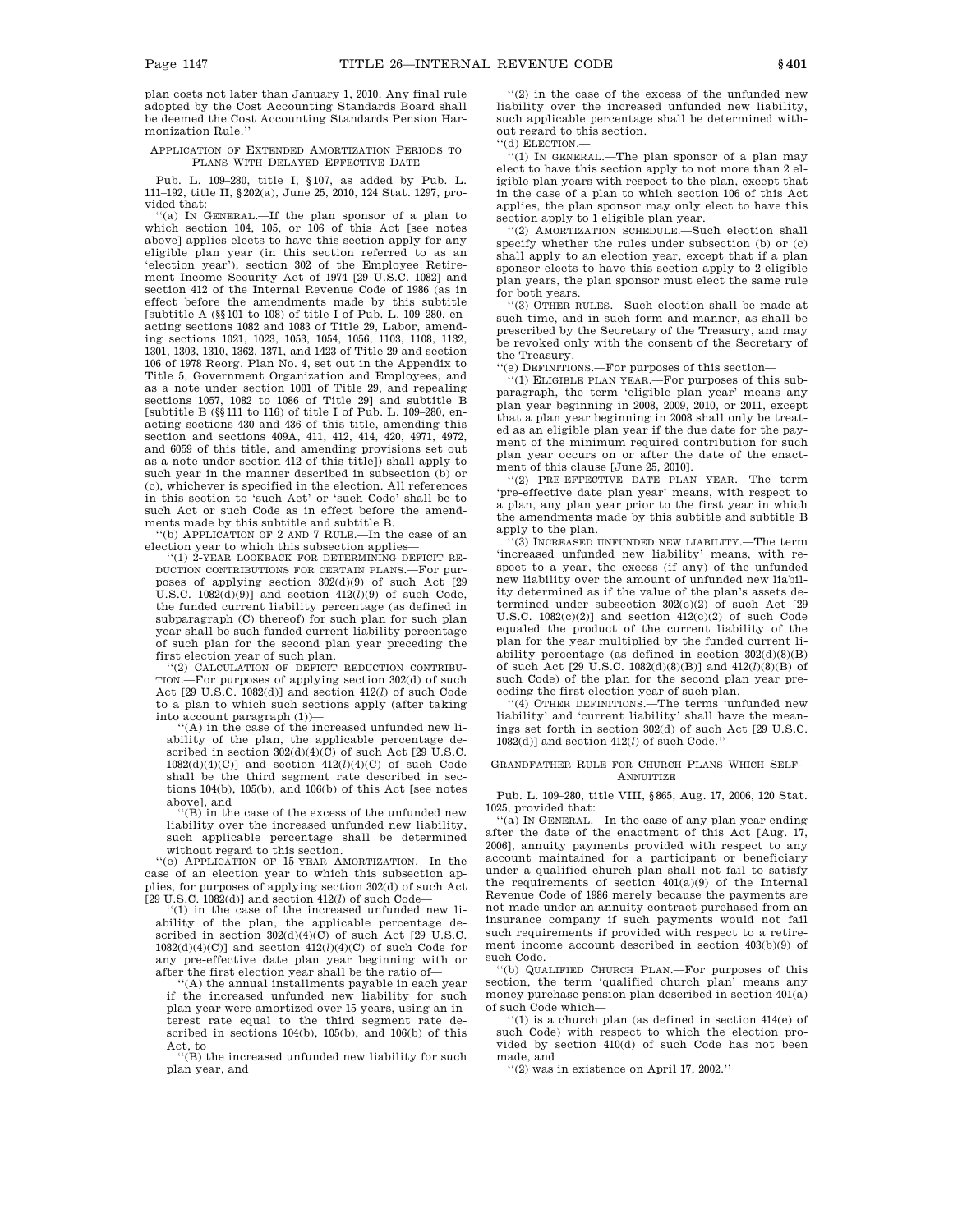NEW TECHNOLOGIES IN RETIREMENT PLANS

Pub. L. 105–34, title XV, §1510, Aug. 5, 1997, 111 Stat. 1068, provided that:

''(a) IN GENERAL.—Not later than December 31, 1998, the Secretary of the Treasury and the Secretary of Labor shall each issue guidance which is designed to—

''(1) interpret the notice, election, consent, disclosure, and time requirements (and related recordkeeping requirements) under the Internal Revenue Code of 1986 and the Employee Retirement Income Security Act of 1974 [29 U.S.C. 1001 et seq.] relating to retirement plans as applied to the use of new technologies by plan sponsors and administrators while maintaining the protection of the rights of participants and beneficiaries, and

''(2) clarify the extent to which writing requirements under the Internal Revenue Code of 1986 relating to retirement plans shall be interpreted to permit paperless transactions.

'(b) APPLICABILITY OF FINAL REGULATIONS.-Final regulations applicable to the guidance regarding new technologies described in subsection (a) shall not be effective until the first plan year beginning at least 6 months after the issuance of such final regulations.''

TREATMENT OF QUALIFIED FOOTBALL COACHES PLAN

Pub. L. 104–188, title I, §1704(k), Aug. 20, 1996, 110 Stat. 1882, provided that:

''(1) IN GENERAL.—For purposes of the Internal Revenue Code of 1986, a qualified football coaches plan—

'(A) shall be treated as a multiemployer collectively bargained plan, and

 $f'(B)$  notwithstanding section  $401(k)(4)(B)$  of such Code, may include a qualified cash and deferred arrangement under section 401(k) of such Code.

''(2) QUALIFIED FOOTBALL COACHES PLAN.—For purposes of this subsection, the term 'qualified football coaches plan' means any defined contribution plan which is established and maintained by an organization—

''(A) which is described in section 501(c) of such Code,

''(B) the membership of which consists entirely of individuals who primarily coach football as full-time employees of 4-year colleges or universities described in section  $170(b)(1)(A)(ii)$  of such Code, and

''(C) which was in existence on September 18, 1986. ''(3) EFFECTIVE DATE.—This subsection shall apply to years beginning after December 22, 1987.''

#### APPLICABILITY OF SUBSECTION (a)(26)

Pub. L. 100–647, title VI, §6065, Nov. 10, 1988, 102 Stat. 3702, provided that: ''In the case of plan years beginning before January 1, 1993, section 401(a)(26) of the 1986 Code shall not apply to any governmental plan (within the meaning of section 414(d) of such Code) with respect to employees who were participants in such plan on July 14, 1988.''

COORDINATION OF INTERNAL REVENUE CODE OF 1986 WITH EMPLOYEE RETIREMENT INCOME SECURITY ACT OF 1974

Pub. L. 100–203, title IX, §9343(a), Dec. 22, 1987, 101 Stat. 1330–372, provided that: ''Except to the extent specifically provided in the Internal Revenue Code of 1986 or as determined by the Secretary of the Treasury, titles I and IV of the Employee Retirement Income Security Act of 1974 [29 U.S.C. 1001 et seq., 1301 et seq.] are not applicable in interpreting such Code.''

#### PLAN AMENDMENTS NOT REQUIRED UNTIL JANUARY 1, 1998

Pub. L. 104–188, title I, §1465, Aug. 20, 1996, 110 Stat. 1825, provided that: ''If any amendment made by this subtitle [subtitle D (§§1401–1465) of title I of Pub. L. 104–188, see Tables for classification] requires an amendment to any plan or annuity contract, such amendment shall not be required to be made before the

first day of the first plan year beginning on or after January 1, 1998, if—

''(1) during the period after such amendment takes effect and before such first plan year, the plan or contract is operated in accordance with the requirements of such amendment, and

''(2) such amendment applies retroactively to such period.

In the case of a governmental plan (as defined in section 414(d) of the Internal Revenue Code of 1986), this section shall be applied by substituting '2000' for '1998'.''

#### PLAN AMENDMENTS NOT REQUIRED UNTIL JANUARY 1, 1994

Pub. L. 102–318, title V, §523, July 3, 1992, 106 Stat. 315, provided that: ''If any amendment made by this subtitle [subtitle B (§§521–523) of title V of Pub. L. 102–318, amending this section and sections 55, 62, 72, 219, 402 to 404, 406 to 408, 411, 414, 415, 457, 691, 871, 877, 1441, 3121, 3306, 3402, 3405, 4973, 4980A, 6047, 6652, and 7701 of this title] requires an amendment to any plan, such plan amendment shall not be required to be made before the first plan year beginning on or after January 1, 1994, if—

 $\lq\lq(1)$  during the period after such amendment takes effect and before such first plan year, the plan is operated in accordance with the requirements of such amendment, and

''(2) such plan amendment applies retroactively to such period.''

#### PLAN AMENDMENTS NOT REQUIRED UNTIL JANUARY 1, 1989

Pub. L. 99–514, title XI, §1140, Oct. 22, 1986, 100 Stat. 2489, as amended by Pub. L. 101–239, title VII, §7861(c), Dec. 19, 1989, 103 Stat. 2431; Pub. L. 104–188, title I, §1704(t)(27), Aug. 20, 1996, 110 Stat. 1888, provided that:

''(a) IN GENERAL.—If any amendment made by this subtitle, subtitle C [subtitles A (§§1101–1147) and C (§§1171–1177) of title XI of Pub. L. 99–514, enacting sections 2057, 4972, 4979, 4980, 4981A, and 6659A of this title, amending this section, sections 38, 56, 72, 106, 108, 117, 120, 127, 129, 132, 133, 219, 274, 402 to 404A, 406 to 411, 414 to 417, 423, 457, 501, 505, 818, 852, 3121, 3306, 3405, 4973 to 4975, 4979A, 6051, 6693, and 7701 of this title, and sections 1052 to 1055 and 1108 of Title 29, Labor, repealing sections 41 and 6699 of this title, and amending provisions set out as a note under section 1001 of Title 29], or title XVIII of this Act [see Tables for classification] requires an amendment to any plan, such plan amendment shall not be required to be made before the first plan year beginning on or after January 1, 1989, if—

''(1) during the period after such amendment takes effect and before such first plan year, the plan is operated in accordance with the requirements of such amendment or in accordance with an amendment prescribed by the Secretary and adopted by the plan, and

''(2) such plan amendment applies retroactively to the period after such amendment takes effect and

such first plan year. A pension plan shall not be treated as failing to provide

definitely determinable benefits or contributions, or to be operated in accordance with the provisions of the plan, merely because it operates in accordance with this provision.

''(b) MODEL AMENDMENT.—

''(1) SECRETARY TO PRESCRIBE AMENDMENT.—The Secretary of the Treasury or his delegate shall prescribe an amendment or amendments which allow a plan to meet the requirements of any amendment made by this subtitle or subtitle C—

''(A) which requires an amendment to such plan, and

''(B) is effective before the first plan year beginning after December 31, 1988.

''(2) ADOPTION BY PLAN.—If a plan adopts the amendment or amendments prescribed under paragraph (1) and operates in accordance with such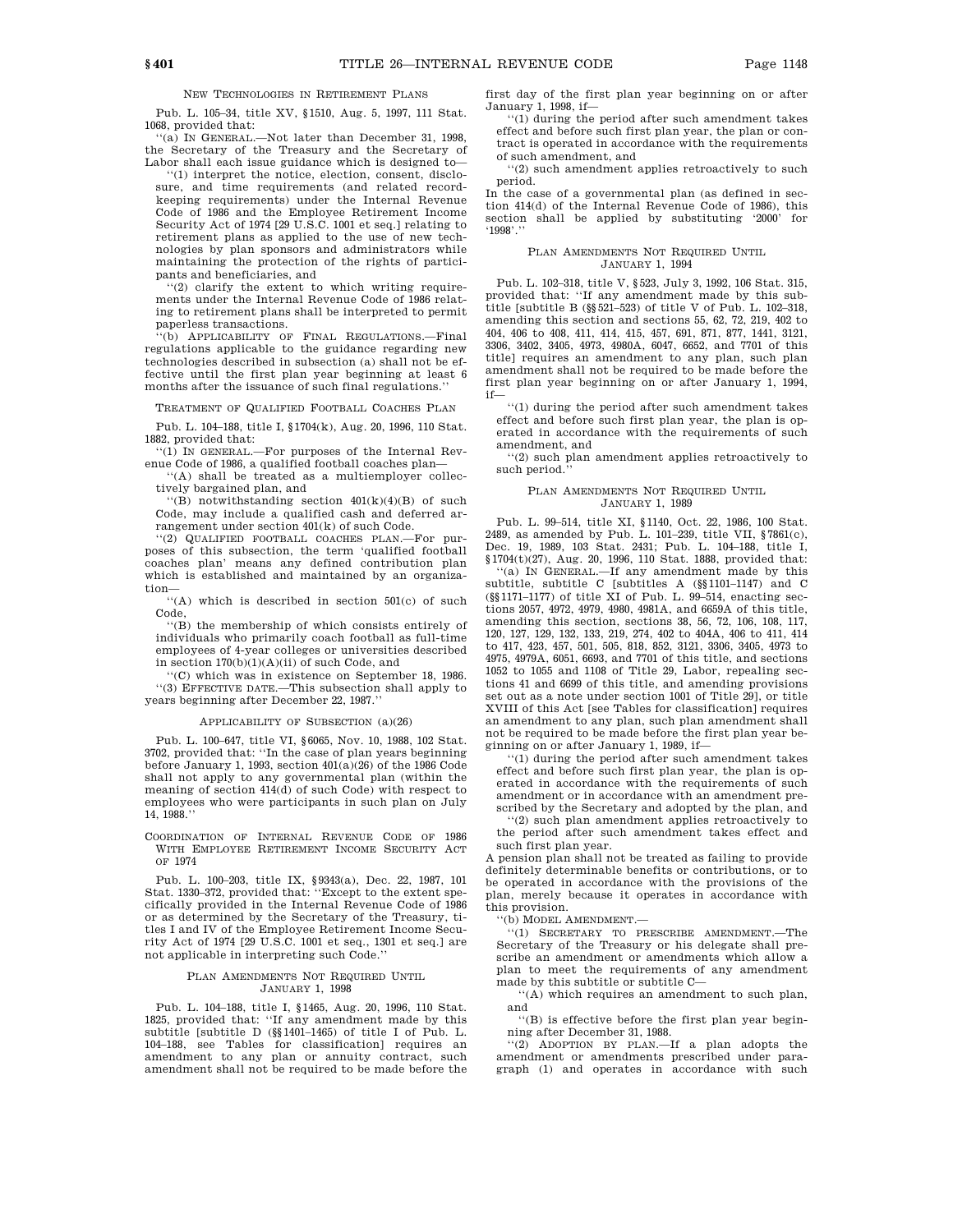amendment or amendments, such plan shall not be treated as failing to provide definitely determinable benefits or contributions or to be operated in accordance with the provisions of the plan.

''(c) SPECIAL RULE FOR COLLECTIVELY BARGAINED PLANS.—In the case of a plan maintained pursuant to 1 or more collective bargaining agreements between employee representatives and 1 or more employers ratified before March 1, 1986, subsection (a) shall be applied by substituting for the first plan year beginning on or after January 1, 1989, the first plan year beginning after the later of—

''(1) December 31, 1988, or

 $''(2)$  the earlier of

''(A) December 31, 1990, or

''(B) the date on which the last of such collective bargaining agreements terminate (without regard to any extension after February 28, 1986).

For purposes of paragraph  $(1)(B)$   $[(2)(B)]$  and any other provision of this title [see Tables for classification], an agreement shall not be treated as terminated merely because the plan is amended pursuant to such agreement to meet the requirements of any amendment made by this title or title XVIII of this Act.''

#### SECRETARY TO ACCEPT APPLICATIONS WITH RESPECT TO SECTION  $401(k)$  PLANS

Pub. L. 99–514, title XI, §1142, Oct. 22, 1986, 100 Stat. 2490, provided that: ''The Secretary of the Treasury or his delegate shall, not later than May 1, 1987, begin accepting applications for opinion letters with respect to master and prototype plans for qualified cash or deferred arrangements under section 401(k) of the Internal Revenue Code of 1986.''

#### TREATMENT OF INDIVIDUALS HAVING BEGINNING DATE AFFECTED BY PUB. L. 99–514

Pub. L. 99–514, title XVIII,  $$1852(a)(4)(C)$ , as added by Pub. L. 100–647, title I, §1018(t)(3)(A), Nov. 10, 1988, 102 Stat. 3588, provided that: ''An individual whose required beginning date would, but for the amendment made by subparagraph (A) [amending this section], occur after December 31, 1986, but whose required beginning date after such amendment occurs before January 1, 1987, shall be treated as if such individual had become a 5-percent owner during the plan year ending in 1986.''

DISTRIBUTION REQUIREMENTS FOR ACCOUNTS AND ANNU-ITIES OF AN INSURER IN A REHABILITATION PRO-CEEDING

Pub. L. 98–369, div. A, title V, §553, July 18, 1984, 98 Stat. 897, as amended by Pub. L. 99–514, §2, Oct. 22, 1986, 100 Stat. 2095, provided that:

'(a) IN GENERAL.—For purposes of sections  $401(a)(9)$ , 408(a)(6) and (7), and 408(b)(3) and (4) of the Internal Revenue Code of 1986 [formerly I.R.C. 1954]—

''(1) a trust, custodial account, or annuity or other contract forming part of a pension or profit-sharing plan, or a retirement annuity, or

''(2) a grantor of an individual retirement account

or an individual retirement annuity, shall not be treated as failing to meet the requirements of such sections if such account, annuity, or contract was issued by an insurance company which, on March 15, 1984, was a party to a rehabilitation proceeding under the applicable State insurance law.

''(b) LIMITATION.—Subsection (a) shall apply only during the period during which—

''(1) the insurance company continues to be a party to the proceeding described in subsection (a), and

''(2) distributions under the trust, custodial account, or annuity or other contract may not be made by reason of such proceeding.''

#### QUALIFICATION REQUIREMENTS MODIFIED IF REGULATIONS NOT ISSUED

Pub. L. 98–369, div. A, title V, §524(e), July 18, 1984, 98 Stat. 872, as amended by Pub. L. 99–514, §2, Oct. 22, 1986, 100 Stat. 2095, provided that:

''(1) IN GENERAL.—If the Secretary of the Treasury or his delegate does not publish final regulations under section 416 of the Internal Revenue Code of 1986 [formerly I.R.C. 1954] (as in effect on the day before the date of the enactment of this Act [July 18, 1984]) before January 1, 1985, the Secretary shall publish before such date plan amendment provisions which may be incorporated in a plan to meet the requirements of section  $401(a)(10)(B)(ii)$  of such Code.

 $(2)$  EFFECT OF INCORPORATION.—If a plan is amended to incorporate the plan amendment provisions described in paragraph (1), such plan shall be treated as meeting the requirements of section 401(a)(10)(B)(ii) of the Internal Revenue Code of 1986 during the period such amendment is in effect but not later than 6 months after the final regulations described in paragraph (1) are published.

''(3) FAILURE BY SECRETARY TO PUBLISH.—If the Secretary of the Treasury or his delegate does not publish plan amendment provisions described in paragraph (1), the plan shall be treated as meeting the requirements of section 401(a)(10)(B) of the Internal Revenue Code of 1986 if—

''(A) such plan is amended to incorporate such requirements by reference, except that

''(B) in the case of any optional requirement under section 416 of such Code, if such amendment does not specify the manner in which such requirement will be met, the employer shall be treated as having elected the requirement with respect to each employee which provides the maximum vested accrued benefit for such employee.''

#### TRANSITIONAL RULE

Pub. L. 95–600, title I, §135(c)(2), Nov. 6, 1978, 92 Stat. 2787, as amended by Pub. L. 99–514, §2, Oct. 22, 1986, 100 Stat. 2095, provided that: ''In the case of cash or deferred arrangements in existence on June 27, 1974—

''(A) the qualification of the plan and the trust under section 401 of the Internal Revenue Code of 1986 [formerly I.R.C. 1954];

''(B) the exemption of the trust under section 501(a) of such Code;

''(C) the taxable year of inclusion in gross income of the employee of any amount so contributed by the employer to the trust; and

''(D) the excludability of the interest of the employee in the trust under sections 2039 and 2517 of such Code,

shall be determined for plan years beginning before January 1, 1980 in a manner consistent with Revenue Ruling 56–497 (1956–2 C.B. 284), Revenue Ruling 63–180 (1963–2 C.B. 189), and Revenue Ruling 68–89 (1968–1 C.B.  $402$ ).'

#### SALARY REDUCTION REGULATIONS

Pub. L. 93–406, title II, §2006, Sept. 2, 1974, 88 Stat. 992, as amended by Pub. L. 94–455, title XV, §1506, Oct. 4, 1976, 90 Stat. 1739; Pub. L. 95–615, §5, Nov. 8, 1978, 92 Stat. 3097; Pub. L. 99–514, §2, Oct. 22, 1986, 100 Stat. 2095, provided that:

''(a) INCLUSION OF CERTAIN CONTRIBUTIONS IN IN-COME.—Except in the case of plans or arrangements in existence on June 27, 1974, a contribution made before January 1, 1980, to an employees' trust described in section 401(a), 403(a) or 405(a) of the Internal Revenue Code of 1986 [formerly I.R.C. 1954] which is exempt from tax under section 501(a) of such Code, or under an arrangement which, but for the fact that it was not in existence on June 27, 1974, would be an arrangement described in subsection (b)(2) of this section, shall be treated as a contribution made by an employee if the contribution is made under an arrangement under which the contribution will be made only if the employee elects to receive a reduction in his compensation or to forego an increase in his compensation.

''(b) ADMINISTRATION IN THE CASE OF CERTAIN QUALI-FIED PENSION OR PROFIT-SHARING PLANS, ETC., IN EXIST-ENCE ON JUNE 27, 1974.—No salary reduction regulations